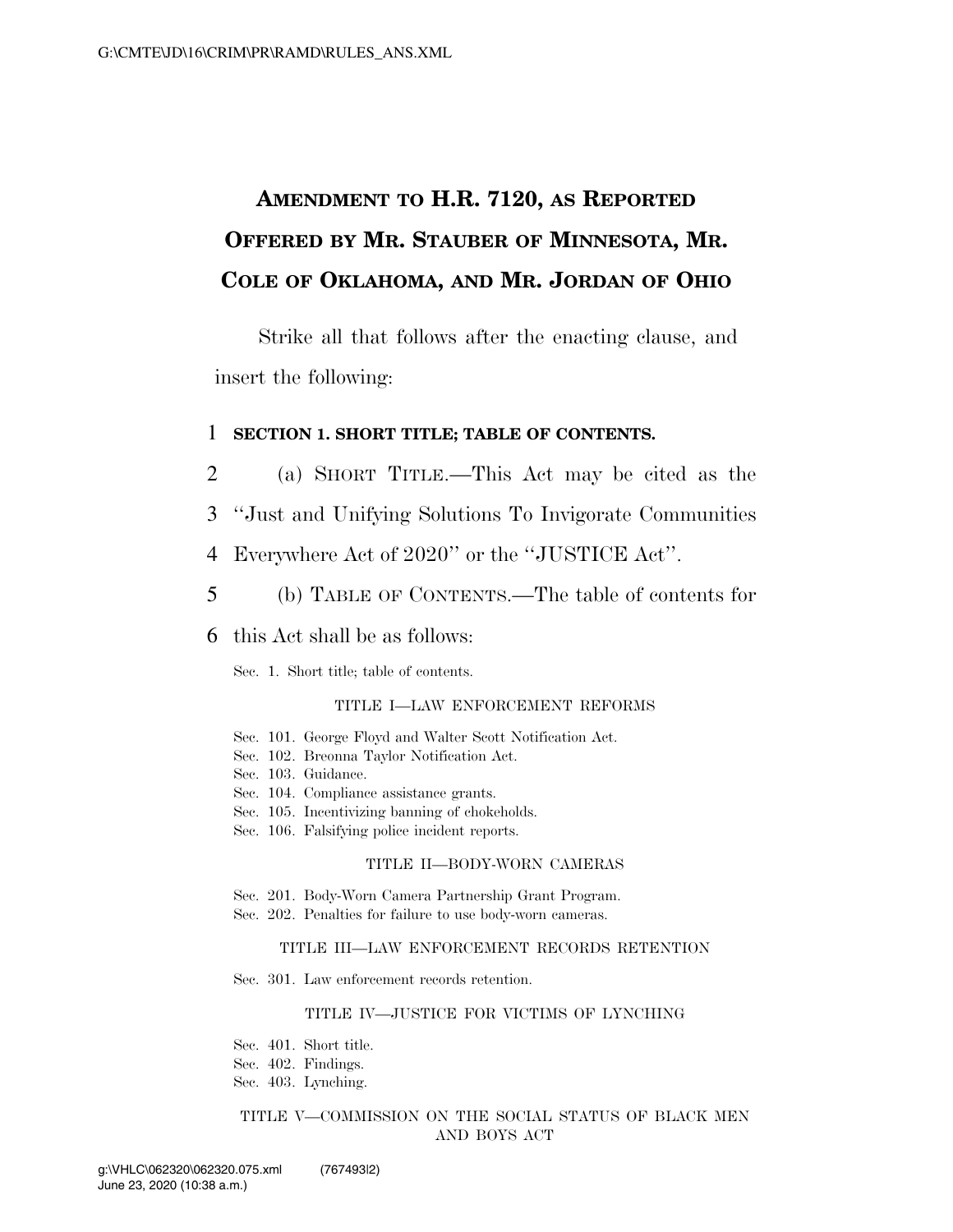- Sec. 501. Short title.
- Sec. 502. Commission establishment and membership.
- Sec. 503. Other matters relating to appointment; removal.
- Sec. 504. Leadership election.
- Sec. 505. Commission duties and powers.
- Sec. 506. Commission meeting requirements.
- Sec. 507. Annual report guidelines.
- Sec. 508. Commission compensation.

#### TITLE VI—ALTERNATIVES TO THE USE OF FORCE, DE-ESCA-LATION, BEHAVIORAL HEALTH CRISES AND DUTY TO INTER-VENE TRAINING

- Sec. 601. Training on alternatives to use of force, de-escalation, and behavioral health crises.
- Sec. 602. Training on duty to intervene.

#### TITLE VII—NATIONAL CRIMINAL JUSTICE COMMISSION ACT

- Sec. 701. Short title.
- Sec. 702. Findings.
- Sec. 703. Establishment of Commission.
- Sec. 704. Purpose of the Commission.
- Sec. 705. Review, recommendations, and report.
- Sec. 706. Membership.
- Sec. 707. Administration.
- Sec. 708. Direct appropriations.
- Sec. 709. Sunset.

#### TITLE VIII—LAW ENFORCEMENT AGENCY HIRING AND EDUCATION

#### Subtitle A—Hiring

- Sec. 801. Law enforcement agency hiring.
- Sec. 802. Reauthorization of law enforcement grant programs.

#### Subtitle B—Training

- Sec. 811. Definitions.
- Sec. 812. Program authorized.
- Sec. 813. Online education resources.
- Sec. 814. National Museum of African American History and Culture Council.
- Sec. 815. Engagement of eligible program participants.
- Sec. 816. Annual report.

#### TITLE IX—BEST PRACTICES AND STUDIES

- Sec. 901. Best practices.
- Sec. 902. Study.
- Sec. 903. Mental health study.
- Sec. 904. Study and proposal on improving accountability for DOJ grants.

#### TITLE X—CLOSING THE LAW ENFORCEMENT CONSENT LOOPHOLE ACT

Sec. 1001. Prohibition on engaging in sexual acts while acting under color of law.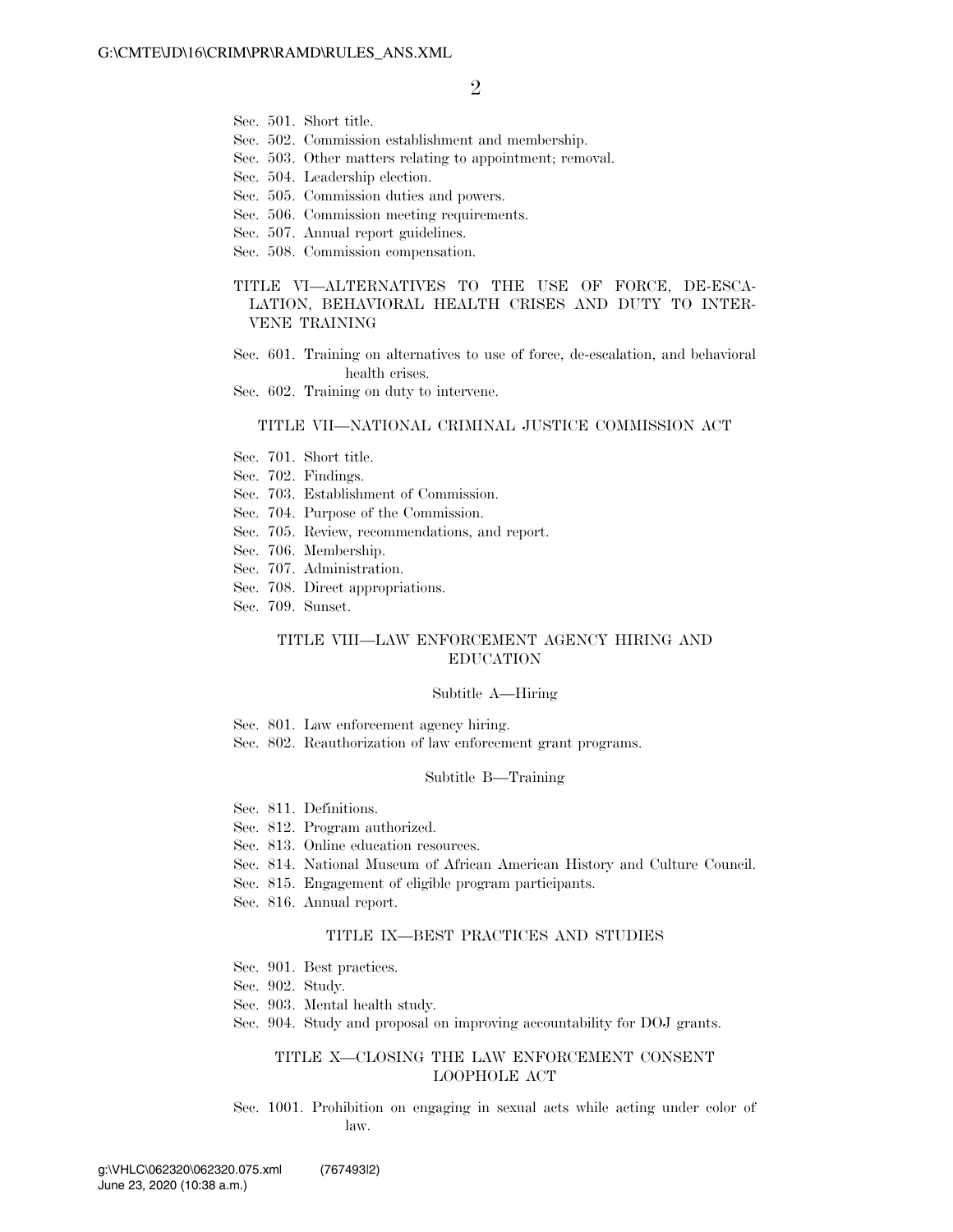Sec. 1002. Incentive for States. Sec. 1003. Reports to Congress.

#### TITLE XI—EMERGENCY FUNDING

Sec. 1101. Emergency designation.

# **TITLE I—LAW ENFORCEMENT REFORMS**

**SEC. 101. GEORGE FLOYD AND WALTER SCOTT NOTIFICA-**

**TION ACT.** 

 (a) SHORT TITLE.—This section may be cited as the ''George Floyd and Walter Scott Notification Act''.

 (b) NATIONAL USE-OF-FORCE DATA COLLECTION.— Section 501 of title I of the Omnibus Crime Control and Safe Streets Act of 1968 (34 U.S.C. 10152) is amended by adding at the end the following:

 ''(h) NATIONAL USE-OF-FORCE DATA COLLEC-TION.—

13 "(1) DEFINITIONS.—In this section—  $\langle A \rangle$  the term 'law enforcement officer'—  $\frac{1}{10}$  means any officer, agent, or em-16 ployee of a State, unit of local government, or an Indian tribe authorized by law or by a government agency to engage in or su- pervise the prevention detection, or inves- tigation of any violation of criminal law, or authorized by law to supervise sentenced criminal offenders; and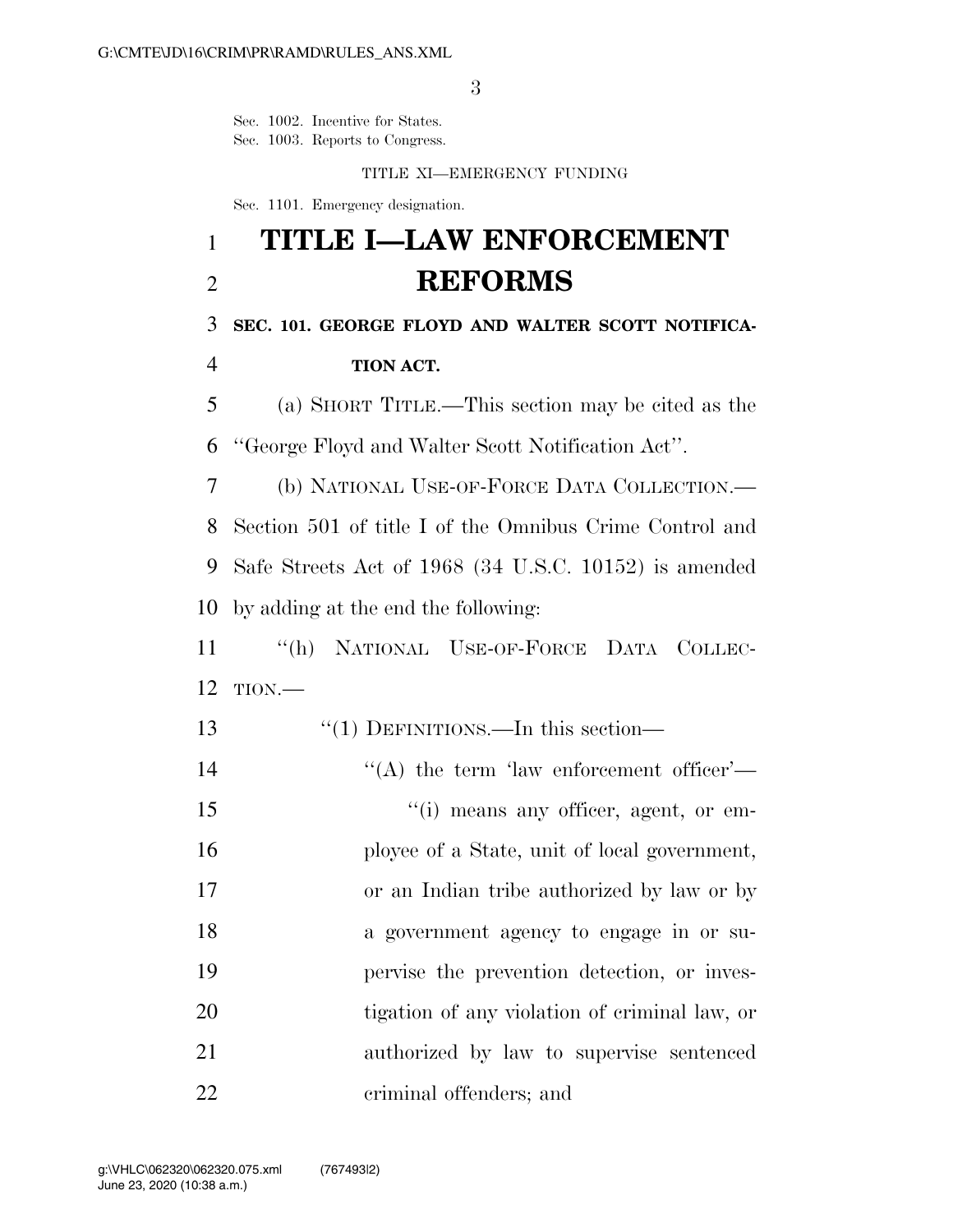| $\mathbf{1}$   | "(ii) includes an individual described                |
|----------------|-------------------------------------------------------|
| $\overline{2}$ | in clause (i) who is employed or volunteers           |
| 3              | in a full-time, part-time, or auxiliary ca-           |
| $\overline{4}$ | pacity;                                               |
| 5              | "(B) the term 'National Use-of-Force Data             |
| 6              | Collection' means the National Use-of-Force           |
| 7              | Data Collection of the Federal Bureau of Inves-       |
| 8              | tigation; and                                         |
| 9              | $\lq\lq$ (C) the term 'serious bodily injury' means   |
| 10             | bodily injury that involves a substantial risk of     |
| 11             | death, unconsciousness, extreme physical pain,        |
| 12             | protracted and obvious disfigurement, or pro-         |
| 13             | tracted loss or impairment of the function of a       |
| 14             | bodily member, organ, or mental faculty.              |
| 15             | "(2) REPORTING REQUIREMENT.—For each fis-             |
| 16             | cal year in which a State or unit of local government |
| 17             | receives funds under subsection (a), the State or     |
| 18             | unit of local government shall report to the National |
| 19             | Use-of-Force Data Collection on an annual basis and   |
| 20             | pursuant to guidelines established by the Federal     |
| 21             | Bureau of Investigation, information regarding-       |
| 22             | $\lq\lq$ a use-of-force event by a law enforce-       |
| 23             | ment officer in the State or unit of local gov-       |
| 24             | ernment that involves—                                |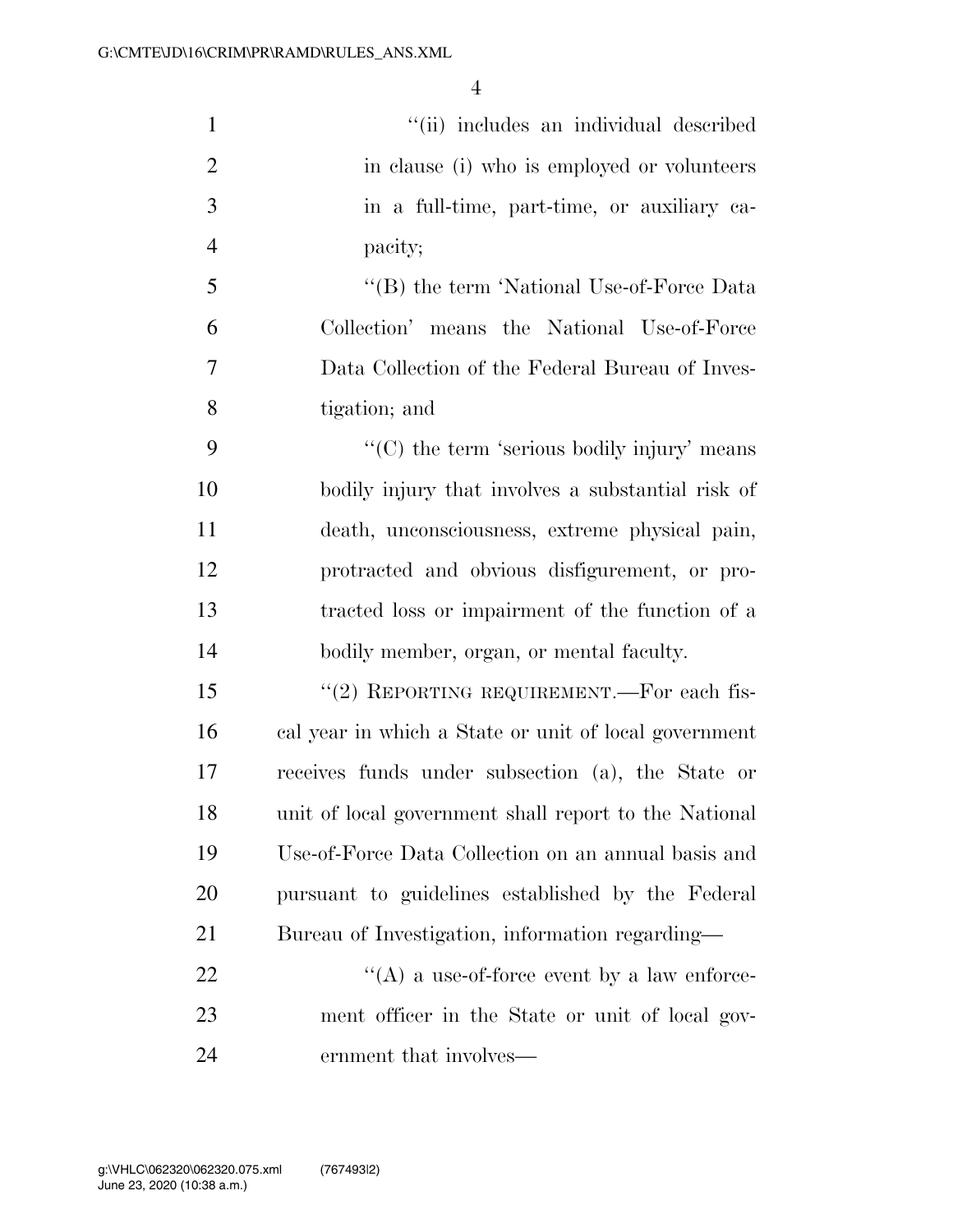| $\mathbf{1}$   | "(i) the fatality of an individual that               |
|----------------|-------------------------------------------------------|
| $\overline{2}$ | is connected to use of force by a law en-             |
| 3              | forcement officer;                                    |
| $\overline{4}$ | "(ii) the serious bodily injury of an in-             |
| 5              | dividual that is connected to use of force            |
| 6              | by a law enforcement officer; and                     |
| 7              | "(iii) in the absence of either death or              |
| 8              | serious bodily injury, when a firearm is              |
| 9              | discharged by a law enforcement officer at            |
| 10             | or in the direction of an individual;                 |
| 11             | $\lq\lq$ (B) any event in which a firearm is dis-     |
| 12             | charged by a civilian at or in the direction of       |
| 13             | a law enforcement officer; and                        |
| 14             | "(C) the death or serious bodily injury of            |
| 15             | a law enforcement officer that results from any       |
| 16             | discharge of a firearm by a civilian, or any          |
| 17             | other means, including whether the law enforce-       |
| 18             | ment officer was killed or suffered serious bod-      |
| 19             | ily injury as part of an ambush or calculated         |
| 20             | attack.                                               |
| 21             | "(3) INFORMATION REQUIRED.—For each use-              |
| 22             | of-force event required to be reported under para-    |
| 23             | $graph (2)$ , the following information shall be pro- |
| 24             | vided, as required by the Federal Bureau of Inves-    |
| 25             | tigation:                                             |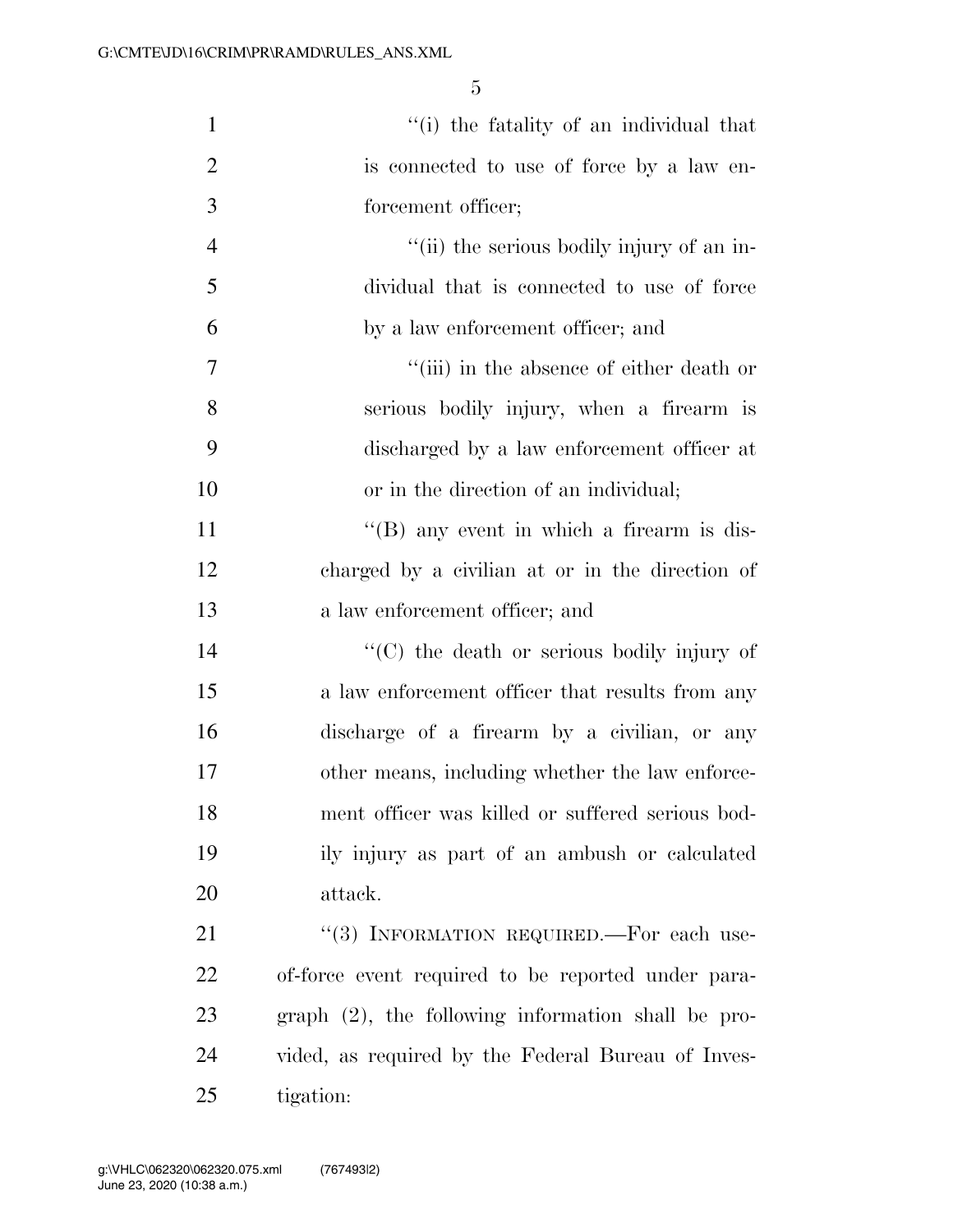| $\mathbf{1}$   | $\lq\lq$ Incident information.            |
|----------------|-------------------------------------------|
| $\overline{2}$ | "(B) Subject information.                 |
| 3              | $\lq\lq$ C) Officer information.          |
| $\overline{4}$ | $\lq(4)$ COMPLIANCE.—                     |
| 5              | "(A) INELIGIBILITY FOR FUNDS.—            |
| 6              | "(i) FIRST FISCAL YEAR.—                  |
| 7              | "(I) STATES.—For the first fis-           |
| 8              | cal year beginning after the date of      |
| 9              | enactment of the George Floyd and         |
| 10             | Walter Scott Notification Act in which    |
| 11             | a State fails to comply with paragraph    |
| 12             | $(2)$ with respect to a State law en-     |
| 13             | forcement agency, the State shall be      |
| 14             | subject to a 20-percent reduction of      |
| 15             | the funds that would otherwise be al-     |
| 16             | located for retention by the State        |
| 17             | under section $505(e)$ for that fiscal    |
| 18             | year, and if any unit of local govern-    |
| 19             | ment within the State fails to comply     |
| 20             | with paragraph $(2)$ , the State shall be |
| 21             | subject to a reduction of the funds al-   |
| 22             | located for retention by the State        |
| 23             | under section $505(e)$ that is equal to   |
| 24             | the percentage of the population of       |
| 25             | the State represented by the unit of      |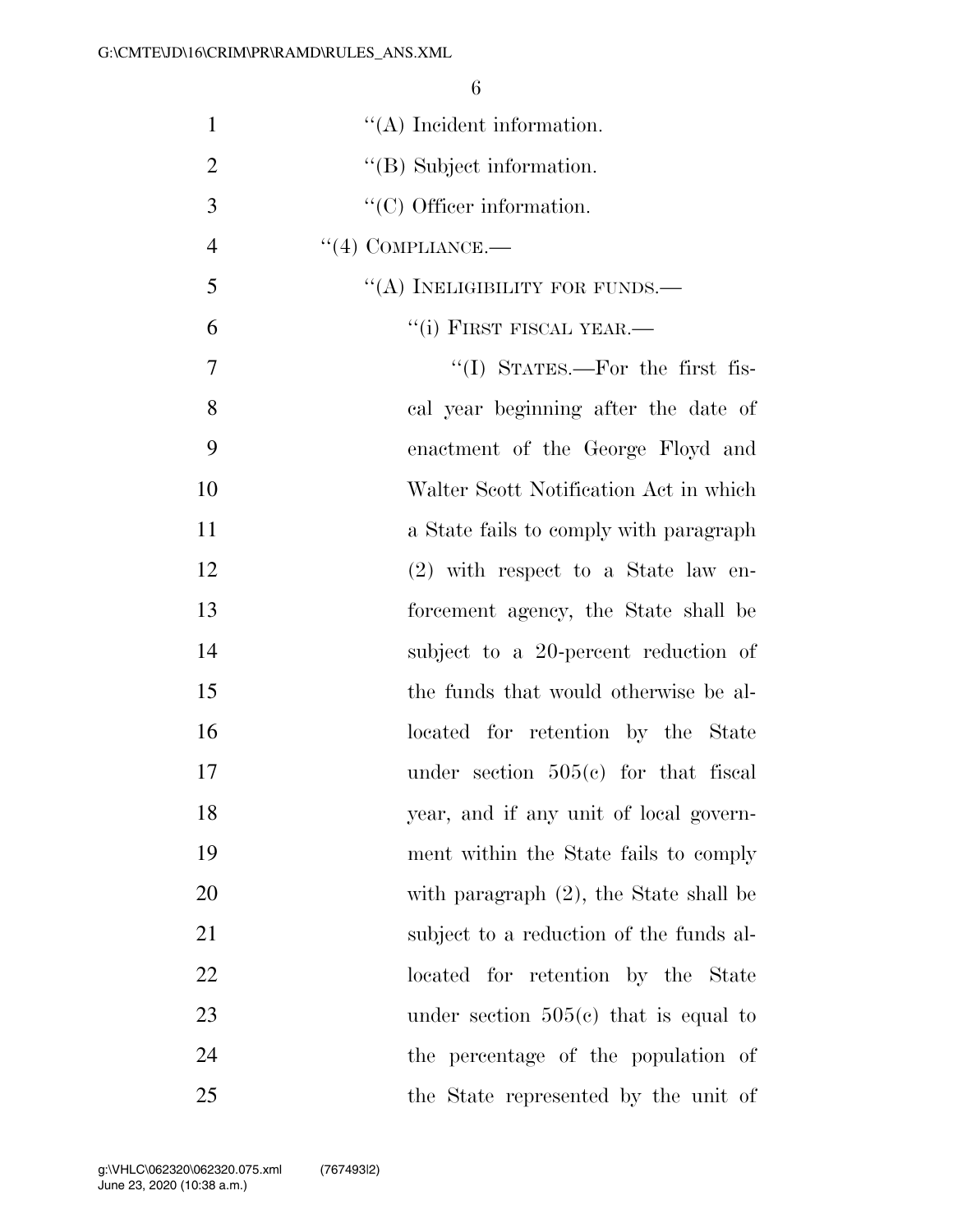1 local government, not to exceed 20 percent.

 $\frac{1}{(II)}$  LOCAL GOVERNMENTS. For the first fiscal year beginning after the date of enactment of the George Floyd and Walter Scott Notifi- cation Act in which a unit of local government fails to comply with para- graph (2), the unit of local govern- ment shall be subject to a 20-percent reduction of the funds that would oth- erwise be allocated to the unit of local government for that fiscal year under 14 this subpart.

15 "(ii) SUBSEQUENT FISCAL YEARS.—

 ''(I) STATES.—Beginning in the first fiscal year beginning after the first fiscal year described in clause  $(i)(I)$  in which a State fails to comply with paragraph (2) with respect to a State law enforcement agency, the percentage by which the funds de- scribed in clause (i)(I) are reduced shall be increased by 5 percent each fiscal year the State fails to comply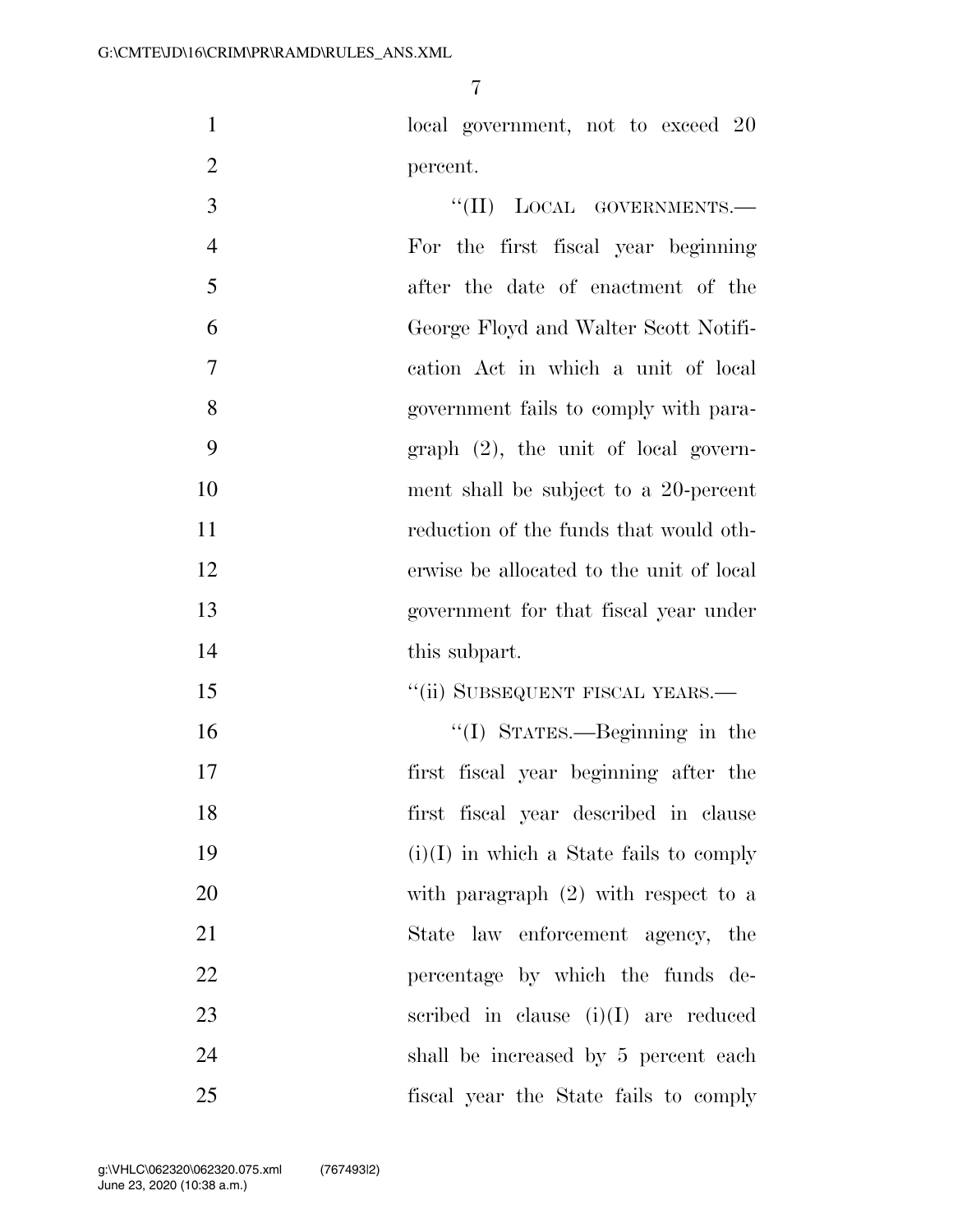1 with paragraph (2), except that such reduction shall not exceed 25 percent in any fiscal year.

4 ''(II) LOCAL GOVERNMENTS. Beginning in the first fiscal year be- ginning after the first fiscal year de- scribed in clause (i)(II) in which a unit of local government fails to com- ply with paragraph (2), the percent- age by which the funds described in 11 clause  $(i)(II)$  are reduced shall be in- creased by 5 percent each fiscal year the unit of local government fails to 14 comply with paragraph  $(2)$ , except that such reduction shall not exceed 16 25 percent in any fiscal year.

17 "'(B) REALLOCATION.—Amounts not allo- cated under a program referred to in subpara- graph (A) to a State or unit of local govern- ment for failure to comply with paragraph (2) shall be reallocated under the program to States or units of local government that have complied with paragraph (2).

24 "(5) PUBLIC AVAILABILITY OF DATA.—Not later than 1 year after the date of enactment of this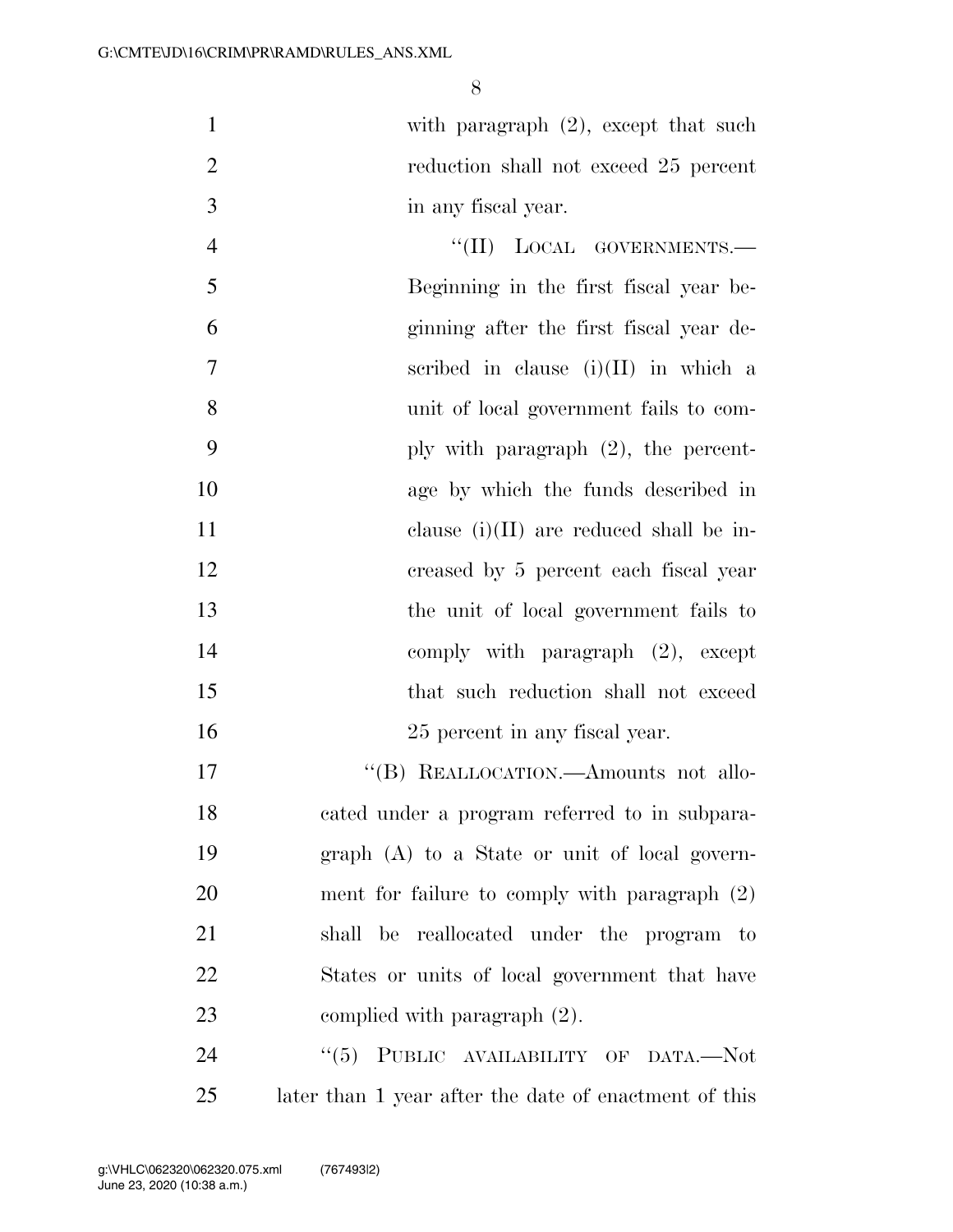Act, and each year thereafter, the Director of the Federal Bureau of Investigation shall publish, and make available to the public, the National Use-of-Force Data Collection.

5 "(6) FBI OUTREACH AND TECHNICAL ASSIST- ANCE.—The Director of the Federal Bureau of In- vestigation shall provide to a State or unit of local government technical assistance and training for the collection and submission of data in accordance with this subsection.''.

## **SEC. 102. BREONNA TAYLOR NOTIFICATION ACT.**

 (a) SHORT TITLE.—This section may be cited as the ''Breonna Taylor Notification Act of 2020''.

 (b) NO-KNOCK WARRANT REPORTS.—Section 501 of title I of the Omnibus Crime Control and Safe Streets Act of 1968 (34 U.S.C. 10152), as amended by section 101 of this Act, is amended by adding at the end the following:

18 "(i) NO-KNOCK WARRANT REPORTS.—

19 "(1) DEFINITIONS.—In this subsection:

20 "(A) FEDERAL LAW ENFORCEMENT AGEN- CY.—The term 'Federal law enforcement agen-22 cy' means any agency of the United States au- thorized to engage in or supervise the preven- tion, detection, investigation, or prosecution of any violation of Federal criminal law.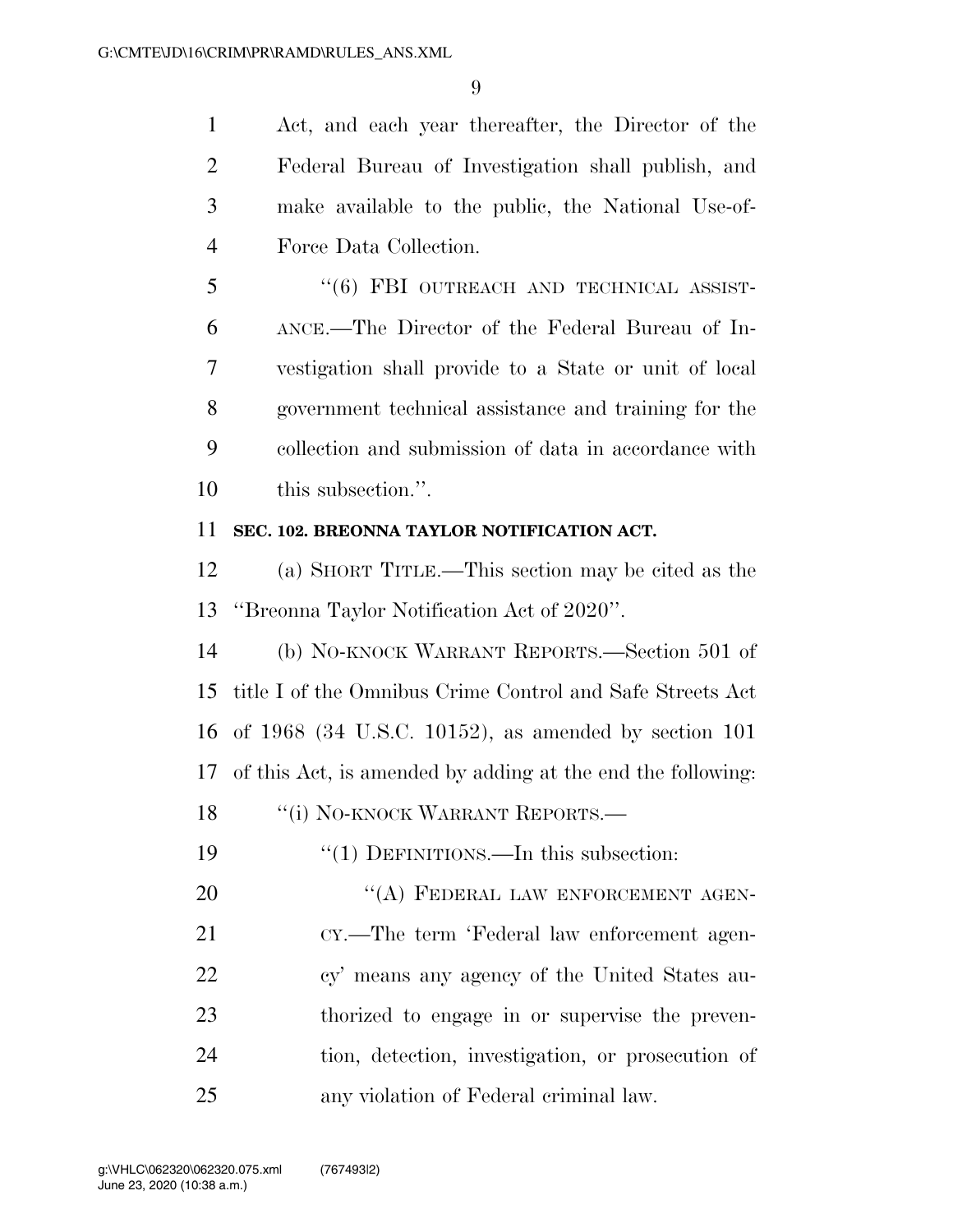| $\mathbf{1}$   | $``$ (B) NO-KNOCK WARRANT.—The term               |
|----------------|---------------------------------------------------|
| $\overline{2}$ | 'no-knock warrant' means a warrant that au-       |
| 3              | thorizes a law enforcement officer to enter a     |
| $\overline{4}$ | certain premises to execute a warrant without     |
| 5              | first knocking or otherwise announcing the        |
| 6              | presence of the law enforcement officer if a      |
| 7              | court of competent jurisdiction finds reasonable  |
| 8              | suspicion that knocking and announcing the        |
| 9              | presence of law enforcement would—                |
| 10             | "(i) pose a danger to the officer, a              |
| 11             | suspect, or a third party on the premises;        |
| 12             | "(ii) inhibit the investigation; or               |
| 13             | "(iii) allow the destruction of evi-              |
| 14             | dence.                                            |
| 15             | "(C) STATE LAW ENFORCEMENT AGENCY;                |
| 16             | LOCAL LAW ENFORCEMENT AGENCY.-The                 |
| 17             | terms 'State law enforcement agency' and 'local   |
| 18             | law enforcement agency' mean an agency of a       |
| 19             | State or unit of local government, respectively,  |
| 20             | that is authorized to engage in or supervise the  |
| 21             | prevention, detection, investigation, or prosecu- |
| 22             | tion of any violation of criminal law.            |
| 23             | "(2) REPORT TO ATTORNEY GENERAL.—                 |
| 24             | "(A) REQUIREMENT.—                                |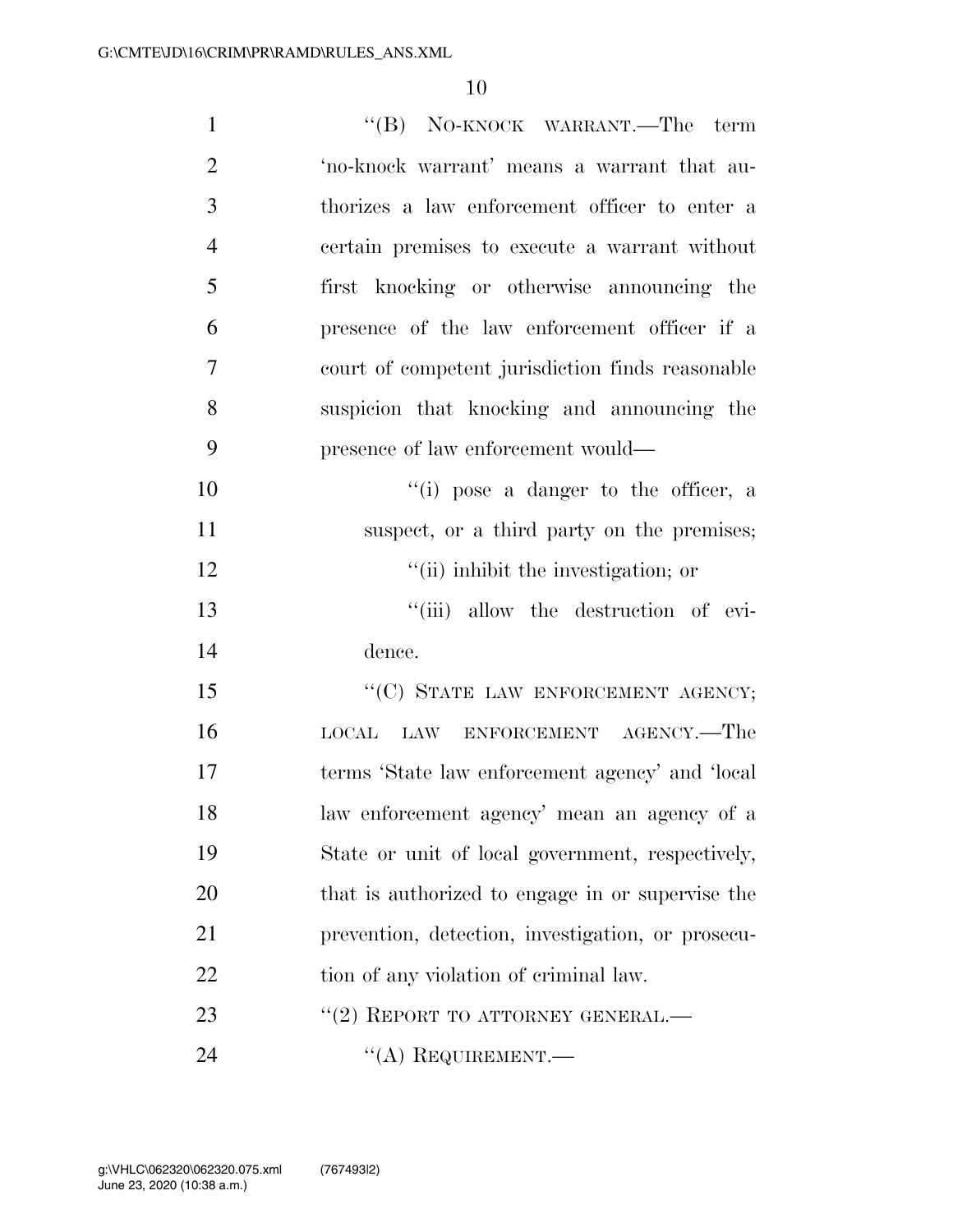| $\mathbf{1}$   | "(i) IN GENERAL.—Subject to clause            |
|----------------|-----------------------------------------------|
| $\overline{2}$ | (iii), not later than January 31 of the first |
| 3              | calendar year beginning after the date of     |
| $\overline{4}$ | enactment of the Breonna Taylor Notifica-     |
| 5              | tion Act of 2020, and annually there-         |
| 6              | $after-$                                      |
| 7              | $\lq\lq$ (I) a State that receives funds      |
| 8              | under subsection (a) shall submit to          |
| 9              | the Attorney General a report that in-        |
| 10             | cludes, for each no-knock warrant car-        |
| 11             | ried out by a State law enforcement           |
| 12             | agency of the State during the pre-           |
| 13             | eeding calendar year, the information         |
| 14             | described in subclauses (I) through           |
| 15             | (V) of paragraph $(3)(A)(i)$ ; and            |
| 16             | $\lq\lq$ (II) a unit of local government      |
| 17             | that receives funds under subsection          |
| 18             | (a) shall submit to the Attorney Gen-         |
| 19             | eral a report that includes—                  |
| 20             | $``(aa)$ for each no-knock                    |
| 21             | warrant carried out by a local                |
| 22             | law enforcement agency of the                 |
| 23             | unit of local government during               |
| 24             | the preceding calendar year, the              |
| 25             | information described in sub-                 |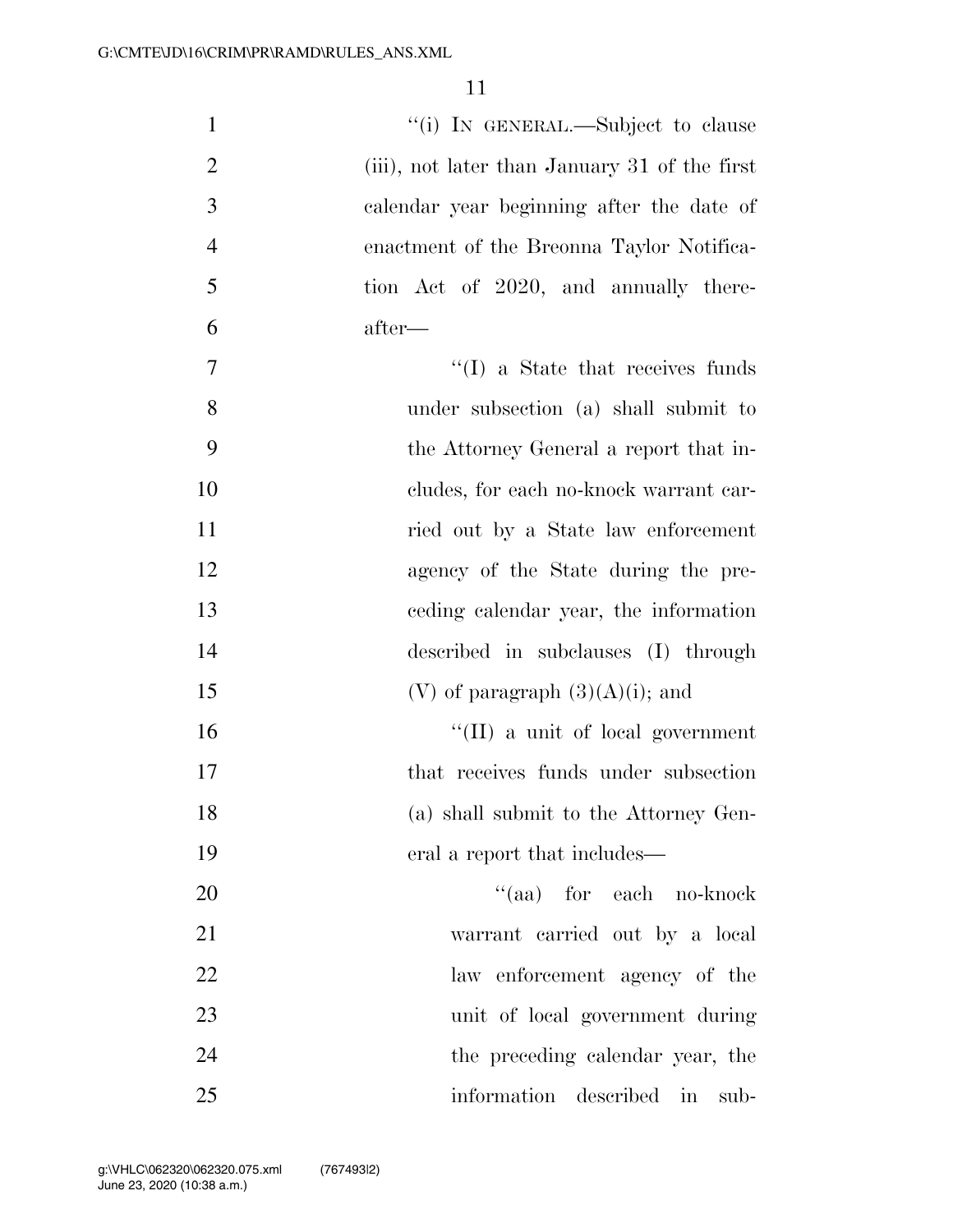| $\mathbf{1}$   | clauses (I) through (V) of para-            |
|----------------|---------------------------------------------|
| $\overline{2}$ | graph $(3)(A)(i)$ ; and                     |
| 3              | "(bb) the crime rate data                   |
| $\overline{4}$ | for the unit of local government            |
| 5              | for the preceding calendar year.            |
| 6              | ``(ii)<br>STATE OVERSIGHT OF LOCAL          |
| $\tau$         | GOVERNMENTS.—A State that receives          |
| 8              | funds under subsection (a) shall ensure     |
| 9              | that each unit of local government within   |
| 10             | the State submits to the Attorney General   |
| 11             | a report that includes, in accordance with  |
| 12             | clause $(i)(II)$ of this subparagraph—      |
| 13             | "(I) for each no-knock warrant              |
| 14             | carried out by a local law enforcement      |
| 15             | agency of the unit of local government      |
| 16             | during the preceding calendar year,         |
| 17             | the information described in sub-           |
| 18             | clauses $(I)$ through $(V)$ of paragraph    |
| 19             | $(3)(A)(i)$ ; and                           |
| 20             | "(II) the crime rate data for the           |
| 21             | unit of local government for the pre-       |
| 22             | ceding calendar year.                       |
| 23             | ``(iii)<br><b>OPEN</b><br>INVESTIGATIONS.—A |
| 24             | State or unit of local government—          |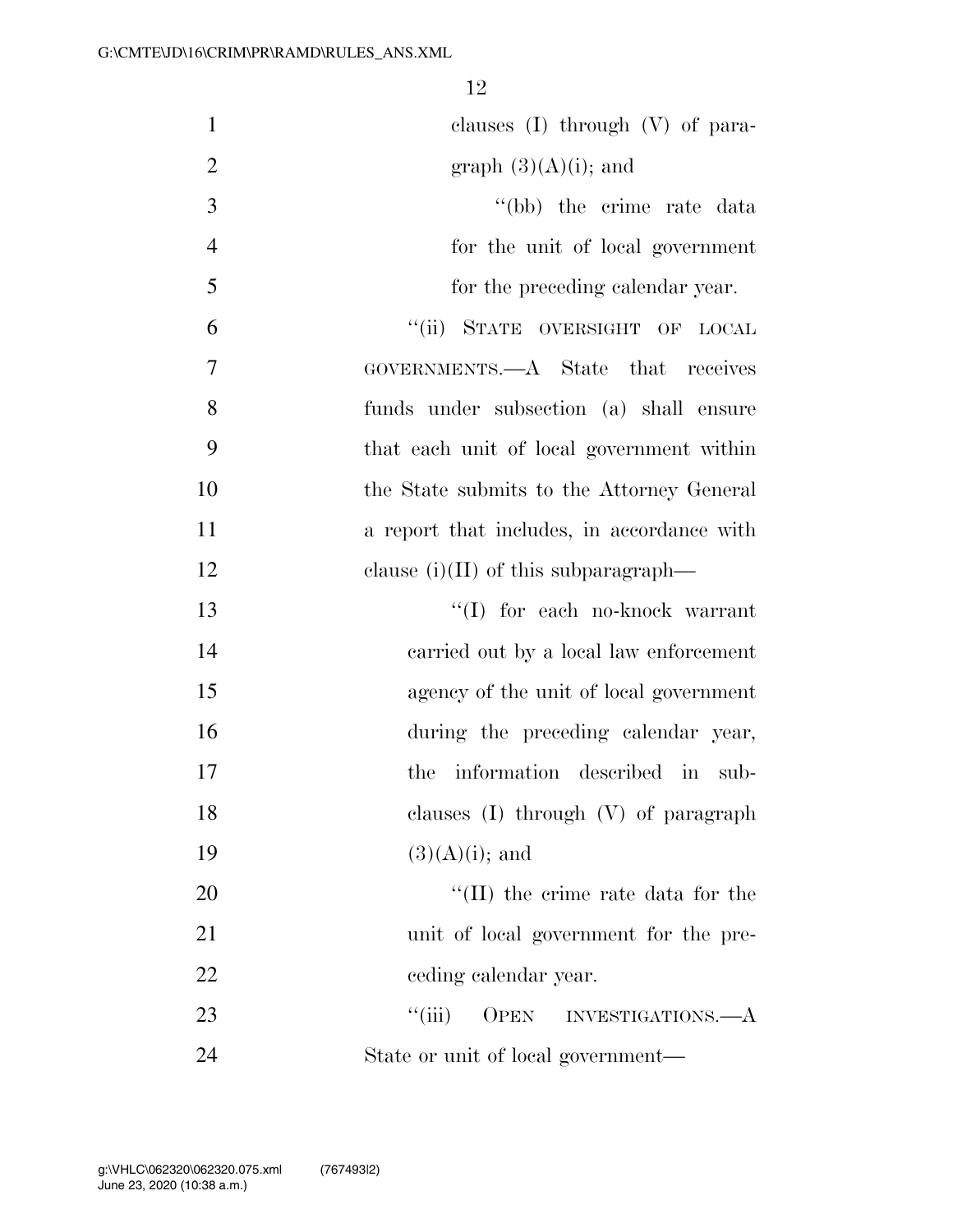| $\mathbf{1}$   | $\lq\lq$ (I) may not submit the informa- |
|----------------|------------------------------------------|
| $\overline{2}$ | tion<br>described in subclauses<br>(I)   |
| 3              | through $(V)$ of paragraph $(3)(A)(i)$   |
| $\overline{4}$ | for a no-knock warrant relating to an    |
| 5              | investigation that has not been closed   |
| 6              | as of the date on which the applicable   |
| 7              | report is due under clause (i) of this   |
| 8              | subparagraph; and                        |
| 9              | $\lq\lq$ (II) shall include any informa- |
| 10             | tion withheld under subclause (I) in     |
| 11             | the earliest subsequent report sub-      |
| 12             | mitted under clause (i) after the in-    |
| 13             | vestigation has been closed.             |
| 14             | $``$ (B) PENALTY.—                       |
| 15             | $``(i)$ IN GENERAL.—                     |
| 16             | $``(I)$ FIRST FISCAL YEAR.—              |
| 17             | $\cdot$ (aa) STATES.—                    |
| 18             | $\lq\lq$ (AA) FAILURE<br>TO              |
| 19             | $STATE$ - $For$<br><b>COMPLY</b><br>BY   |
| 20             | the first fiscal year that fol-          |
| 21             | lows a fiscal year in which a            |
| 22             | State failed to comply with              |
| 23             | subparagraph (A) with re-                |
| 24             | spect to a State law enforce-            |
| 25             | ment agency, the State shall             |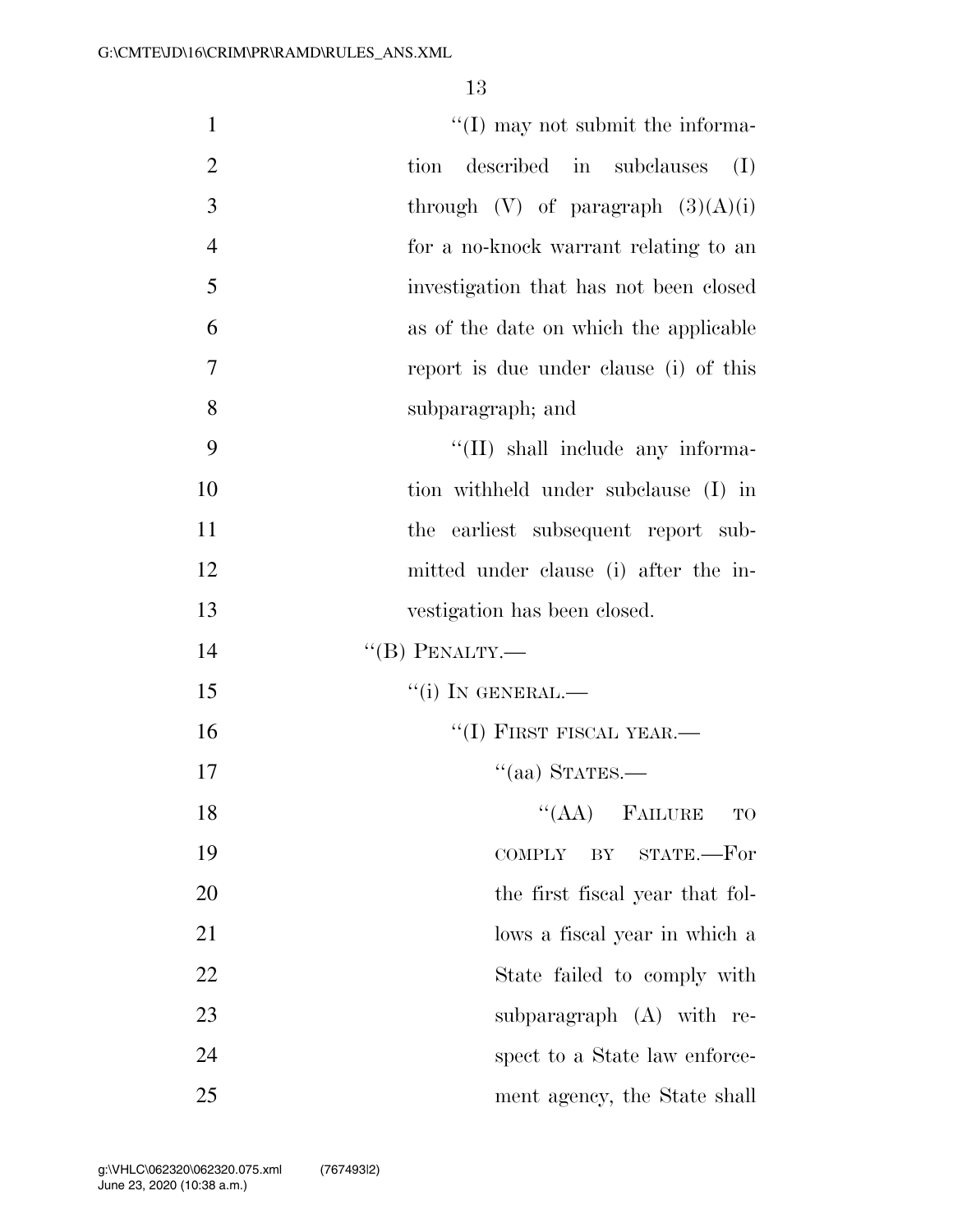| $\mathbf{1}$   | be subject to a 20-percent       |
|----------------|----------------------------------|
| $\overline{2}$ | reduction of the funds that      |
| 3              | would otherwise be allocated     |
| $\overline{4}$ | for retention by the State       |
| 5              | under section $505(e)$ for       |
| 6              | that fiscal year.                |
| 7              | $\lq\lq(BB)$ FAILURE<br>TO       |
| 8              | COMPLY BY LOCAL GOVERN-          |
| 9              | MENT.—For the first fiscal       |
| 10             | year that follows a fiscal       |
| 11             | year in which a unit of local    |
| 12             | government within a State        |
| 13             | failed to comply with sub-       |
| 14             | paragraph $(A)$ , the State      |
| 15             | shall be subject to a reduc-     |
| 16             | tion of the funds that would     |
| 17             | otherwise be allocated for re-   |
| 18             | tention by the State under       |
| 19             | section $505(c)$ for that fiscal |
| 20             | year by a percentage that is     |
| 21             | equal to the percentage of       |
| 22             | the population of the State      |
| 23             | that lives in the unit of local  |
| 24             | government, which may not        |
| 25             | exceed 20 percent.               |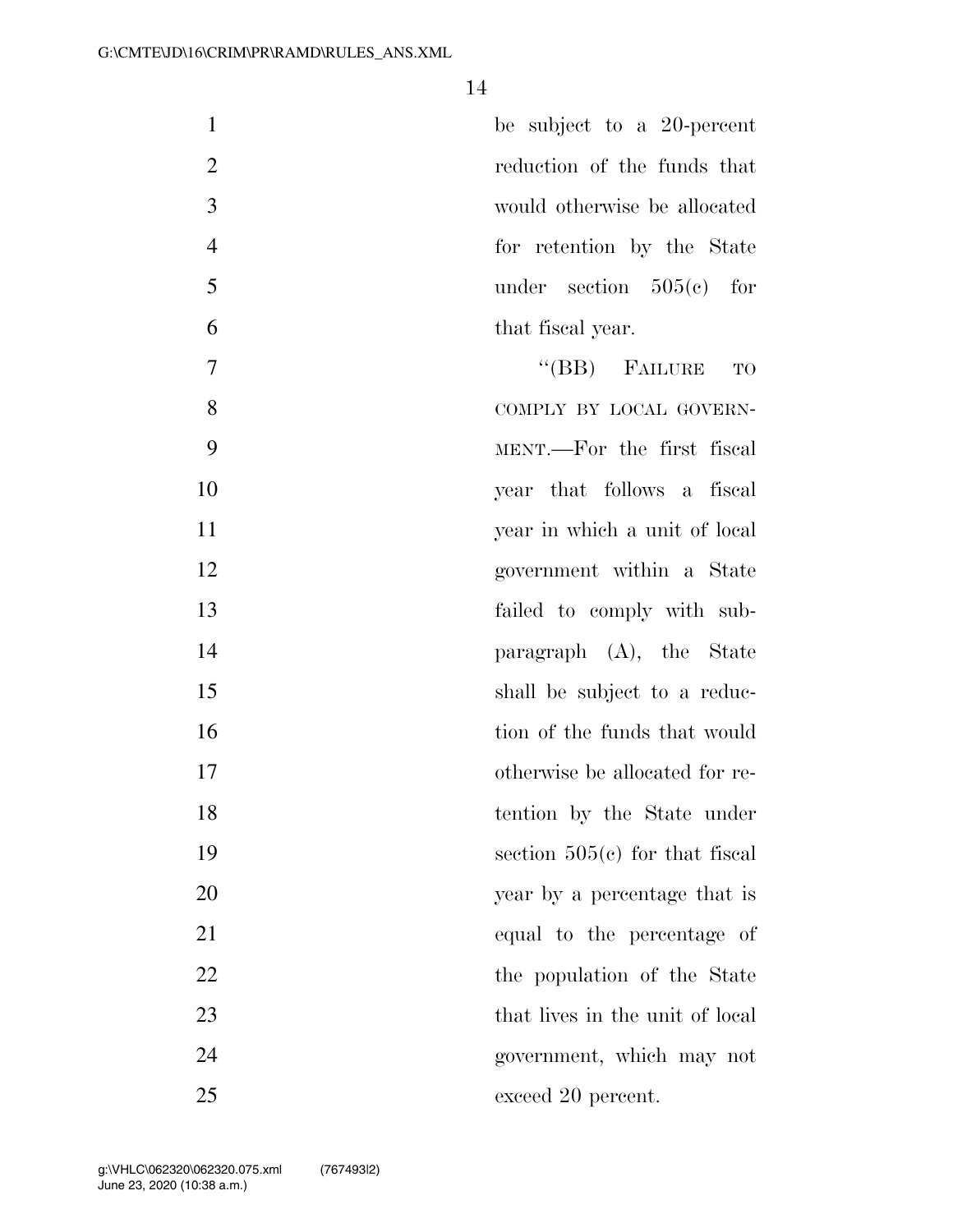| $\mathbf{1}$   | "(bb) UNITS OF LOCAL GOV-           |
|----------------|-------------------------------------|
| $\overline{2}$ | ERNMENT.—For the first fiscal       |
| 3              | year that follows a fiscal year in  |
| $\overline{4}$ | which a unit of local government    |
| 5              | failed to comply with subpara-      |
| 6              | $graph$ (A), the unit of local gov- |
| $\tau$         | ernment shall be subject to a 20-   |
| 8              | percent reduction of the funds      |
| 9              | that would otherwise be allocated   |
| 10             | to the unit of local government     |
| 11             | under this subpart for that fiscal  |
| 12             | year.                               |
| 13             | ``(II)<br>SUBSEQUENT FISCAL         |
| 14             | YEARS.                              |
| 15             | "(aa) STATES.—Beginning             |
| 16             | in the first fiscal year beginning  |
| 17             | after the first fiscal year de-     |
| 18             | scribed in subclause $(I)(aa)(AA)$  |
| 19             | in which a State fails to comply    |
| 20             | with subparagraph (A) with re-      |
| 21             | spect to a State law enforcement    |
| 22             | agency, the percentage by which     |
| 23             | the funds described in subclause    |
| 24             | $(I)(aa)(AA)$ are reduced shall be  |
| 25             | increased by 5 percent each fiscal  |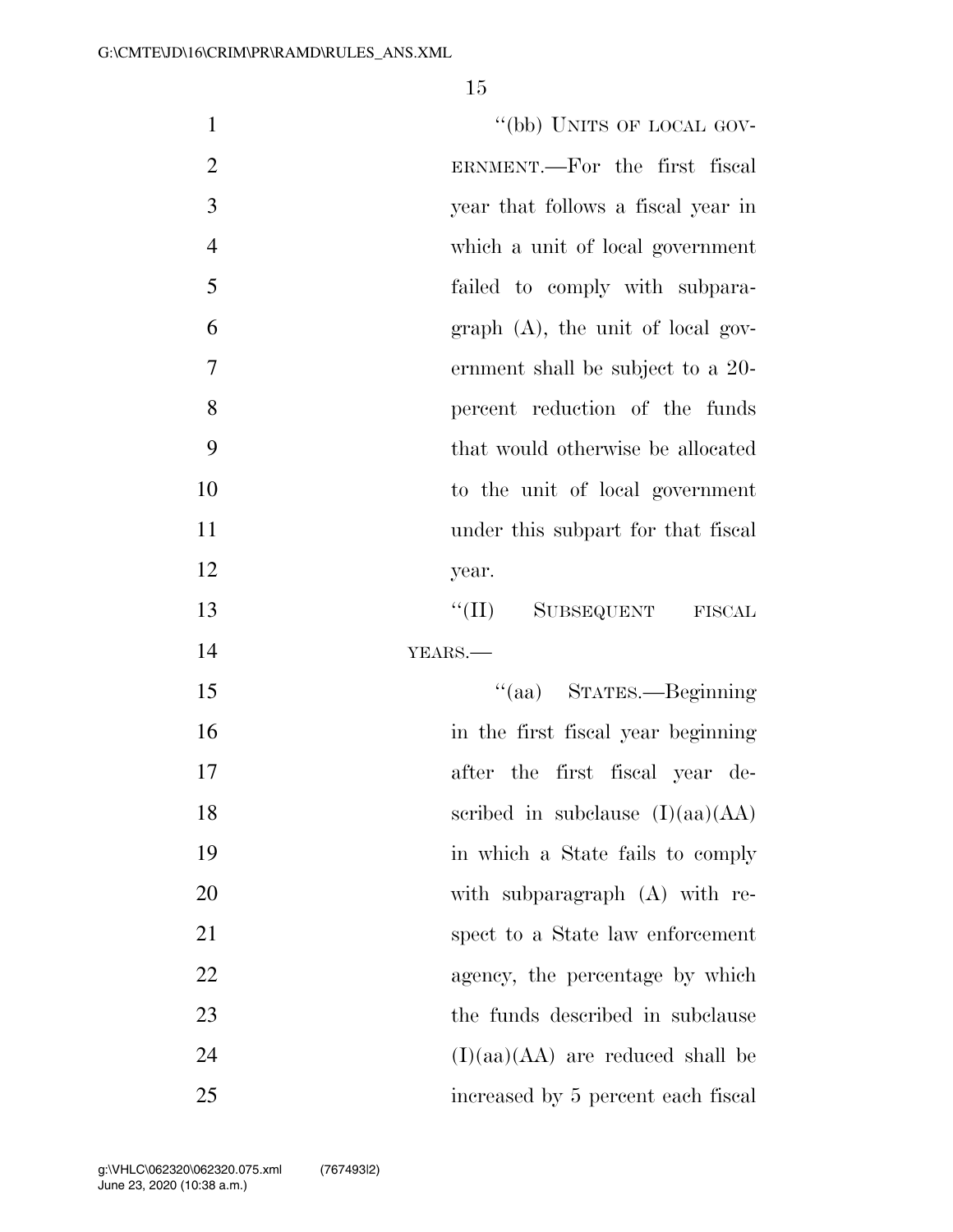| $\mathbf{1}$   | year the State fails to comply      |
|----------------|-------------------------------------|
| $\overline{2}$ | with subparagraph $(A)$ with re-    |
| 3              | spect to a State law enforcement    |
| $\overline{4}$ | agency, except that such reduc-     |
| 5              | tion shall not exceed 25 percent    |
| 6              | in any fiscal year.                 |
| $\overline{7}$ | "(bb) LOCAL GOVERN-                 |
| 8              | MENTS.—Beginning in the first       |
| 9              | fiscal year beginning after the     |
| 10             | first fiscal year described in sub- |
| 11             | clause $(I)(bb)$ in which a unit of |
| 12             | local government fails to comply    |
| 13             | with subparagraph $(A)$ , the per-  |
| 14             | centage by which the funds de-      |
| 15             | scribed in subclause $(I)(bb)$ are  |
| 16             | reduced shall be increased by 5     |
| 17             | percent each fiscal year the unit   |
| 18             | of local government fails to com-   |
| 19             | ply with subparagraph (A), ex-      |
| 20             | cept that such reduction shall not  |
| 21             | exceed 25 percent in any fiscal     |
| 22             | year.                               |
| 23             | ``(ii)<br>REALLOCATION.—Amounts not |

 allocated by reason of clause (i) to a State or unit of local government for failure to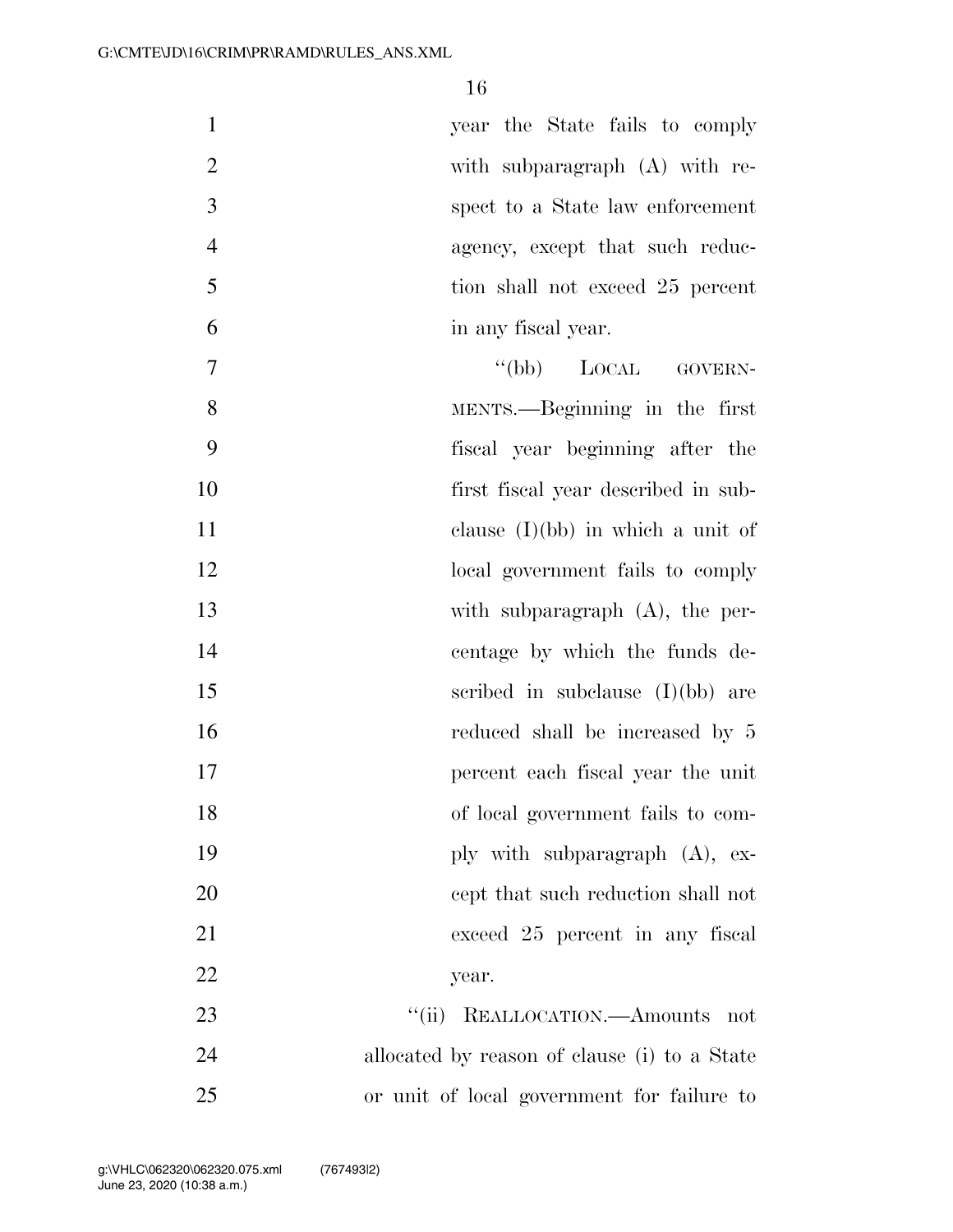| $\mathbf{1}$   | comply with subparagraph (A) shall be re-         |
|----------------|---------------------------------------------------|
| $\overline{2}$ | allocated to States or units of local govern-     |
| 3              | ment, respectively, that have complied with       |
| $\overline{4}$ | subparagraph $(A)$ .                              |
| 5              | "(iii) EFFECTIVE DATE.—Clause (i)                 |
| 6              | shall take effect with respect to the third       |
| 7              | annual report due under subparagraph $(A)$        |
| 8              | after the date of enactment of the Breonna        |
| 9              | Taylor Notification Act of 2020.                  |
| 10             | "(3) ATTORNEY GENERAL REPORT.-                    |
| 11             | "(A) IN GENERAL.—Subject to subpara-              |
| 12             | $graph$ (B), not later than March 31 of the first |
| 13             | calendar year beginning after the date of enact-  |
| 14             | ment of the Breonna Taylor Notification Act of    |
| 15             | 2020, and annually thereafter, the Attorney       |
| 16             | General shall publish a report that includes—     |
| 17             | "(i) for each no-knock warrant carried            |
| 18             | out by a Federal law enforcement agency,          |
| 19             | State law enforcement agency, or local law        |
| 20             | enforcement agency during the preceding           |
| 21             | calendar year—                                    |
| 22             | $\lq\lq$ the reason for which the                 |
| 23             | warrant was issued, including each                |
| 24             | violation of law listed on the warrant;           |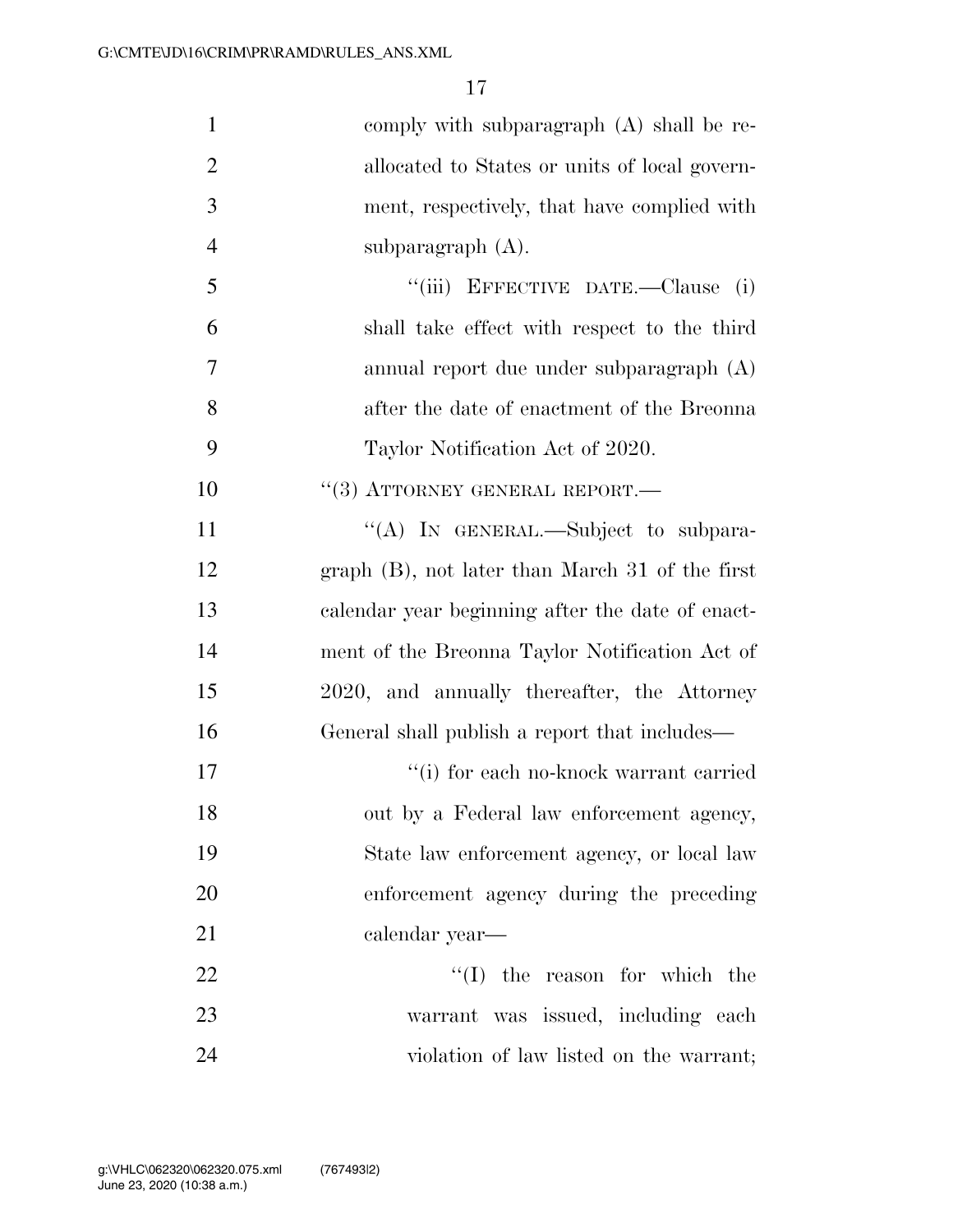| $\mathbf{1}$   | $\lq\lq$ (II) whether, in the course of |
|----------------|-----------------------------------------|
| $\overline{2}$ | carrying out the warrant—               |
| 3              | "(aa) force resulting in                |
| $\overline{4}$ | property damage, serious bodily         |
| 5              | injury, or death was used; or           |
| 6              | "(bb) any law enforcement               |
| $\overline{7}$ | officer, suspect, or bystander was      |
| 8              | injured or killed;                      |
| 9              | "(III) the sex, race, ethnicity,        |
| 10             | and age of each person found at the     |
| 11             | location for which the no-knock war-    |
| 12             | rant was issued;                        |
| 13             | $\lq\lq (IV)$ whether the location      |
| 14             | searched matched the location de-       |
| 15             | scribed in the warrant;                 |
| 16             | $f'(V)$ whether the warrant in-         |
| 17             | cluded the particularized information   |
| 18             | required under the Fourth Amend-        |
| 19             | ment to the Constitution of the         |
| 20             | United States, as interpreted by the    |
| 21             | Supreme Court of the United States,     |
| 22             | and any other applicable Federal,       |
| 23             | State, or local law related to the use  |
| 24             | of no-knock warrants; and               |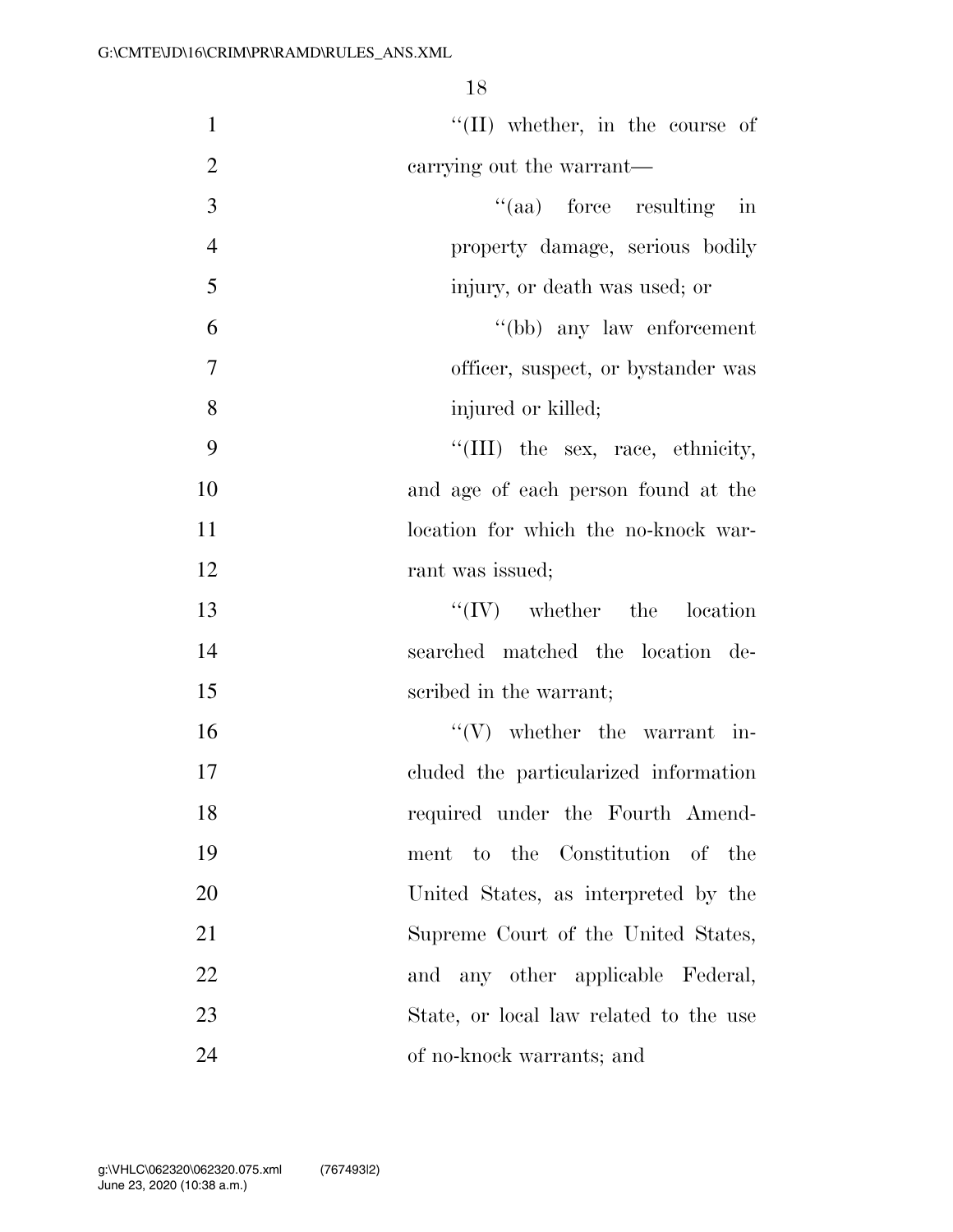| $\mathbf{1}$   | "(ii) for each local law enforcement       |
|----------------|--------------------------------------------|
| $\overline{2}$ | agency for which information is submitted  |
| 3              | under clause (i) for a calendar year, the  |
| $\overline{4}$ | crime rate data for the applicable unit of |
| 5              | local government for that calendar year.   |
| 6              | "(B) OPEN INVESTIGATIONS.—The Attor-       |
| 7              | ney General—                               |
| 8              | "(i) may not publish any information       |
| 9              | described in subparagraph $(A)$ for a no-  |
| 10             | knock warrant relating to an investigation |
| 11             | that has not been closed as of the date on |
| 12             | which the applicable report is due under   |
| 13             | that paragraph; and                        |
| 14             | "(ii) shall include any information        |
| 15             | withheld under clause (i) in the earliest  |
| 16             | subsequent report published under sub-     |
| 17             | paragraph (A) after the investigation has  |
| 18             | been closed.".                             |
|                | $10 \times 200 \times 200$                 |

### **SEC. 103. GUIDANCE.**

 (a) IN GENERAL.—Not later than 180 days after the date of enactment of this Act, the Attorney General, in coordination with the Director of the Federal Bureau of Investigation and State and local law enforcement agen- cies, shall issue guidance on best practices relating to es-tablishing standard data collection systems that capture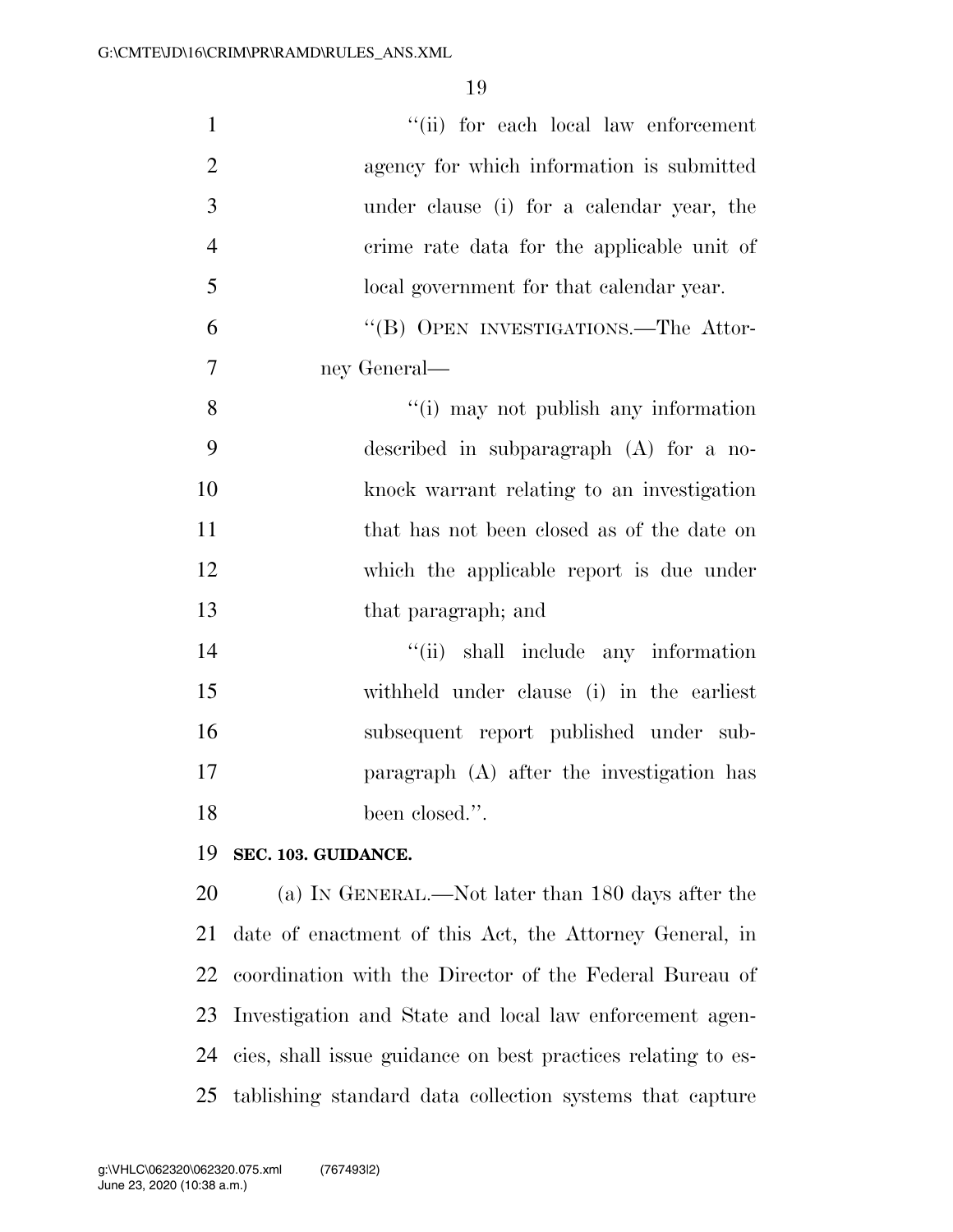the information required to be reported under subsections (h) and (i) of section 501 of title I of the Omnibus Crime Control and Safe Streets Act of 1968 (34 U.S.C. 10152), as added by sections 101 and 102 of this Act, respectively, and that ensure the reporting under such subsections (h) and (i) is consistent with data reported under the Death in Custody Reporting Act of 2013 (34 U.S.C. 60105 et seq.), section 20104(a)(2) of the Violent Crime Control and Law Enforcement Act of 1994 (34 U.S.C.  $10\quad 12104(a)(2)$ , which shall include standard and consistent definitions for terms, including the term ''use of force''. (b) PRIVACY PROTECTIONS.—Nothing in section 101 or 102 shall be construed to supersede the requirements or limitations under section 552a of title 5, United States Code (commonly known as the ''Privacy Act of 1974'').

## **SEC. 104. COMPLIANCE ASSISTANCE GRANTS.**

 (a) IN GENERAL.—The Attorney General may award grants to States and units of local government to assist in the collection of the information required to be reported under subsections (h) and (i) of section 501 of title I of the Omnibus Crime Control and Safe Streets Act of 1968 (34 U.S.C. 10152), as added by sections 101 and 102 of this Act, respectively.

 (b) APPLICATION.—A State or unit of local govern-ment seeking a grant under this section shall submit an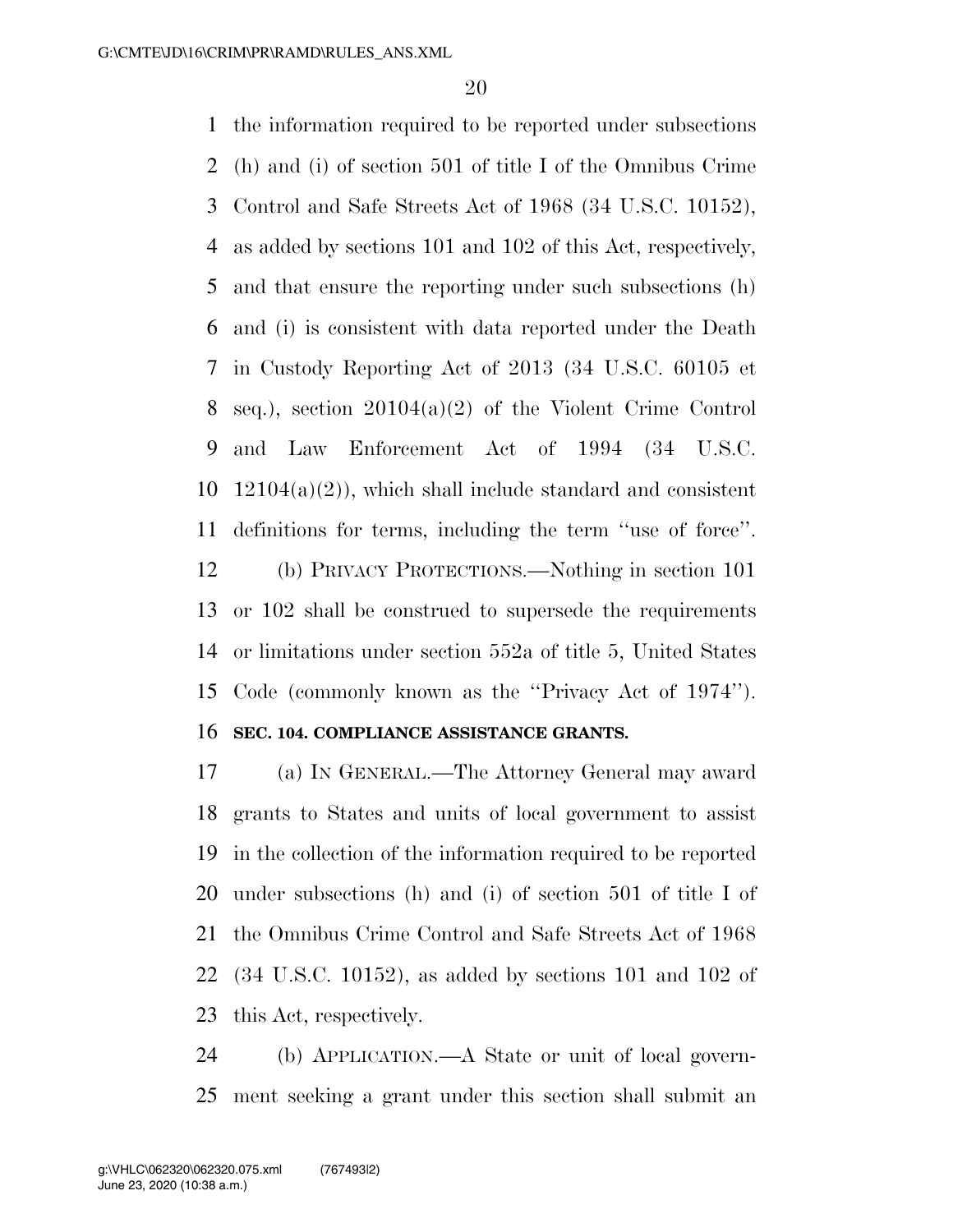application at such time, in such manner, and containing such information as the Attorney General may require.

 (c) AMOUNT OF GRANT.—Each grant awarded under this section shall be not more than \$1,000,000.

 (d) DIRECT APPROPRIATIONS.—For the purpose of making grants under this section, there is authorized to be appropriated, and there is appropriated, out of any money in the Treasury not otherwise appropriated for the fiscal year ending September 30, 2020, \$112,000,000, to remain available until expended.

## **SEC. 105. INCENTIVIZING BANNING OF CHOKEHOLDS.**

 (a) SENSE OF CONGRESS.—It is the sense of Con-gress that—

 (1) chokeholds are extremely dangerous maneu- vers that can easily result in serious bodily injury or death;

 (2) George Floyd's death has become a flashpoint to compel the need to address the use of chokeholds by law enforcement officers across the United States;

 (3) the National Consensus Policy on Use of Force, a collaborative effort among 11 of the most significant law enforcement leadership and labor or- ganizations in the United States, concluded in a dis-cussion paper on the use of force that chokeholds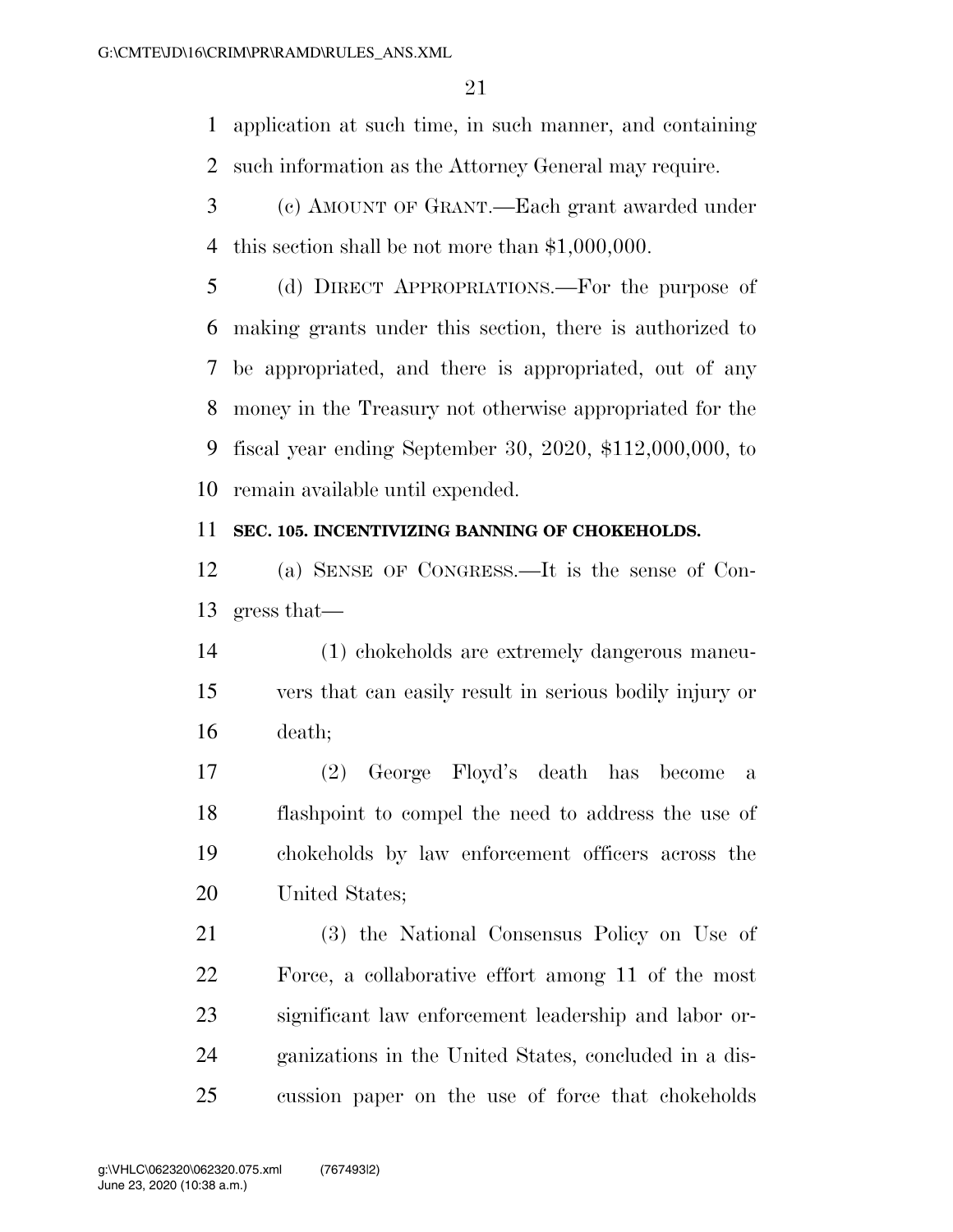| $\mathbf{1}$   | are extremely dangerous and recommended restrict-      |
|----------------|--------------------------------------------------------|
| $\overline{2}$ | ing their use, consistent with this section; and       |
| 3              | (4) law enforcement agencies throughout the            |
| 4              | United States must create policies that guard          |
| 5              | against the use of this maneuver to help prevent the   |
| 6              | death of civilians whom they encounter, and engen-     |
| 7              | der more trust and faith among law enforcement of-     |
| 8              | ficers and the communities they serve.                 |
| 9              | (b) INCENTIVIZING BANNING OF CHOKEHOLDS.—              |
| 10             | (1) COPS GRANT PROGRAM ELIGIBILITY.—Sec-               |
| 11             | tion 1701 of title I of the Omnibus Crime Control      |
| 12             | and Safe Streets Act of 1968 (34 U.S.C. 10381), as     |
| 13             | amended by section 601 of this Act, is amended by      |
| 14             | adding at the end the following:                       |
| 15             | $``$ (0) BANNING OF CHOKEHOLDS.—                       |
| 16             | "(1) CHOKEHOLD DEFINED.—In this<br>sub-                |
| 17             | section, the term 'chokehold' means a physical ma-     |
| 18             | that restricts an individual's ability to<br>neuver    |
| 19             | breathe for the purposes of incapacitation.            |
| 20             | (2)<br>LIMITATION<br>ON<br><b>ELIGIBILITY</b><br>FOR   |
| 21             | FUNDS.—Beginning in the first fiscal year beginning    |
| <u>22</u>      | after the date of enactment of the JUSTICE Act, a      |
| 23             | State or unit of local government may not receive      |
| 24             | funds under this section for a fiscal year if, on the  |
| 25             | day before the first day of the fiscal year, the State |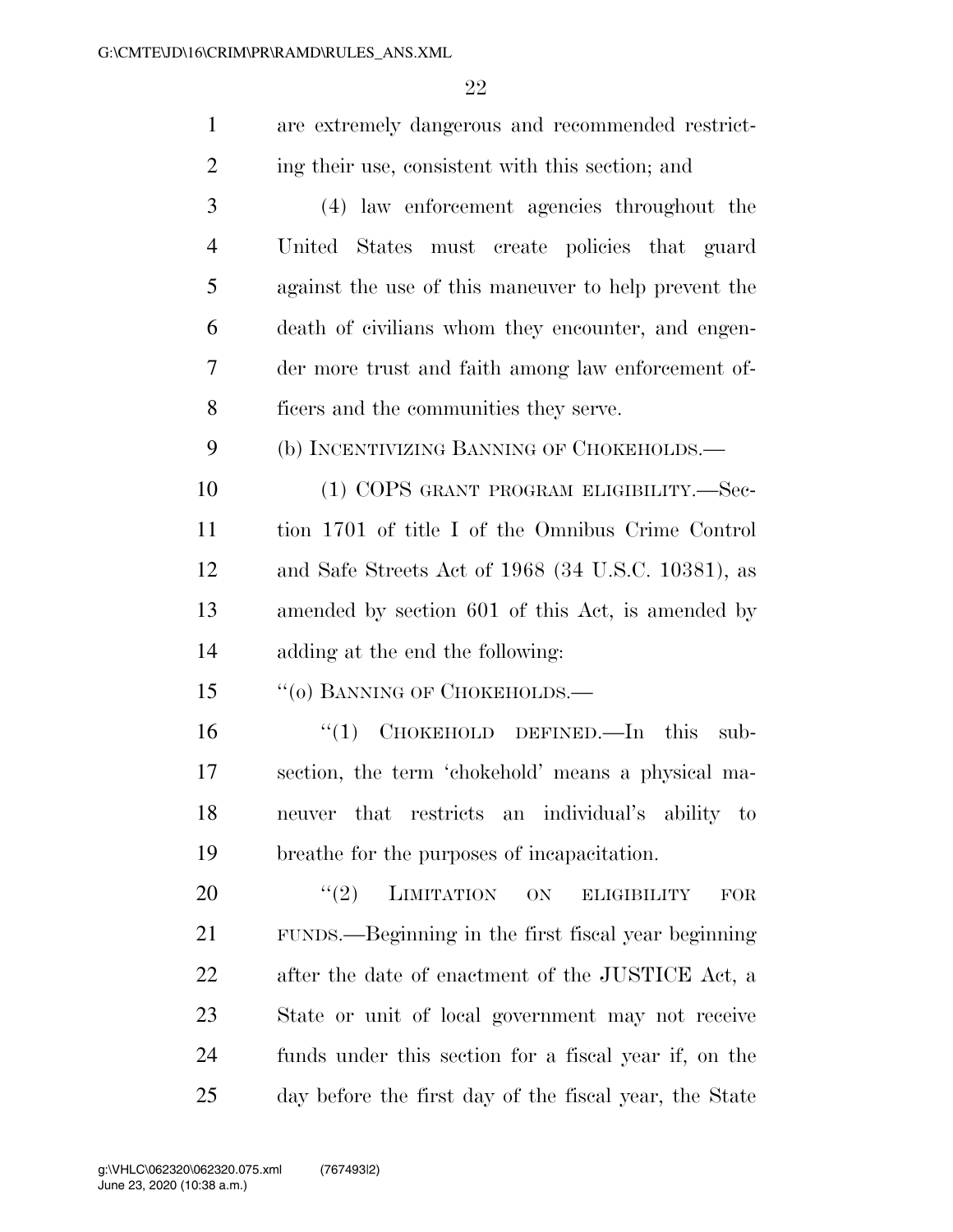or unit of local government does not have an agency- wide policy in place for each law enforcement agency of the State or unit of local government that pro- hibits the use of chokeholds except when deadly force is authorized.''.

 (2) BYRNE GRANT PROGRAM ELIGIBILITY.— Section 501 of title I of the Omnibus Crime Control and Safe Streets Act of 1968 (34 U.S.C. 10152), as amended by section 102 of this Act, is amended by adding at the end the following:

11 "(j) BANNING OF CHOKEHOLDS.—

12 "(1) CHOKEHOLD DEFINED.—In this sub- section, the term 'chokehold' means a physical ma- neuver that restricts an individual's ability to breathe for the purposes of incapacitation.

 $(2)$  LIMITATION ON ELIGIBILITY FOR FUNDS.—Beginning in the first fiscal year beginning after the date of enactment of the JUSTICE Act, a State or unit of local government may not receive funds under this part for a fiscal year if, on the day before the first day of the fiscal year, the State or unit of local government does not have an agency- wide policy in place for each law enforcement agency of the State or unit of local government that pro-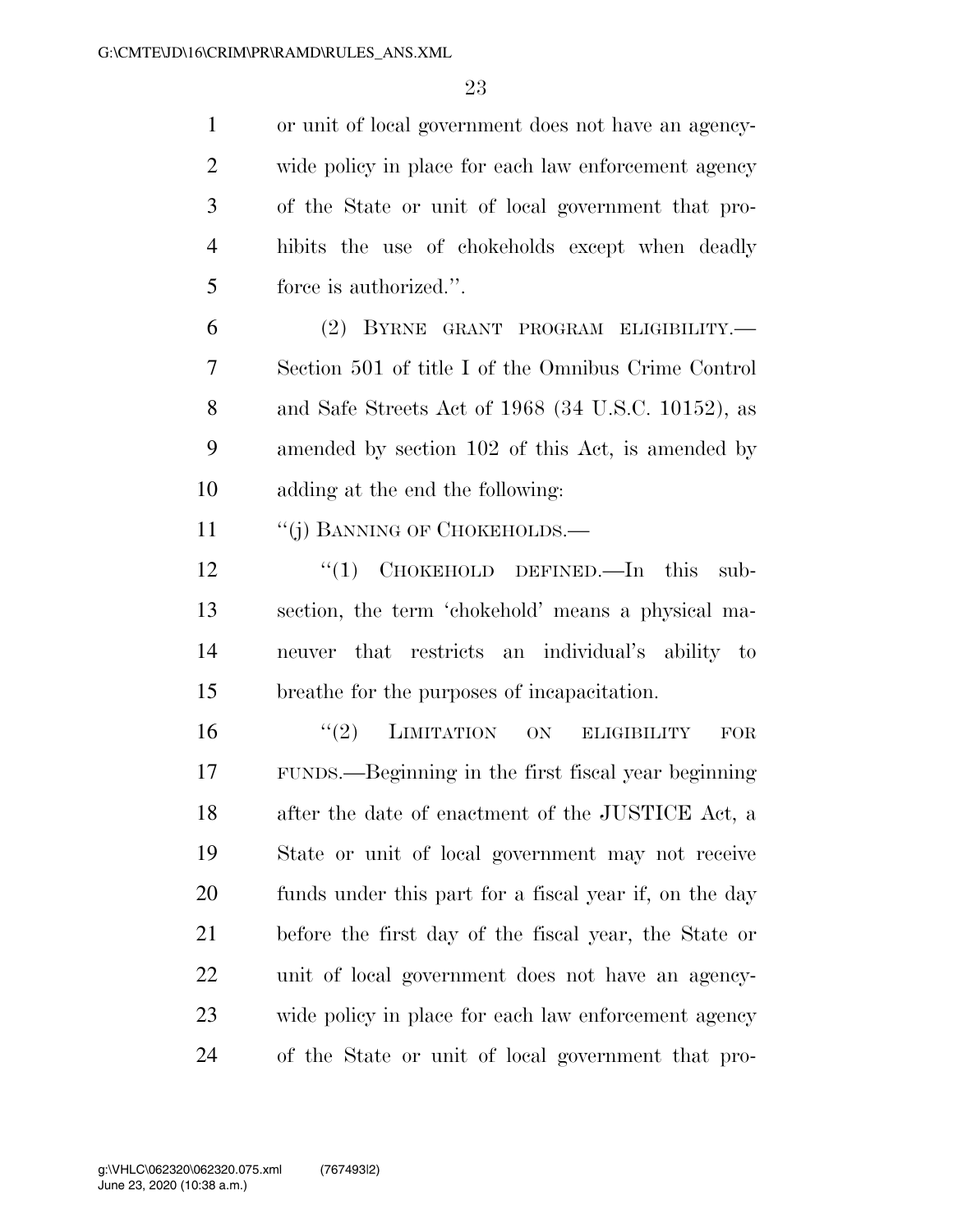| $\mathbf{1}$   | hibits the use of chokeholds except when deadly          |
|----------------|----------------------------------------------------------|
| $\overline{2}$ | force is authorized.".                                   |
| 3              | (c) FEDERAL LAW ENFORCEMENT AGENCIES.-                   |
| $\overline{4}$ | (1) DEFINITION.—In this subsection, the term             |
| 5              | "chokehold" means a physical maneuver that re-           |
| 6              | stricts an individual's ability to breather for the pur- |
| $\overline{7}$ | poses of incapacitation.                                 |
| 8              | (2) FEDERAL POLICY.—The Attorney General                 |
| 9              | shall develop a policy for Federal law enforcement       |
| 10             | agencies that bans the use of chokeholds except          |
| 11             | when deadly force is authorized.                         |
| 12             | (3) REQUIREMENT.—The head of each Federal                |
| 13             | law enforcement agency shall implement the policy        |
| 14             | developed under paragraph (2).                           |
| 15             |                                                          |
|                | SEC. 106. FALSIFYING POLICE INCIDENT REPORTS.            |
| 16             | (a) SENSE OF CONGRESS.—It is the sense of Con-           |
| 17             | gress that—                                              |
| 18             | (1) when a law enforcement officer commits an            |
| 19             | offense that deprives a citizen of their rights, privi-  |
| 20             | leges, and immunities protected under the Constitu-      |
| 21             | tion and laws of the United States, that behavior is     |
| 22             | penalized to punish those involved and to deter fu-      |
| 23             | ture conduct;                                            |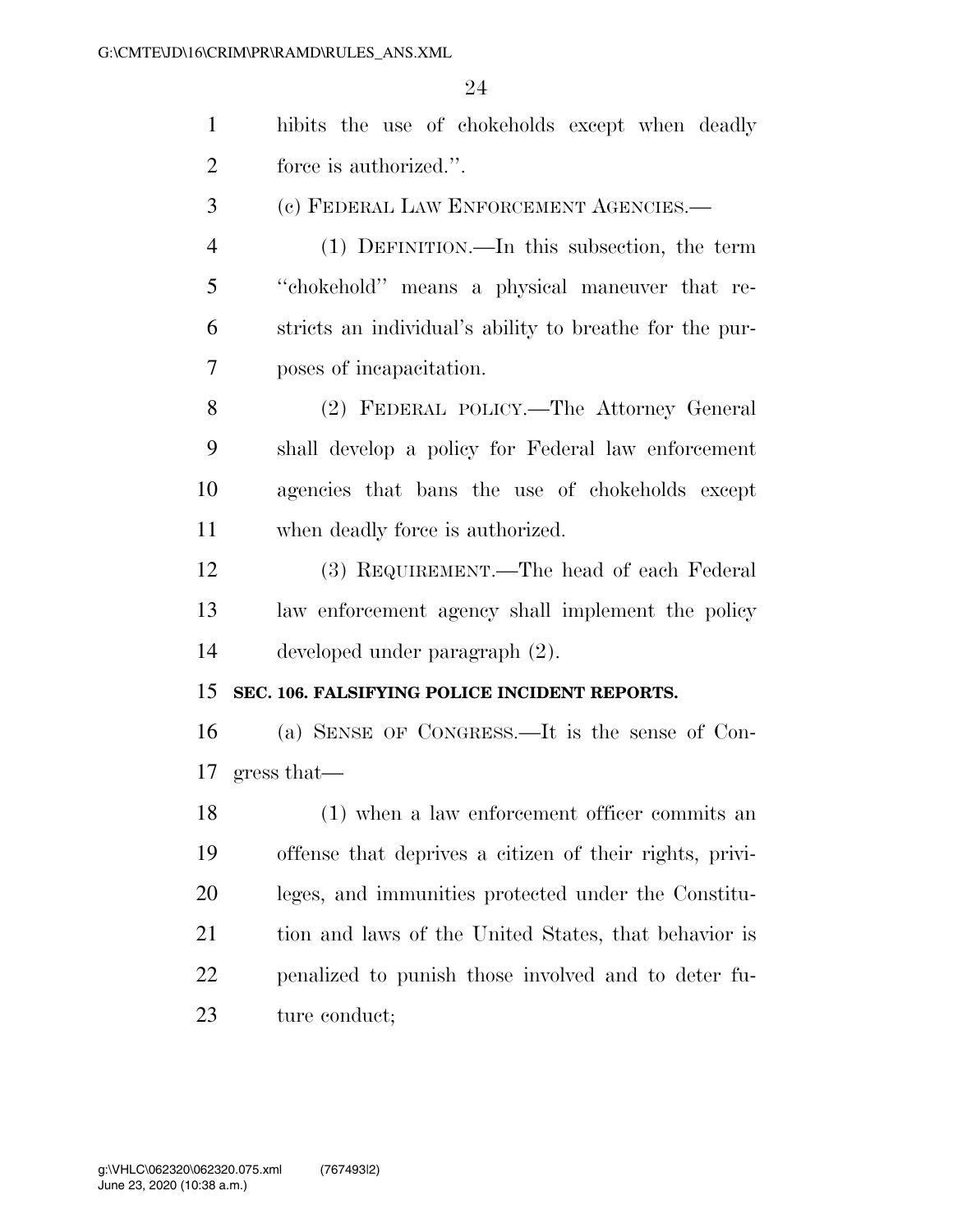(2) where serious bodily injury or death results from the acts described in paragraph (1), punish-ment must be severe;

 (3) a law enforcement officer who intentionally submits a false police report in connection with an act described in paragraph (1) should also be pun-ished severely;

 (4) false reporting described in paragraph (3) not only serves to conceal potential criminal conduct and obstruct the administration of justice, false re- porting also undermines the trust and confidence 12 that communities place in law enforcement agencies; (5) obstruction of justice is intolerable in any form, particularly in the form described in this sub-section;

 (6) the deterioration of trust and confidence be- tween law enforcement agencies and communities must be abated; and

 (7) severe penalties must be imposed for indi- viduals who create false police reports in connection with criminal civil rights violations resulting in seri-ous bodily injury or death.

 (b) OFFENSE.—Chapter 47 of title 18, United States Code, is amended by adding at the end the following: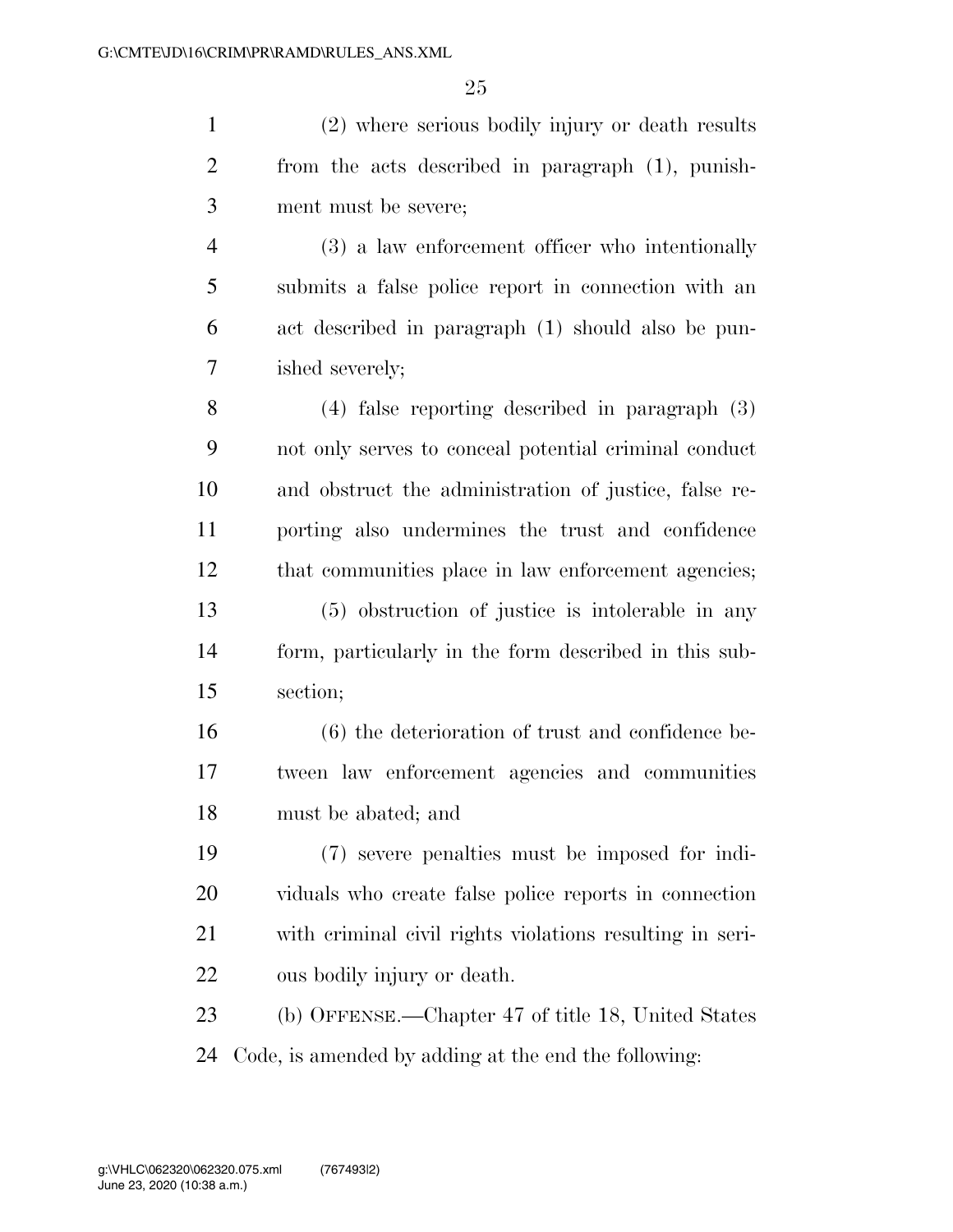## **''SEC. 1041. FALSE REPORTING.**

 ''(a) OFFENSE.—It shall be unlawful for any person to knowingly and willfully falsify a police report in a mate- rial way with the intent to falsify, conceal, or cover up a material fact, in furtherance of the deprivation of any rights, privileges, or immunities secured or protected by the Constitution or laws of the United States where death or serious bodily injury (as defined in section 1365) oc-curs.

 ''(b) PENALTY.—Any person who violates subsection (a) shall be fined under this title, imprisoned for not more than 20 years, or both.''.

 (c) TECHNICAL AND CONFORMING AMENDMENT.— The table of sections for chapter 47 of title 18, United States Code, is amended by inserting after the item relat-ing to section 1040 the following:

''1041. False reporting.''.

 (d) SENTENCING ENHANCEMENT FOR FALSIFICA- TION OF POLICE REPORTS.—Pursuant to its authority under section 994 of title 28, United States Code, the United States Sentencing Commission shall review and amend the Federal sentencing guidelines to ensure that the guidelines provide an additional penalty increase of not fewer than 4 offense levels if the defendant knowingly and willfully falsifies a report in a material way with the intent to falsify, conceal, or cover up a material fact, in further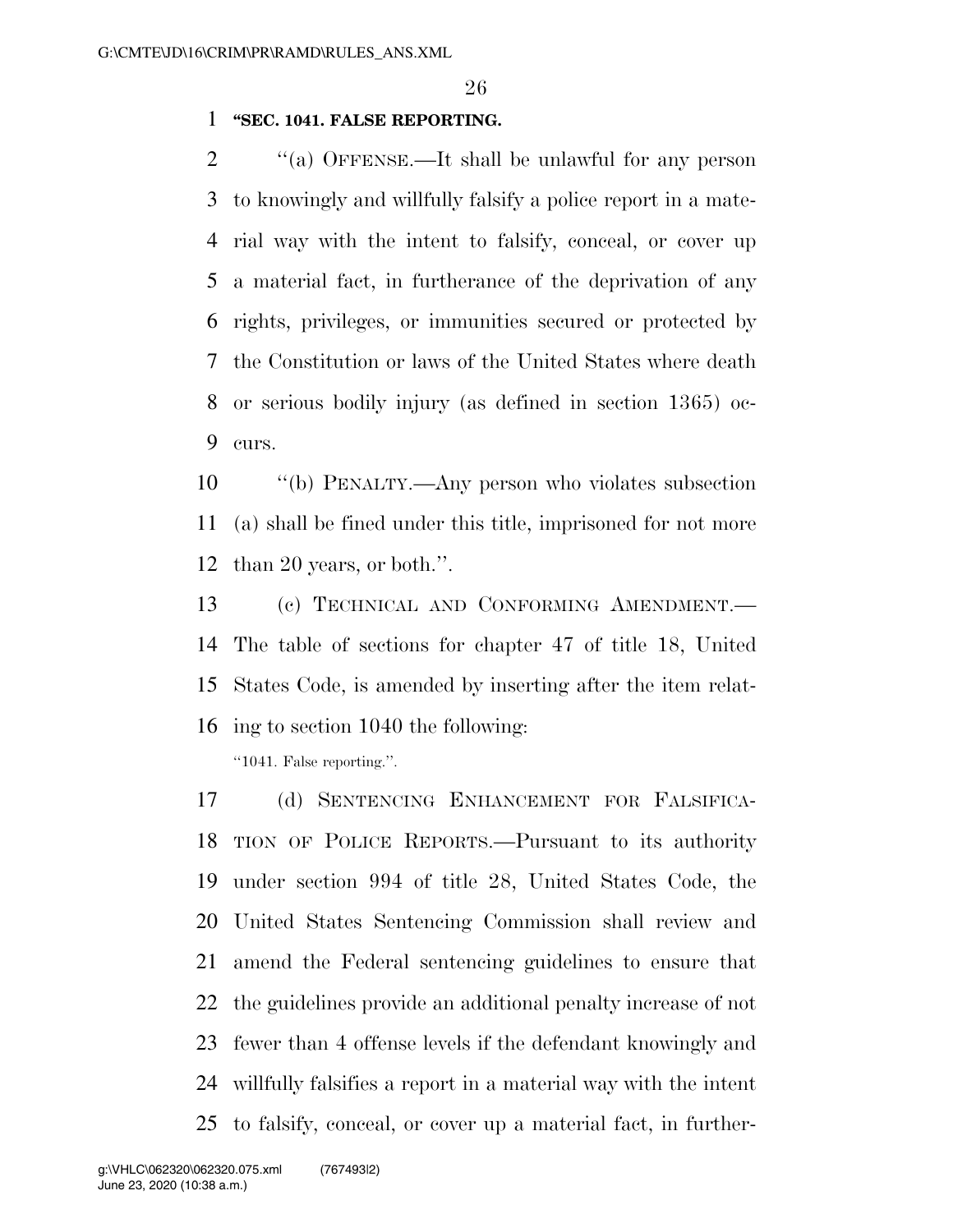ance of the deprivation of any rights, privileges, or immu- nities secured or protected by the Constitution or laws of the United States where death or serious bodily injury oc-curs.

## **TITLE II—BODY-WORN CAMERAS**

## **SEC. 201. BODY-WORN CAMERA PARTNERSHIP GRANT PRO-GRAM.**

 Subpart 1 of part E of title I of the Omnibus Crime Control and Safe Streets Act of 1968 (34 U.S.C. 10151 et seq.) is amended by adding at the end the following: **''SEC. 509. BODY-WORN CAMERA PARTNERSHIP GRANT PROGRAM.** 

''(a) DEFINITIONS.—In this section—

 $\frac{14}{11}$  <sup>''</sup>(1) the term 'covered government' means a State, unit of local government, or Indian Tribe;

16 ''(2) the term 'Director' means the Director of the Bureau of Justice Assistance; and

 "(3) the term 'unit of local government', not- withstanding section 901, does not include an Indian Tribe.

 ''(b) AUTHORIZATION OF GRANTS.—The Director may make grants to eligible covered governments for use by the covered government for—

24  $\cdot$  (1) the purchase of body-worn cameras;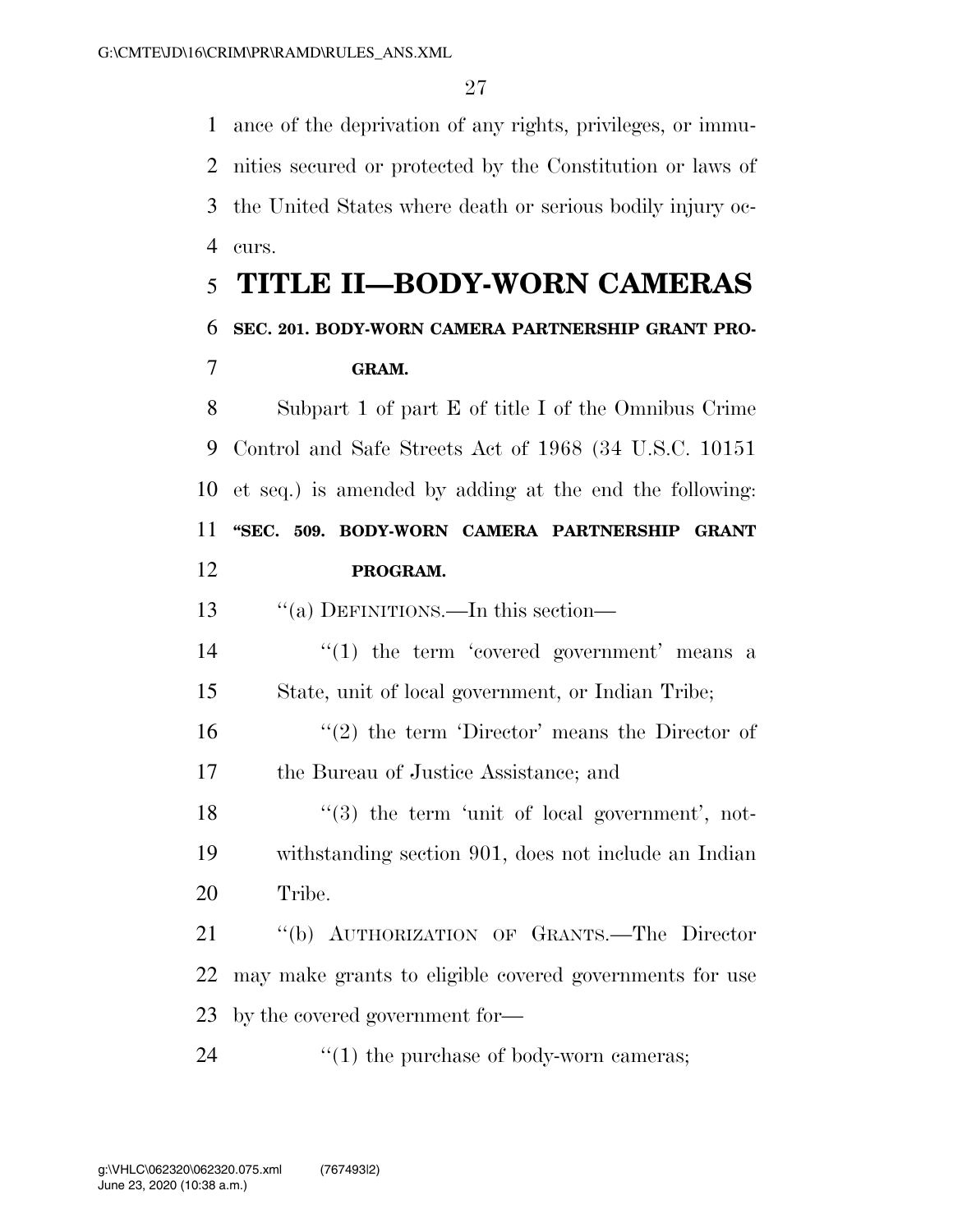| $\mathbf{1}$   | "(2) necessary initial supportive technological        |
|----------------|--------------------------------------------------------|
| $\overline{2}$ | infrastructure for body-worn cameras for law en-       |
| 3              | forcement officers in the jurisdiction of the grantee; |
| $\overline{4}$ | $\cdot$ (3) the development of policies and procedures |
| 5              | relating to the use of body-worn cameras;              |
| 6              | $\lq(4)$ training on the use of body-worn cameras;     |
| 7              | "(5) the storage, retention, viewing, auditing,        |
| 8              | and release of footage from body-worn cameras; and     |
| 9              | $\lq(6)$ personnel, including law enforcement,         |
| 10             | prosecution, and criminal defense personnel, to sup-   |
| 11             | port the administration of the body-worn camera        |
| 12             | program of the covered government.                     |
| 13             | $``(c)$ ELIGIBILITY.—                                  |
| 14             | "(1) APPLICATION.—For a covered government             |
| 15             | to be eligible to receive a grant under this section,  |
| 16             | the chief executive officer of the covered government  |
| 17             | shall submit to the Director an application in such    |
| 18             | form and containing such information as the Direc-     |
| 19             | tor may require.                                       |
| 20             | "(2) POLICIES AND PROCEDURES<br>ASSUR-                 |
| 21             | ANCES.—The application under paragraph (1) shall,      |
| 22             | as required by the Director, provide assurances that   |
| 23             | the covered government will establish policies and     |
| 24             | procedures in accordance with subsection (d).          |
| 25             | "(d) REQUIRED POLICIES AND PROCEDURES.—                |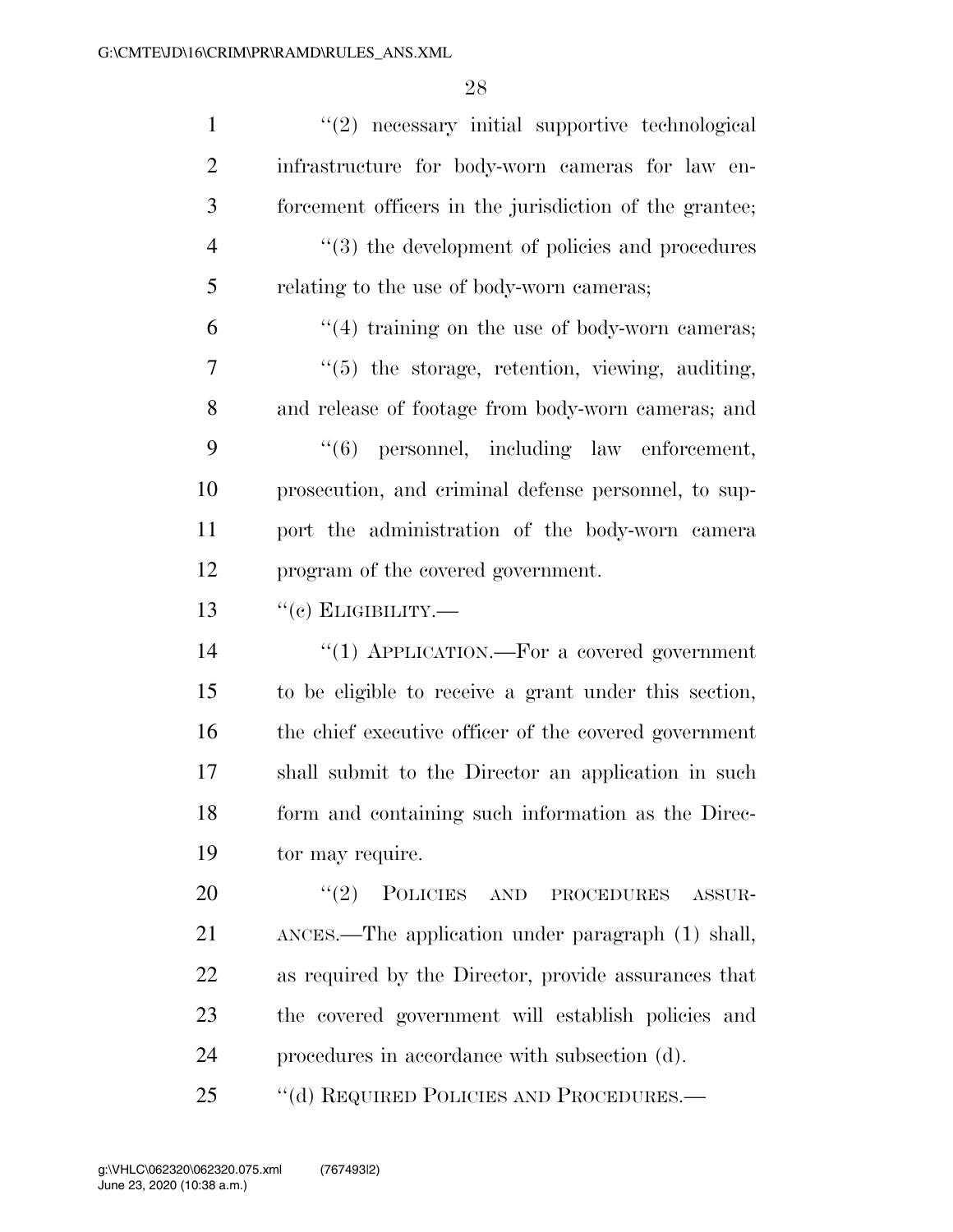| $\mathbf{1}$   | "(1) IN GENERAL.—A covered government re-              |
|----------------|--------------------------------------------------------|
| $\overline{2}$ | ceiving a grant under this section shall develop poli- |
| 3              | cies and procedures related to the use of body-worn    |
| $\overline{4}$ | cameras that—                                          |
| 5              | $\lq\lq$ are developed with community input,           |
| 6              | including from prosecutors and organizations           |
| $\overline{7}$ | representing crime victims, in accordance with         |
| 8              | recognized best practices;                             |
| 9              | "(B) require that a body-worn camera be                |
| 10             | activated when a law enforcement officer ar-           |
| 11             | rests or detains any person in the course of the       |
| 12             | official duties of the officer, with consideration     |
| 13             | to sensitive cases;                                    |
| 14             | $\lq\lq$ (C) apply discipline to any law enforce-      |
| 15             | ment officer who intentionally fails to ensure         |
| 16             | that a body-worn camera is engaged, functional,        |
| 17             | and properly secured at all times during which         |
| 18             | the camera is required to be worn;                     |
| 19             | $\lq\lq$ (D) require training for-                     |
| 20             | "(i) the proper use of body-worn cam-                  |
| 21             | eras; and                                              |
| 22             | "(ii) the handling and use of the ob-                  |
| 23             | tained video and audio recordings;                     |
| 24             | "(E) provide clear standards for privacy,              |
| 25             | data retention, and use for evidentiary purposes       |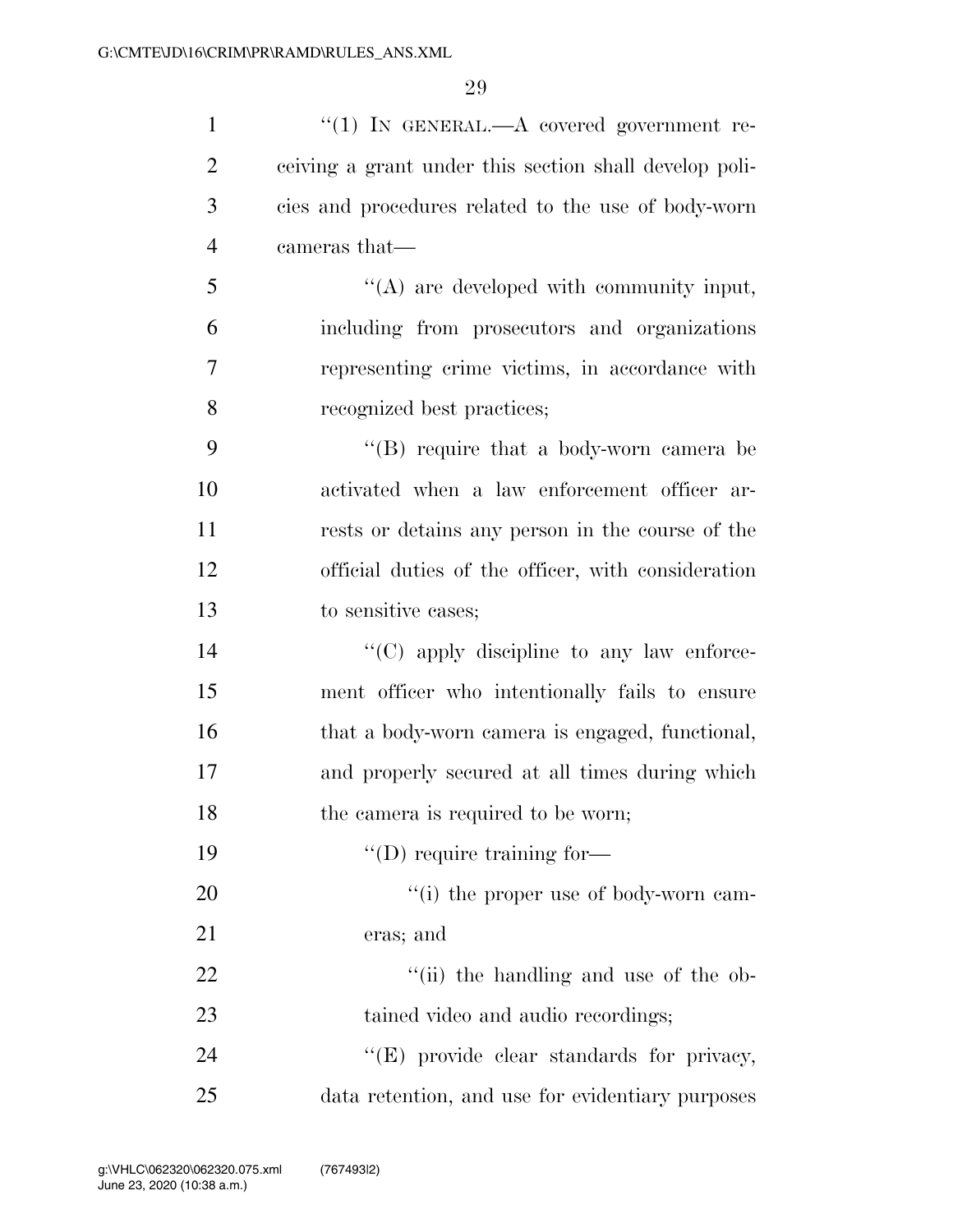| $\mathbf{1}$   | in a criminal proceeding, including in the case    |
|----------------|----------------------------------------------------|
| $\overline{2}$ | of an assault on a law enforcement officer; and    |
| 3              | $\lq\lq(F)$ make footage available to the public   |
| $\overline{4}$ | in response to a valid request under an applica-   |
| 5              | ble freedom of information law if the footage      |
| 6              | can be made available—                             |
| 7              | "(i) without compromising an ongoing               |
| 8              | investigation or revealing the identity of         |
| 9              | third parties, including victims, inform-          |
| 10             | ants, or witnesses; and                            |
| 11             | "(ii) with consideration given to the              |
| 12             | rights of victims and surviving family             |
| 13             | members.                                           |
| 14             | "(2) PUBLICATION.—A covered government re-         |
| 15             | ceiving a grant under this section shall make all  |
| 16             | policies and procedures regarding body-worn cam-   |
| 17             | eras available on a public website.                |
| 18             | "(3) GUIDANCE.—The Director shall<br>issue         |
| 19             | guidance to covered governments related to the re- |
| 20             | quirements under paragraph (1).                    |
| 21             | "(e) GRANT AMOUNTS.—                               |
| 22             | $``(1)$ MINIMUM AMOUNT.—                           |
| $23\,$         | "(A) IN GENERAL.—Each fiscal year, un-             |
| 24             | less the Director has awarded a fully funded       |
| 25             | grant for each eligible application submitted by   |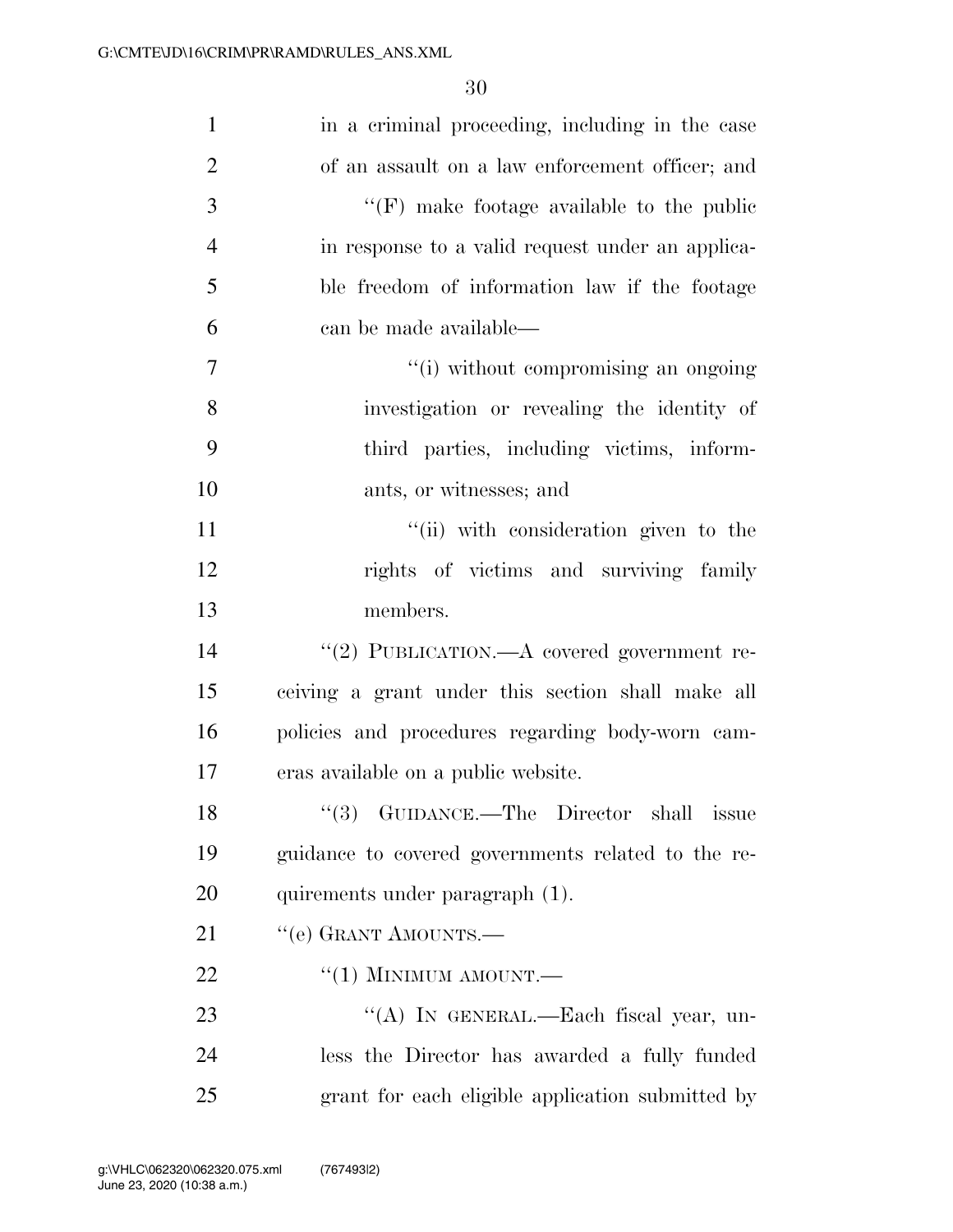| $\mathbf{1}$   | a State and any units of local government with- |
|----------------|-------------------------------------------------|
| $\overline{2}$ | in the State under this section for the fiscal  |
| 3              | year, the Director shall allocate to the State  |
| $\overline{4}$ | and units of local government within the State  |
| 5              | for grants under this section an aggregate      |
| 6              | amount that is not less than 0.5 percent of the |
| $\tau$         | total amount appropriated for the fiscal year   |
| 8              | for grants under this section.                  |
| 9              | "(B) CERTAIN TERRITORIES.—For pur-              |
|                |                                                 |

 poses of the Virgin Islands, American Samoa, Guam, and the Northern Mariana Islands, sub- paragraph (A) shall be applied by substituting '0.25 percent' for '0.5 percent'.

14  $((2)$  MAXIMUM AMOUNT.

15 "(A) AMOUNT PER COVERED GOVERN- MENT.—A covered government may not receive a grant under this section for a fiscal year in an amount that is greater than 5 percent of the total amount appropriated for grants under this section for the fiscal year.

21 "(B) AGGREGATE AMOUNT PER STATE.—A State and each covered government within the State may not receive grants under this section for a fiscal year in an aggregate amount that is more than 20 percent of the total amount ap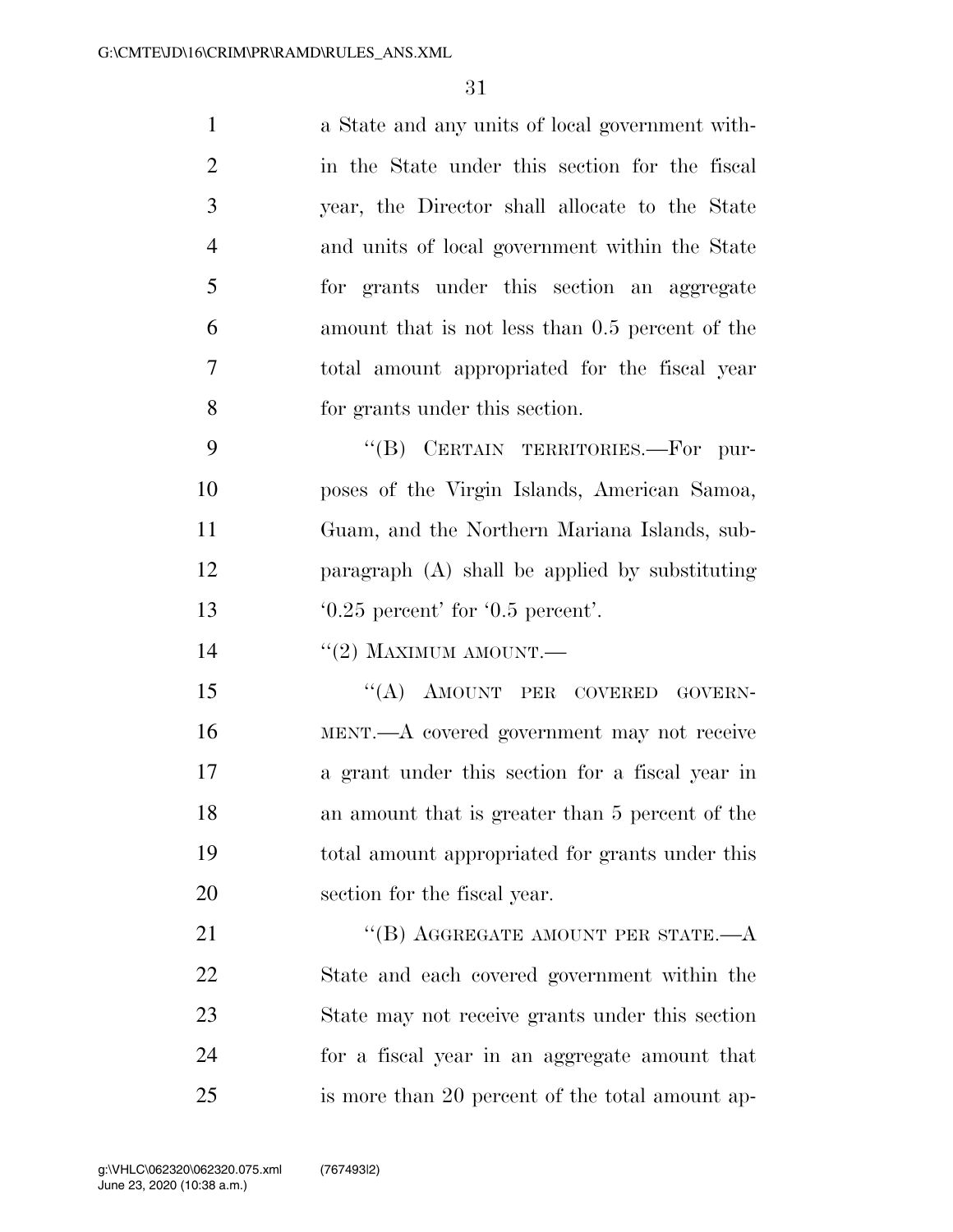propriated for grants under this section for the fiscal year.

 ''(f) MATCHING FUNDS.—The portion of the costs of a body-worn camera program provided by a grant under this section—

''(1) may not exceed 50 percent; and

7  $\frac{4}{2}$  subject to subsection (e)(2), shall equal 50 percent if the grant is to a unit of local government with fewer than 100,000 residents.

 ''(g) SUPPLEMENT, NOT SUPPLANT.—Funds made available under this section shall not be used to supplant covered government funds, but shall be used to increase the amount of funds that would, in the absence of Federal funds, be made available from covered government sources for the purposes of this section.

 ''(h) REPORTS TO THE DIRECTOR.—A covered gov- ernment that receives a grant under this section shall sub- mit to the Director, for each year in which funds from a grant received under this section are expended, a report at such time and in such manner as the Director may rea-sonably require, that contains—

  $(1)$  a summary of the activities carried out under the grant and an assessment of whether the activities are meeting the needs identified in the grant application; and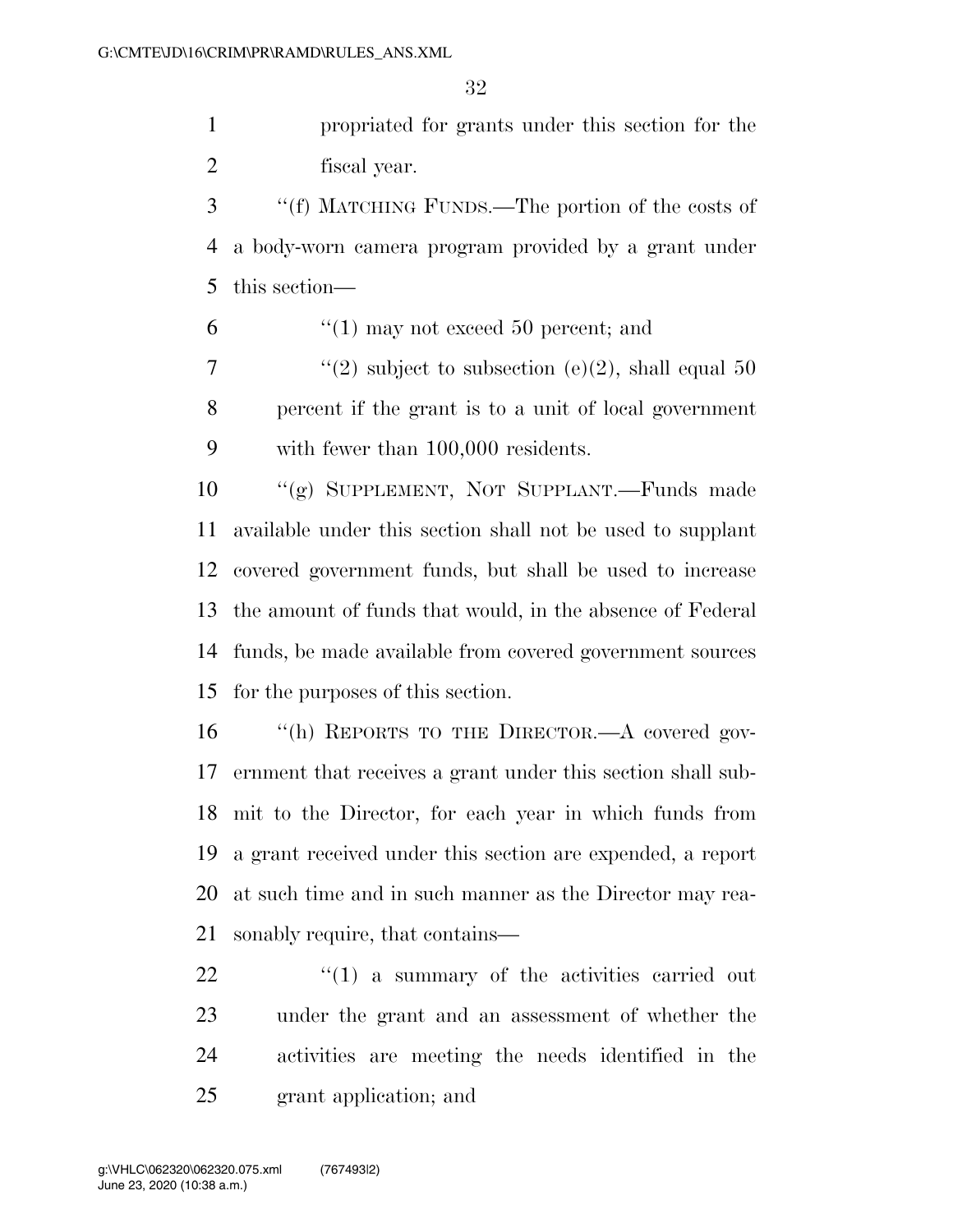$\mathcal{L}(2)$  such other information as the Director may require.

 ''(i) REPORTS TO CONGRESS.—Not later than 90 days after the end of a fiscal year for which grants are made under this section, the Director shall submit to Con-gress a report that includes—

7 ''(1) the aggregate amount of grants made under this section to each covered government for the fiscal year;

 ''(2) a summary of the information provided by covered governments receiving grants under this sec-tion; and

 ''(3) a description of the priorities and plan for awarding grants among eligible covered govern- ments, and how the plan will ensure the effective use of body-worn cameras to protect public safety.

 ''(j) DIRECT APPROPRIATIONS.—For the purpose of making grants under this section there is authorized to be appropriated, and there is appropriated, out of amounts in the Treasury not otherwise appropriated, for the fiscal year ending September 30, 2020, \$500,000,000, to remain available until expended.''.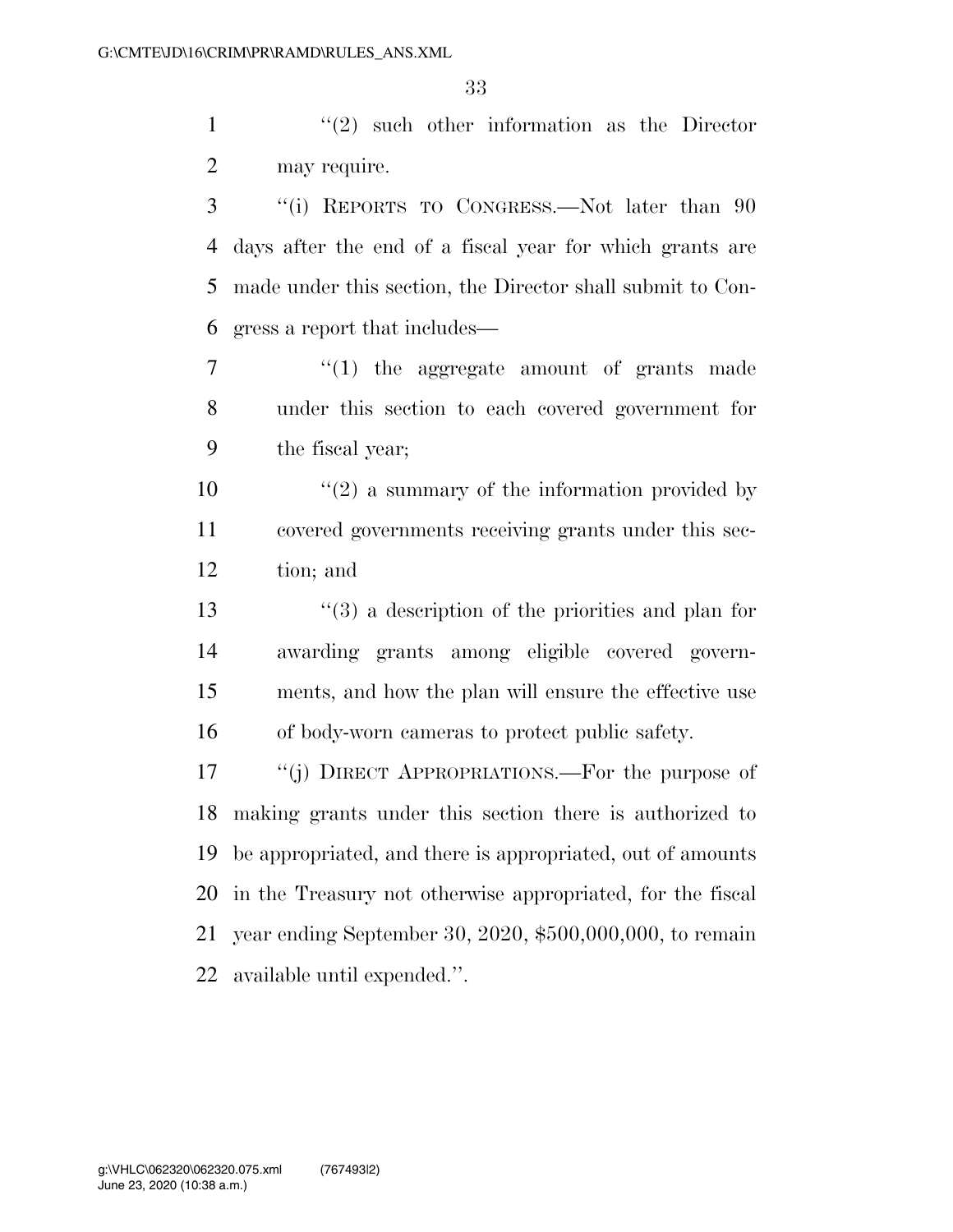| $\mathbf{1}$   | SEC. 202. PENALTIES FOR FAILURE TO USE BODY-WORN   |
|----------------|----------------------------------------------------|
| $\overline{2}$ | <b>CAMERAS.</b>                                    |
| 3              | (a) DEFINITION.—In this section, the term "covered |
| 4              | provision" means—                                  |
| 5              | $(1)$ section 509 of title I of the Omnibus Crime  |
| 6              | Control and Safe Streets Act of 1968, as added by  |
| 7              | section 201; and                                   |
| 8              | (2) any other provision of law that makes funds    |
| 9              | available for the purchase of body-worn cameras.   |
| 10             | (b) REQUIREMENT.—                                  |
| 11             | $(1)$ STATES.—A State that receives funds under    |
| 12             | a covered provision shall-                         |
| 13             | (A) have a policy in place to apply dis-           |
| 14             | cipline to any law enforcement officer who in-     |
| 15             | tentionally fails to ensure that a body-worn       |
| 16             | camera purchased using those funds is engaged,     |
| 17             | functional, and properly secured at all times      |
| 18             | during which the camera is required to be worn;    |
| 19             | and                                                |
| 20             | (B) ensure that any entity to which the            |
| 21             | State awards a subgrant under the covered pro-     |
| 22             | vision has a policy in place to apply discipline   |
| 23             | to any law enforcement officer who intentionally   |
| 24             | fails to ensure that a body-worn camera pur-       |
| 25             | chased using those funds is engaged, functional,   |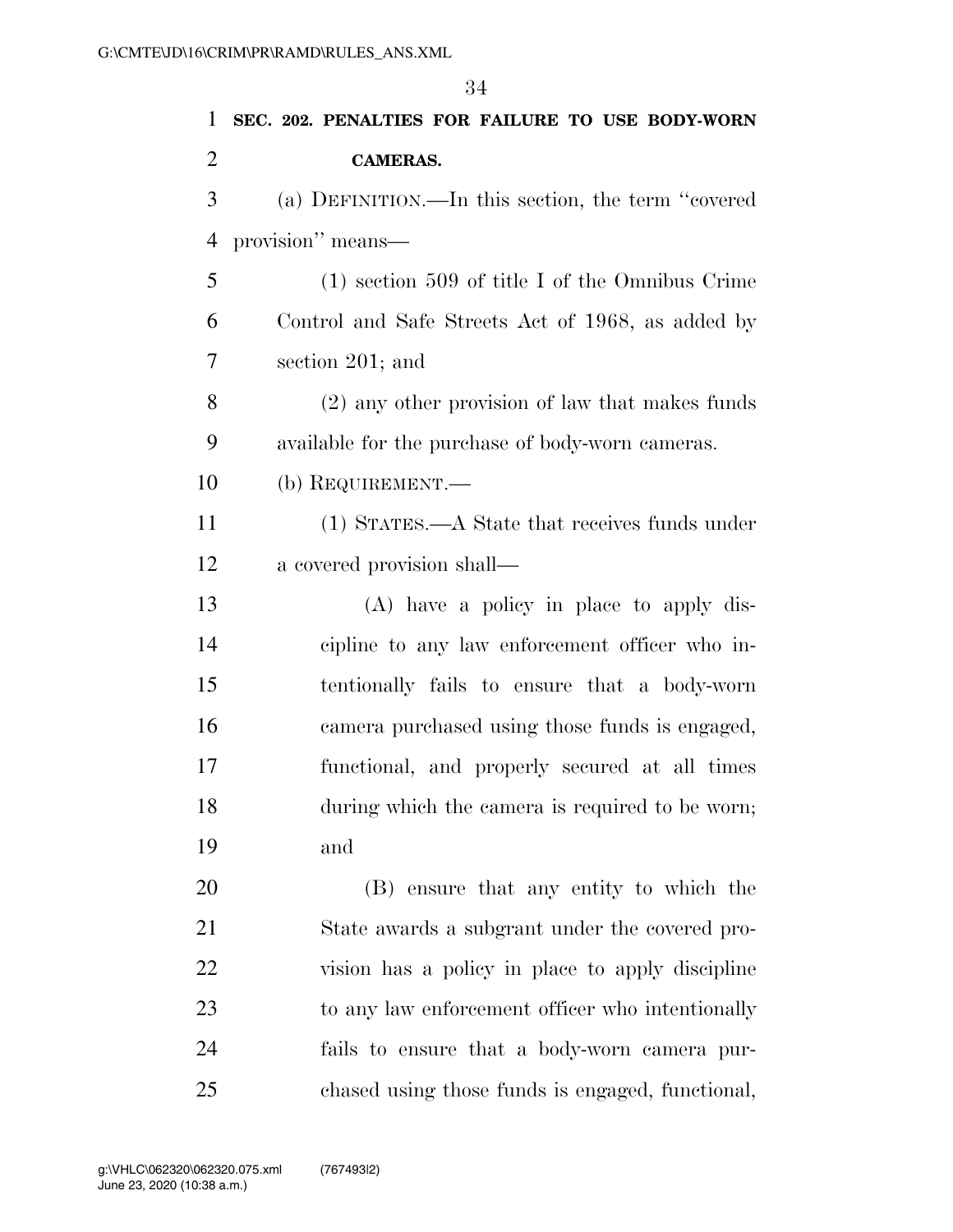and properly secured at all times during which 2 the camera is required to be worn. (2) OTHER ENTITIES.—An entity other than a State that receives funds under a covered provision

 shall have a policy in place to apply discipline to any law enforcement officer who intentionally fails to en- sure that a body-worn camera purchased using those funds is engaged, functional, and properly secured at all times during which the camera is required to be worn.

(c) COMPLIANCE.—

- 12 (1) INELIGIBILITY FOR FUNDS.—
- 13 (A) FIRST FISCAL YEAR.—

 (i) STATES.—For the first fiscal year beginning after the date of enactment of 16 this Act in which a State fails to comply with subsection (b)(1), the State shall be subject to a 20-percent reduction of the funds that would otherwise be provided to 20 the State under the applicable covered pro-21 vision for that fiscal year.

22 (ii) OTHER ENTITIES.—For the first fiscal year beginning after the date of en- actment of this Act in which an entity other than a State fails to comply with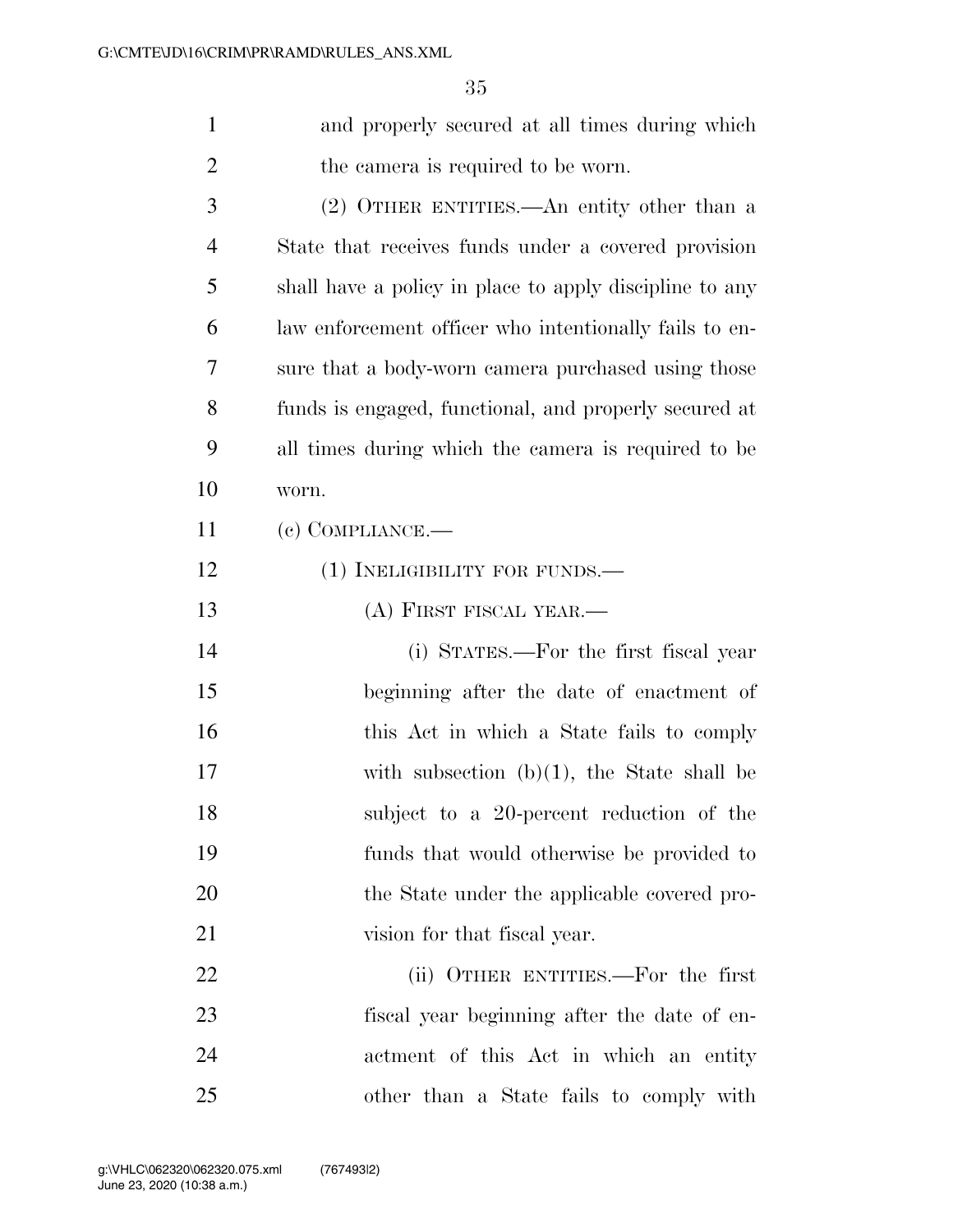1 subsection  $(b)(2)$ , the entity shall be sub-2 ject to a 20-percent reduction of the funds that would otherwise be allocated to the entity under the applicable covered provi-sion for that fiscal year.

## (B) SUBSEQUENT FISCAL YEARS.—

 (i) STATES.—Beginning in the first fiscal year beginning after the first fiscal year described in subparagraph (A)(i) in which a State fails to comply with sub- section (b), the percentage by which the funds described in subparagraph (A)(i) are reduced shall be increased by 5 percent each fiscal year the State fails to comply with subsection (b), except that such re-16 duction shall not exceed 25 percent in any fiscal year.

 (ii) OTHER ENTITIES.—Beginning in the first fiscal year beginning after the first fiscal year described in subparagraph  $(A)(i)$  in which a an entity other than a 22 State fails to comply with subsection (b), the percentage by which the funds de- scribed in subparagraph (A)(ii) are re-duced shall be increased by 5 percent each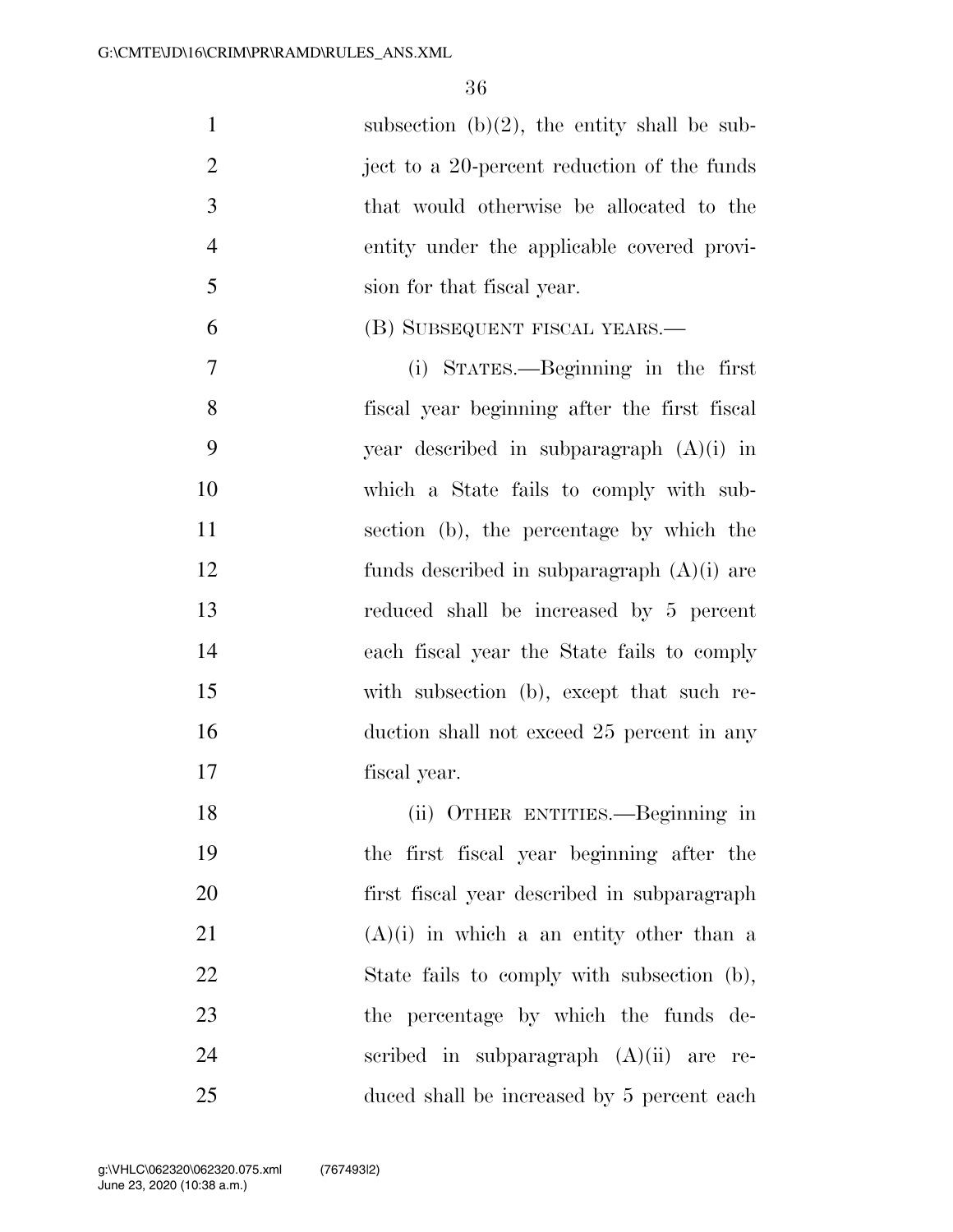| $\mathbf{1}$   | fiscal year the entity fails to comply with               |
|----------------|-----------------------------------------------------------|
| $\overline{2}$ | subsection (b), except that such reduction                |
| 3              | shall not exceed 25 percent in any fiscal                 |
| $\overline{4}$ | year.                                                     |
| 5              | REALLOCATION.—Amounts not allocated<br>(2)                |
| 6              | under covered provision to a State or other entity        |
| 7              | for failure to comply with subsection (b) shall be re-    |
| 8              | allocated under the covered provision to States or        |
| 9              | other entities that have complied with subsection (b).    |
| 10             | <b>TITLE III-LAW ENFORCEMENT</b>                          |
| 11             | <b>RECORDS RETENTION</b>                                  |
| 12             | SEC. 301. LAW ENFORCEMENT RECORDS RETENTION.              |
| 13             | (a) IN GENERAL.— Part E of title I of the Omnibus         |
| 14             | Crime Control and Safe Streets Acts of 1968 (34 U.S.C.    |
| 15             | $10151$ et seq.) is amended by adding at the end the fol- |
| 16             | lowing:                                                   |
| 17             | "Subpart 4-Law Enforcement Records Retention              |
| 18             | "SEC. 531. LAW ENFORCEMENT RECORDS RETENTION.             |
| 19             | "(a) DEFINITIONS.—In this section—                        |
| 20             | $\lq(1)$ the term 'applicable covered system', with       |
| 21             | respect to a law enforcement agency, means the cov-       |
| 22             | ered system of the covered government of which the        |
| 23             | law enforcement agency is part;                           |
| 24             | $(2)$ the term 'covered government' means a               |
| 25             | State or unit of local government;                        |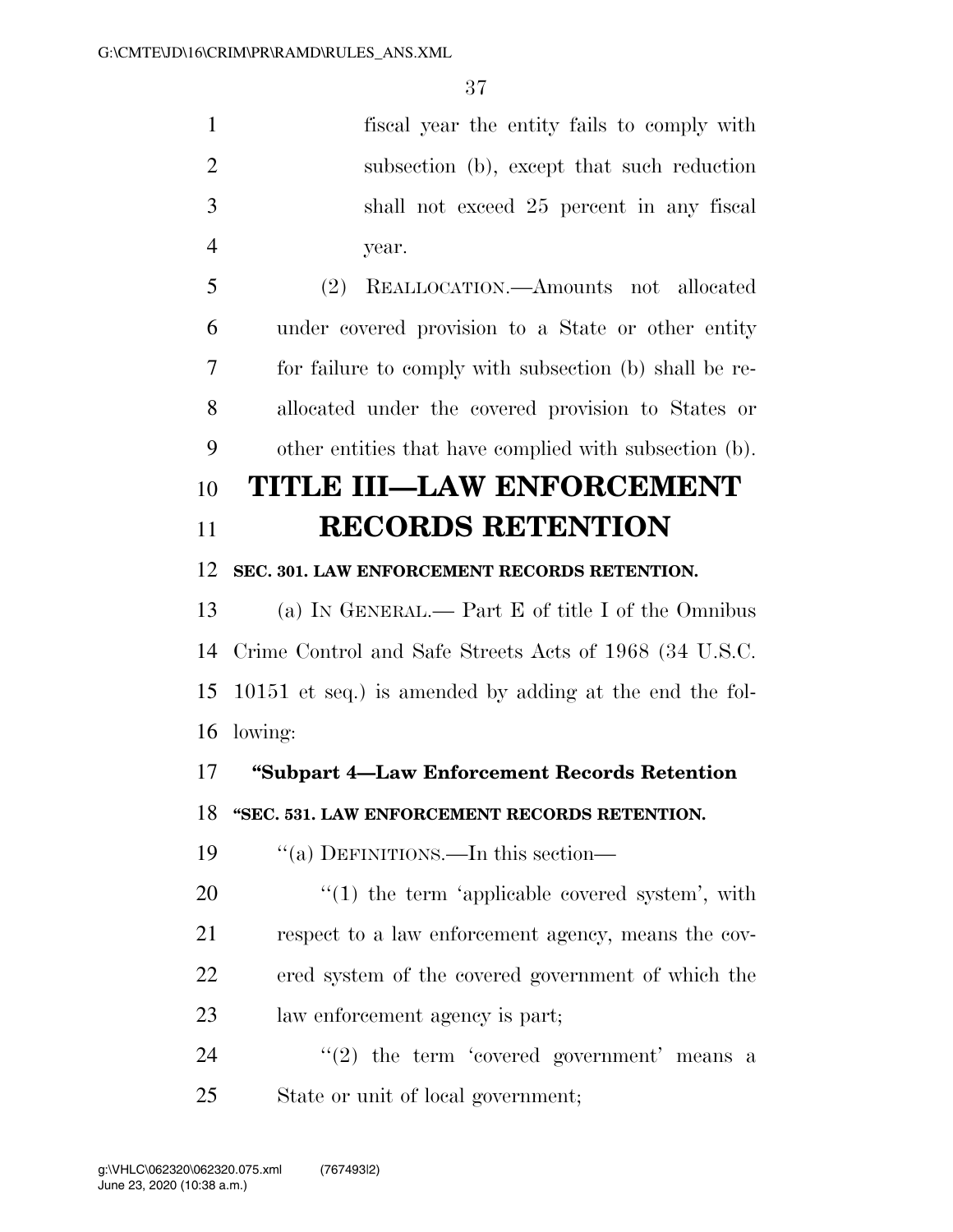| $\mathbf{1}$   | $\lq(3)$ the term 'covered system' means a system     |
|----------------|-------------------------------------------------------|
| $\overline{2}$ | maintained by a covered government under sub-         |
| 3              | section (b); and                                      |
| $\overline{4}$ | $\cdot$ (4) the term 'disciplinary record'—           |
| 5              | "(A) means any written document regard-               |
| 6              | ing an allegation of misconduct by a law en-          |
| $\tau$         | forcement officer that—                               |
| 8              | "(i) is substantiated and is adju-                    |
| 9              | dicated by a government agency or court;              |
| 10             | and                                                   |
| 11             | $``$ (ii) results in—                                 |
| 12             | $\lq\lq$ adverse action by the em-                    |
| 13             | ploying law enforcement agency; or                    |
| 14             | $\lq\lq$ (II) criminal charges; and                   |
| 15             | "(B) does not include a written document              |
| 16             | regarding an allegation described in subpara-         |
| 17             | graph (A) if the adjudication described in            |
| 18             | clause (i) of that subparagraph has been over-        |
| 19             | turned on appeal.                                     |
| 20             | "(b) RECORDS RETENTION REQUIREMENTS.—                 |
| 21             | "(1) RECORDS RETENTION SYSTEM.—A covered              |
| 22             | government that receives funds under this part shall  |
| 23             | maintain a system for sharing disciplinary records of |
| 24             | law enforcement officers that meets the require-      |
| 25             | ments under paragraph $(2)$ .                         |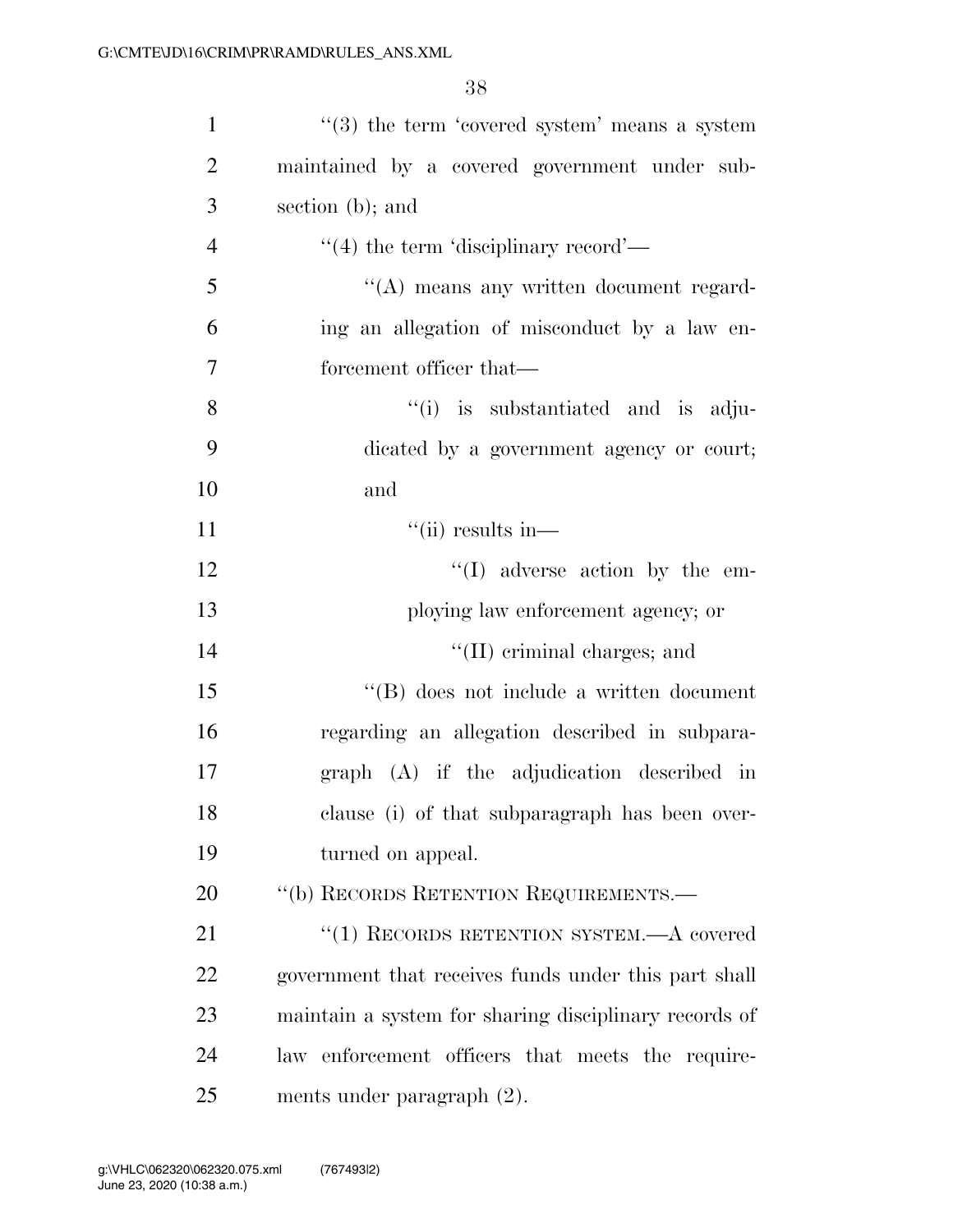| $\mathbf{1}$   | "(2) REQUIREMENTS.—In administering a cov-          |
|----------------|-----------------------------------------------------|
| $\overline{2}$ | ered system, a covered government shall—            |
| 3              | $\lq\lq$ retain each disciplinary record or in-     |
| $\overline{4}$ | ternal investigation record regarding a law en-     |
| 5              | forcement officer that is prepared by a law en-     |
| 6              | forcement agency of the covered government;         |
| 7              | $\lq\lq$ retain a record of each award or com-      |
| 8              | mendation regarding a law enforcement officer       |
| 9              | that is prepared by a law enforcement agency        |
| 10             | of the covered government;                          |
| 11             | $\cdot$ (C) establish a policy that ensures that    |
| 12             | each record included in the covered system is       |
| 13             | retained and accessible for not less than 30        |
| 14             | years;                                              |
| 15             | $\lq\lq$ (D) allow a law enforcement officer, coun- |
| 16             | sel for a law enforcement officer, or the rep-      |
| 17             | resentative organization of a law enforcement       |
| 18             | officer to-                                         |
| 19             | "(i) submit information to the covered              |
| 20             | system relating to a disciplinary record or         |
| 21             | internal investigation record regarding the         |
| 22             | law enforcement officer that is retained            |
| 23             | under subparagraph $(A)$ ; or                       |
| 24             | "(ii) obtain access to the covered sys-             |
| 25             | tem in order to review a disciplinary record        |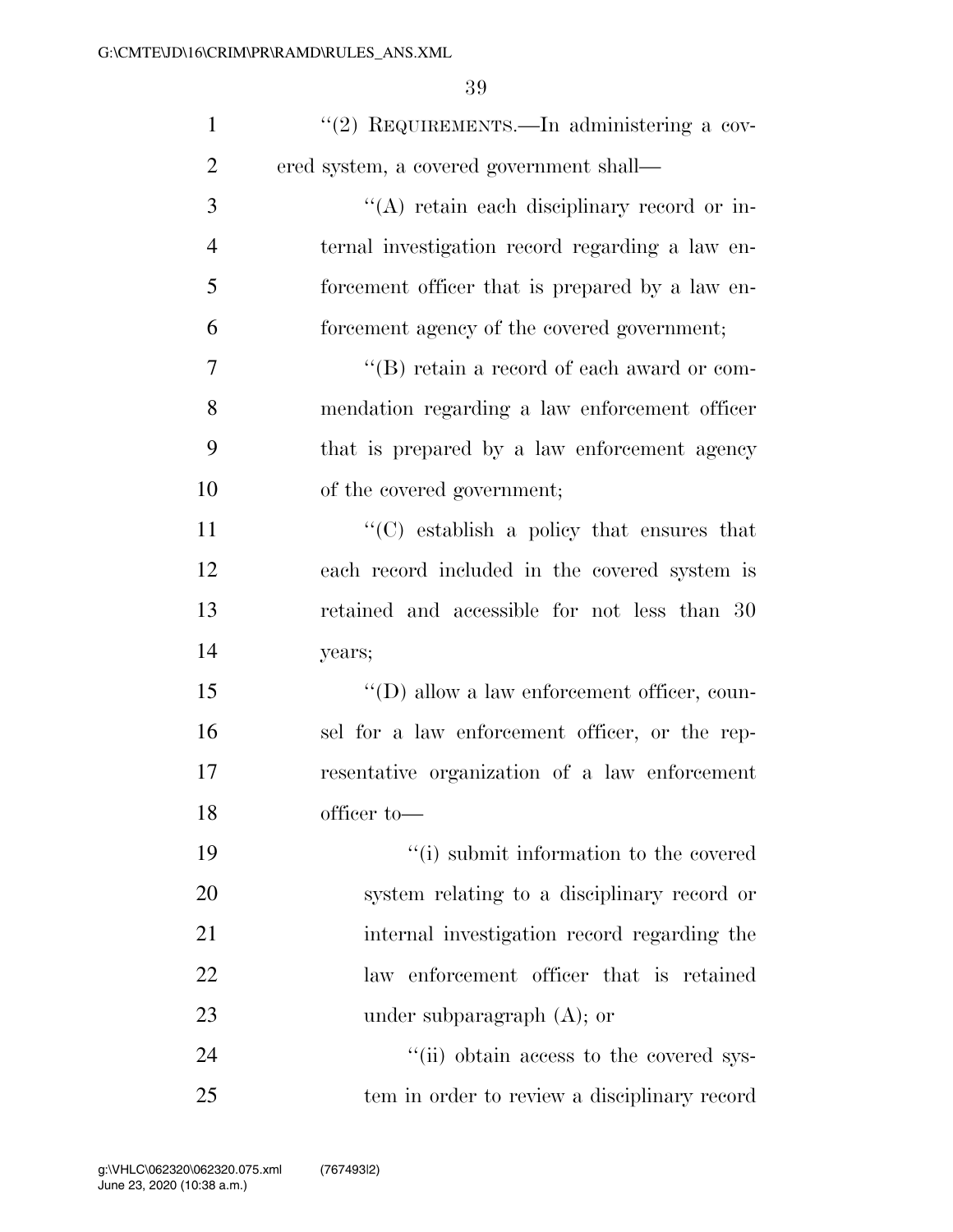| $\mathbf{1}$   | or internal investigation record described        |
|----------------|---------------------------------------------------|
| $\overline{2}$ | in clause (i);                                    |
| 3              | "(E) allow any Federal, State, or local law       |
| $\overline{4}$ | enforcement agency to access any record in-       |
| 5              | cluded in the covered system for the purpose of   |
| 6              | making a decision to hire a law enforcement of-   |
| 7              | ficer;                                            |
| 8              | "(F) require that, before hiring a law en-        |
| 9              | forcement officer, a representative of a law en-  |
| 10             | forcement agency of the covered government        |
| 11             | with hiring authority—                            |
| 12             | "(i) search the applicable covered sys-           |
| 13             | tem of each law enforcement agency that           |
| 14             | has employed the applicant as a law en-           |
| 15             | forcement officer in order to determine           |
| 16             | whether the applicant has a disciplinary          |
| 17             | record, internal investigation record, or         |
| 18             | record of an award or commendation on             |
| 19             | file; and                                         |
| 20             | "(ii) if a record described in clause (i)         |
| 21             | exists, review the record in full before hir-     |
| 22             | ing the law enforcement officer; and              |
| 23             | $\lq\lq(G)$ prohibit access to the covered system |
| 24             | by any individual other than an individual who    |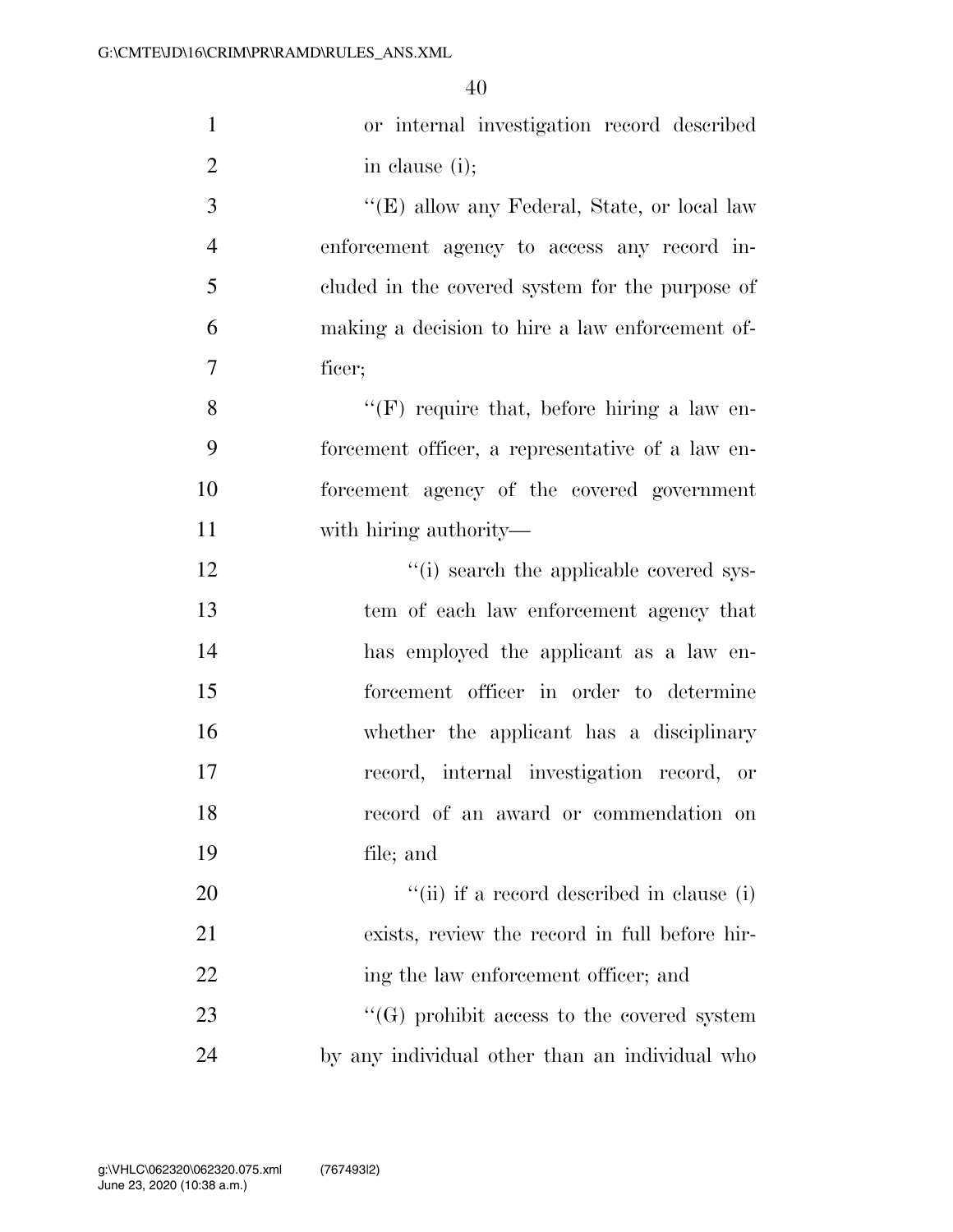| $\mathbf{1}$   | is authorized to access the covered system for          |
|----------------|---------------------------------------------------------|
| $\overline{2}$ | purposes of-                                            |
| 3              | "(i) submitting records or other infor-                 |
| $\overline{4}$ | mation to the covered system as described               |
| 5              | in subparagraphs $(A)$ , $(B)$ , and $(D)$ ; or         |
| 6              | "(ii) reviewing records or other infor-                 |
| $\tau$         | mation in the covered system as described               |
| 8              | in subparagraphs $(E)$ and $(F)$ .                      |
| 9              | "(c) INELIGIBILITY FOR FUNDS.—                          |
| 10             | "(1) IN GENERAL. $\longrightarrow$ A covered government |
| 11             | may not receive funds under section 505, 506, 515,      |
| 12             | or 516 unless the covered government is in compli-      |
| 13             | ance with subsection (b) of this section.               |
| 14             | $``(2)$ REALLOCATION.—Amounts not allocated             |
| 15             | under a section referred to in paragraph (1) to a       |
| 16             | covered government for failure to comply with sub-      |
| 17             | section (b) shall be reallocated under that section to  |
| 18             | covered governments that have complied with sub-        |
| 19             | section (b).                                            |
| 20             | $``$ (d) ONE-TIME GRANT.—                               |
| 21             | "(1) IN GENERAL.—The Attorney General shall             |
| 22             | award a grant to each State, using an apportion-        |
| 23             | ment formula that reflects the differences between      |
| 24             | each State, to be used by the State and units of        |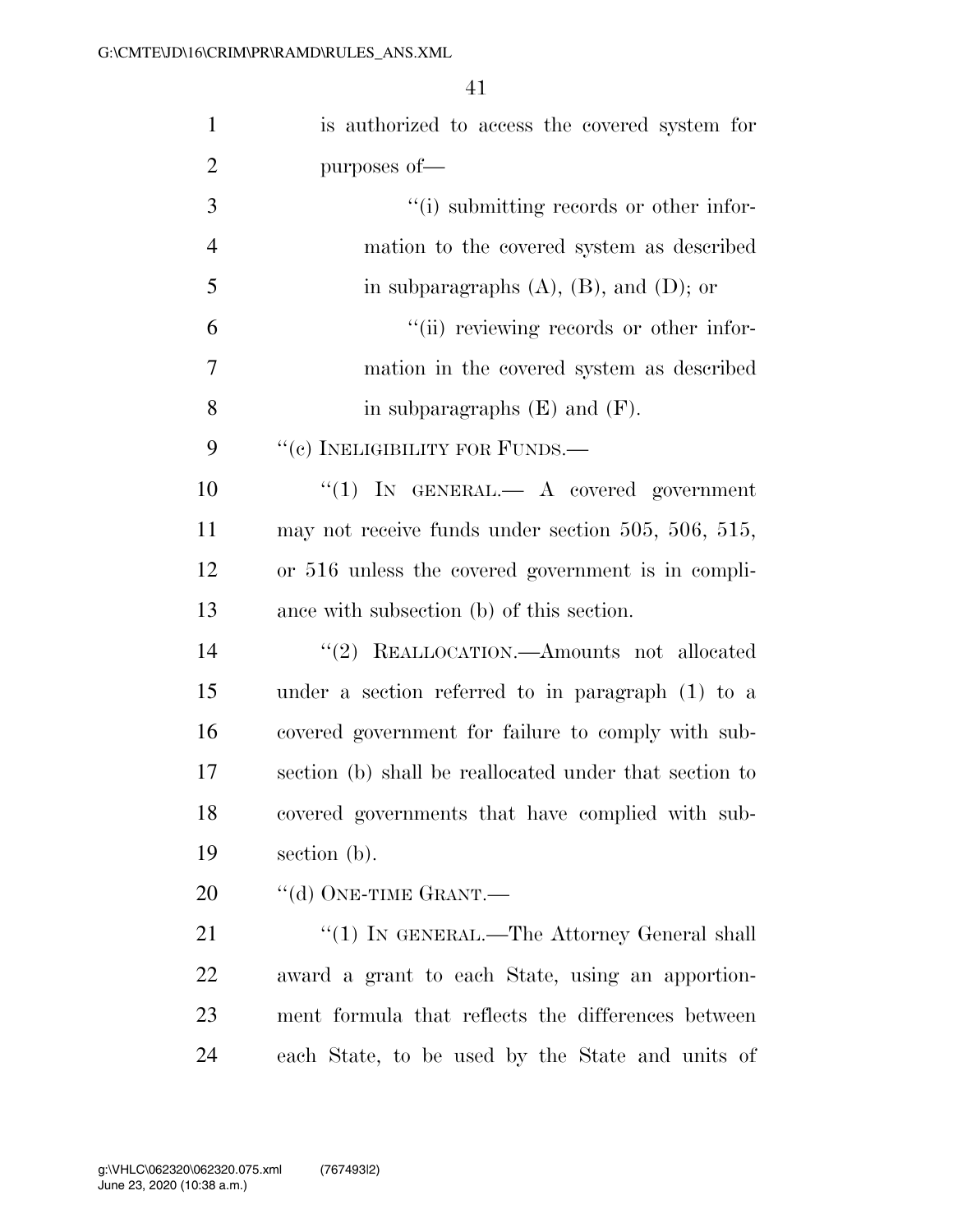local government within the State to establish cov-ered systems.

3 "(2) AMOUNT.—The amount of a grant award- ed to a State under paragraph (1) shall be not less 5 than \$1,000,000.

6 "(3) DIRECT APPROPRIATIONS.—For the pur- pose of making grants under this subsection, there is authorized to be appropriated, and there is appro- priated, out of any money in the Treasury not other- wise appropriated, \$100,000,000, to remain avail-able until expended.

12 " (e) INDEMNIFICATION.—

13 "(1) IN GENERAL.—The United States shall in- demnify and hold harmless a covered government, and any law enforcement agency thereof, against any claim (including reasonable expenses of litiga- tion or settlement) by any person or entity related to—

 ''(A) the retention of records in a covered system as required under subsection (b); or

21 ''(B) the review of records included in a covered system as required under subsection 23 (b).

24 "(2) LIMITATION.—Paragraph (1) shall not apply to the release of a record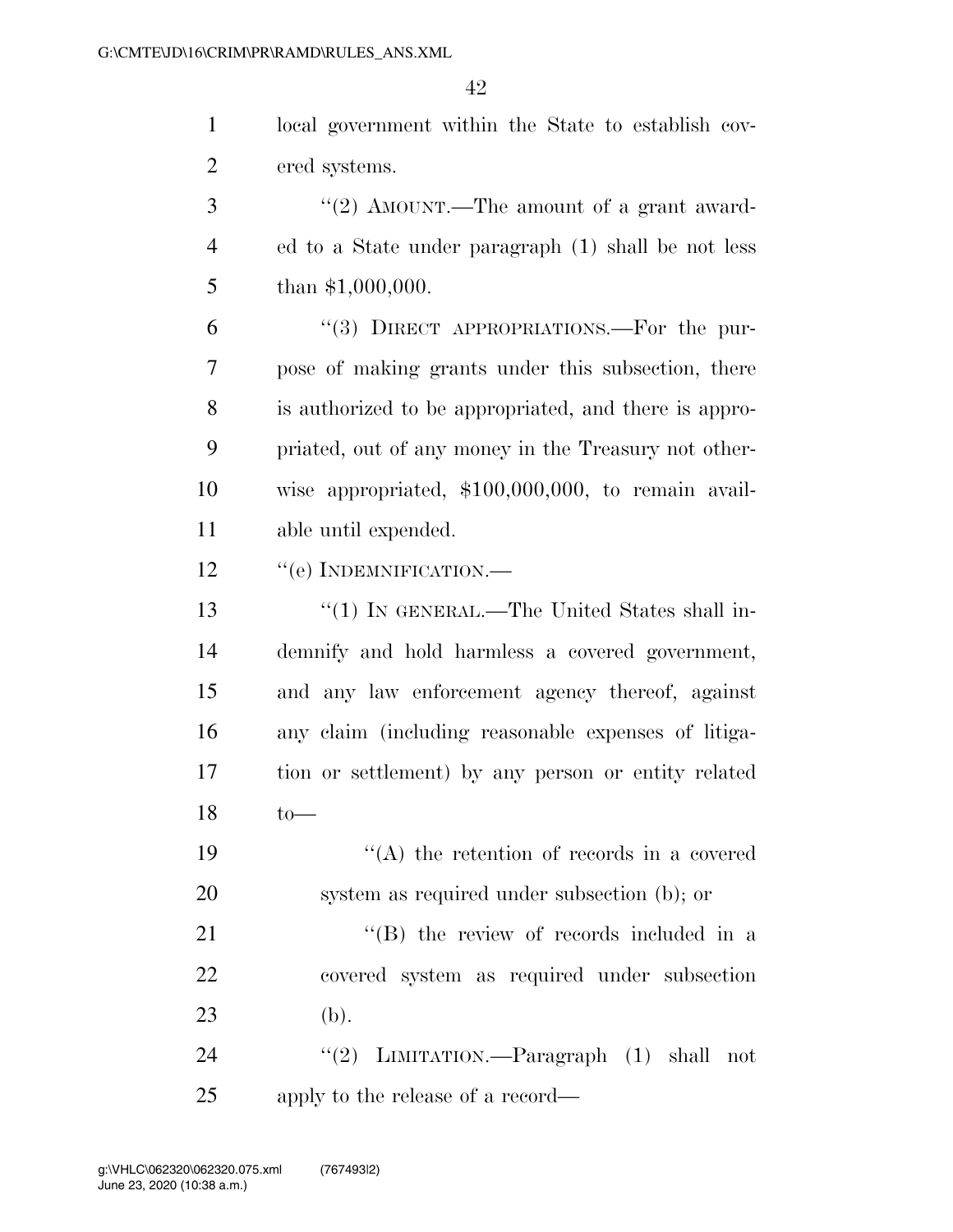$'(\mathbf{A})$  to a non-law enforcement entity or in-dividual; or

3 ''(B) for a purpose other than making a decision to hire a law enforcement officer.''.

 (b) EFFECTIVE DATE.—Section 531(c) of title I of the Omnibus Crime Control and Safe Streets Acts of 1968, as added by subsection (a), shall take effect on Oc- tober 1 of the first fiscal year beginning after the date of enactment of this Act.

# **TITLE IV—JUSTICE FOR VICTIMS OF LYNCHING**

# **SEC. 401. SHORT TITLE.**

 This title may be cited as the ''Justice for Victims of Lynching Act of 2020''.

# **SEC. 402. FINDINGS.**

Congress finds the following:

 (1) The crime of lynching succeeded slavery as the ultimate expression of racism in the United States following Reconstruction.

 (2) Lynching was a widely acknowledged prac- tice in the United States until the middle of the 20th century.

 (3) Lynching was a crime that occurred throughout the United States, with documented inci-dents in all but 4 States.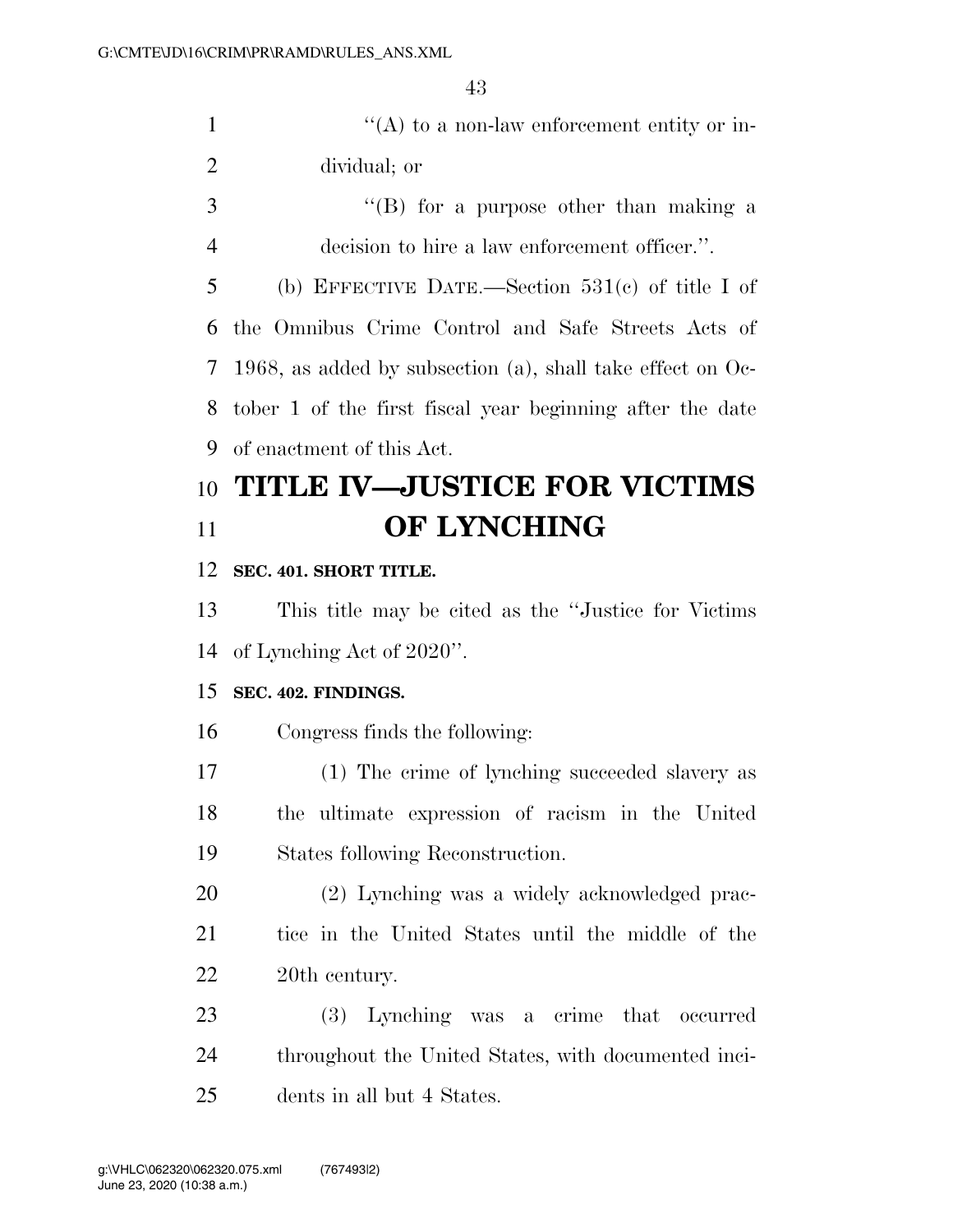(4) At least 4,742 people, predominantly Afri- can Americans, were reported lynched in the United States between 1882 and 1968. (5) Ninety-nine percent of all perpetrators of lynching escaped from punishment by State or local officials. (6) Lynching prompted African Americans to form the National Association for the Advancement of Colored People (referred to in this section as the ''NAACP'') and prompted members of B'nai B'rith to found the Anti-Defamation League. (7) Mr. Walter White, as a member of the NAACP and later as the executive secretary of the NAACP from 1931 to 1955, meticulously inves- tigated lynchings in the United States and worked tirelessly to end segregation and racialized terror. (8) Nearly 200 anti-lynching bills were intro- duced in Congress during the first half of the 20th century. (9) Between 1890 and 1952, 7 Presidents peti-21 tioned Congress to end lynching. (10) Between 1920 and 1940, the House of Representatives passed 3 strong anti-lynching meas-ures.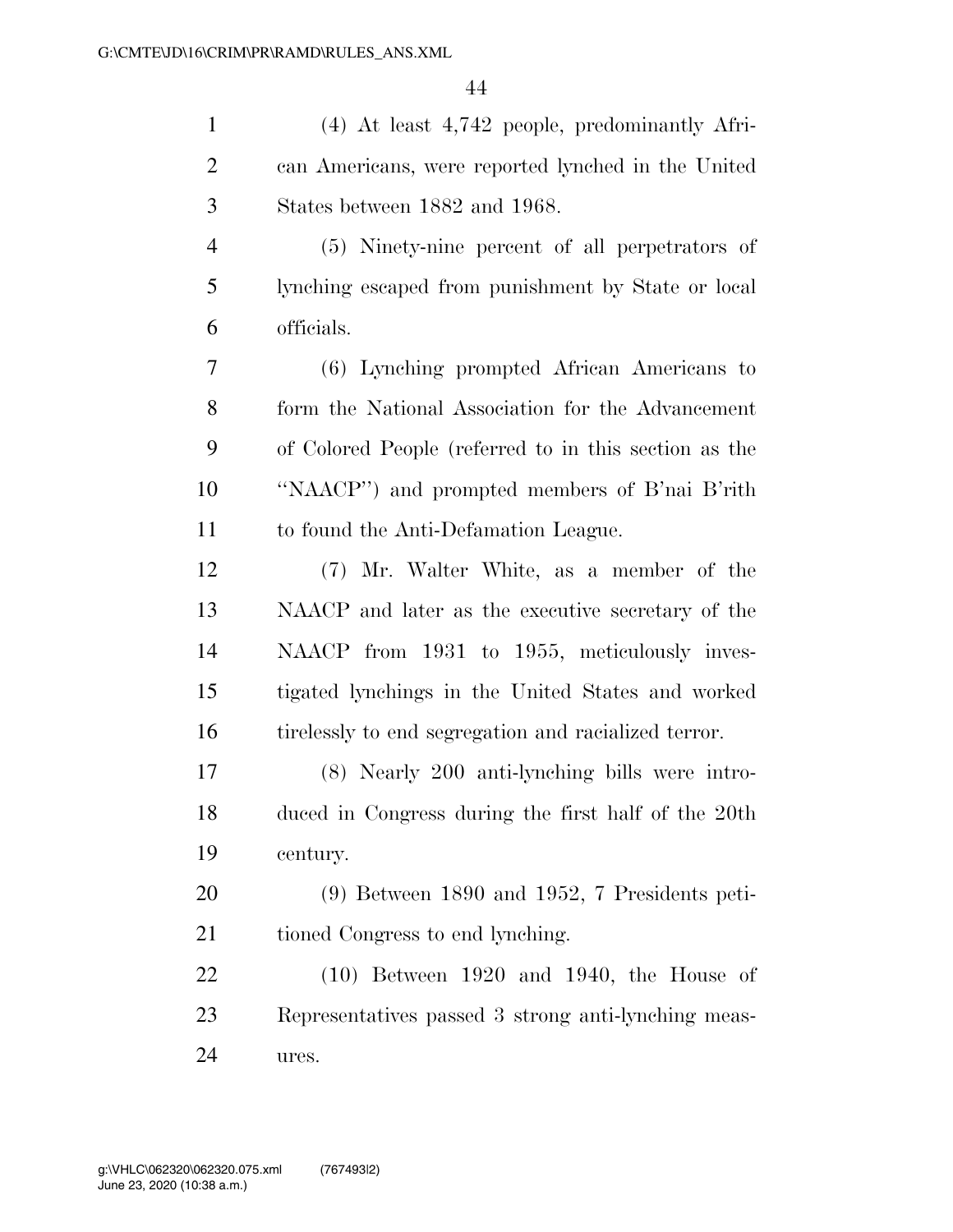| $\mathbf{1}$   | (11) Protection against lynching was the min-         |
|----------------|-------------------------------------------------------|
| $\overline{2}$ | imum and most basic of Federal responsibilities, and  |
| 3              | the Senate considered but failed to enact anti-lynch- |
| $\overline{4}$ | ing legislation despite repeated requests by civil    |
| 5              | rights groups, Presidents, and the House of Rep-      |
| 6              | resentatives to do so.                                |
| 7              | (12) The publication of "Without Sanctuary:           |
| 8              | Lynching Photography in America" helped bring         |
| 9              | greater awareness and proper recognition of the vic-  |
| 10             | times of lynching.                                    |
| 11             | (13) Only by coming to terms with history can         |
| 12             | the United States effectively champion human rights   |
| 13             | abroad.                                               |
| 14             | (14) An apology offered in the spirit of true re-     |
| 15             | pentance moves the United States toward reconcili-    |
| 16             | ation and may become central to a new under-          |
| 17             | standing, on which improved racial relations can be   |
| 18             | forged.                                               |
| 19             | (15) Having concluded that a reckoning with           |
| 20             | our own history is the only way the country can ef-   |
| 21             | fectively champion human rights abroad, 90 Mem-       |
| 22             | bers of the United States Senate agreed to Senate     |
| 23             | Resolution 39, 109th Congress, on June 13, 2005,      |
| 24             | to apologize to the victims of lynching and the de-   |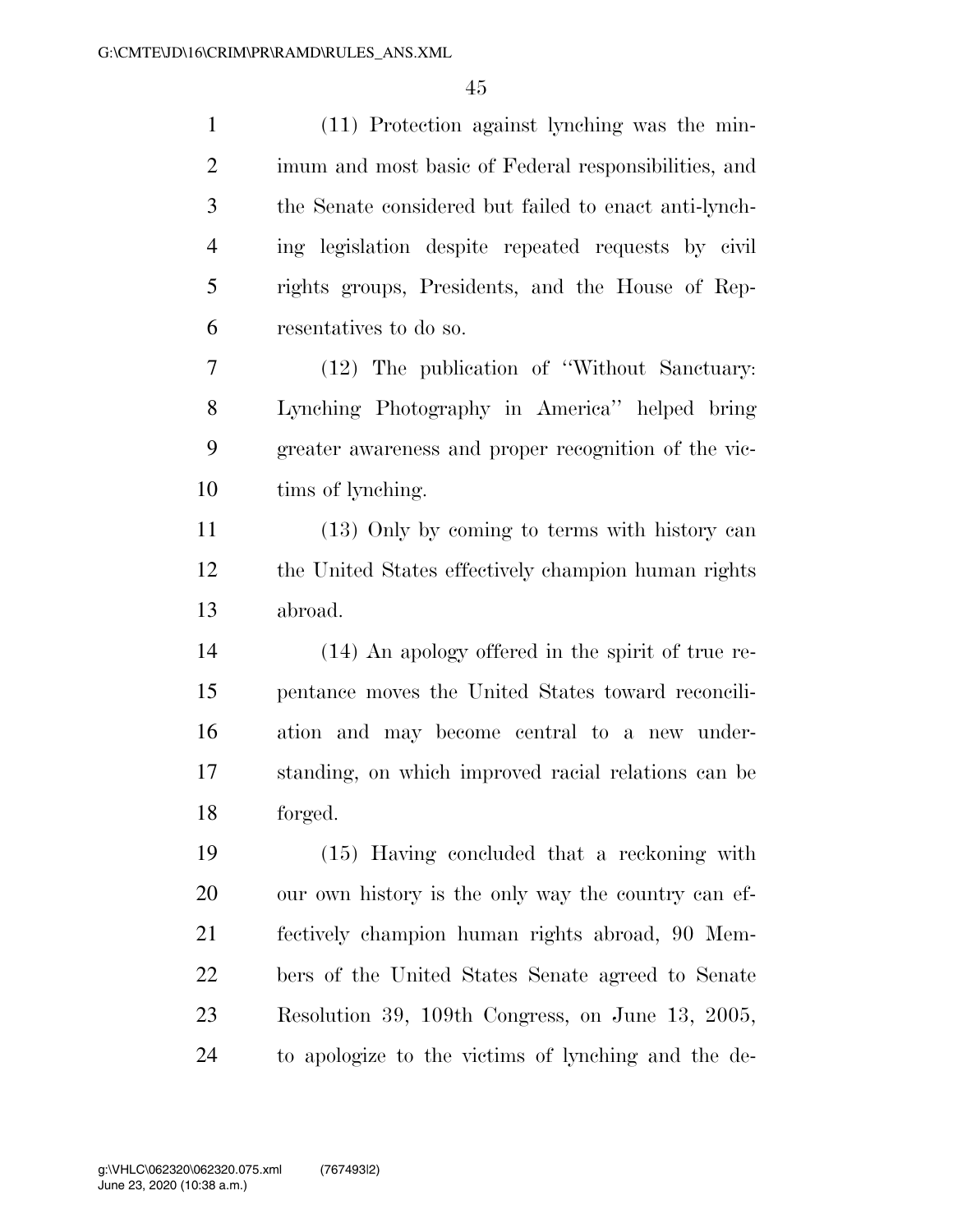scendants of those victims for the failure of the Sen-ate to enact anti-lynching legislation.

 (16) The National Memorial for Peace and Jus- tice, which opened to the public in Montgomery, Ala- bama, on April 26, 2018, is the Nation's first memo- rial dedicated to the legacy of enslaved Black people, people terrorized by lynching, African Americans hu- miliated by racial segregation and Jim Crow, and people of color burdened with contemporary pre-sumptions of guilt and police violence.

 (17) Notwithstanding the Senate's apology and the heightened awareness and education about the Nation's legacy with lynching, it is wholly necessary and appropriate for the Congress to enact legisla- tion, after 100 years of unsuccessful legislative ef-forts, finally to make lynching a Federal crime.

 (18) Further, it is the sense of Congress that criminal action by a group increases the likelihood that the criminal object of that group will be suc- cessfully attained and decreases the probability that the individuals involved will depart from their path of criminality. Therefore, it is appropriate to specify criminal penalties for the crime of lynching, or any attempt or conspiracy to commit lynching.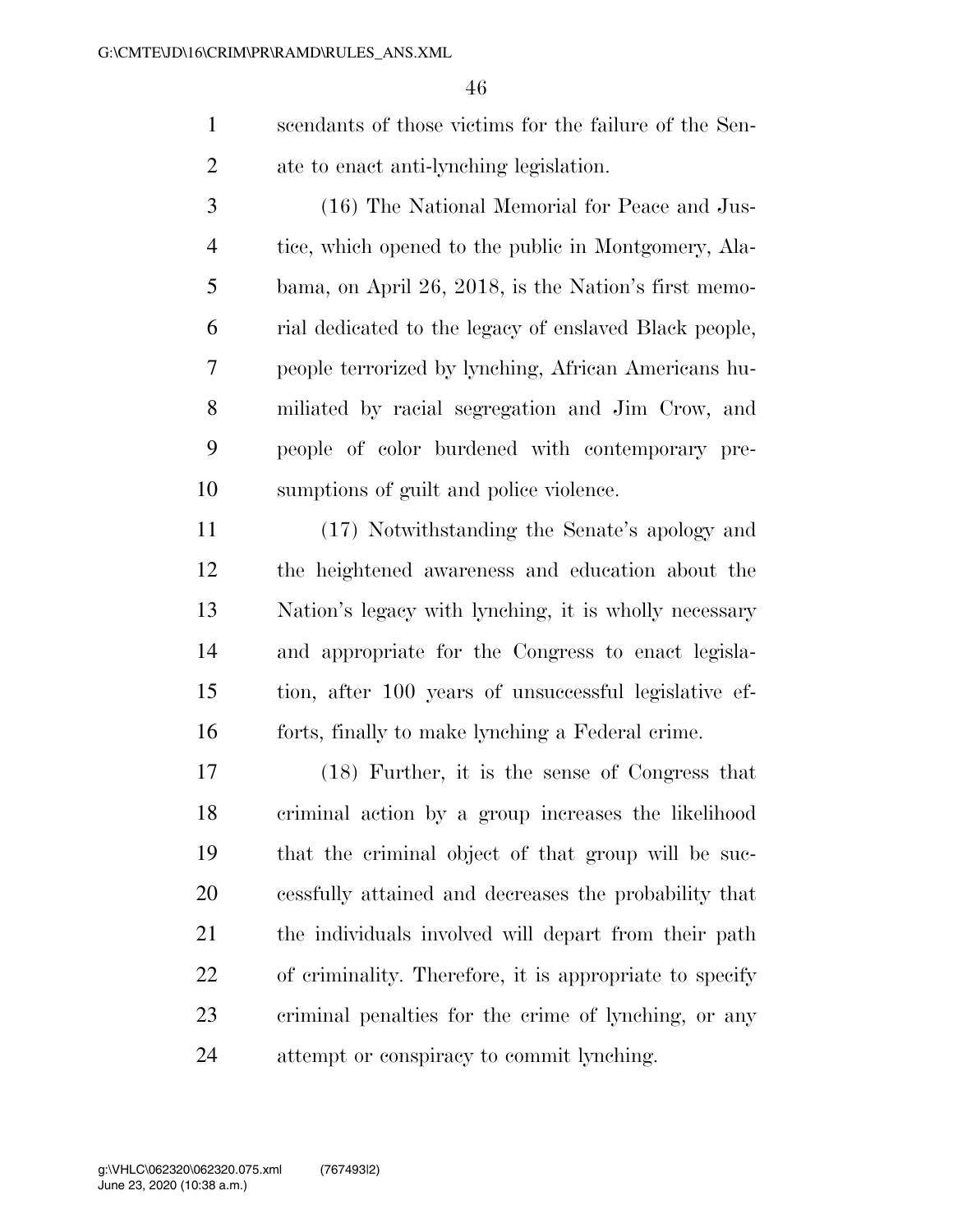(19) The United States Senate agreed to unani- mously Senate Resolution 118, 115th Congress, on April 5, 2017, ''[c]ondemning hate crime and any other form of racism, religious or ethnic bias, dis- crimination, incitement to violence, or animus tar- geting a minority in the United States'' and taking notice specifically of Federal Bureau of Investigation statistics demonstrating that ''among single-bias hate crime incidents in the United States, 59.2 per- cent of victims were targeted due to racial, ethnic, or ancestral bias, and among those victims, 52.2 percent were victims of crimes motivated by the of- fenders' anti-Black or anti-African American bias''. (20) On September 14, 2017, President Donald J. Trump signed into law Senate Joint Resolution 49 (Public Law 115–58; 131 Stat. 1149), wherein Congress ''condemn[ed] the racist violence and do- mestic terrorist attack that took place between Au- gust 11 and August 12, 2017, in Charlottesville, Virginia'' and ''urg[ed] the President and his admin- istration to speak out against hate groups that espouse racism, extremism, xenophobia, anti-Semi- tism, and White supremacy; and use all resources available to the President and the President's Cabi-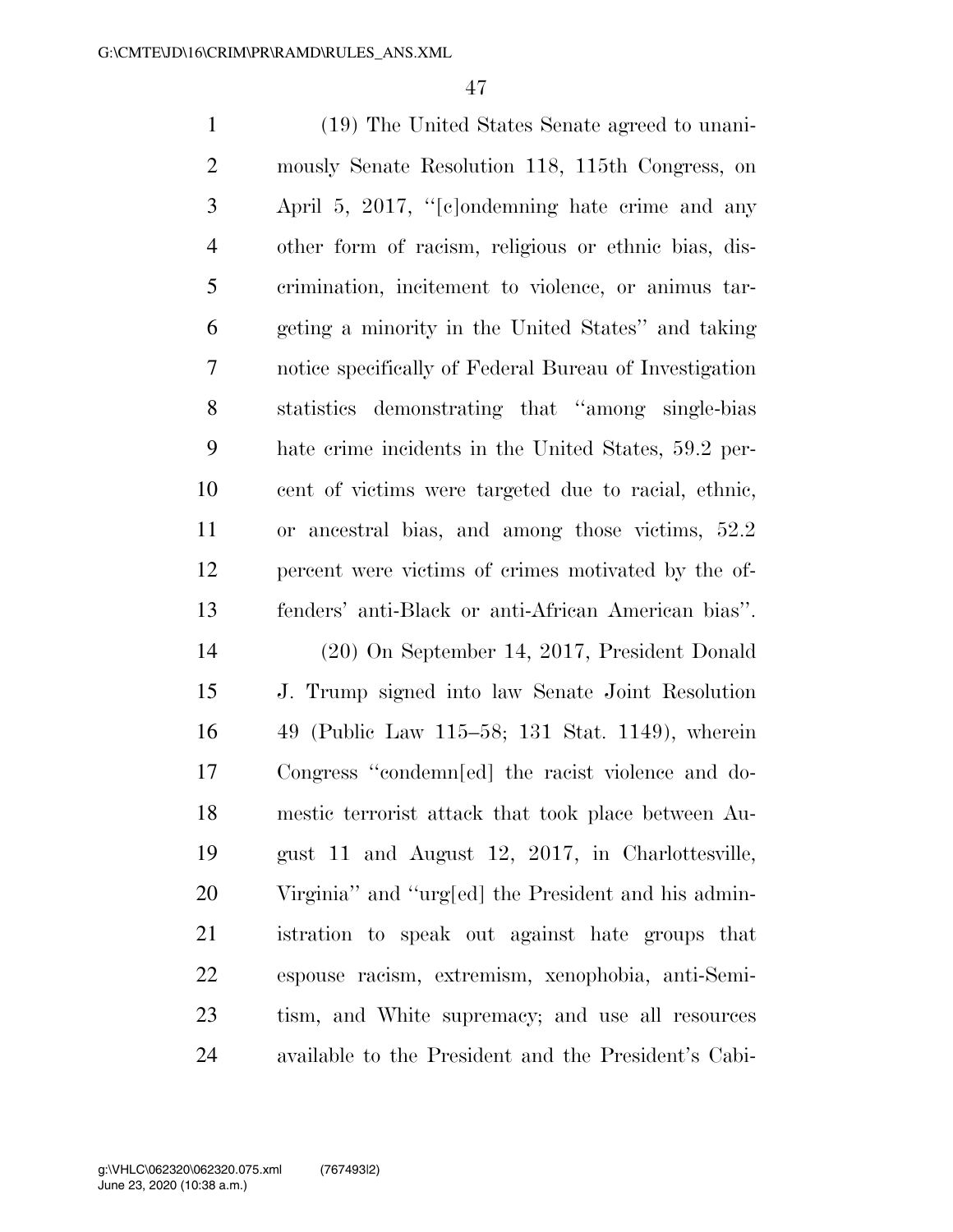net to address the growing prevalence of those hate groups in the United States''.

 (21) Senate Joint Resolution 49 (Public Law 115–58; 131 Stat. 1149) specifically took notice of ''hundreds of torch-bearing White nationalists, White supremacists, Klansmen, and neo-Nazis [who] chanted racist, anti-Semitic, and anti-immigrant slo- gans and violently engaged with counter-demonstra- tors on and around the grounds of the University of Virginia in Charlottesville'' and that these groups ''reportedly are organizing similar events in other cities in the United States and communities every- where are concerned about the growing and open display of hate and violence being perpetrated by those groups''.

 (22) Lynching was a pernicious and pervasive tool that was used to interfere with multiple aspects of life—including the exercise of Federally protected rights, as enumerated in section 245 of title 18, United States Code, housing rights, as enumerated 21 in section 901 of the Civil Rights Act of 1968 (42) U.S.C. 3631), and the free exercise of religion, as enumerated in section 247 of title 18, United States Code. Interference with these rights was often effec-tuated by multiple offenders and groups, rather than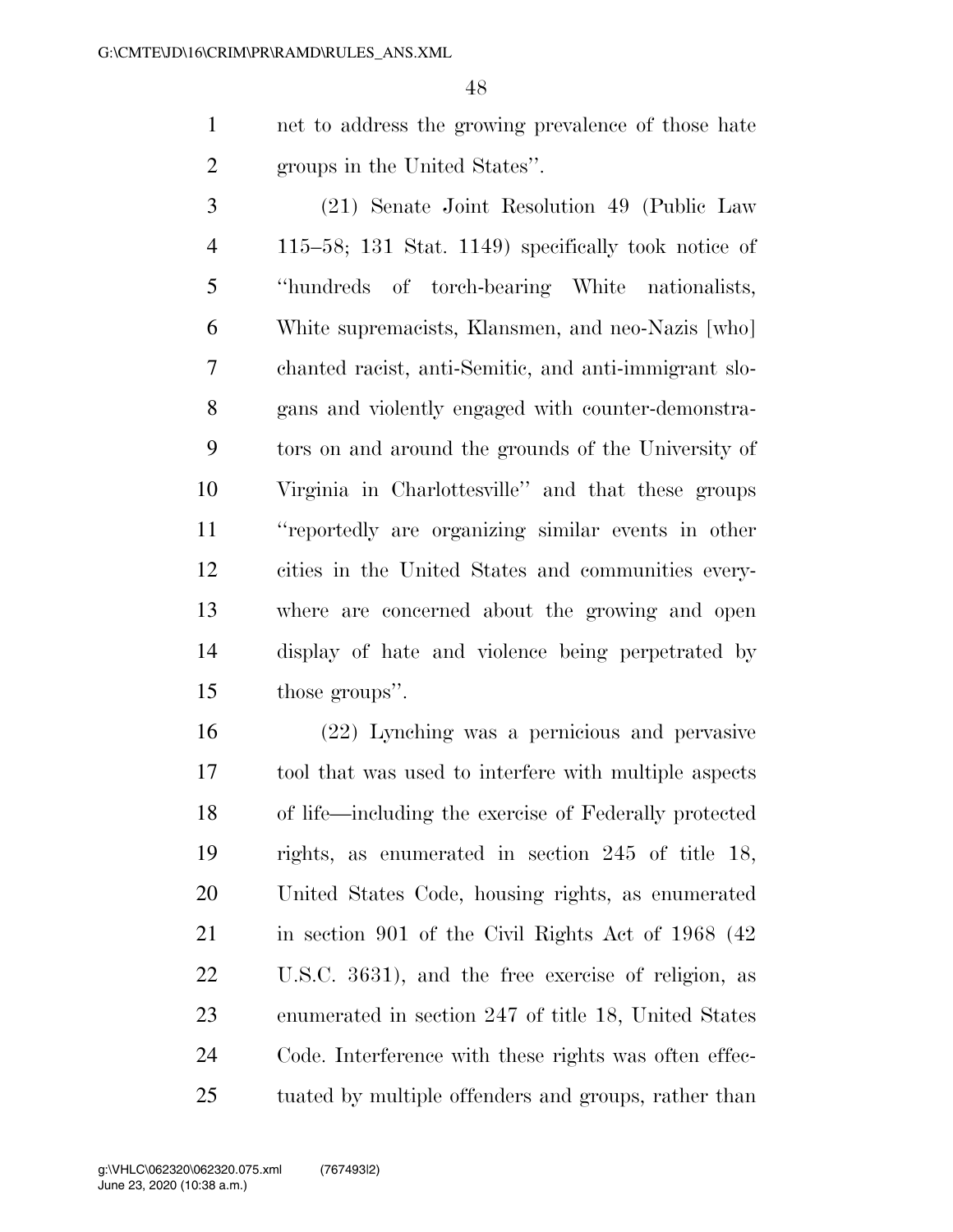isolated individuals. Therefore, prohibiting conspir- acies to violate each of these rights recognizes the history of lynching in the United States and serves to prohibit its use in the future.

# **SEC. 403. LYNCHING.**

 (a) OFFENSE.—Chapter 13 of title 18, United States Code, is amended by adding at the end the following:

# **''§ 250. Lynching**

 ''Whoever conspires with another person to violate section 245, 247, or 249 of this title or section 901 of the Civil Rights Act of 1968 (42 U.S.C. 3631) shall be punished in the same manner as a completed violation of such section, except that if the maximum term of impris- onment for such completed violation is less than 10 years, the person may be imprisoned for not more than 10 years.''.

 (b) TABLE OF SECTIONS AMENDMENT.—The table of sections for chapter 13 of title 18, United States Code, is amended by inserting after the item relating to section 249 the following:

''250. Lynching.''.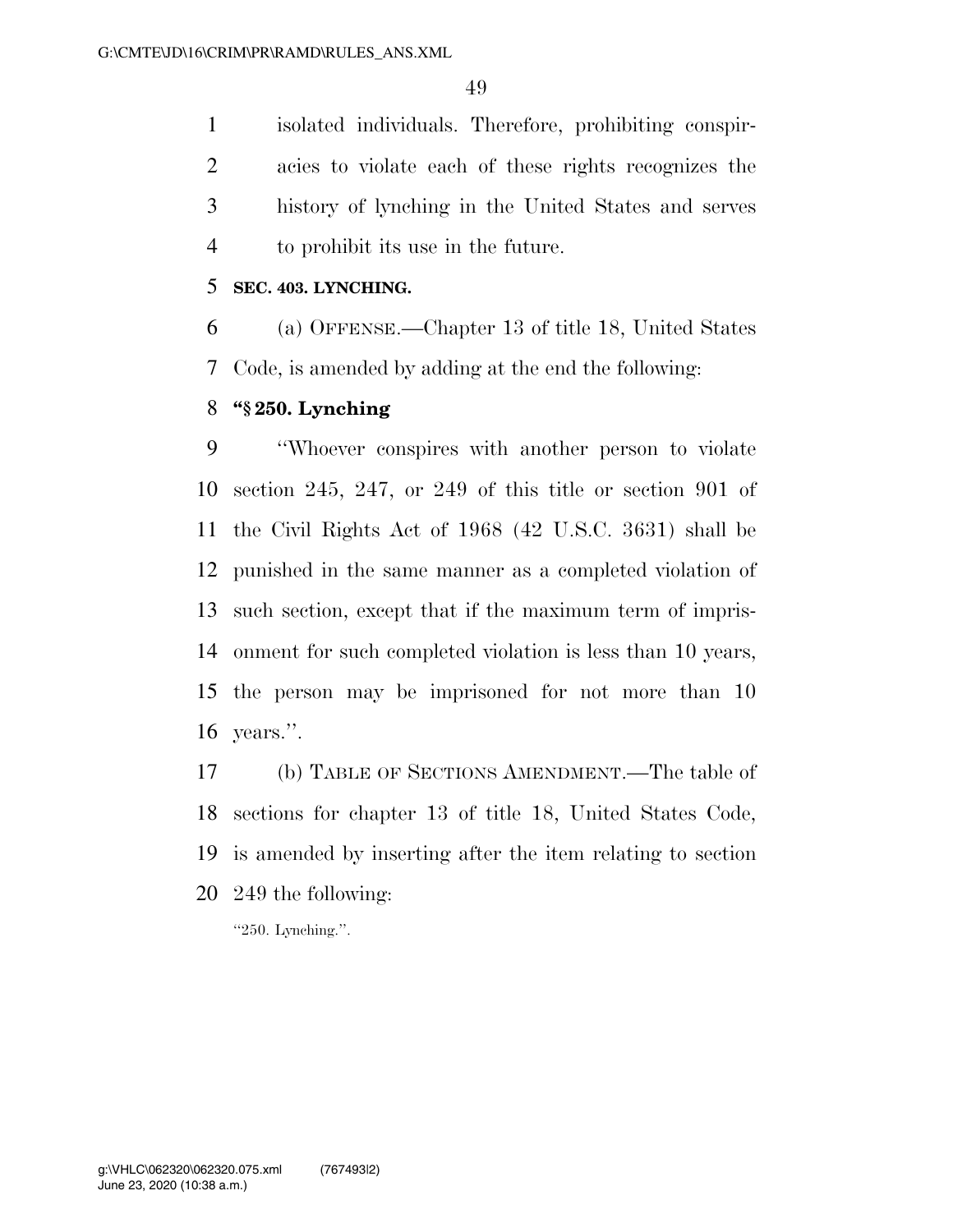# **TITLE V—COMMISSION ON THE SOCIAL STATUS OF BLACK MEN AND BOYS ACT**

### **SEC. 501. SHORT TITLE.**

 This title may be cited as the ''Commission on the Social Status of Black Men and Boys Act''.

# **SEC. 502. COMMISSION ESTABLISHMENT AND MEMBER-SHIP.**

 (a) ESTABLISHMENT.—The Commission on the So- cial Status of Black Men and Boys (hereinafter in this title referred to as ''the Commission'') is established with- in the United States Commission on Civil Rights Office of the Staff Director.

 (b) MEMBERSHIP.—The Commission shall consist of 19 members appointed as follows:

 (1) The Senate majority leader shall appoint one member who is not employed by the Federal Government and is an expert on issues affecting Black men and boys in America.

 (2) The Senate minority leader shall appoint one member who is not employed by the Federal Government and is an expert on issues affecting Black men and boys in America.

 (3) The House of Representatives majority leader shall appoint one member who is not em-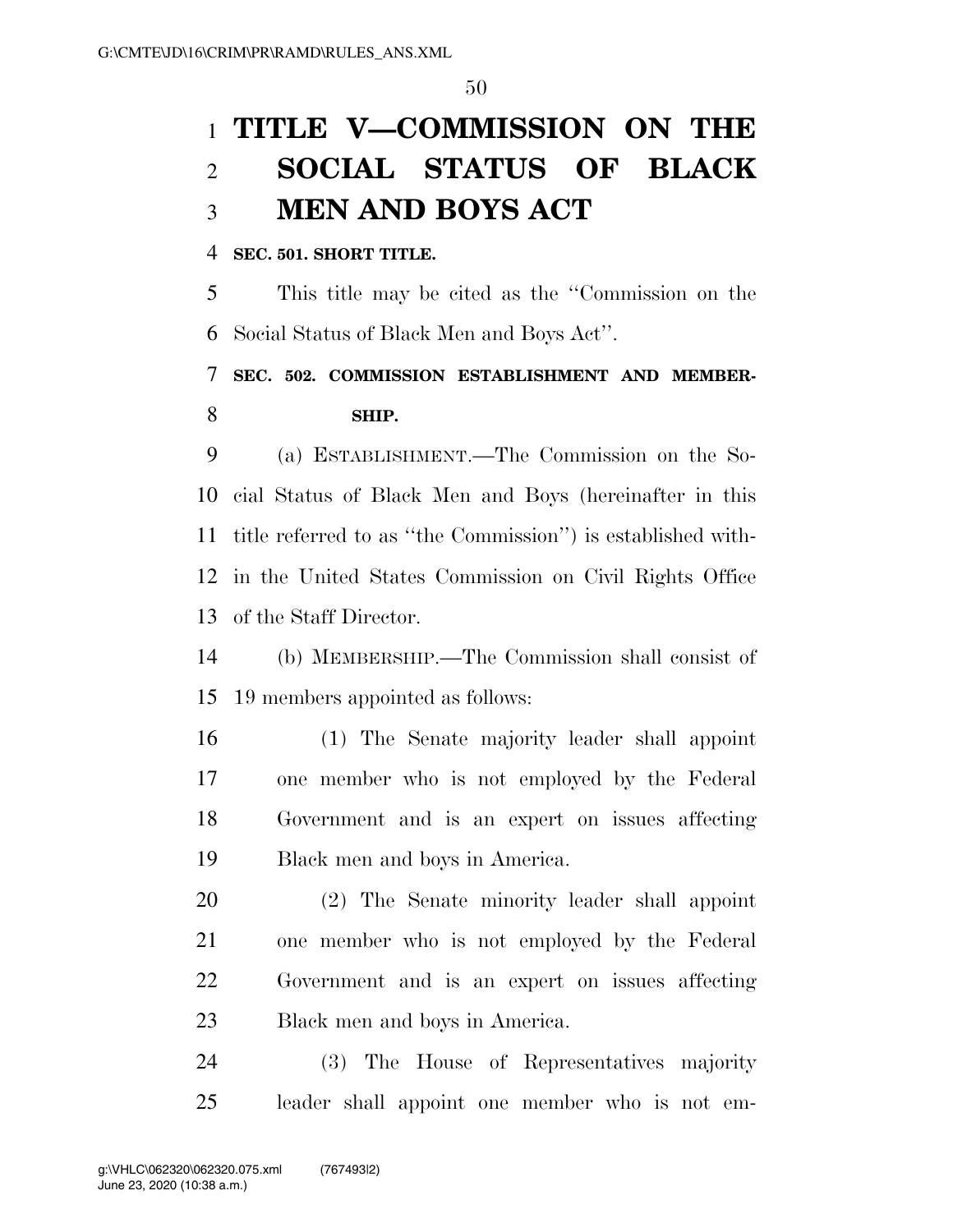| $\mathbf{1}$   | ployed by the Federal Government and is an expert    |
|----------------|------------------------------------------------------|
| $\overline{2}$ | on issues affecting Black men and boys in America.   |
| 3              | (4) The House of Representatives minority            |
| $\overline{4}$ | leader shall appoint one member who is not em-       |
| 5              | ployed by the Federal Government and is an expert    |
| 6              | on issues affecting Black men and boys in America.   |
| 7              | (5) The Chair of the Congressional Black Cau-        |
| 8              | cus shall be a member of the Commission, as well     |
| 9              | as 5 additional Members of the Congressional Black   |
| 10             | Caucus who shall be individuals that either sit on   |
| 11             | the following committees of relevant jurisdiction or |
| 12             | are experts on issues affecting Black men and boys   |
| 13             | in the United States, including—                     |
| 14             | (A) education;                                       |
| 15             | (B) justice and Civil Rights;                        |
| 16             | (C) healthcare;                                      |
| 17             | (D) labor and employment; and                        |
| 18             | (E) housing.                                         |
| 19             | (6) The Staff Director of the United States          |
| 20             | Commission on Civil Rights shall appoint one mem-    |
| 21             | ber from within the staff of the United States Com-  |
| 22             | mission on Civil Rights who is an expert in issues   |
| 23             | relating to Black men and boys.                      |
| 24             | (7) The Chair of the United States Equal Em-         |
| 25             | ployment Opportunity Commission shall appoint one    |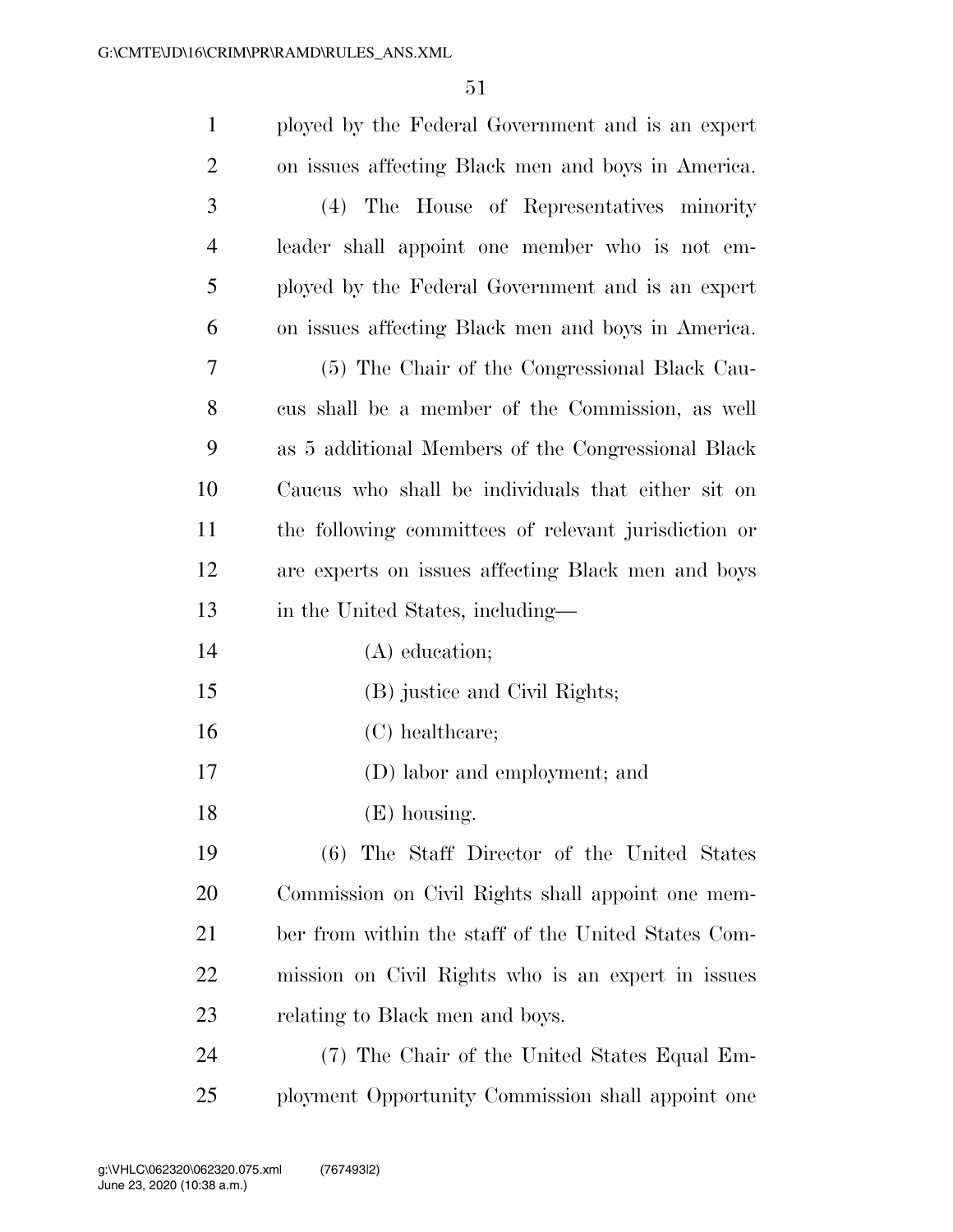member from within the staff of the United States Equal Employment Opportunity Commission who is an expert in equal employment issues impacting Black men.

 (8) The Secretary of Education shall appoint one member from within the Department of Edu-cation who is an expert in urban education.

 (9) The Attorney General shall appoint one member from within the Department of Justice who is an expert in racial disparities within the criminal justice system.

 (10) The Secretary of Health and Human Serv- ices shall appoint one member from within the De- partment of Health and Human Services who is an expert in health issues facing Black men.

 (11) The Secretary of Housing and Urban De- velopment shall appoint one member from within the Department of Housing and Urban Development who is an expert in housing and development in urban communities.

 (12) The Secretary of Labor shall appoint one member from within the Department of Labor who is an expert in labor issues impacting Black men.

 (13) The President of the United States shall appoint 2 members who are not employed by the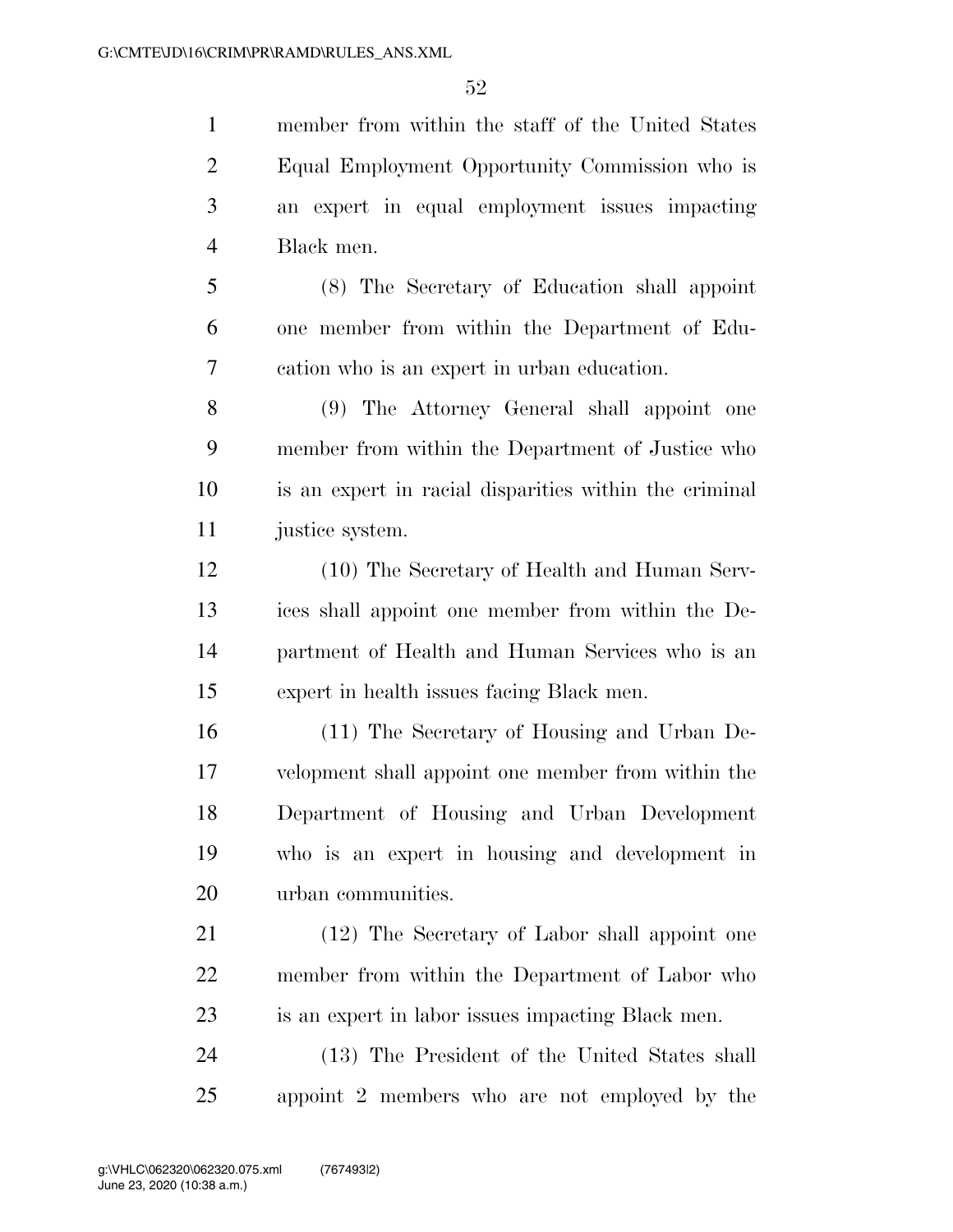- Federal Government and are experts on issues af-fecting Black men and boys in America.
- (c) MEMBERSHIP BY POLITICAL PARTY.—If after the Commission is appointed there is a partisan imbalance of Commission members, the congressional leaders of the po- litical party with fewer members on the Commission shall jointly name additional members to create partisan parity on the Commission.

# **SEC. 503. OTHER MATTERS RELATING TO APPOINTMENT; REMOVAL.**

 (a) TIMING OF INITIAL APPOINTMENTS.—Each ini- tial appointment to the Commission shall be made no later than 90 days after the Commission is established. If any appointing authorities fail to appoint a member to the Commission, their appointment shall be made by the Staff Director of the Commission on Civil Rights.

 (b) TERMS.—Except as otherwise provided in this section, the term of a member of the Commission shall be 4 years. For the purpose of providing staggered terms, the first term of those members initially appointed under paragraphs (1) through (5) of section 502 shall be ap- pointed to 2-year terms with all other terms lasting 4 years. Members are eligible for consecutive reappointment. (c) REMOVAL.—A member of the Commission may

be removed from the Commission at any time by the ap-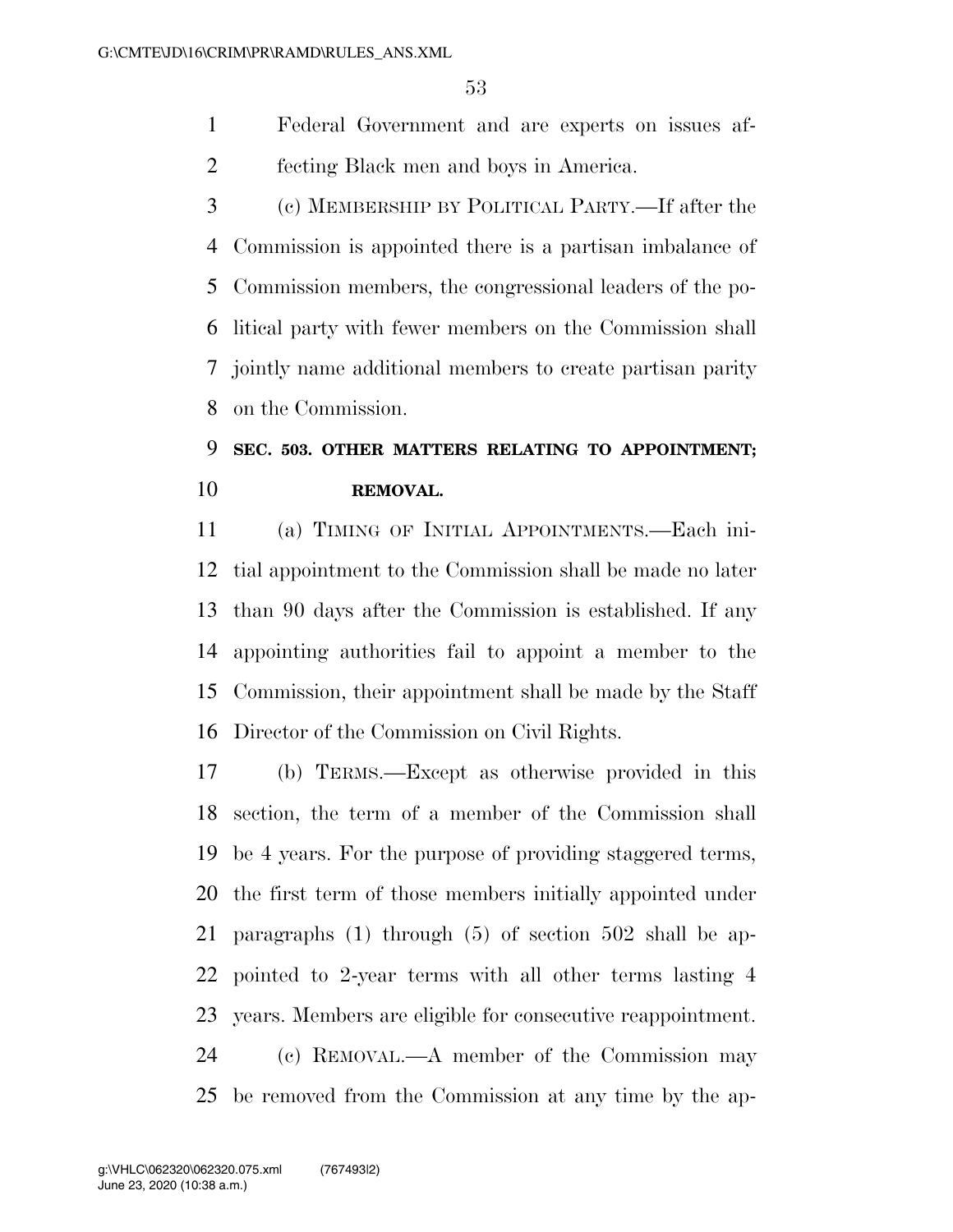pointing authority should the member fail to meet Com- mission responsibilities. Once the seat becomes vacant, the appointing authority is responsible for filling the vacancy in the Commission before the next meeting.

 (d) VACANCIES.—The appointing authority of a member of the Commission shall either reappoint that member at the end of that member's term or appoint an- other person meeting the qualifications for that appoint- ment. In the event of a vacancy arising during a term, the appointing authority shall, before the next meeting of the Commission, appoint a replacement to finish that term.

#### **SEC. 504. LEADERSHIP ELECTION.**

 At the first meeting of the Commission each year, the members shall elect a Chair and a Secretary. A va- cancy in the Chair or Secretary shall be filled by vote of the remaining members. The Chair and Secretary are eli-gible for consecutive reappointment.

#### **SEC. 505. COMMISSION DUTIES AND POWERS.**

(a) STUDY.—

 (1) IN GENERAL.—The Commission shall con- duct a systematic study of the conditions affecting Black men and boys, including homicide rates, ar- rest and incarceration rates, poverty, violence, fa-therhood, mentorship, drug abuse, death rates, dis-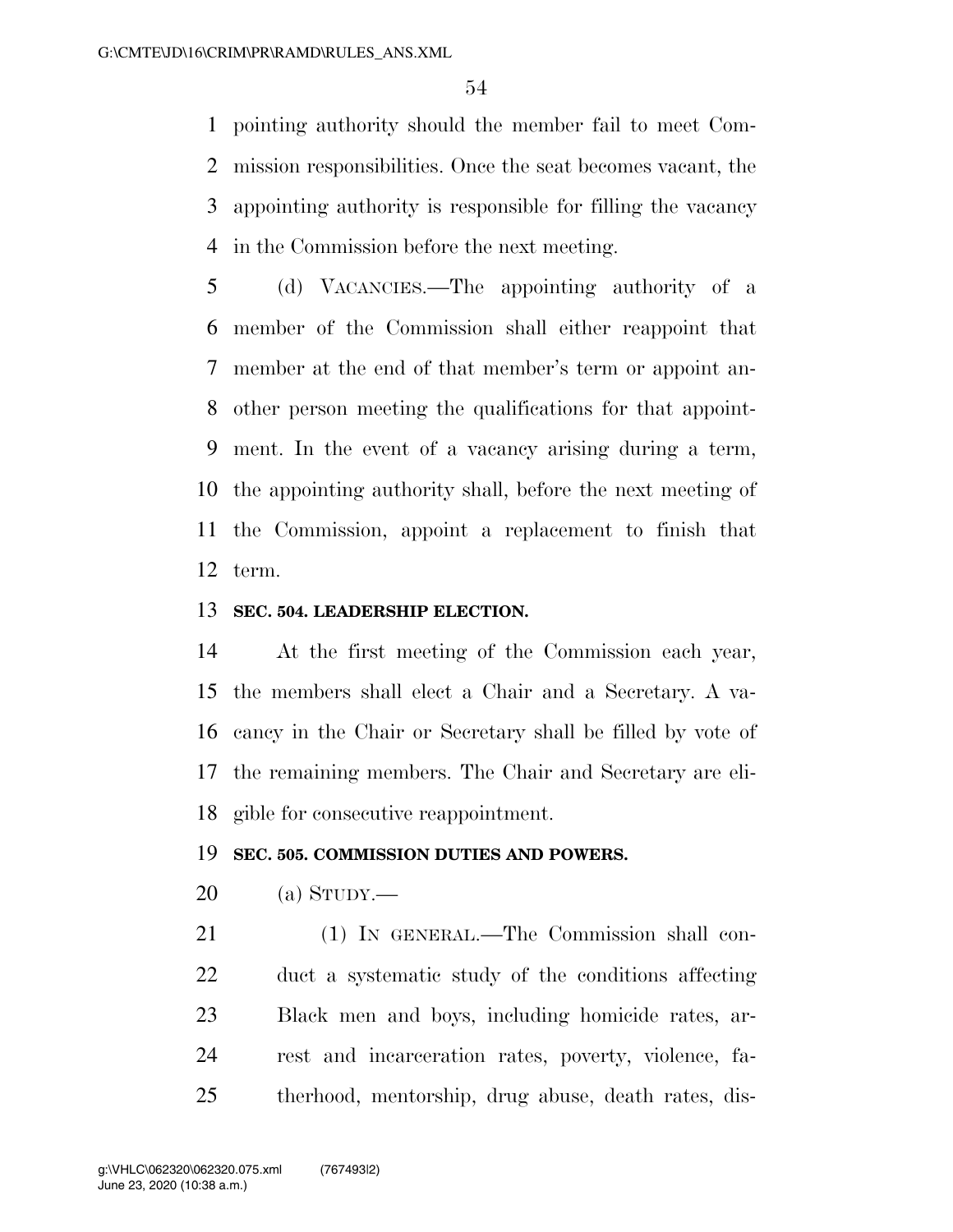parate income and wealth levels, school performance in all grade levels including postsecondary education and college, and health issues.

 (2) TRENDS.—The Commission shall document trends regarding the topics described in paragraph (1) and report on the community impacts of relevant government programs within the scope of such top-ics.

 (b) PROPOSAL OF MEASURES.—The Commission shall propose measures to alleviate and remedy the under- lying causes of the conditions described in subsection (a), which may include recommendations of changes to the law, recommendations for how to implement related poli- cies, and recommendations for how to create, develop, or improve upon government programs.

 (c) SUGGESTIONS AND COMMENTS.—The Commis- sion shall accept suggestions or comments pertinent to the applicable issues from members of Congress, governmental agencies, public and private organizations, and private citizens.

 (d) STAFF AND ADMINISTRATIVE SUPPORT.—The Office of the Staff Director of the United States Commis- sion on Civil Rights shall provide staff and administrative support to the Commission. All entities of the United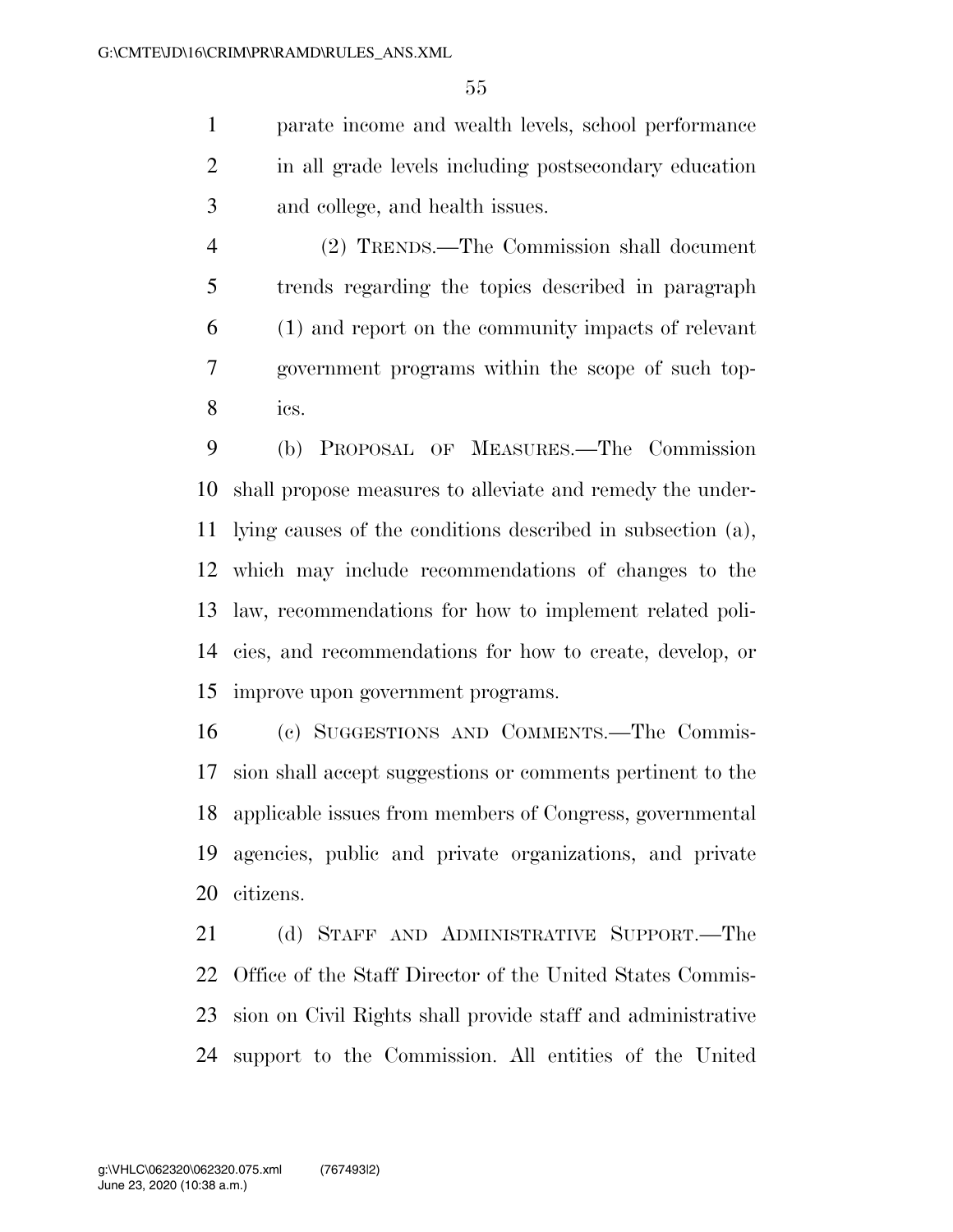States Government shall provide information that is other-wise a public record at the request of the Commission.

#### **SEC. 506. COMMISSION MEETING REQUIREMENTS.**

 (a) FIRST MEETING.—The first meeting of the Com- mission shall take place no later than 30 days after the initial members are all appointed. Meetings shall be fo- cused on significant issues impacting Black men and boys, for the purpose of initiating research ideas and delegating research tasks to Commission members to initiate the first annual report described in section 507.

 (b) QUARTERLY MEETINGS.—The Commission shall meet quarterly. In addition to all quarterly meetings, the Commission shall meet at other times at the call of the Chair or as determined by a majority of Commission mem-bers.

 (c) QUORUM; RULE FOR VOTING ON FINAL AC- TIONS.—A majority of the members of the Commission constitute a quorum, and an affirmative vote of a majority of the members present is required for final action.

20 (d) EXPECTATIONS FOR ATTENDANCE BY MEM- BERS.—Members are expected to attend all Commission meetings. In the case of an absence, members are expected to report to the Chair prior to the meeting and allowance may be made for an absent member to participate re-motely. Members will still be responsible for fulfilling prior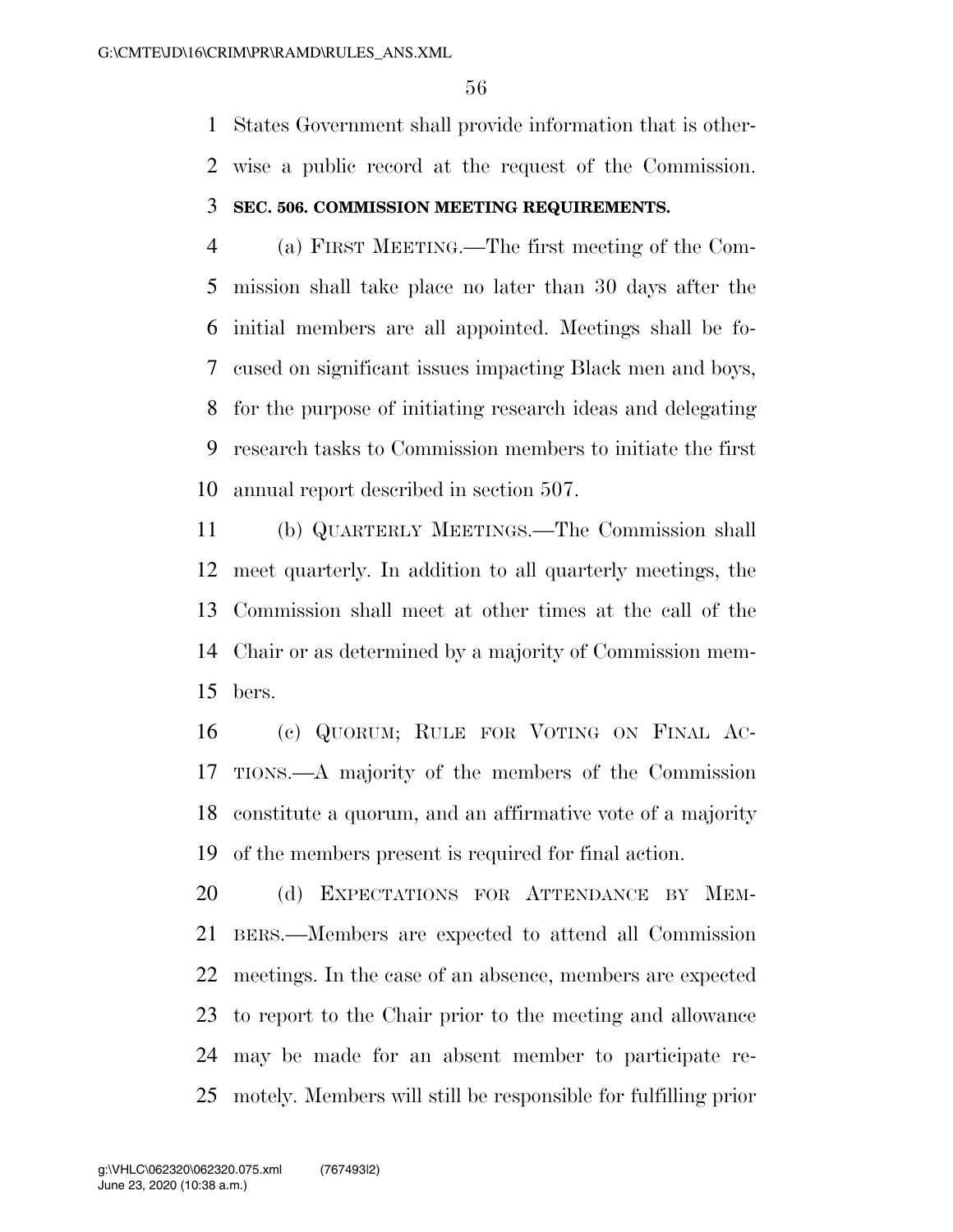commitments, regardless of attendance status. If a mem- ber is absent twice in a given year, he or she will be re- viewed by the Chair and appointing authority and further action will be considered, including removal and replace-ment on the Commission.

 (e) MINUTES.—Minutes shall be taken at each meet- ing by the Secretary, or in that individual's absence, the Chair shall select another Commission member to take minutes during that absence. The Commission shall make its minutes publicly available and accessible not later than one week after each meeting.

#### **SEC. 507. ANNUAL REPORT GUIDELINES.**

 The Commission shall make an annual report, begin- ning the year of the first Commission meeting. The report shall address the current conditions affecting Black men and boys and make recommendations to address these issues. The report shall be submitted to the President, the Congress, members of the President's Cabinet, and the chairs of the appropriate committees of jurisdiction. The Commission shall make the report publicly available online on a centralized Federal website.

# **SEC. 508. COMMISSION COMPENSATION.**

 Members of the Commission shall serve on the Com-mission without compensation.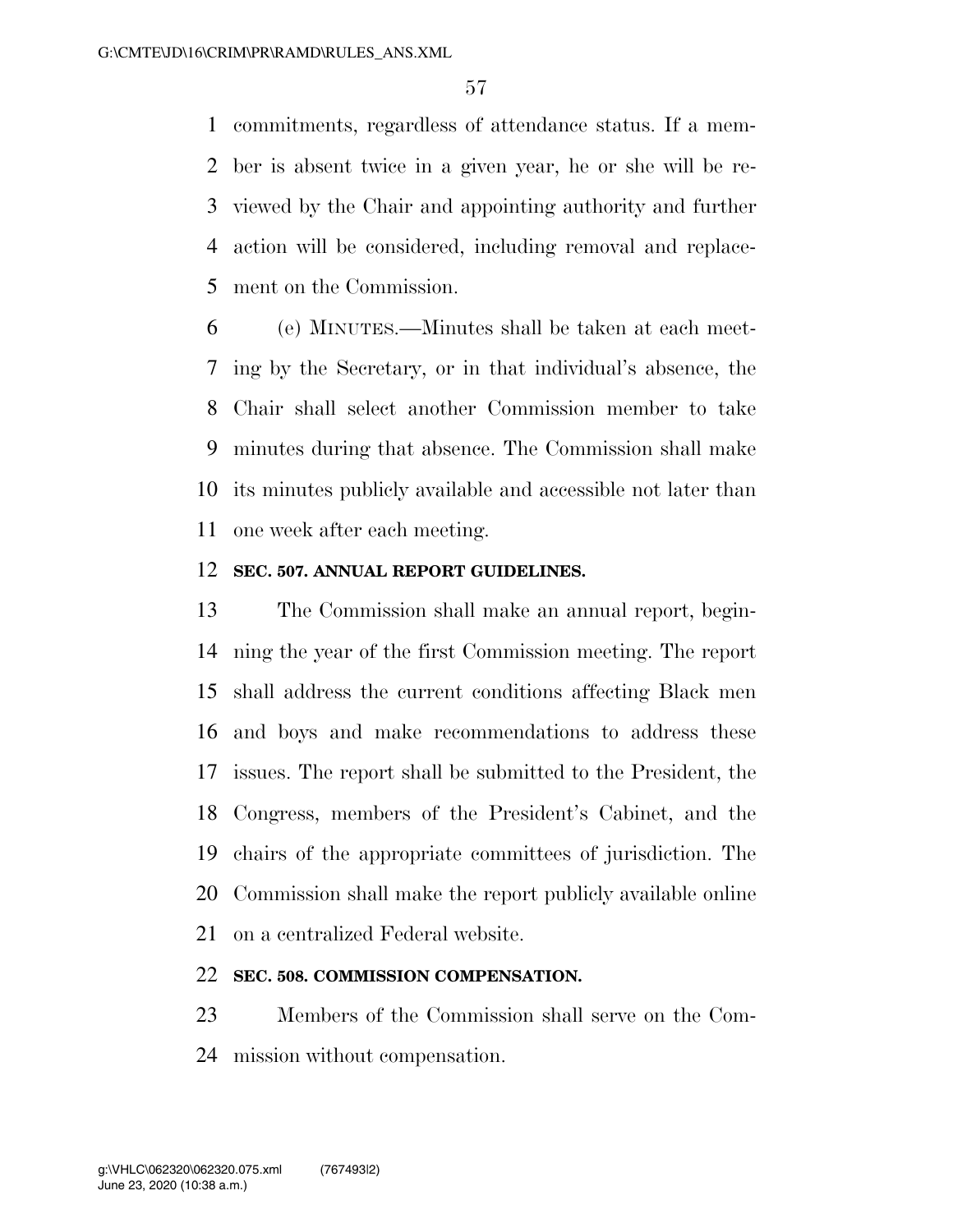| $\mathbf{1}$   | <b>VI-ALTERNATIVES</b><br>TITLE<br>TO                  |
|----------------|--------------------------------------------------------|
| $\overline{2}$ | THE USE OF FORCE, DE-ESCA-                             |
| 3              | <b>BEHAVIORAL</b><br><b>LATION,</b>                    |
| $\overline{4}$ | <b>HEALTH CRISES AND DUTY</b>                          |
| 5              | <b>TO INTERVENE TRAINING</b>                           |
| 6              | SEC. 601. TRAINING ON ALTERNATIVES TO USE OF FORCE,    |
| 7              | DE-ESCALATION, AND BEHAVIORAL HEALTH                   |
| 8              | <b>CRISES.</b>                                         |
| 9              | (a) DEFINITIONS.—Section $901(a)$ of title I of the    |
| 10             | Omnibus Crime Control and Safe Streets Act of 1968 (34 |
| 11             | U.S.C. $10251(a)$ is amended—                          |
| 12             | $(1)$ in paragraph $(27)$ , by striking "and" at the   |
| 13             | end;                                                   |
| 14             | $(2)$ in paragraph $(28)$ , by striking the period at  |
| 15             | the end and inserting a semicolon; and                 |
| 16             | (3) by adding at the end the following:                |
| 17             | $(29)$ the term 'de-escalation' means taking ac-       |
| 18             | tion or communicating verbally or non-verbally dur-    |
| 19             | ing a potential force encounter in an attempt to sta-  |
| 20             | bilize the situation and reduce the immediacy of the   |
| 21             | threat so that more time, options, and resources can   |
| 22             | be called upon to resolve the situation without the    |
| 23             | use of force or with a reduction in the force nec-     |
| 24             | essary; and                                            |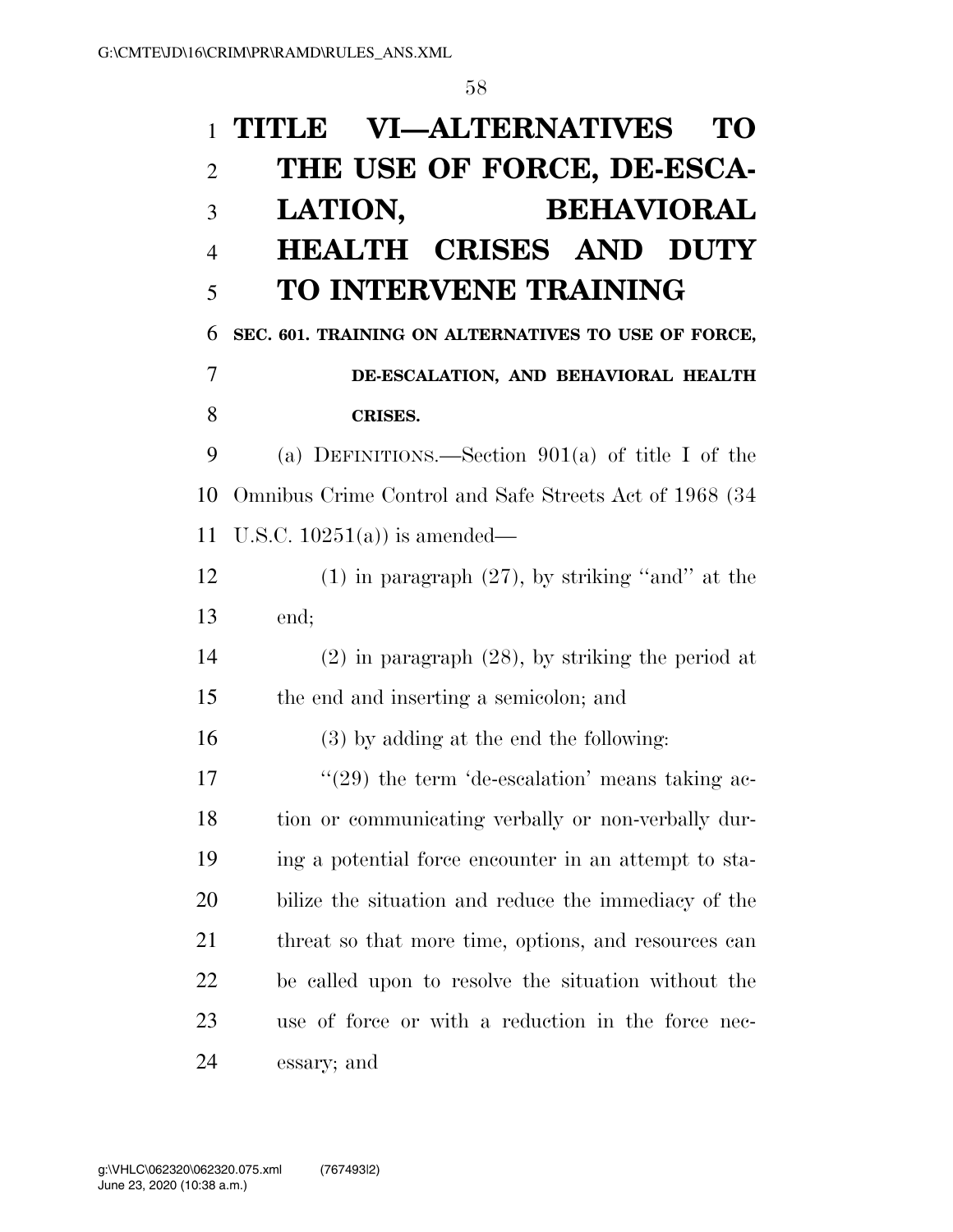1 ''(30) the term 'behavioral health crisis' means a situation in which the behavior of a person puts the person at risk of hurting himself or herself or others or prevents the person from being able to care for himself or herself or function effectively in the community, including a situation in which a per- son is under the influence of a drug or alcohol, is suicidal, or experiences symptoms of a mental ill-ness.''.

 (b) COPS PROGRAM.—Section 1701 of title I of the Omnibus Crime Control and Safe Streets Act of 1968 (34 U.S.C. 10381) is amended by adding at the end the fol-lowing:

 ''(n) TRAINING IN ALTERNATIVES TO USE OF FORCE, DE-ESCALATION TECHNIQUES, AND BEHAVIORAL HEALTH CRISES.—

17 ''(1) TRAINING CURRICULA.—The Attorney General, in consultation with relevant law enforce- ment agencies of States and units of local govern- ment, labor organizations, professional law enforce- ment organizations, and mental health organiza-tions, shall develop training curricula in—

23  $\langle (A)$  alternatives to use of force and de-es-calation tactics; and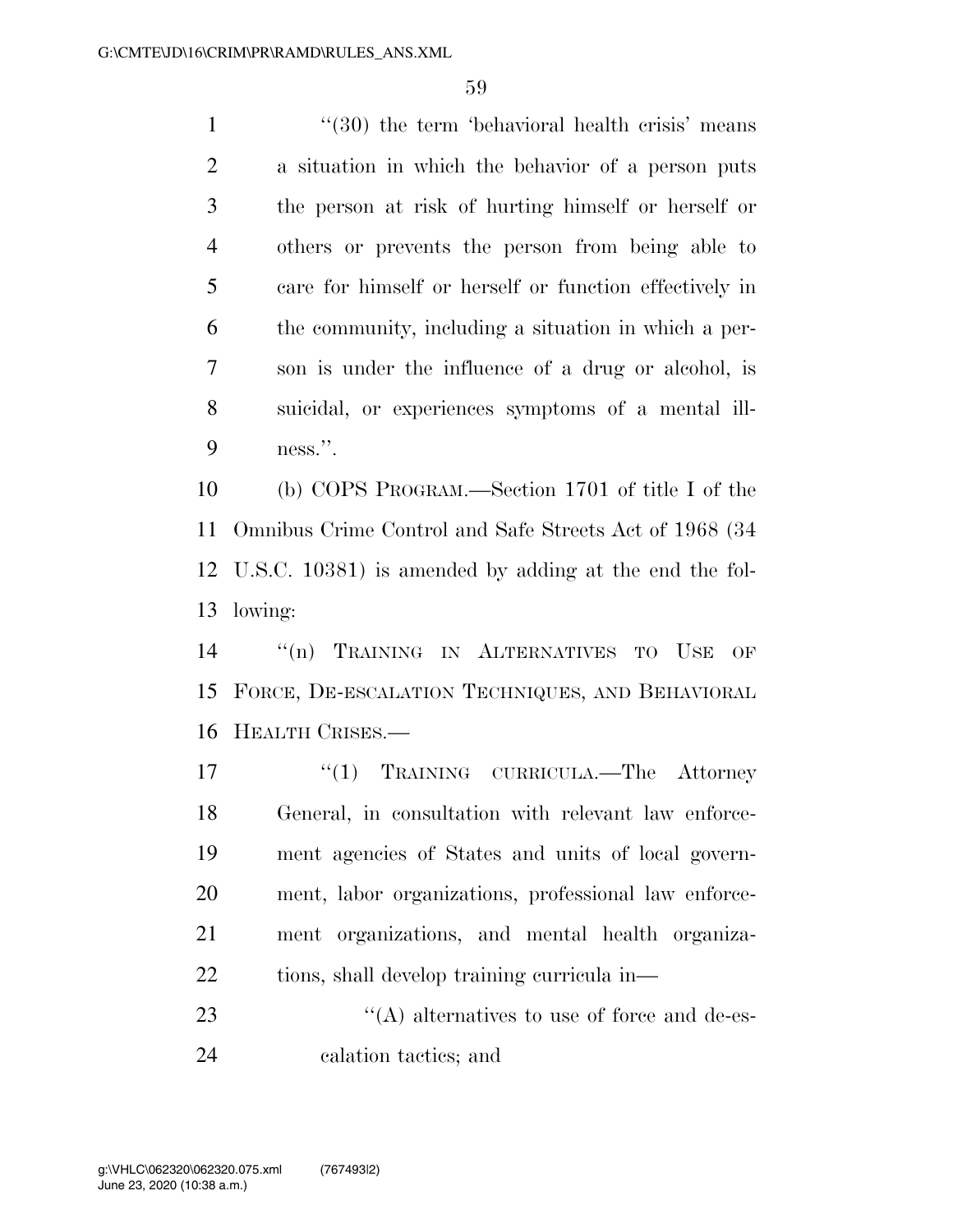1 ''(B) safely responding to a person experi- encing a behavioral health crisis, including tech- niques and strategies that are designed to pro- tect the safety of the person experiencing the behavioral health crisis, law enforcement offi-cers, and the public.

 ''(2) CERTIFIED PROGRAMS.—The Attorney General shall establish a process to certify public and private entities that offer courses in alternatives to use of force, de-escalation tactics, and techniques and strategies for responding to a behavioral health crisis using the training curricula established under paragraph (1) or equivalents to the training cur-ricula established under paragraph (1).

15 "(3) TRANSITIONAL REGIONAL TRAINING PRO- GRAMS FOR STATE AND LOCAL AGENCY PER- SONNEL.—Until the end of fiscal year 2023, the At- torney General shall, and thereafter may, provide re- gional training to equip and certify personnel from law enforcement agencies of States and units of local government in a State to conduct training using the training curricula established under paragraph (1).

23 "(4) LIST.—The Attorney General shall publish a list of law enforcement agencies of States and units of local government that employ officers who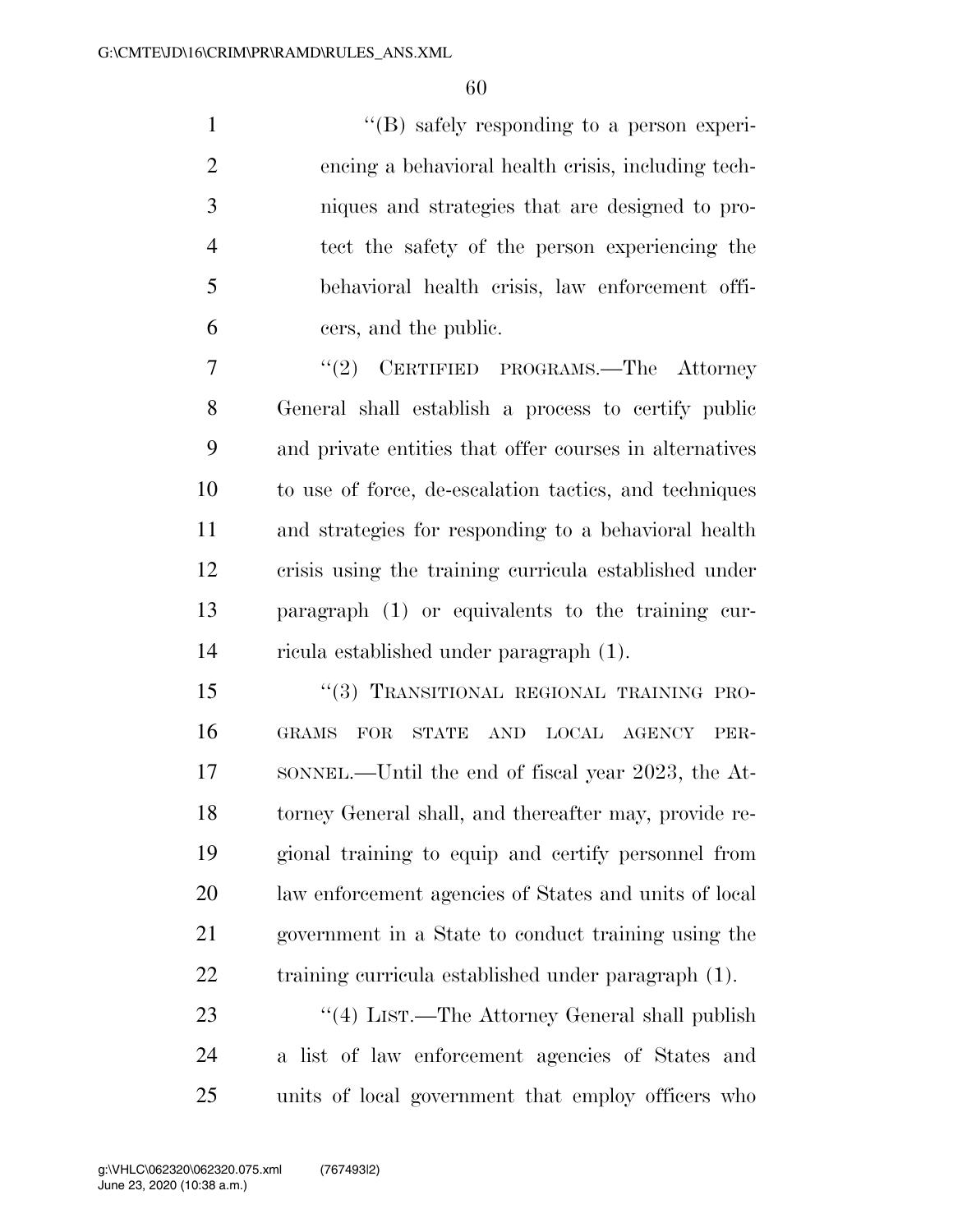| $\mathbf{1}$   | have successfully completed a course described under      |
|----------------|-----------------------------------------------------------|
| $\overline{2}$ | paragraph $(2)$ or $(3)$ , which shall include—           |
| 3              | $\lq\lq$ the total number of law enforcement              |
| $\overline{4}$ | officers employed by the agency;                          |
| 5              | $\lq\lq (B)$ the number of officers who have com-         |
| 6              | pleted the course; and                                    |
| 7              | $\lq\lq$ whether personnel from the law en-               |
| 8              | forcement agency are certified to conduct train-          |
| 9              | ing.                                                      |
| 10             | " $(5)$ DIRECT APPROPRIATIONS.—For the pur-               |
| 11             | pose of making grants under this subsection there is      |
| 12             | authorized to be appropriated, and there is appro-        |
| 13             | priated, out of amounts in the Treasury not other-        |
| 14             | wise appropriated, for the fiscal year ending Sep-        |
| 15             | tember 30, 2020, $$100,000,000$ , to remain available     |
| 16             | until expended.".                                         |
| 17             | (c) BYRNE JAG PROGRAM.—Subpart 1 of part E of             |
| 18             | title I of the Omnibus Crime Control and Safe Streets Act |
| 19             | of $1968$ (34 U.S.C. 10151 et seq.) is amended—           |
| 20             | $(1)$ by redesignating section 508 as section 511;        |
| 21             | and                                                       |
| 22             | $(2)$ by inserting after section 507 the following:       |
| 23             | "SEC. 508. LAW ENFORCEMENT TRAINING PROGRAMS.             |
| 24             | "(a) DEFINITIONS.—In this section—                        |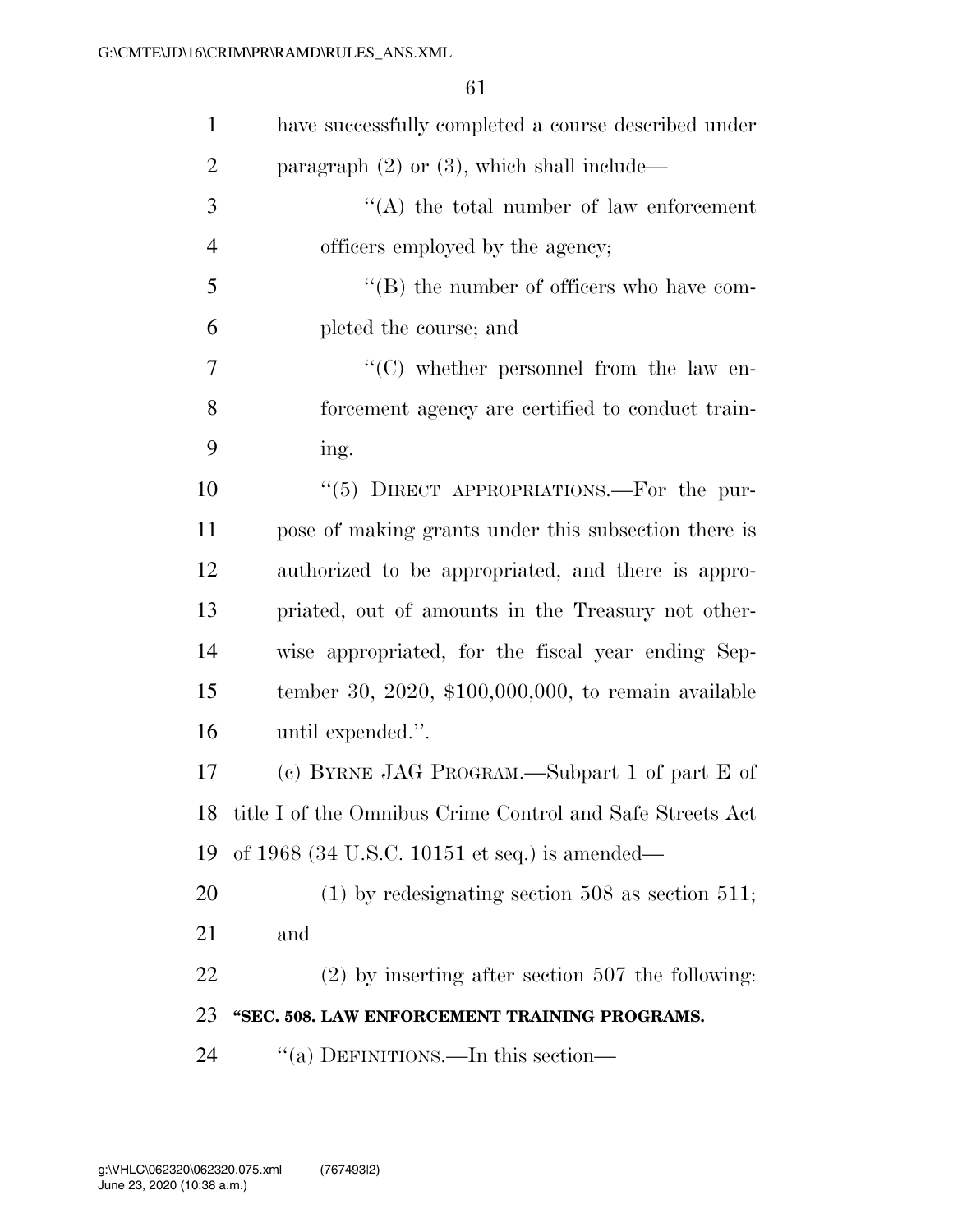| $\mathbf{1}$   | $\lq(1)$ the term 'approved course in alternatives        |
|----------------|-----------------------------------------------------------|
| $\overline{2}$ | to use of force, de-escalation tactics, or techniques     |
| 3              | and strategies for responding to a behavioral health      |
| $\overline{4}$ | crisis' means a course using the training curricula       |
| 5              | established under section $1701(n)(1)$ or equivalents     |
| 6              | to such training curricula—                               |
| 7              | "(A) provided by the Attorney General                     |
| 8              | under section $1701(n)(3)$ ; or                           |
| 9              | $\lq\lq (B)$ provided by a certified entity; and          |
| 10             | $\lq(2)$ the term 'certified entity' means a public       |
| 11             | or private entity that has been certified by the At-      |
| 12             | torney General under section $1701(n)(2)$ .               |
| 13             | "(b) AUTHORITY.—The Attorney General shall, from          |
| 14             | amounts made available for this purpose under subsection  |
| 15             | (e), make grants to States for use by the State or a unit |
| 16             | of government located in the State to-                    |
| 17             | $\lq(1)$ pay for costs associated with conducting         |
| 18             | the training and for attendance by law enforcement        |
| 19             | personnel at an approved course in alternatives to        |
| 20             | use of force, de-escalation tactics, or techniques and    |
| 21             | strategies for responding to a behavioral health cri-     |
| 22             | sis; and                                                  |
| 23             | $(2)$ procure training in alternatives to use of          |
| 24             | force, de-escalation tactics, or techniques and strate-   |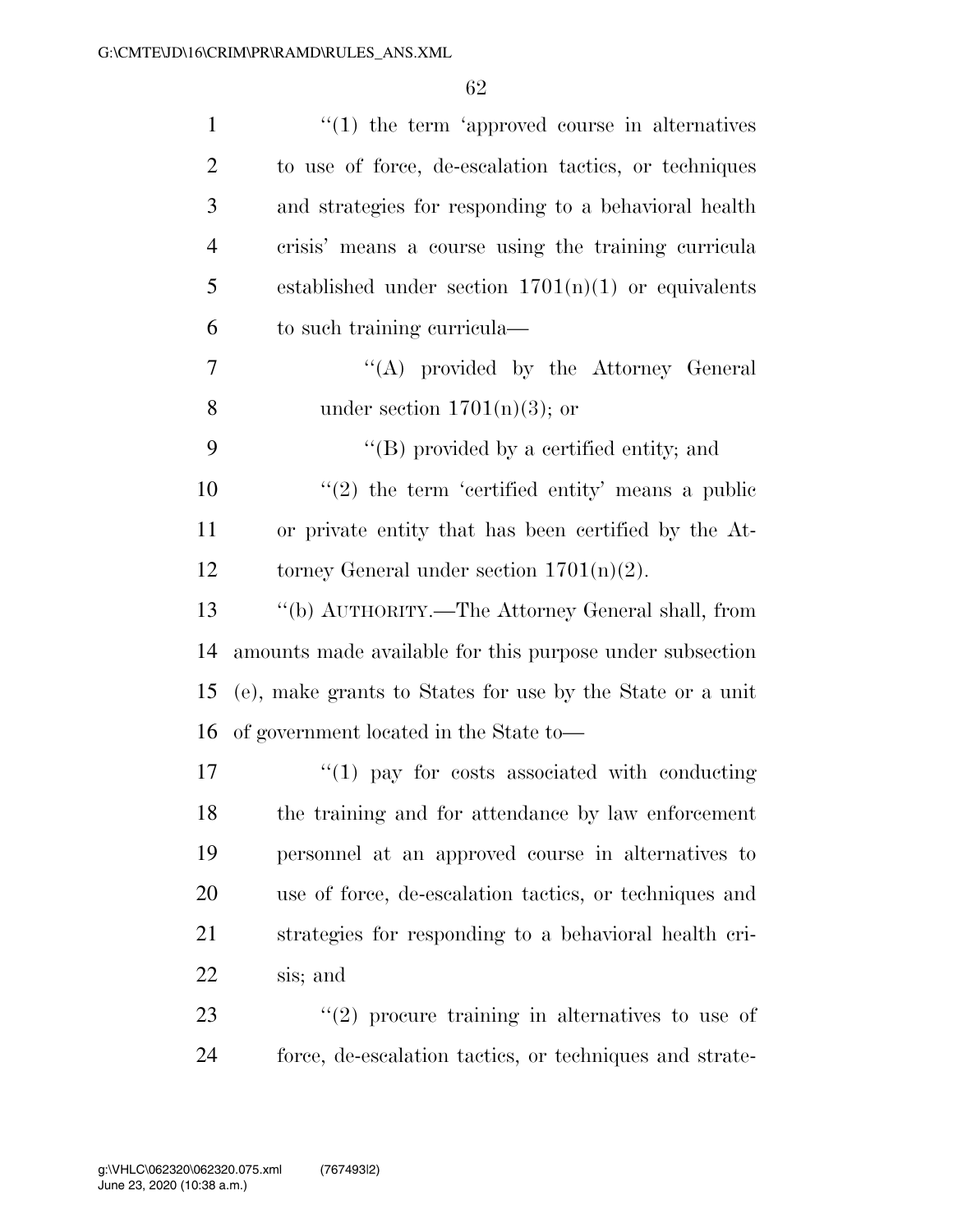- gies for responding to a behavioral health crisis from a certified entity.
- ''(c) ALLOCATION OF FUNDS.—

4 "(1) IN GENERAL.—Of the total amount appro- priated to carry out this section for a fiscal year, the Attorney General shall allocate funds to each State in proportion to the total number of law enforcement officers in the State as compared to the total num-ber of law enforcement officers in the United States.

10 <sup>"</sup>(2) TRAINING FOR STATE LAW ENFORCEMENT OFFICERS.—Each State may retain from the total amount of funds provided to the State for the pur- poses described in this section an amount that is not more than the amount that bears the same ratio to the total amount of funds as the ratio of—

16  $"$ (A) the total number of law enforcement officers employed by the State; to

18 ''(B) the total number of law enforcement officers employed by the State and units of local government within the State.

21 "(3) TRAINING FOR LOCAL LAW ENFORCEMENT OFFICERS.—A State shall make available to units of local government in the State for the purposes de- scribed in this section the amounts remaining after a State retains funds under paragraph (2). At the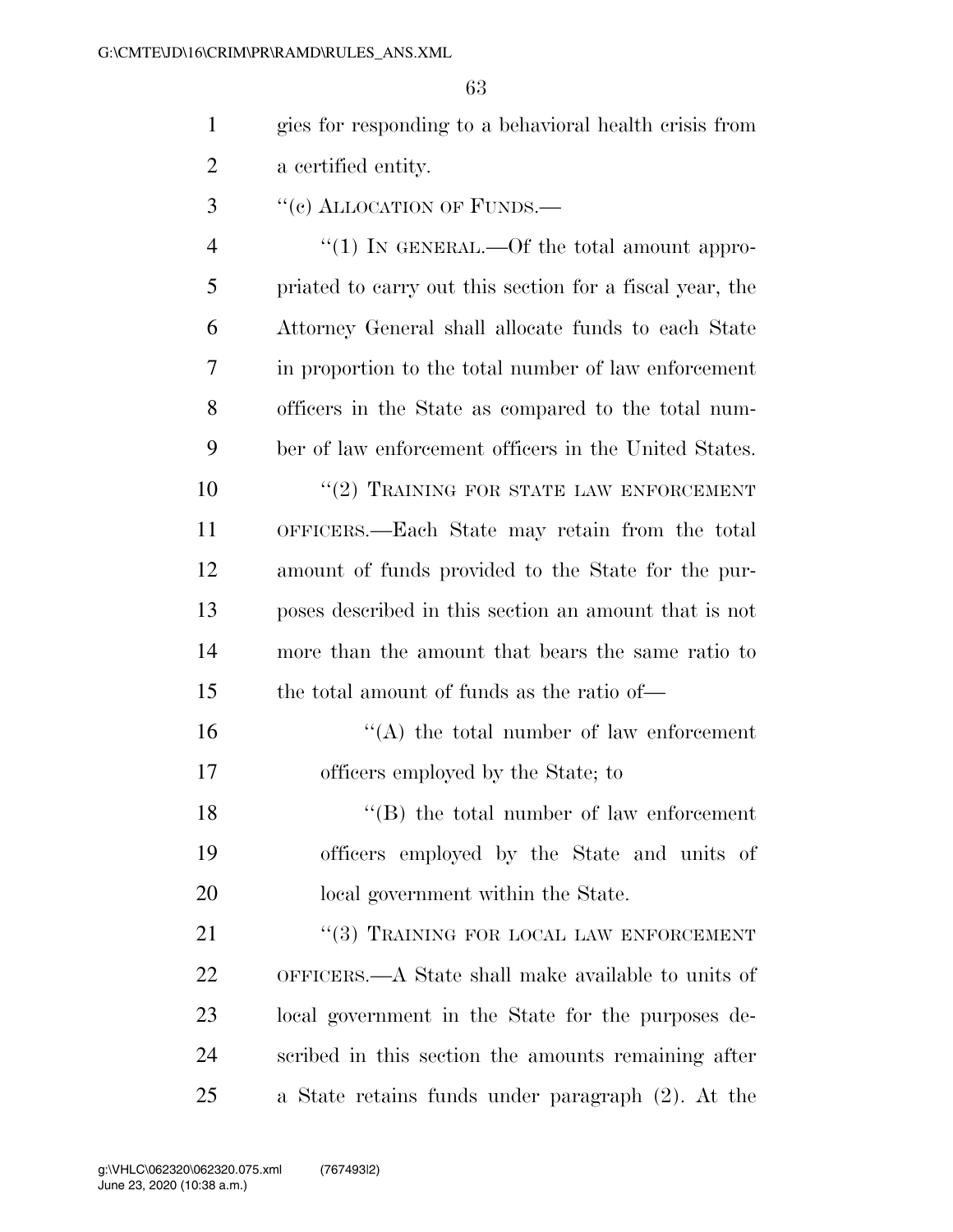| $\mathbf{1}$   | request of a unit of local government, the State may     |
|----------------|----------------------------------------------------------|
| $\overline{2}$ | use an amount of the funds allocated to the unit of      |
| 3              | local government under this paragraph to facilitate      |
| $\overline{4}$ | training in alternatives to use of force, de-escalation  |
| 5              | tactics, or techniques and strategies for responding     |
| 6              | to a behavioral health crisis to law enforcement offi-   |
| 7              | cers employed by the unit of local government.           |
| 8              | "(d) REPORTING.—                                         |
| 9              | "(1) UNITS OF LOCAL GOVERNMENT.—Any                      |
| 10             | unit of local government that receives funds from a      |
| 11             | State under subsection $(c)(3)$ shall submit to the      |
| 12             | State a report indicating—                               |
| 13             | $\lq\lq$ the number of law enforcement offi-             |
| 14             | cers that have completed training described in           |
| 15             | this section;                                            |
| 16             | $\lq\lq$ the total number of law enforcement             |
| 17             | officers employed by the unit of local govern-           |
| 18             | ment; and                                                |
| 19             | "(C) any barriers to providing the training.             |
| 20             | "(2) STATES.—Any State that receives funds               |
| 21             | under subsection $(c)(2)$ shall, after receiving the re- |
| 22             | ports described in paragraph (1), submit to the At-      |
| 23             | torney General—                                          |
| 24             | $\lq\lq$ such reports; and                               |
| 25             | $\lq\lq$ a report by the State indicating—               |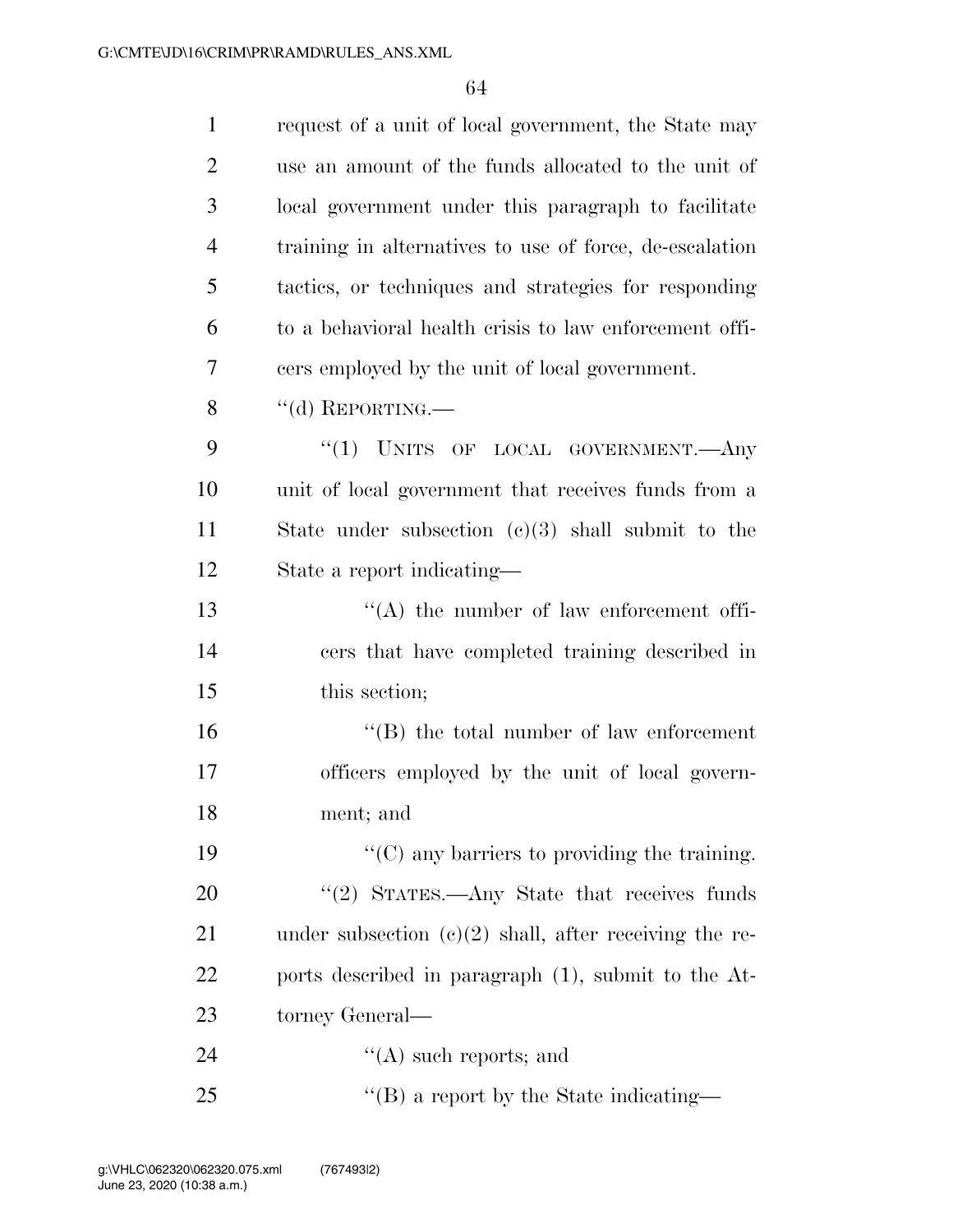| $\mathbf{1}$   | "(i) the number of law enforcement                         |
|----------------|------------------------------------------------------------|
| $\mathbf{2}$   | officers employed by the State that have                   |
| 3              | completed training described in this sec-                  |
| $\overline{4}$ | tion;                                                      |
| 5              | "(ii) the total number of law enforce-                     |
| 6              | ment officers employed by the State; and                   |
| $\tau$         | "(iii) any barriers to providing the                       |
| 8              | training.                                                  |
| 9              | "(e) DIRECT APPROPRIATIONS.—For the purpose of             |
| 10             | making grants under this section there is authorized to    |
| 11             | be appropriated, and there is appropriated, out of amounts |
| 12             | in the Treasury not otherwise appropriated, for the fiscal |
| 13             | year ending September 30, 2020, $$250,000,000$ , to remain |
| 14             | available until expended.".                                |
| 15             | SEC. 602. TRAINING ON DUTY TO INTERVENE.                   |
| 16             | Subpart 1 of part E of Title I of the Omnibus Crime        |
| 17             | Control and Safe Streets Act of 1968 (34 U.S.C. 10151)     |
| 18             | et seq.), as amended by section 201, is amended by adding  |
| 19             | at the end the following:                                  |
| 20             | "SEC. 510. TRAINING ON DUTY TO INTERVENE.                  |
| 21             | "(a) TRAINING PROGRAM.—                                    |
| 22             | "(1) IN GENERAL.—The Attorney General, in                  |
| 23             | consultation with relevant law enforcement agencies        |
| 24             | of States and units of local governments and organi-       |
| 25             | zations representing rank and file law enforcement         |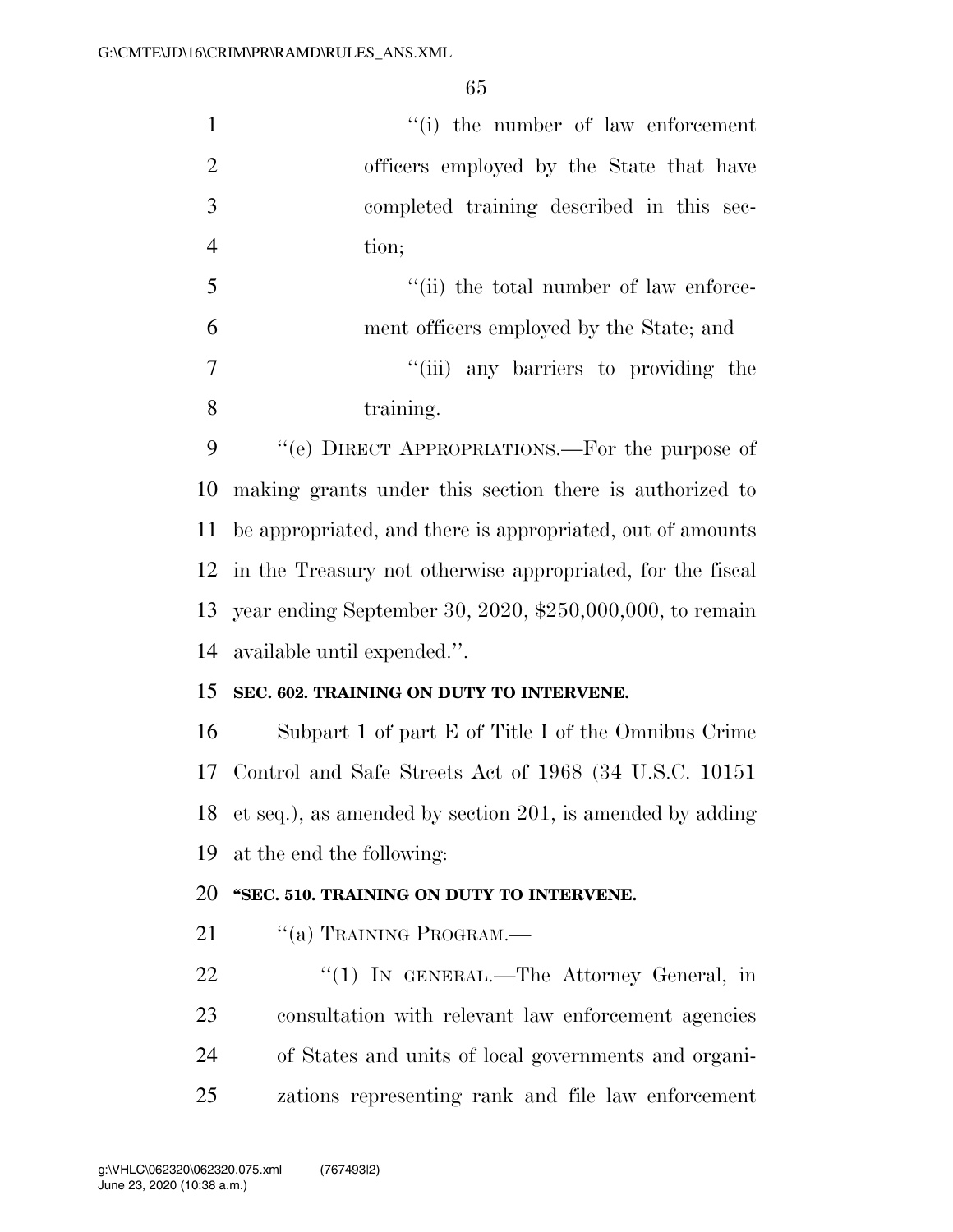officers, shall develop a training curriculum for law enforcement agencies and officers on the develop- ment, implementation, fulfillment, and enforcement of a duty of a law enforcement officer to intervene when another law enforcement officer is engaged in excessive use of force.

7 "(2) CERTIFIED PROGRAMS.—The Attorney General shall establish a process to certify public and private entities that offer courses on the duty to intervene that are equivalent to the training cur-riculum established under paragraph (1).

12 "(3) TRANSITIONAL REGIONAL TRAINING PRO- GRAMS.—Until the end of fiscal year 2023, the At- torney General shall provide regional training work- shops for law enforcement officers of States and units of local government, using the training cur-riculum established under paragraph (1).

18 ''(4) LIST.—The Attorney General shall publish a list of law enforcement agencies of States and units of local government that employ officers who have successfully completed a course described under paragraph (2) or (3), which shall include the total number of law enforcement officers employed by the agency and the number of officers who have com-pleted the course.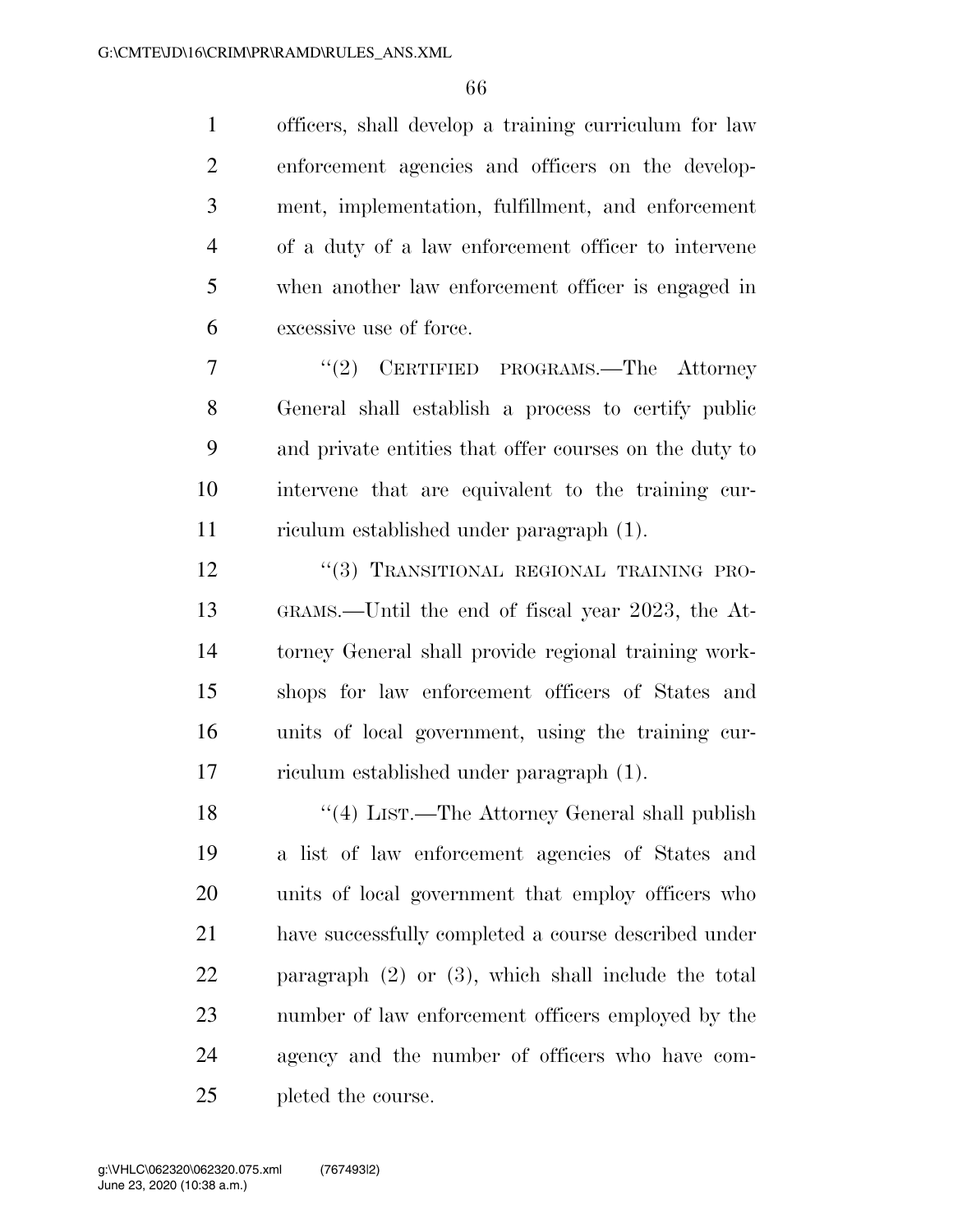| "(b) GRANT PROGRAM.—                                       |
|------------------------------------------------------------|
| "(1) AUTHORIZATION.—The Attorney General                   |
| may make grants to State and local law enforcement         |
| agencies to-                                               |
| $\lq\lq$ (A) pay for costs associated with attend-         |
| ance by law enforcement personnel at a training            |
| course approved by the Attorney General under              |
| paragraph $(2)$ or $(3)$ of subsection $(a)$ ; and         |
| $\lq\lq (B)$ procure training in the duty to inter-        |
| vene from a public or private entity certified             |
| under subsection $(a)(2)$ .                                |
| "(2) APPLICATION.—Each State or local law                  |
| enforcement agency seeking a grant under this sub-         |
| section shall submit an application to the Attorney        |
| General at such time, in such manner, and con-             |
| taining such information as the Attorney General           |
| may require.                                               |
| "(c) DIRECT APPROPRIATIONS.—For the purpose of             |
| making grants under this section, there is authorized to   |
| be appropriated, and there is appropriated, out of amounts |
| in the Treasury not otherwise appropriated, for the fiscal |
| year ending September 30, 2020, $$500,000,000$ , to remain |
| available until expended.".                                |
|                                                            |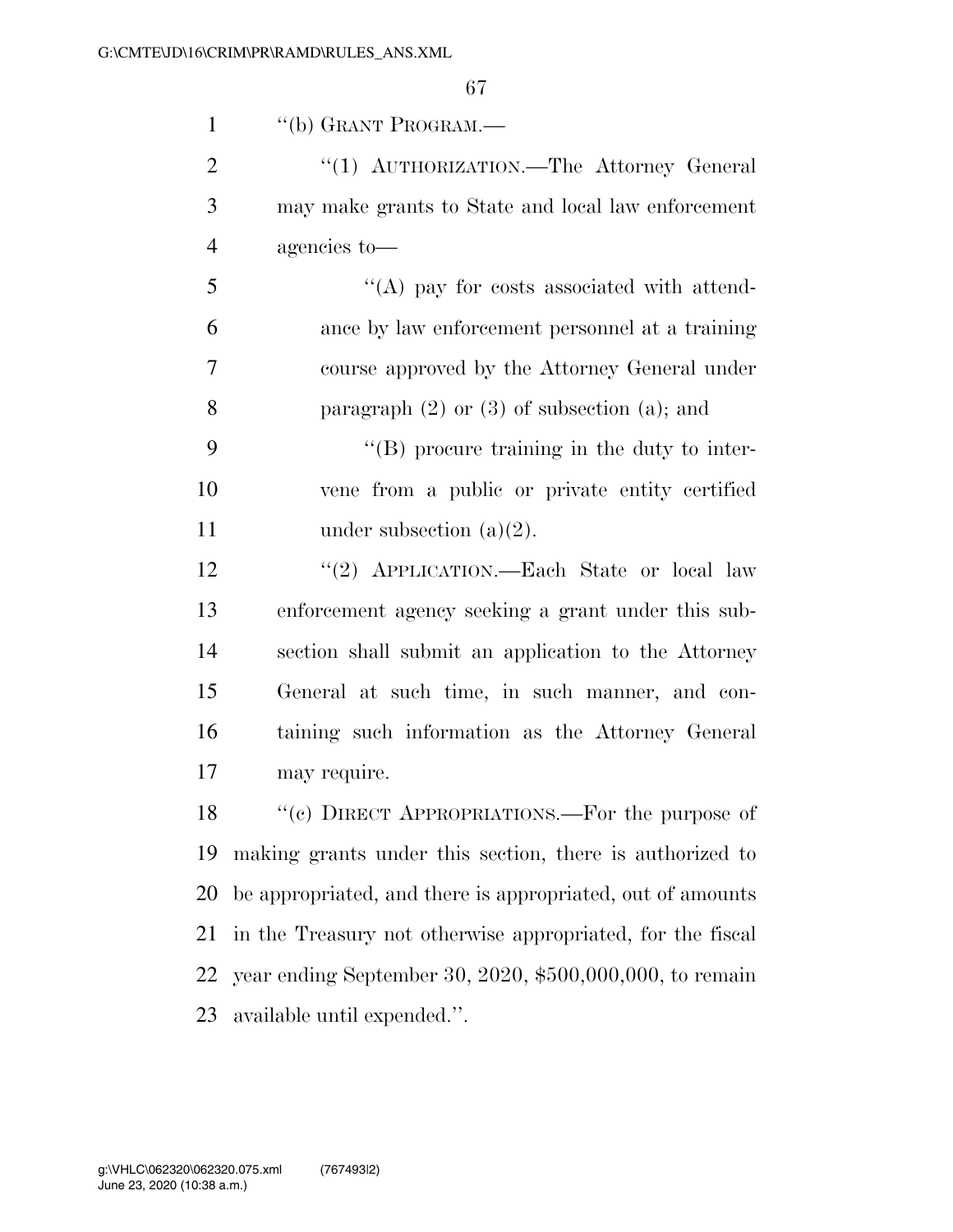# **TITLE VII—NATIONAL CRIMINAL JUSTICE COMMISSION ACT**

### **SEC. 701. SHORT TITLE.**

 This title may be cited as the ''National Criminal Justice Commission Act of 2020''.

# **SEC. 702. FINDINGS.**

Congress finds that—

 (1) it is in the interest of the United States to establish a commission to undertake a comprehen-sive review of the criminal justice system;

 (2) there has not been a comprehensive study since the President's Commission on Law Enforce- ment and Administration of Justice was established in 1965;

 (3) in a span of 18 months, the President's Commission on Law Enforcement and Administra- tion of Justice produced a comprehensive report en- titled ''The Challenge of Crime in a Free Society'', which contained 200 specific recommendations on all aspects of the criminal justice system involving—

 (A) Federal, State, Tribal, and local gov-ernments;

- (B) civic organizations;
- (C) religious institutions;
- (D) business groups; and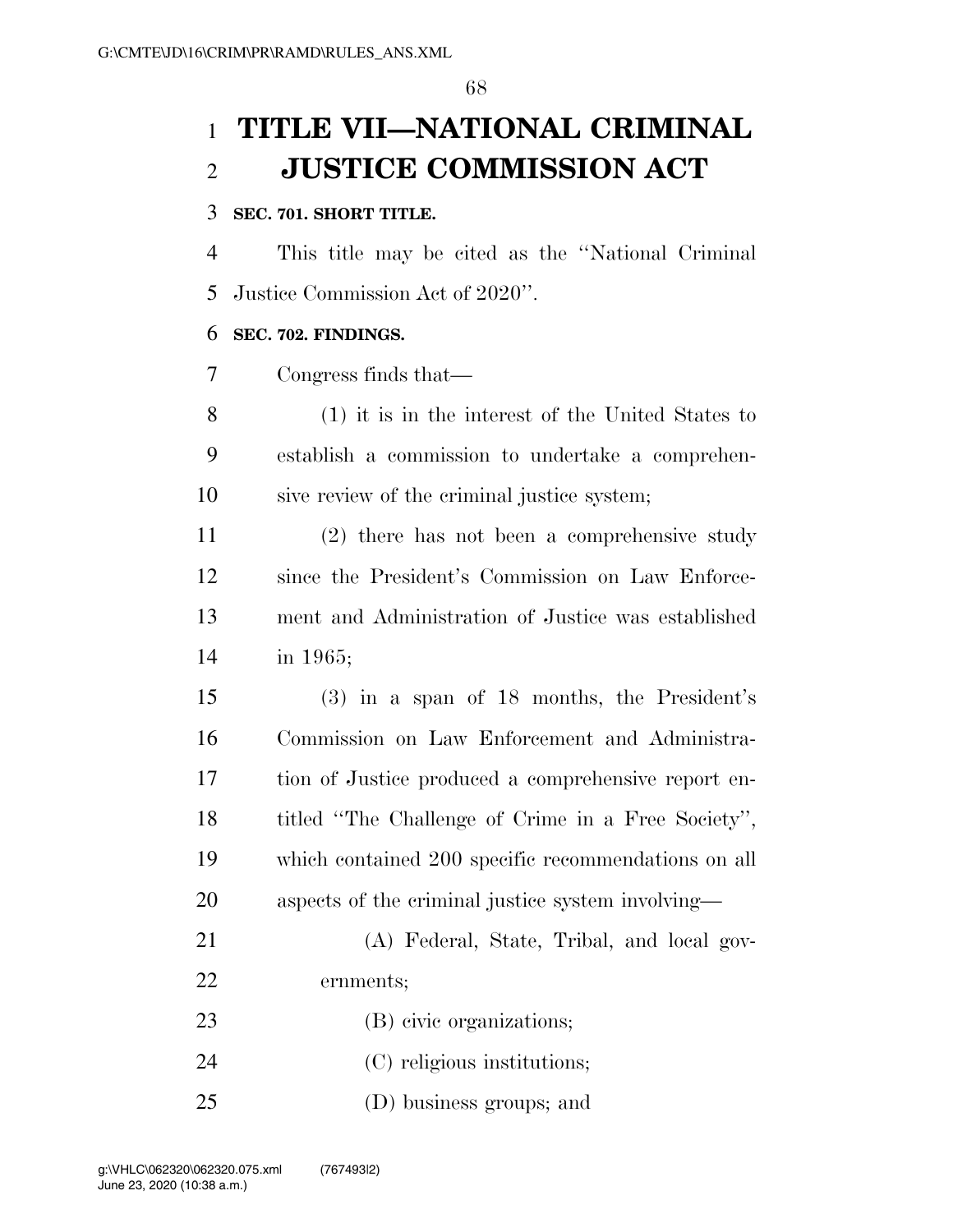# (E) individual citizens; and

 (4) developments over the intervening 50 years require once again that Federal, State, Tribal, and local governments, law enforcement agencies, includ- ing rank and file officers, civil rights organizations, community-based organization leaders, civic organi- zations, religious institutions, business groups, and individual citizens come together to review evidence and consider how to improve the criminal justice system.

### **SEC. 703. ESTABLISHMENT OF COMMISSION.**

 There is established a commission to be known as the ''National Criminal Justice Commission'' (referred to in this title as the ''Commission'').

# **SEC. 704. PURPOSE OF THE COMMISSION.**

- The Commission shall—
- (1) undertake a comprehensive review of the criminal justice system;
- (2) submit to the President and Congress rec- ommendations for Federal criminal justice reform; and

 (3) disseminate findings and supplemental guid- ance to the Federal Government, as well as to State, local, and Tribal governments.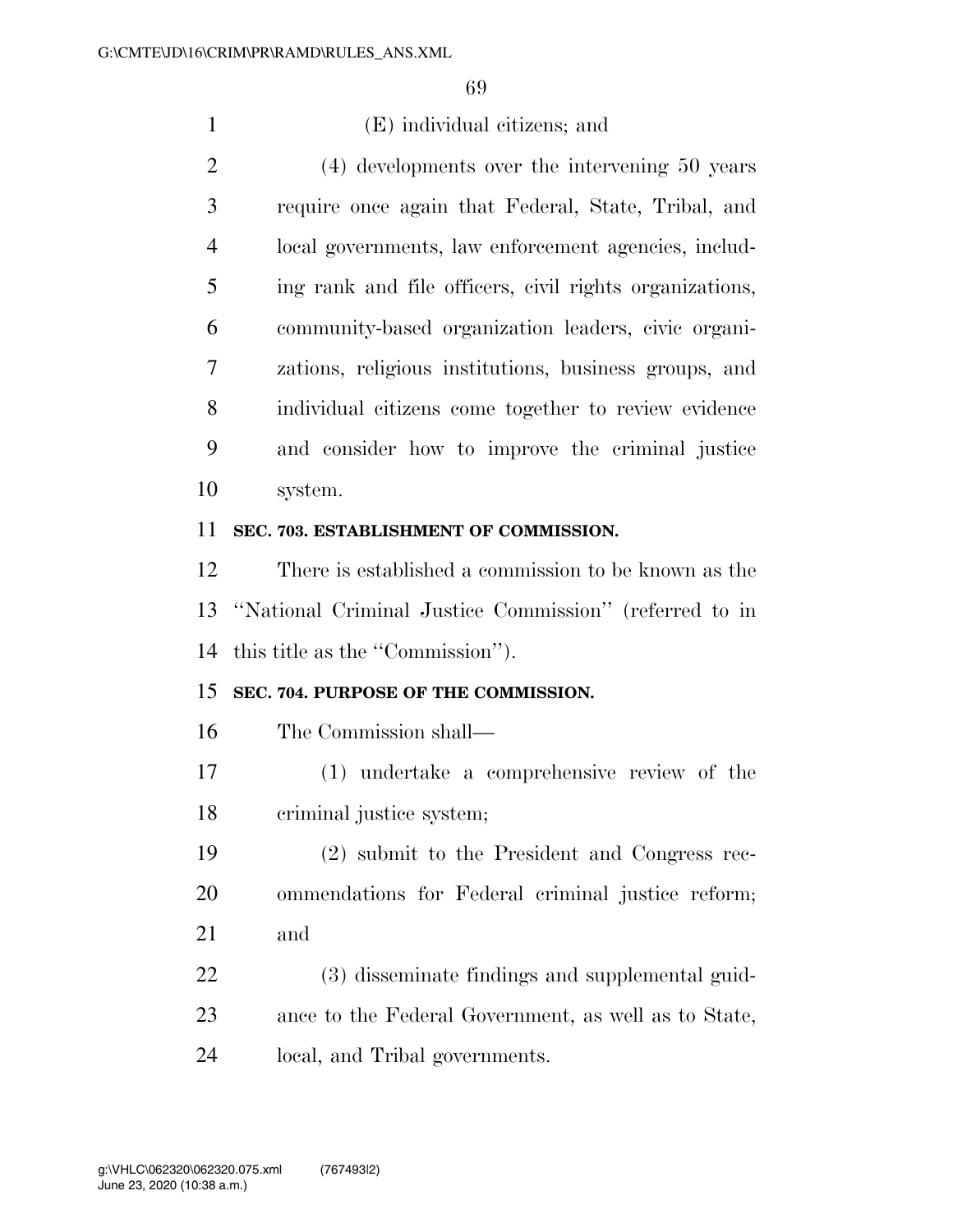# **SEC. 705. REVIEW, RECOMMENDATIONS, AND REPORT.**

 (a) GENERAL REVIEW.—The Commission shall un- dertake a comprehensive review of all areas of the criminal justice system, including the criminal justice costs, prac- tices, and policies of the Federal, State, local, and Tribal governments.

(b) RECOMMENDATIONS.—

 (1) IN GENERAL.—Not later than 18 months after the date of the first meeting of the Commis- sion, the Commission shall submit to the President and Congress recommendations for changes in Fed- eral oversight, policies, practices, and laws designed to prevent, deter, and reduce crime and violence, re- duce recidivism, improve cost-effectiveness, and en- sure the interests of justice at every step of the criminal justice system.

 (2) UNANIMOUS CONSENT.—If a unanimous vote of the members of the Commission at a meeting where a quorum is present pursuant to section 706(d) approves a recommendation of the Commis- sion, the Commission may adopt and submit the rec-ommendation under paragraph (1).

 (3) PUBLIC ACCESS.—The recommendations submitted under this subsection shall be made avail-able to the public.

(c) REPORT.—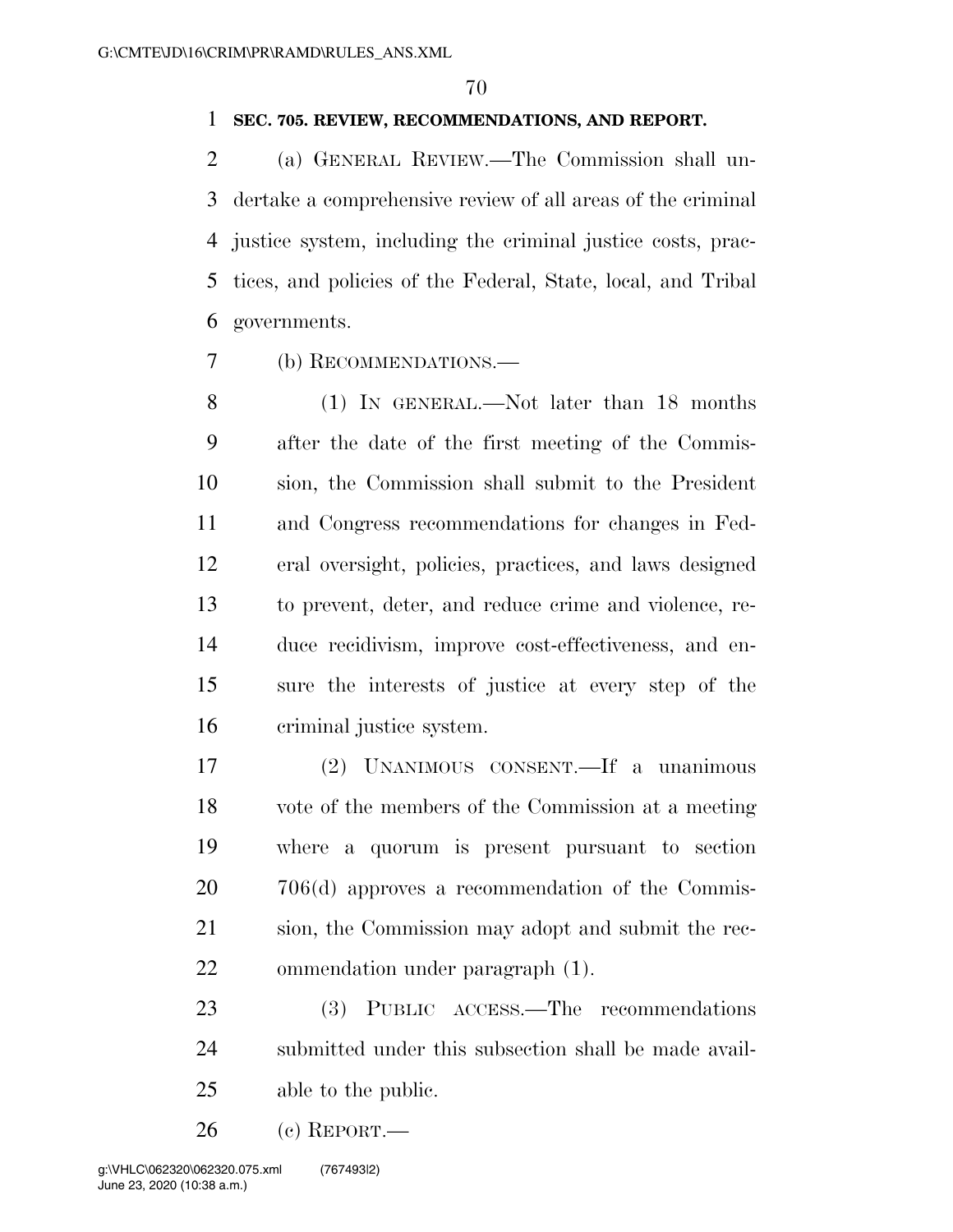(1) IN GENERAL.—Not later than 18 months after the date of the first meeting of the Commis- sion, the Commission shall disseminate to the Fed- eral Government, as well as to State, local, and Tribal governments, a report that details the find- ings and supplemental guidance of the Commission regarding the criminal justice system at all levels of government.

 (2) MAJORITY VOTE.—If a majority vote of the members of the Commission approves a finding or supplemental guidance at a meeting where a quorum is present pursuant to section 706(d), the finding or supplemental guidance may be adopted and included in the report required under paragraph (1).

 (3) DISSENTS.—In the case of a member of the Commission who dissents from a finding or supple- mental guidance approved by a majority vote under paragraph (2), the member may state the reason for the dissent in writing and the report described in paragraph (1) shall include the dissent.

 (4) PUBLIC ACCESS.—The report submitted under this subsection shall be made available to the public.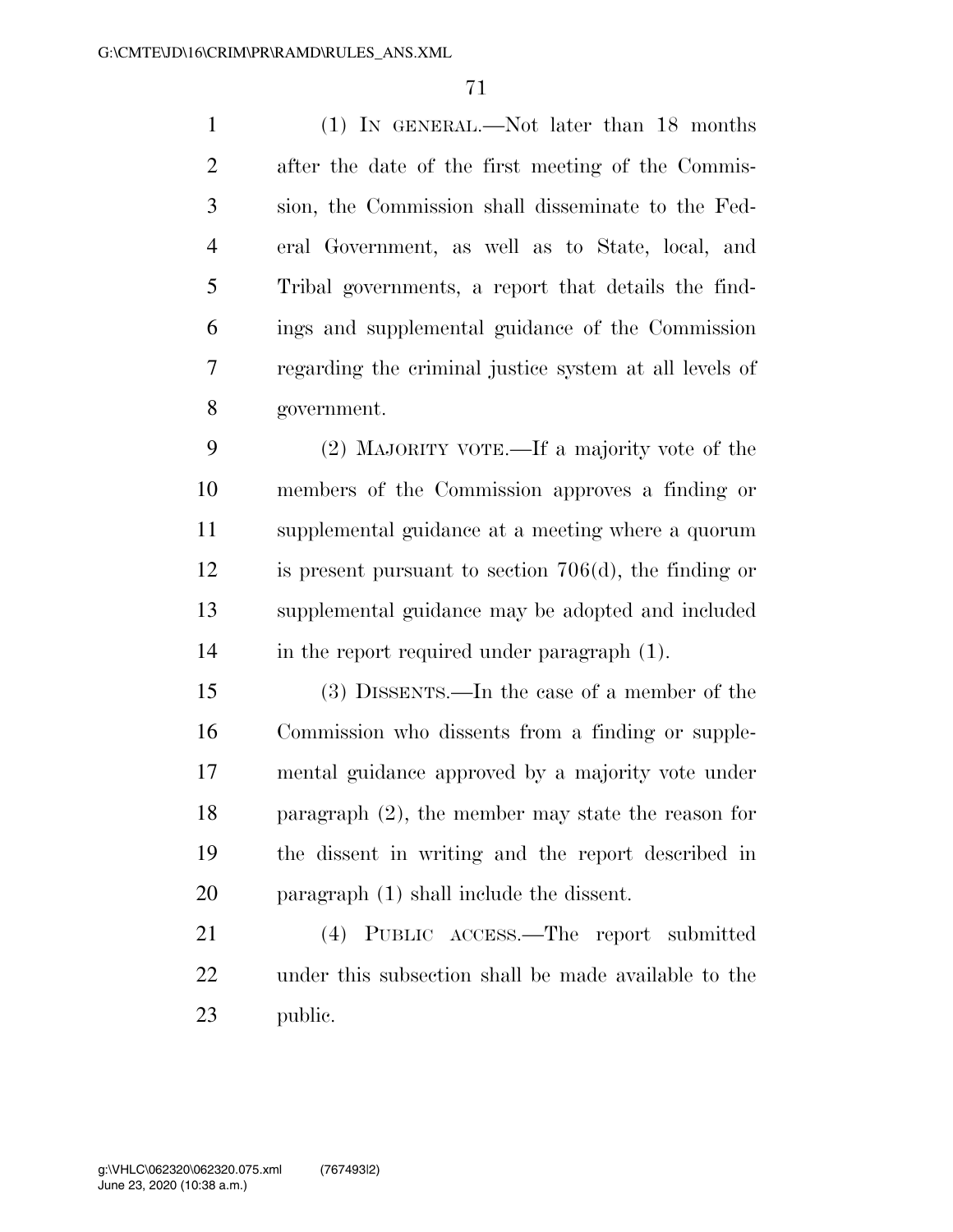(d) PRIOR COMMISSIONS.—The Commission shall take into consideration the work of prior relevant commis-sions in conducting the review of the Commission.

 (e) STATE AND LOCAL GOVERNMENTS.—In issuing the recommendations and report of the Commission under this section, the Commission shall not infringe on the le- gitimate rights of the States to determine the criminal laws of the States or the enforcement of such laws.

 (f) PUBLIC HEARINGS.—The Commission shall con- duct public hearings in various locations around the United States.

12 (g) CONSULTATION WITH GOVERNMENT AND NON-GOVERNMENT REPRESENTATIVES.—

| 14 | (1) IN GENERAL.—The Commission shall—        |
|----|----------------------------------------------|
| 15 | (A) closely consult with Federal, State,     |
| 16 | local, and Tribal governments and nongovern- |
| 17 | ment leaders, including—                     |
| 18 | (i) State, local, and Tribal law en-         |
| 19 | forcement officials, including rank and file |
| 20 | officers;                                    |
| 21 | (ii) legislators;                            |
|    |                                              |

- 22 (iii) public health officials;
- (iv) judges;
- (v) court administrators;
- 25 (vi) prosecutors;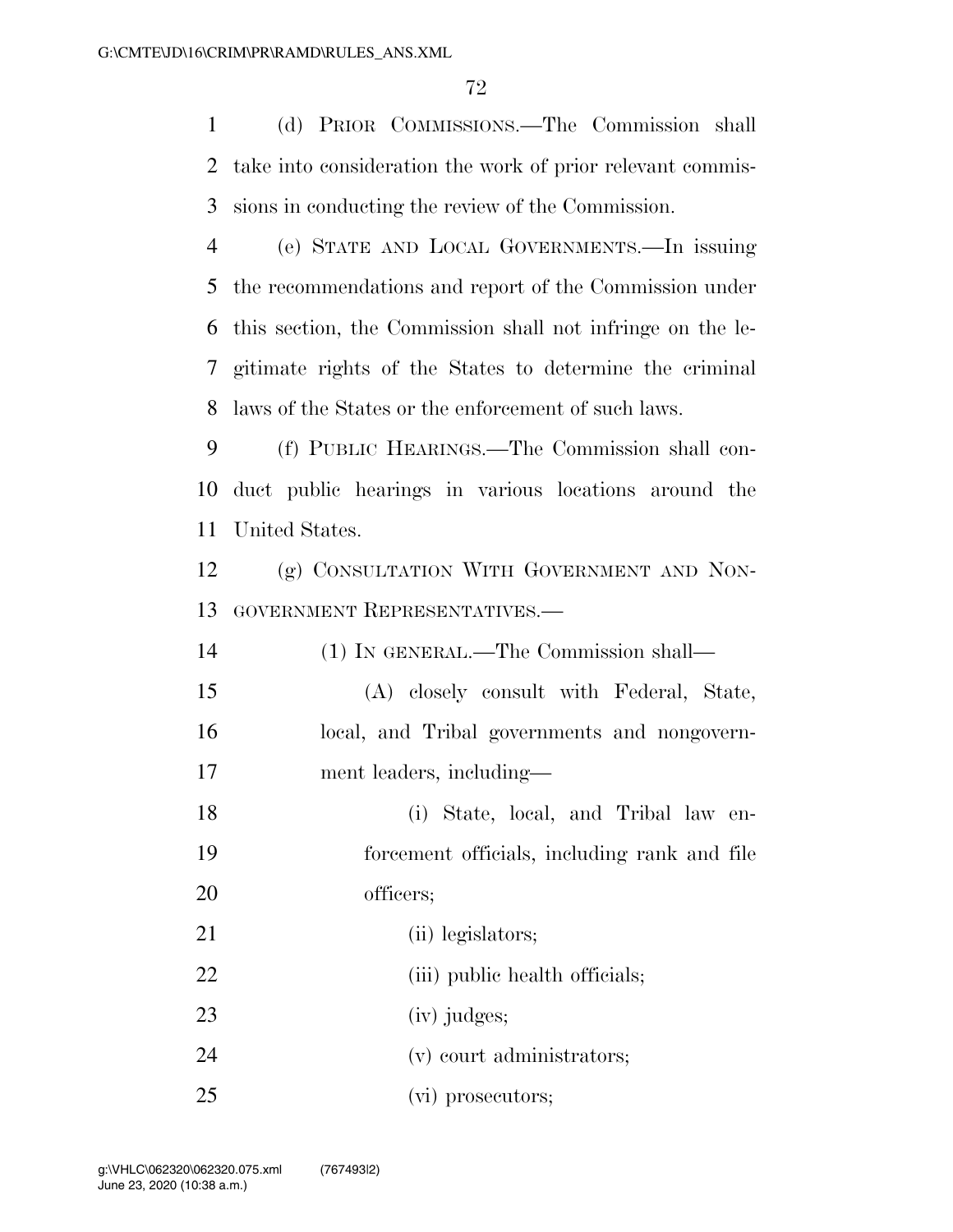| $\mathbf{1}$   | (vii) defense counsel;                               |
|----------------|------------------------------------------------------|
| $\overline{2}$ | (viii) victims' rights organizations;                |
| 3              | (ix) probation and parole officials;                 |
| $\overline{4}$ | (x) criminal justice planners;                       |
| 5              | (xi) criminologists;                                 |
| 6              | (xii) civil rights and liberties organiza-           |
| 7              | tions;                                               |
| 8              | (xiii) community-based organization                  |
| 9              | leaders;                                             |
| 10             | (xiv) formerly incarcerated individ-                 |
| 11             | uals;                                                |
| 12             | (xv) professional organizations; and                 |
| 13             | (xvi) corrections officials; and                     |
| 14             | (B) include in the final report required             |
| 15             | under subsection (c) summaries of the input          |
| 16             | and recommendations of the leaders consulted         |
| 17             | under subparagraph $(A)$ .                           |
| 18             | (2) UNITED STATES SENTENCING COMMIS-                 |
| 19             | ston.—To the extent the review and recommenda-       |
| 20             | tions required by this section relate to sentencing  |
| 21             | policies and practices for the Federal criminal jus- |
| 22             | tice system, the Commission shall conduct the review |
| 23             | in consultation with the United States Sentencing    |
| 24             | Commission.                                          |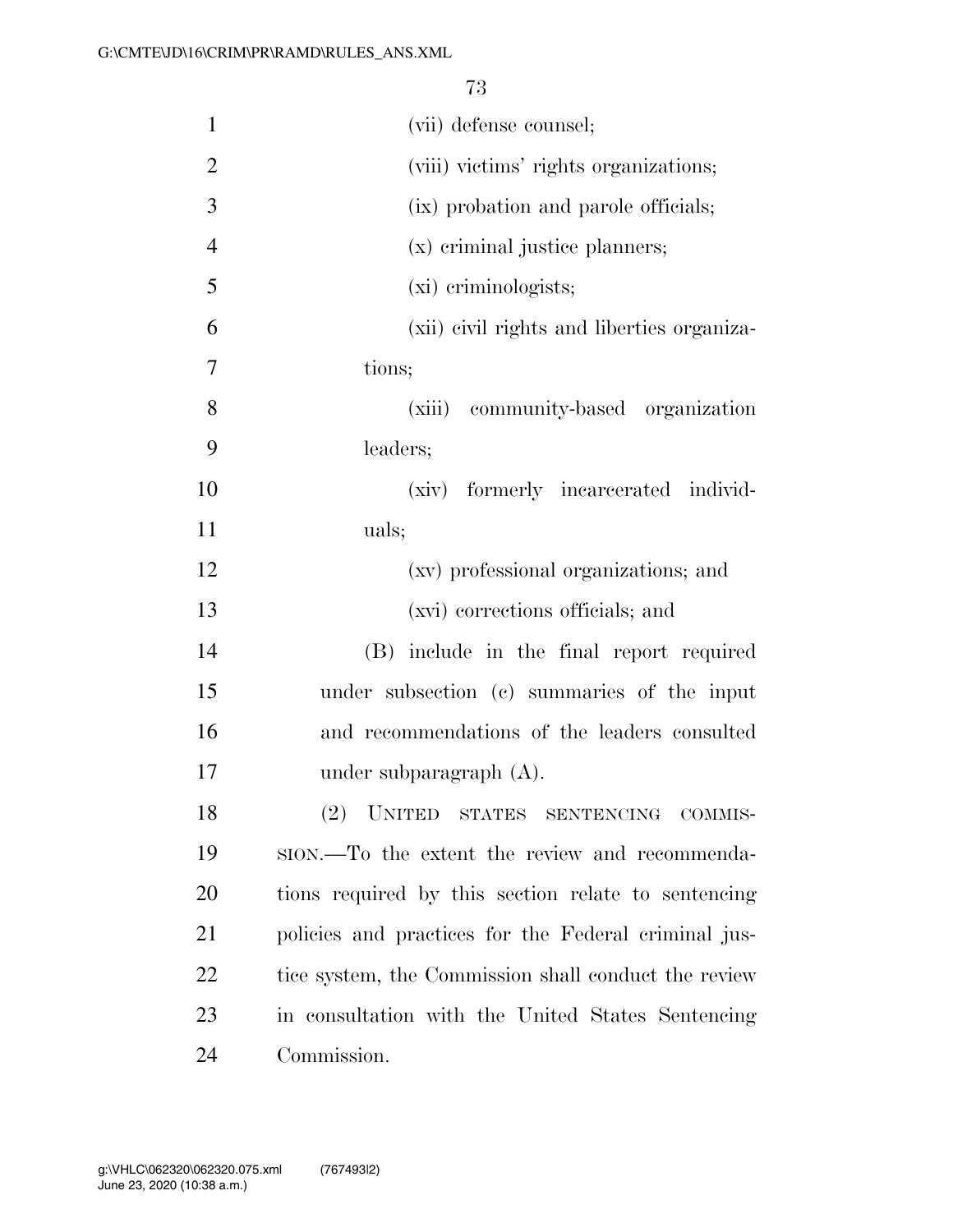(h) SENSE OF CONGRESS ON UNANIMITY.—It is the sense of Congress that, given the national importance of the matters before the Commission—

 (1) the Commission should work toward devel- oping findings and supplemental guidance that are unanimously supported by the members of the Com-mission; and

 (2) a finding or supplemental guidance unani- mously supported by the members of the Commis- sion should take precedence over a finding or supple- mental guidance that is not unanimously supported. **SEC. 706. MEMBERSHIP.** 

 (a) IN GENERAL.—The Commission shall be com-posed of 14 members, as follows:

 (1) The President shall appoint 1 member, who shall serve as a co-chairperson of the Commission.

 (2) The co-chairperson described in paragraph (1) shall appoint 6 members in consultation with the leadership of—

 (A) the Senate and House of Representa- tives of the same political party as the Presi-dent;

 (B) the Committee on the Judiciary of the House of Representatives of the same political party as the President; and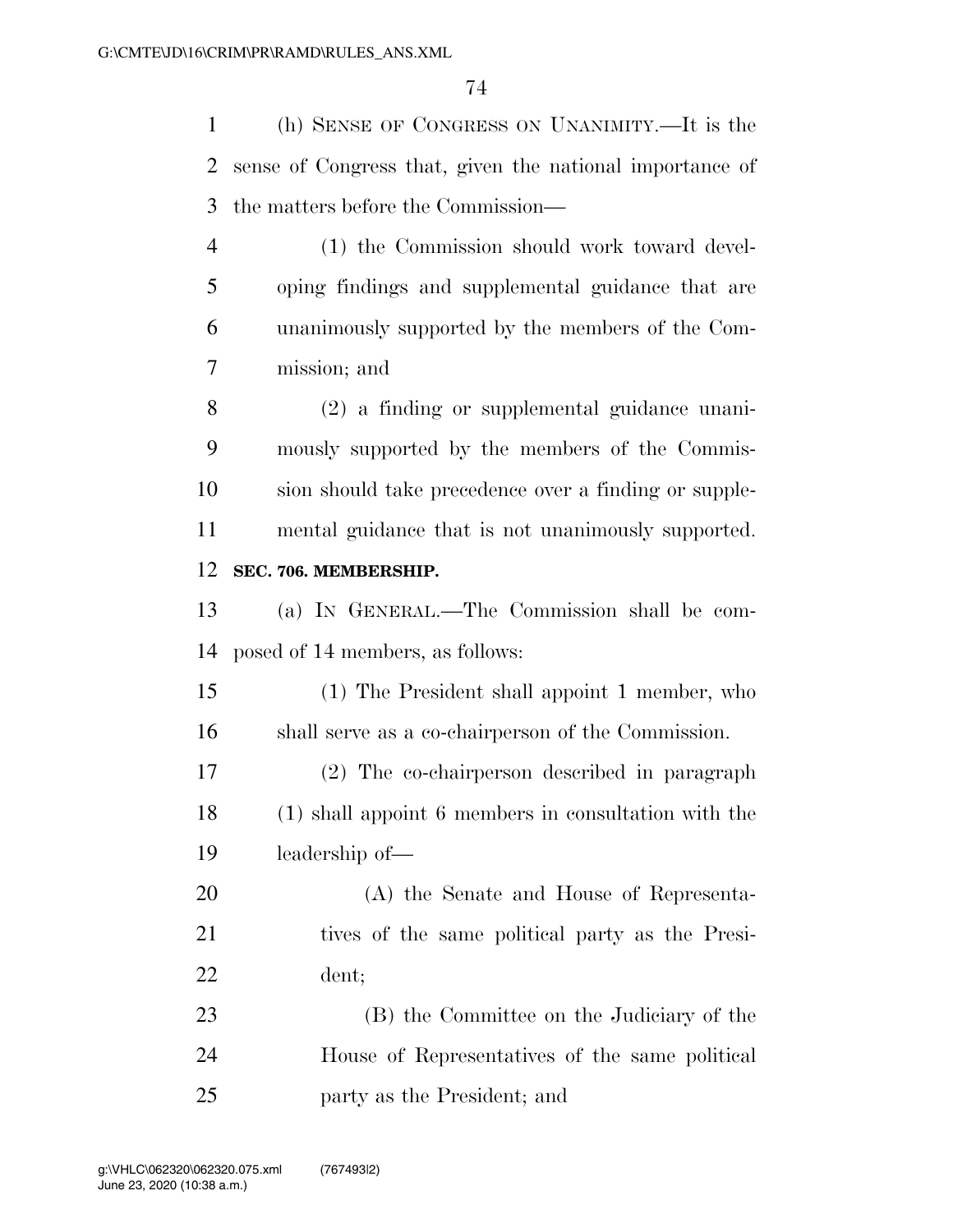| $\mathbf{1}$   | (C) the Committee on the Judiciary of the            |
|----------------|------------------------------------------------------|
| $\overline{2}$ | Senate of the same political party as the Presi-     |
| 3              | dent.                                                |
| $\overline{4}$ | (3) The leader of the Senate, in consultation        |
| 5              | with the leader of the House of Representatives who  |
| 6              | is a member of the opposite party of the President,  |
| 7              | shall appoint 1 member, who shall serve as a co-     |
| 8              | chairperson of the Commission.                       |
| 9              | (4) The co-chairperson described in paragraph        |
| 10             | (3) shall appoint 6 members in consultation with the |
| 11             | leadership of—                                       |
| 12             | (A) the Senate and House of Representa-              |
| 13             | tives of the opposite political party as the Presi-  |
| 14             | dent;                                                |
| 15             | (B) the Committee on the Judiciary of the            |
| 16             | House of Representatives of the opposite polit-      |
| 17             | ical party as the President; and                     |
| 18             | (C) the Committee on the Judiciary of the            |
| 19             | Senate of the opposite political party as the        |
| 20             | President.                                           |
| 21             | (b) MEMBERSHIP.-                                     |
| 22             | $(1)$ IN GENERAL.— $A$ member shall be<br>ap-        |
| 23             | pointed based upon knowledge or experience in a rel- |
| 24             | evant area, including—                               |
| 25             | $(A)$ law enforcement;                               |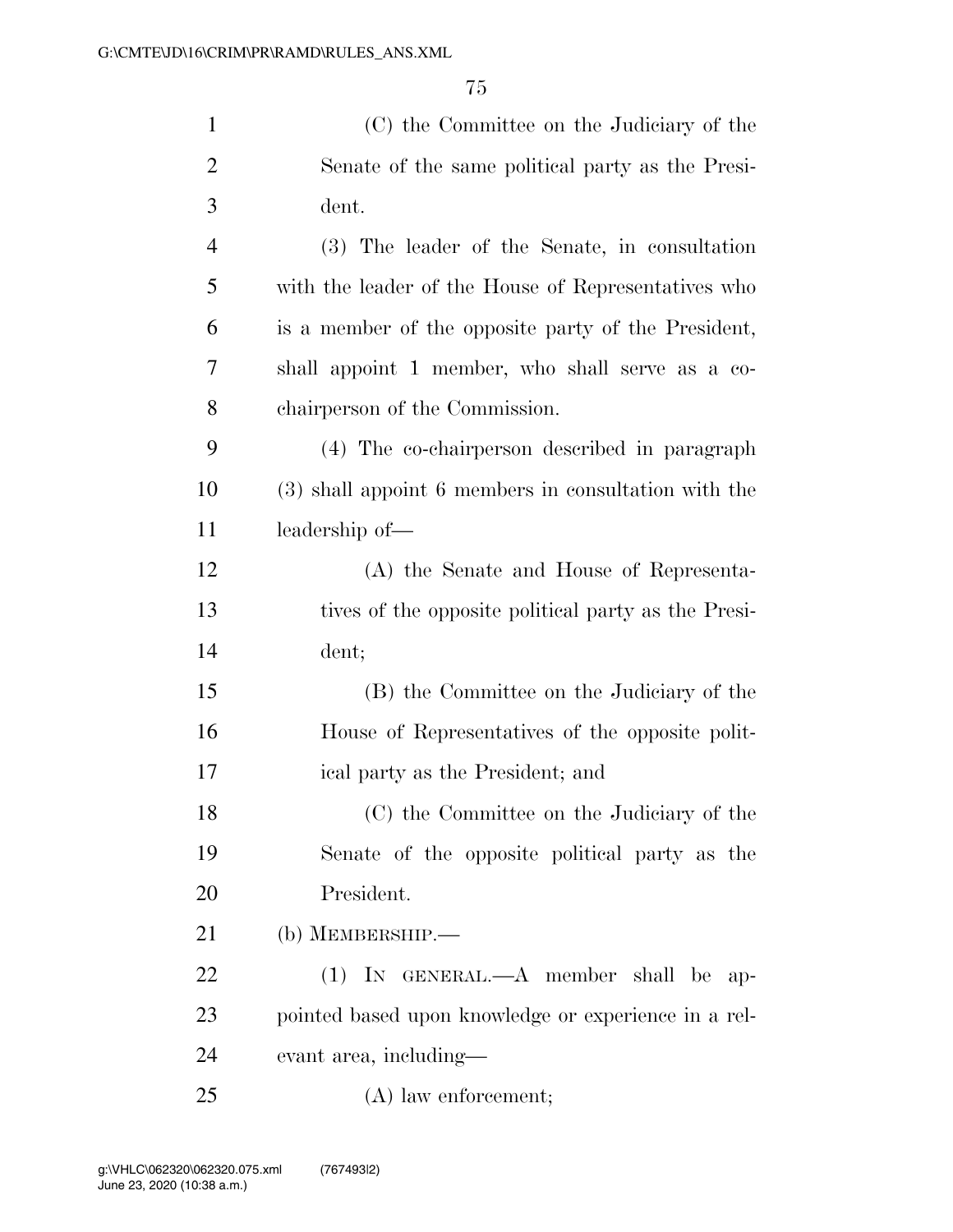| $\mathbf{1}$   | (B) criminal justice;                             |
|----------------|---------------------------------------------------|
| $\overline{2}$ | (C) national security;                            |
| 3              | (D) prison and jail administration;               |
| $\overline{4}$ | $(E)$ prisoner reentry;                           |
| 5              | $(F)$ public health, including—                   |
| 6              | (i) physical and sexual victimization;            |
| 7              | (ii) drug addiction; or                           |
| 8              | (iii) mental health;                              |
| 9              | (G) the rights of victims;                        |
| 10             | $(H)$ civil rights;                               |
| 11             | (I) civil liberties;                              |
| 12             | $(J)$ court administration;                       |
| 13             | (K) social services; or                           |
| 14             | (L) State, local, or Tribal government.           |
| 15             | (2) LAW ENFORCEMENT REPRESENTATION.               |
| 16             | (A) MEMBERS APPOINTED BY<br><b>THE</b><br>$CO-$   |
| 17             | CHAIRPERSONS.—Of the 6 members appointed          |
| 18             | by the co-chairperson under subsection $(a)(2)$ — |
| 19             | (i) not fewer than $2$ shall be rep-              |
| 20             | resentatives from Federal, State, or local        |
| 21             | law enforcement agencies, including not           |
| 22             | less than 1 representative from a rank and        |
| 23             | file organization; and                            |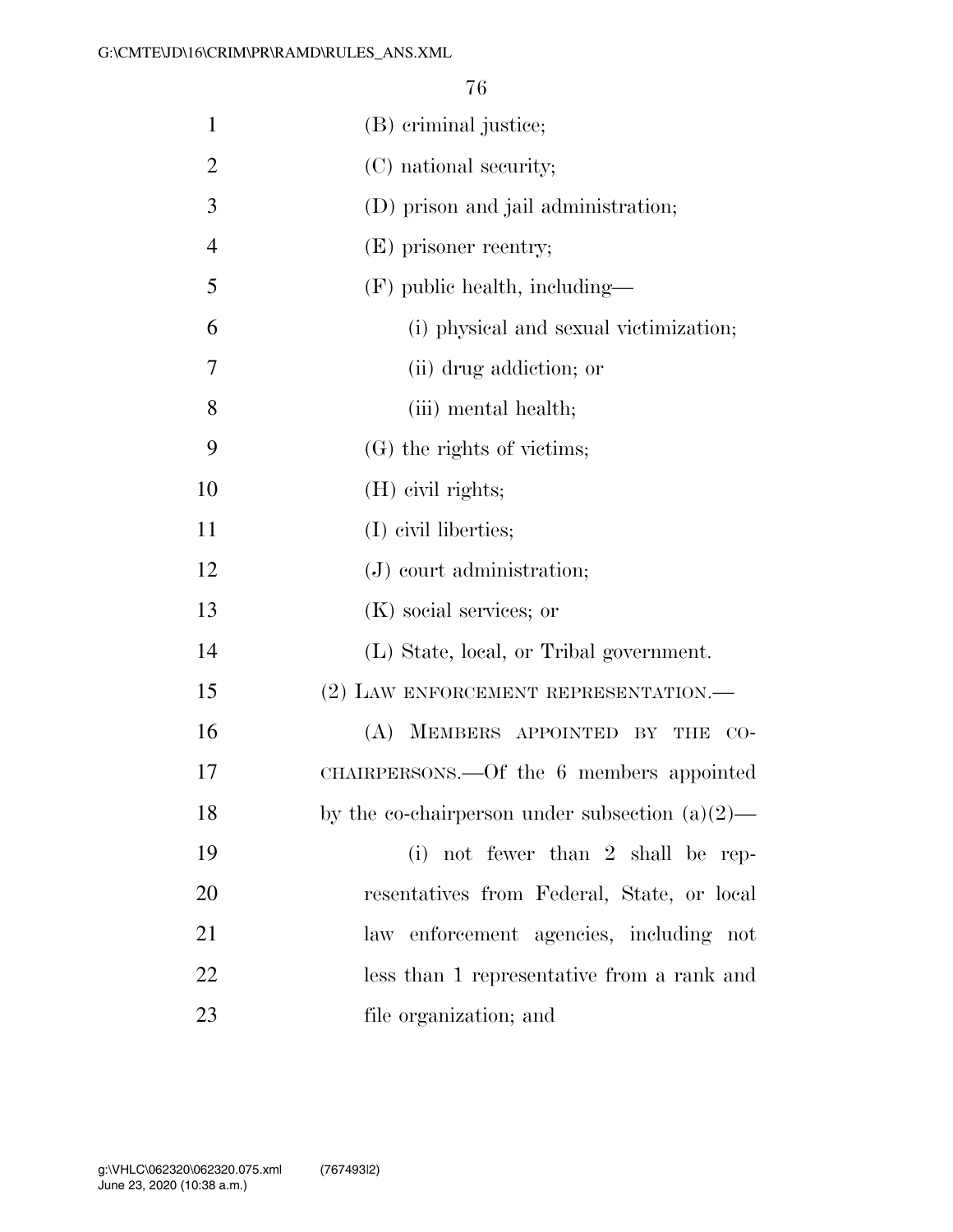| $\mathbf{1}$   | (ii) not fewer than 1 shall be a rep-                 |
|----------------|-------------------------------------------------------|
| $\overline{2}$ | resentative from a Tribal law enforcement             |
| 3              | agency.                                               |
| $\overline{4}$ | (B) OTHER MEMBERS.—Of the 6 members                   |
| 5              | appointed under subsection $(a)(4)$ —                 |
| 6              | (i) not fewer than 2 shall be rep-                    |
| $\overline{7}$ | resentatives of Federal, State, or local law          |
| 8              | enforcement agencies, including not less              |
| 9              | than 1 representative from a rank and file            |
| 10             | organization; and                                     |
| 11             | (ii) not fewer than 1 shall be a rep-                 |
| 12             | resentative from a Tribal law enforcement             |
| 13             | agency.                                               |
| 14             | DISQUALIFICATION. If an individual pos-<br>(3)        |
| 15             | sesses a personal financial interest in the discharge |
| 16             | of a duty of the Commission, the individual may not   |
| 17             | be appointed as a member of the Commission.           |
| 18             | (4) TERMS.—A member shall be appointed for            |
| 19             | the duration of the Commission.                       |
| 20             | (c) APPOINTMENTS AND FIRST MEETING.                   |
| 21             | (1) APPOINTMENTS.—Each member of the                  |
| 22             | Commission shall be appointed not later than 45       |
| 23             | days after the date of enactment of this Act.         |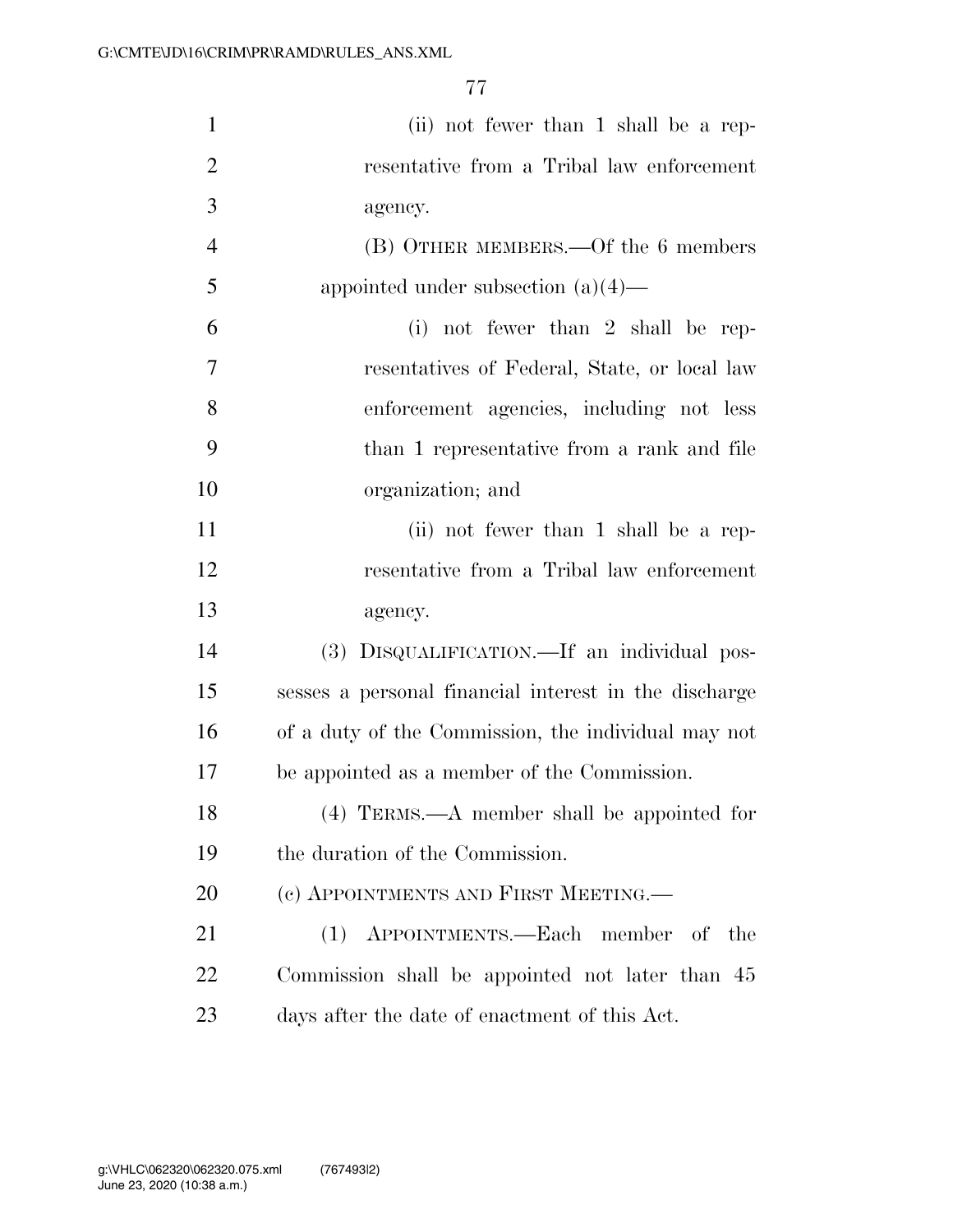| $\mathbf{1}$   | (2) FIRST MEETING.—The Commission shall            |
|----------------|----------------------------------------------------|
| $\overline{2}$ | hold the first meeting of the Commission on the    |
| 3              | date, whichever is later, that is not later than—  |
| $\overline{4}$ | $(A)$ 60 days after the date of enactment of       |
| 5              | this Act; or                                       |
| 6              | (B) 30 days after the date on which funds          |
| 7              | are made available for the Commission.             |
| 8              | (3) ETHICS.—At the first meeting of the Com-       |
| 9              | mission, the Commission shall—                     |
| 10             | (A) draft appropriate ethics guidelines for        |
| 11             | members and staff of the Commission, includ-       |
| 12             | ing guidelines relating to-                        |
| 13             | (i) conflict of interest; and                      |
| 14             | (ii) financial disclosure;                         |
| 15             | (B) consult with the Committees on the             |
| 16             | Judiciary of the Senate and the House of Rep-      |
| 17             | resentatives as a part of drafting the guidelines; |
| 18             | and                                                |
| 19             | (C) provide each Committee described in            |
| 20             | subparagraph (B) with a copy of the guidelines     |
| 21             | completed under subparagraph $(A)$ .               |
| 22             | (d) MEETINGS, QUORUM, AND VACANCIES.-              |
| 23             | (1) MEETINGS.—The Commission shall meet at         |
| 24             | the call of—                                       |
| 25             | $(A)$ the co-chairpersons; or                      |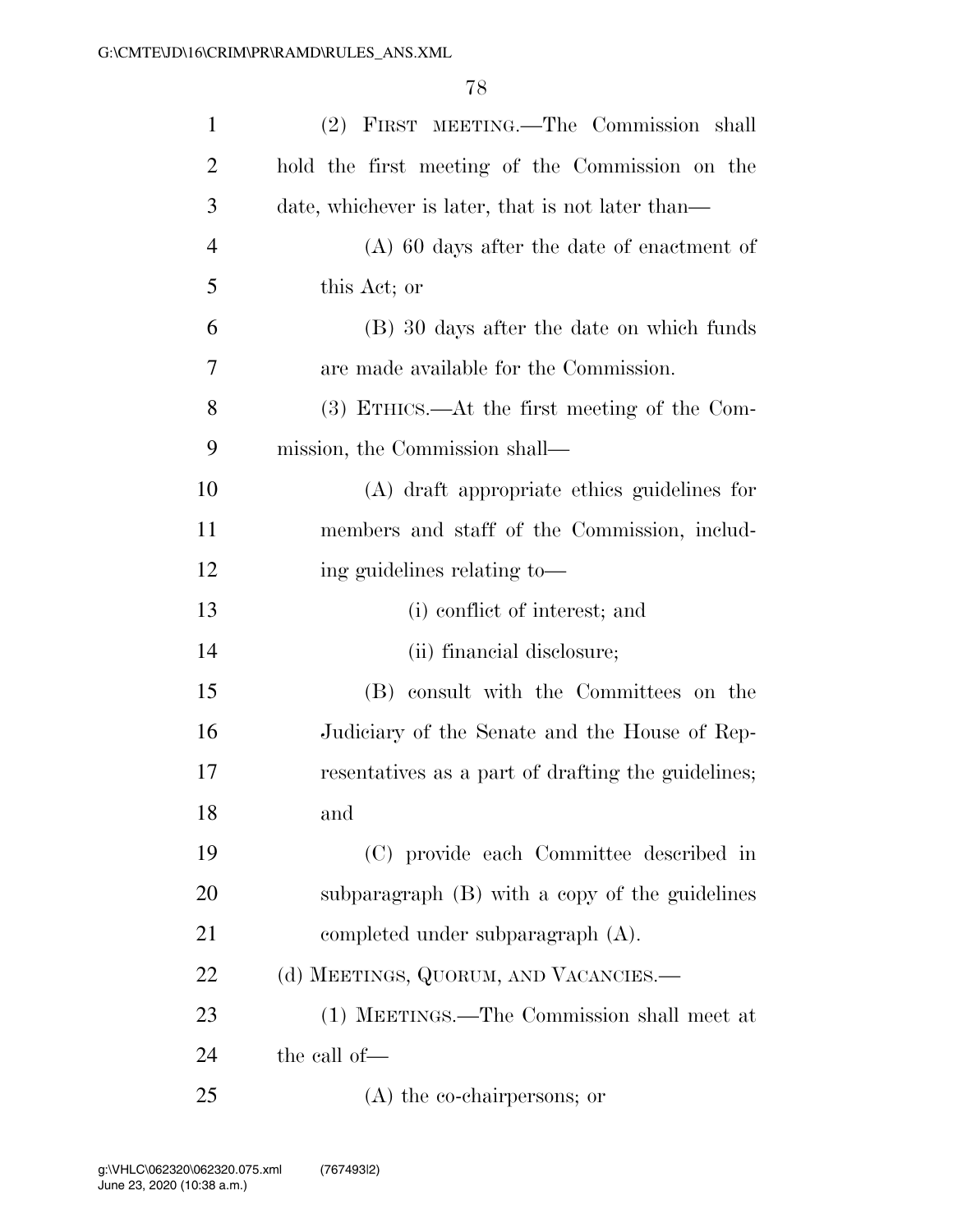(B) a majority of the members of the Com-mission.

 (2) QUORUM.—Except as provided in para- graph (3)(B), a majority of the members of the Commission shall constitute a quorum for purposes of conducting business, except that 2 members of the Commission shall constitute a quorum for pur-poses of receiving testimony.

(3) VACANCIES.—

 (A) IN GENERAL.—A vacancy in the Com- mission shall not affect a power of the Commis- sion, and the vacancy shall be filled in the same manner in which the original appointment was made.

 (B) QUORUM.—In the case of a vacancy occurring after the date that is 45 days after the date of enactment of this Act, until the date on which the vacancy is filled, a majority of the members of the Commission shall constitute a quorum if—

21 (i) not fewer than 1 member of the Commission appointed under paragraph (1) or (2) of subsection (a) is present; and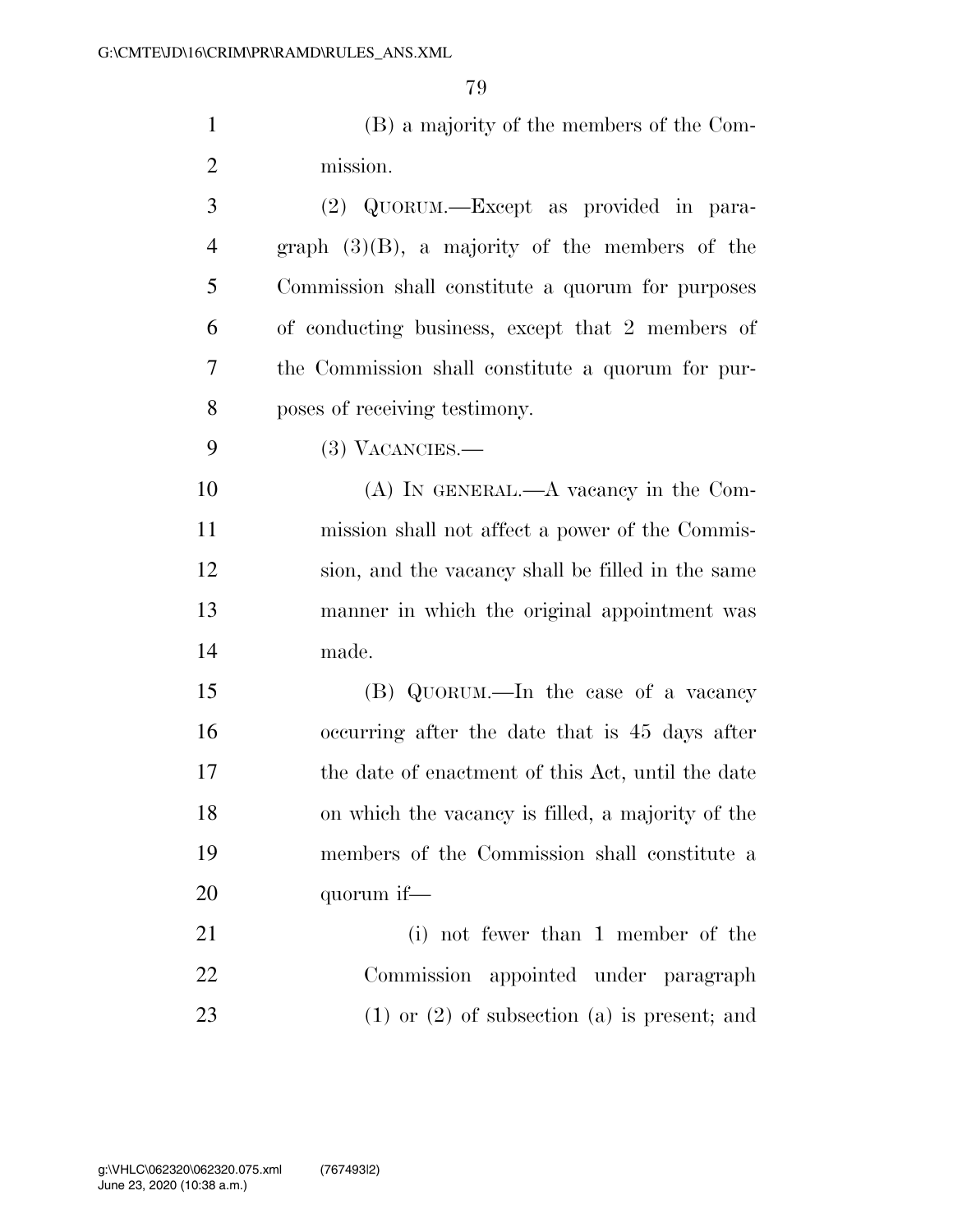| $\mathbf{1}$   | (ii) not fewer than 1 member of the                 |
|----------------|-----------------------------------------------------|
| $\overline{2}$ | Commission appointed under paragraph                |
| 3              | $(3)$ or $(4)$ of subsection $(a)$ is present.      |
| $\overline{4}$ | (e) ACTIONS OF THE COMMISSION.—                     |
| 5              | (1) IN GENERAL.—The Commission—                     |
| 6              | $(A)$ shall, subject to section 705, act by a       |
| 7              | resolution agreed to by a majority of the mem-      |
| 8              | bers of the Commission voting and present; and      |
| 9              | (B) may establish a panel composed of less          |
| 10             | than the full membership of the Commission for      |
| 11             | purposes of carrying out a duty of the Commis-      |
| 12             | sion under this title, which—                       |
| 13             | (i) shall be subject to the review and              |
| 14             | control of the Commission; and                      |
| 15             | (ii) may make a finding or determina-               |
| 16             | tion that may be considered a finding or            |
| 17             | determination of the Commission if the              |
| 18             | finding or determination is approved by             |
| 19             | the Commission.                                     |
| 20             | DELEGATION.—If authorized by the co-<br>(2)         |
| 21             | chairpersons of the Commission, a member, agent,    |
| 22             | or staff member of the Commission may take an ac-   |
| 23             | tion that the Commission may take under this title. |
| 24             | SEC. 707. ADMINISTRATION.                           |
| 25             | $(a)$ STAFF.—                                       |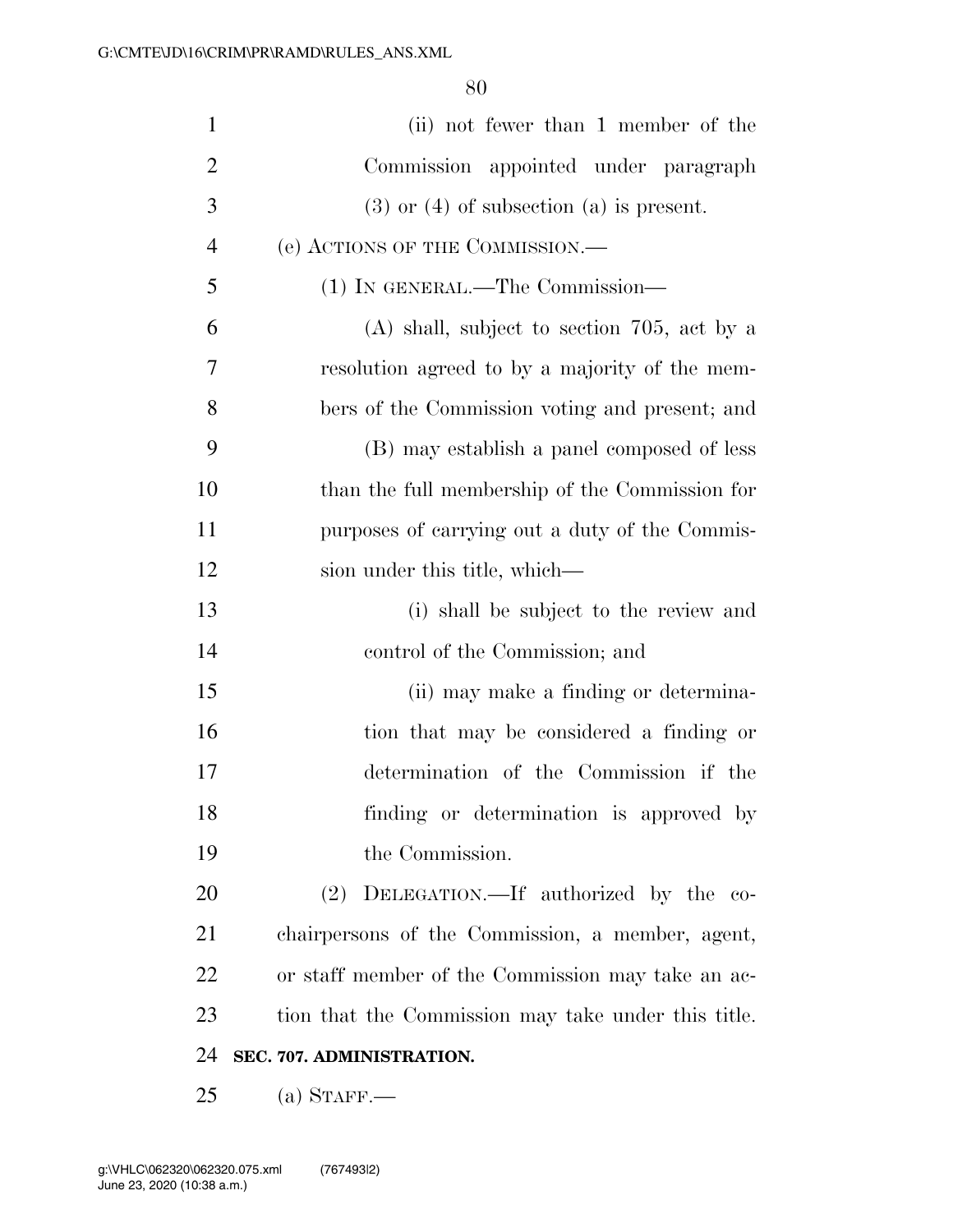(1) EXECUTIVE DIRECTOR.—The Commission shall have a staff headed by an Executive Director, who shall be paid at a rate established for the Cer- tified Plan pay level for the Senior Executive Service under section 5382 of title 5, United States Code. (2) APPOINTMENTS AND COMPENSATION.—The co-chairpersons of the Commission shall designate

 and fix the compensation of the Executive Director and, in accordance with rules agreed upon by the Commission, may appoint and fix the compensation of such other personnel as may be necessary to en- able the Commission to carry out its functions, with- out regard to the provisions of title 5, United States Code, governing appointments in the competitive service, and without regard to the provisions of chapter 51 and subchapter III of chapter 53 of such title relating to classification and General Schedule pay rates, except that no rate of pay fixed under this subsection may exceed the equivalent of that payable for a position at level V of the Executive Schedule under section 5316 of title 5, United States Code. 22 (3) PERSONNEL AS FEDERAL EMPLOYEES.—

 (A) IN GENERAL.—The Executive Director and any personnel of the Commission who are employees shall be employees under section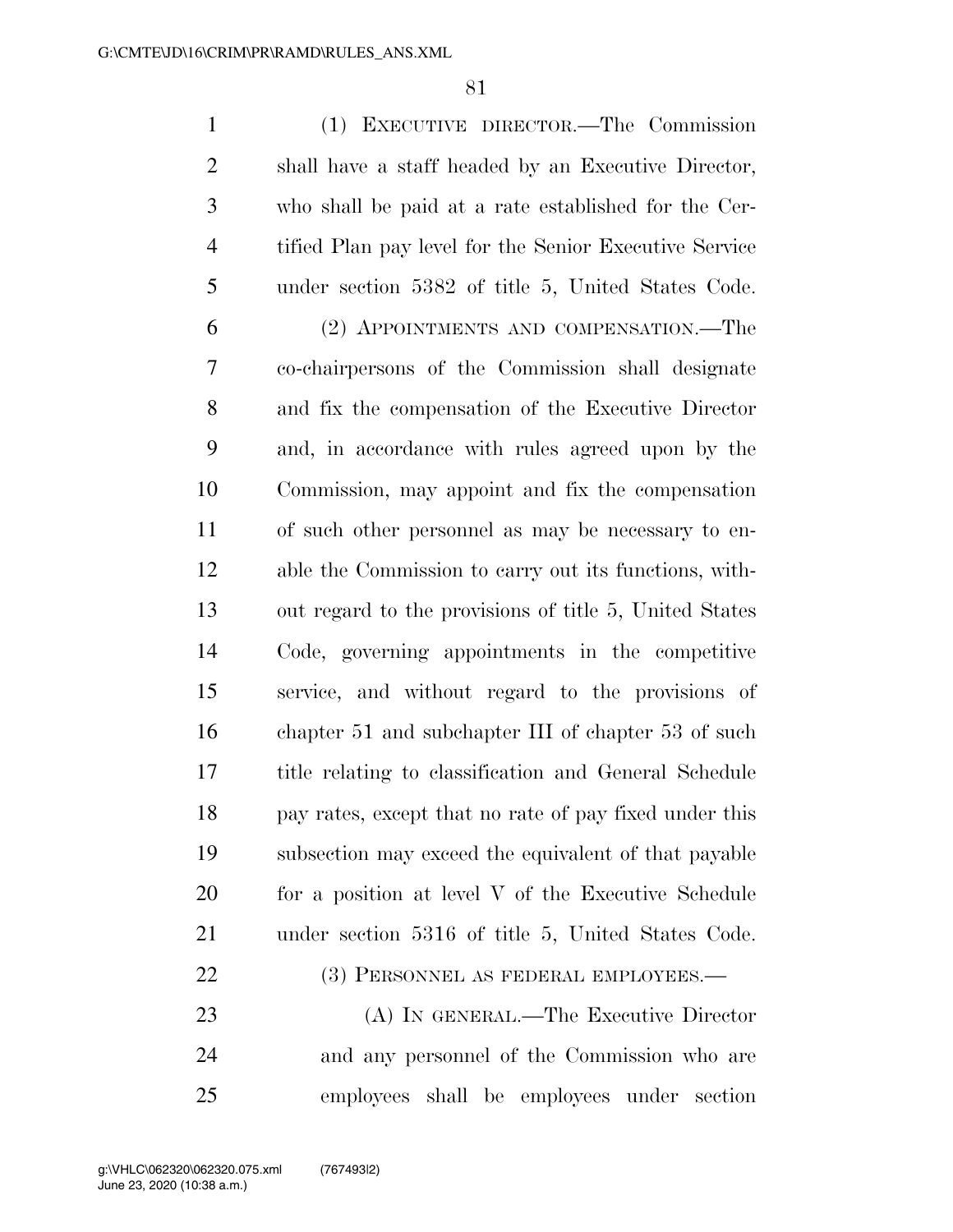| $\mathbf{1}$   | 2105 of title 5, United States Code, for pur-        |
|----------------|------------------------------------------------------|
| $\overline{2}$ | poses of chapters 63, 81, 83, 84, 85, 87, 89,        |
| 3              | and 90 of such title 5.                              |
| $\overline{4}$ | MEMBERS OF THE COMMISSION.-<br>(B)                   |
| 5              | Subparagraph (A) shall not be construed to           |
| 6              | apply to members of the Commission.                  |
| 7              | (4) THE COMPENSATION OF MEMBERS.—                    |
| 8              | (A) NON-FEDERAL EMPLOYEES.- A mem-                   |
| 9              | ber of the commission who is not an officer or       |
| 10             | employee of the Federal Government shall be          |
| 11             | compensated at a rate equal to the daily equiva-     |
| 12             | lent of the annual rate of basic pay prescribed      |
| 13             | for level IV of the Executive Schedule under         |
| 14             | section 5315 of title 5, United States Code, for     |
| 15             | each day (including travel time) during which        |
| 16             | the member is engaged in the performance of          |
| 17             | the duties of the Board.                             |
| 18             | (B) FEDERAL EMPLOYEES.—A member of                   |
| 19             | the commission who is an officer or employee of      |
| 20             | the Federal Government shall serve without           |
| 21             | compensation in addition to the compensation         |
| 22             | received for the services of the member as an        |
| 23             | officer or employee of the Federal Government.       |
| 24             | $(5)$ TRAVEL EXPENSES.—A member of the               |
| 25             | Commission shall be allowed travel expenses, includ- |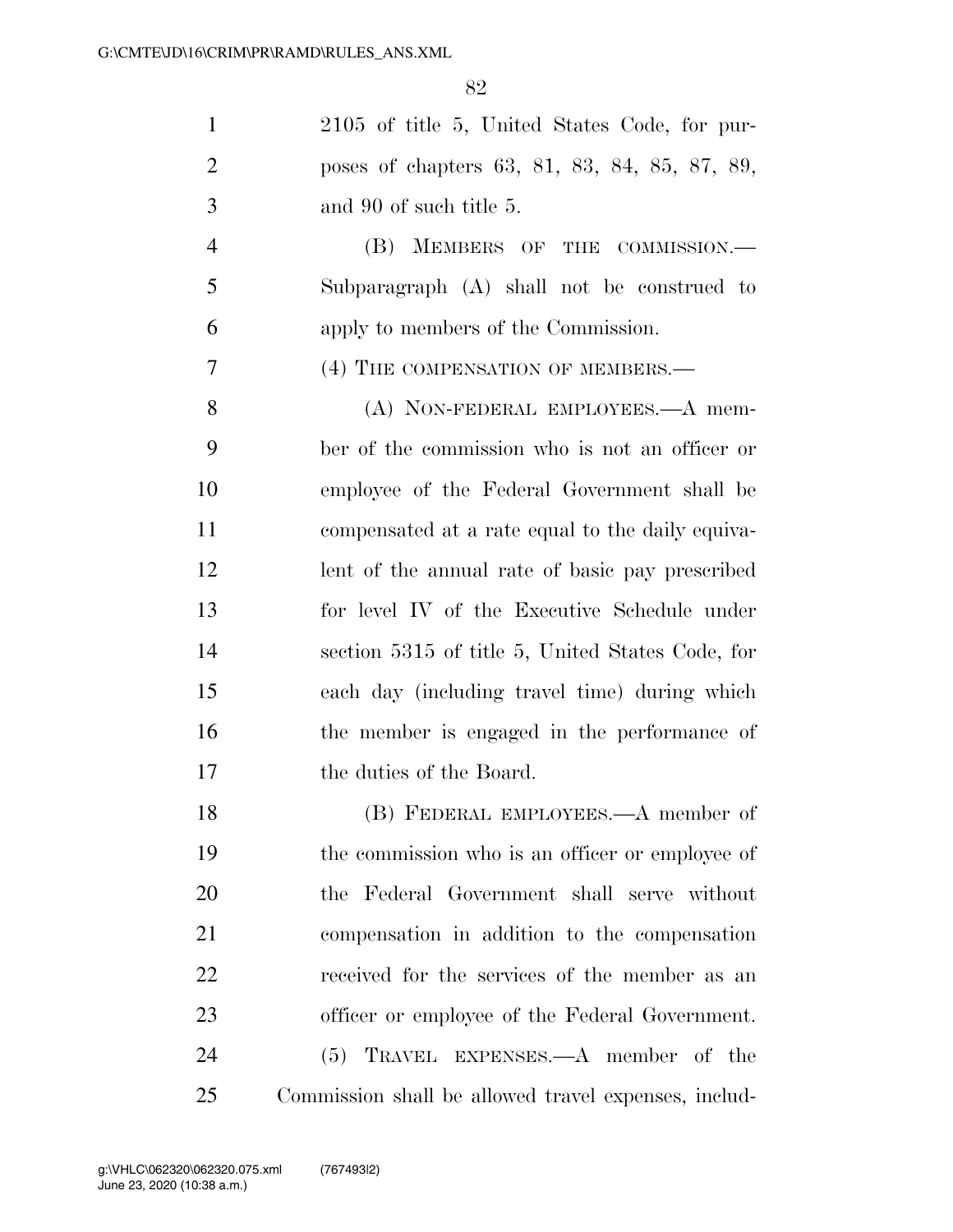ing per diem in lieu of subsistence, at rates author-2 ized for employees of agencies under subchapter I of chapter 57 of title 5, United States Code, while away from the home or regular places of business of the member in the performance of services for the Commission.

 (b) EXPERTS AND CONSULTANTS.—With the ap- proval of the Commission, the Executive Director may procure temporary and intermittent services under section 3109(b) of title 5, United States Code.

 (c) DETAIL OF GOVERNMENT EMPLOYEES.—Upon the request of the Commission, a Federal Government em- ployee may be detailed to the Commission without reim- bursement, and such detail shall be without interruption or loss of civil service status or privilege.

(d) OTHER RESOURCES.—

 (1) IN GENERAL.—The Commission shall have reasonable access to materials, resources, statistical data, and other information such Commission deter- mines to be necessary to carry out its duties from— 21 (A) the Library of Congress; 22 (B) the Department of Justice; (C) the Office of National Drug Control Policy; (D) the Department of State; and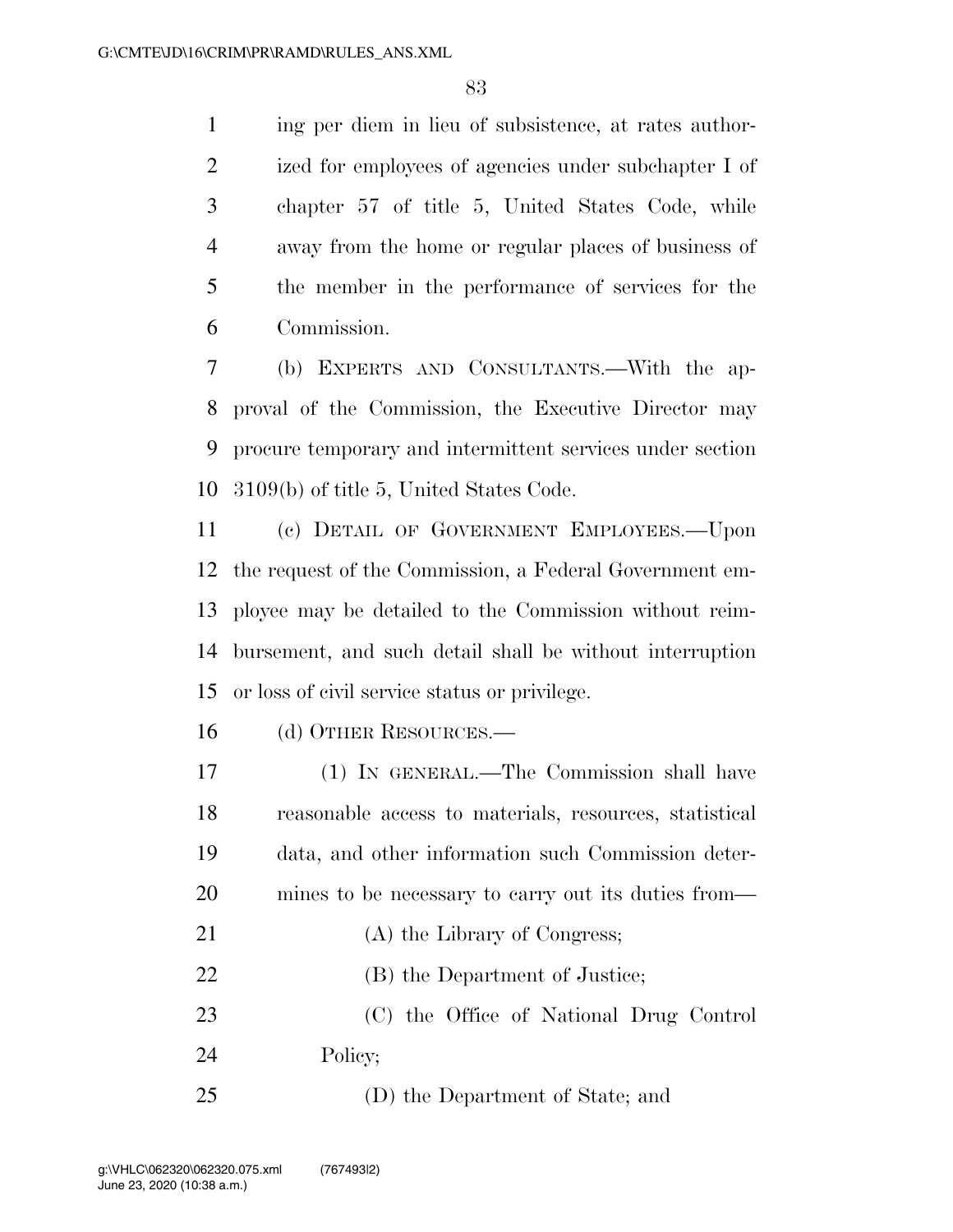| $\mathbf{1}$   | (E) other agencies of the executive or legis-          |
|----------------|--------------------------------------------------------|
| $\overline{2}$ | lative branch of the Federal Government.               |
| 3              | (2) REQUESTS FOR RESOURCES.—The co-chair-              |
| $\overline{4}$ | persons of the Commission shall make requests for      |
| 5              | the access described in paragraph (1) in writing       |
| 6              | when necessary.                                        |
| 7              | (e) VOLUNTEER SERVICES.—Notwithstanding sec-           |
| 8              | tion 1342 of title 31, United States Code, the Commis- |
| 9              | $sion$ —                                               |
| 10             | $(1)$ may—                                             |
| 11             | $(A)$ accept and use the services of an indi-          |
| 12             | vidual volunteering to serve without compensa-         |
| 13             | tion; and                                              |
| 14             | (B) reimburse the individual described in              |
| 15             | subparagraph (A) for local travel, office sup-         |
| 16             | plies, and for other travel expenses, including        |
| 17             | per diem in lieu of subsistence, as authorized by      |
| 18             | section 5703 of title 5, United States Code; and       |
| 19             | (2) shall consider the individual described in         |
| 20             | paragraph (1) an employee of the Federal Govern-       |
| 21             | ment in performance of those services for the pur-     |
| 22             | poses of-                                              |
| 23             | $(A)$ chapter 81 of title 5, United States             |
| 24             | Code, relating to compensation for work-related        |
| 25             | injuries;                                              |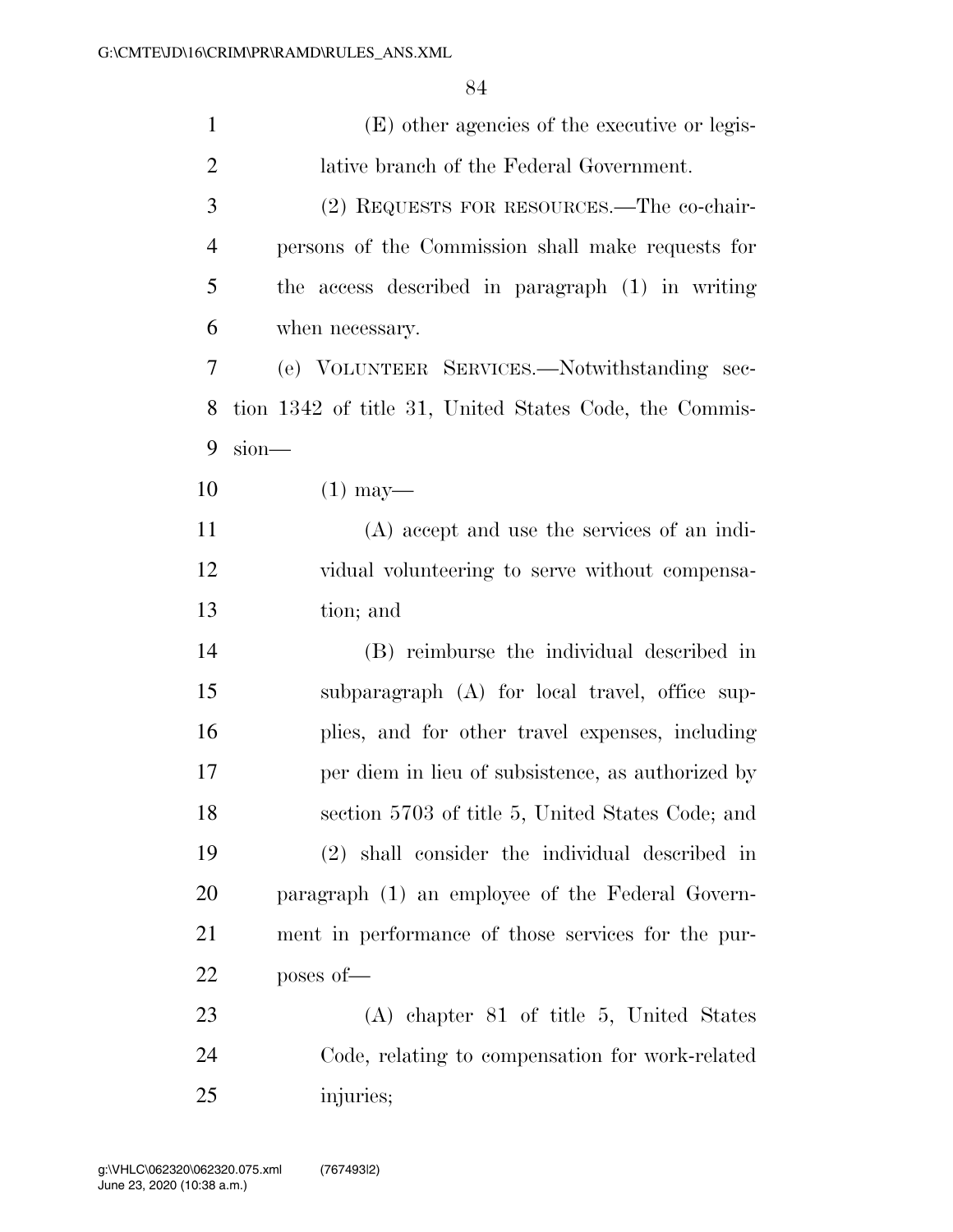| $\mathbf{1}$   | (B) chapter 171 of title 28, United States              |
|----------------|---------------------------------------------------------|
| $\overline{2}$ | Code, relating to tort claims; and                      |
| 3              | (C) chapter 11 of title 18, United States               |
| $\overline{4}$ | Code, relating to conflicts of interest.                |
| 5              | (f) OBTAINING OFFICIAL DATA.—                           |
| 6              | $(1)$ IN GENERAL.—Except as provided in para-           |
| $\overline{7}$ | graph (3), the Commission may directly secure from      |
| 8              | an agency of the United States information nec-         |
| 9              | essary to enable the Commission to carry out this       |
| 10             | title.                                                  |
| 11             | $(2)$ PROCEDURES.—Upon the request of the co-           |
| 12             | chairpersons of the Commission, the head of the         |
| 13             | agency shall furnish any information requested          |
| 14             | under paragraph $(1)$ to the Commission.                |
| 15             | (3) SENSITIVE INFORMATION.—The Commis-                  |
| 16             | sion may not have access to sensitive information re-   |
| 17             | garding ongoing investigations.                         |
| 18             | (g) MAILS.—The Commission may use the United            |
| 19             | States mails in the same manner and under the same con- |
| 20             | ditions as other departments and agencies of the United |
| 21             | States.                                                 |
| 22             | (h) BIANNUAL REPORTS.—The Commission shall              |
| 23             | submit biannual status reports to Congress regarding—   |
| 24             | $(1)$ the use of resources;                             |
| 25             | $(2)$ salaries; and                                     |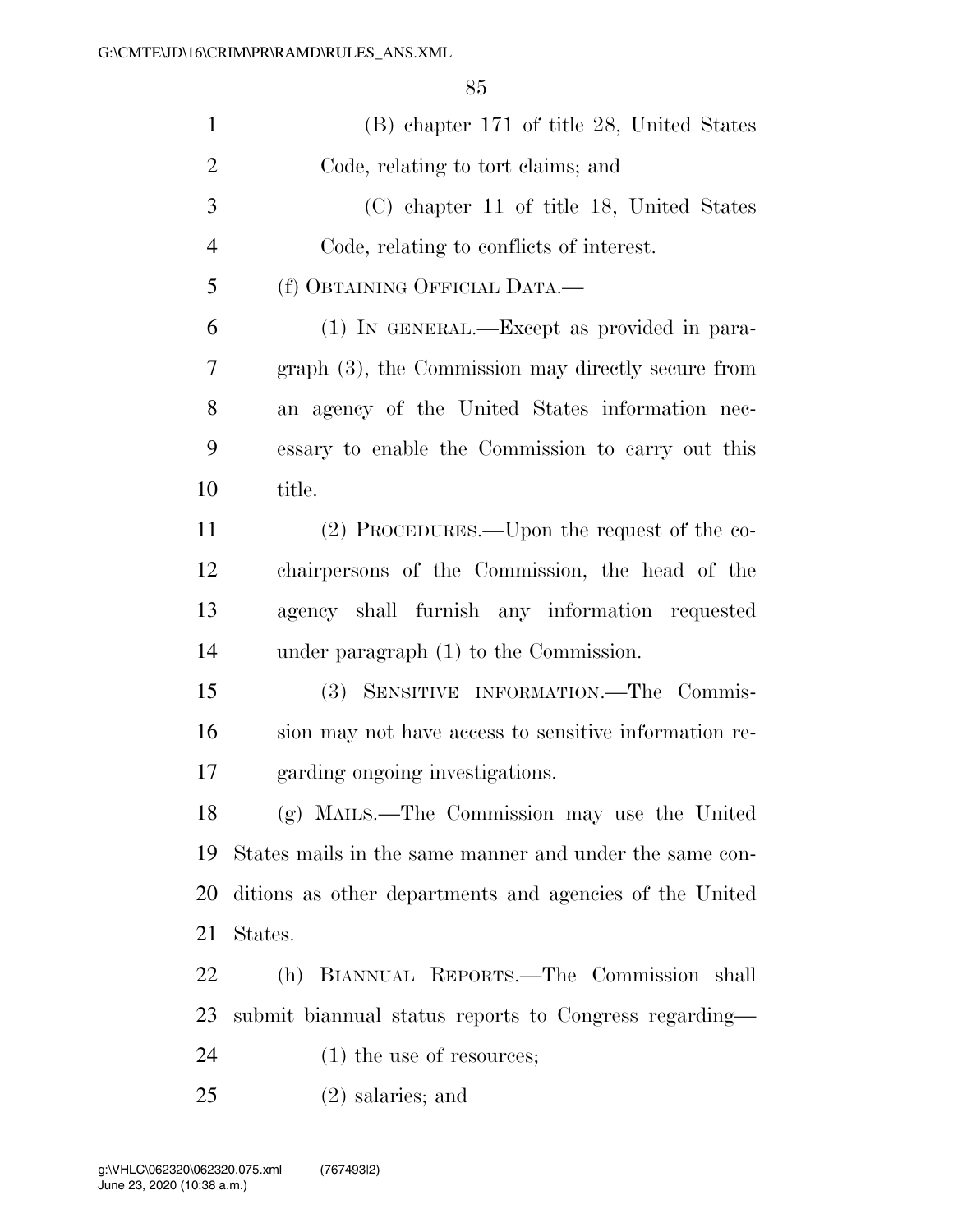(3) all expenditures of appropriated funds.

(i) CONTRACTS.—

 (1) IN GENERAL.—The Commission may enter into a contract with a Federal or State agency, a private firm, an institution, or an individual for the conduct of an activity necessary to the discharge of a duty or responsibility of the Commission.

 (2) TIMING.—A contract, lease, or other legal agreement the Commission enters into may not ex- tend beyond the date of the termination of the Com-mission.

 (j) GIFTS.—The Commission may accept, use, or dis-pose of a gift or donation of a service or property.

 (k) ADMINISTRATIVE ASSISTANCE.—The Adminis- trator of General Services shall provide to the Commis- sion, on a reimbursable basis, the administrative support services necessary for the Commission to carry out the re- sponsibilities of the Commission under this title, which may include—

- 20 (1) human resource management;
- (2) budget;
- (3) leasing;
- (4) accounting; or
- (5) payroll services.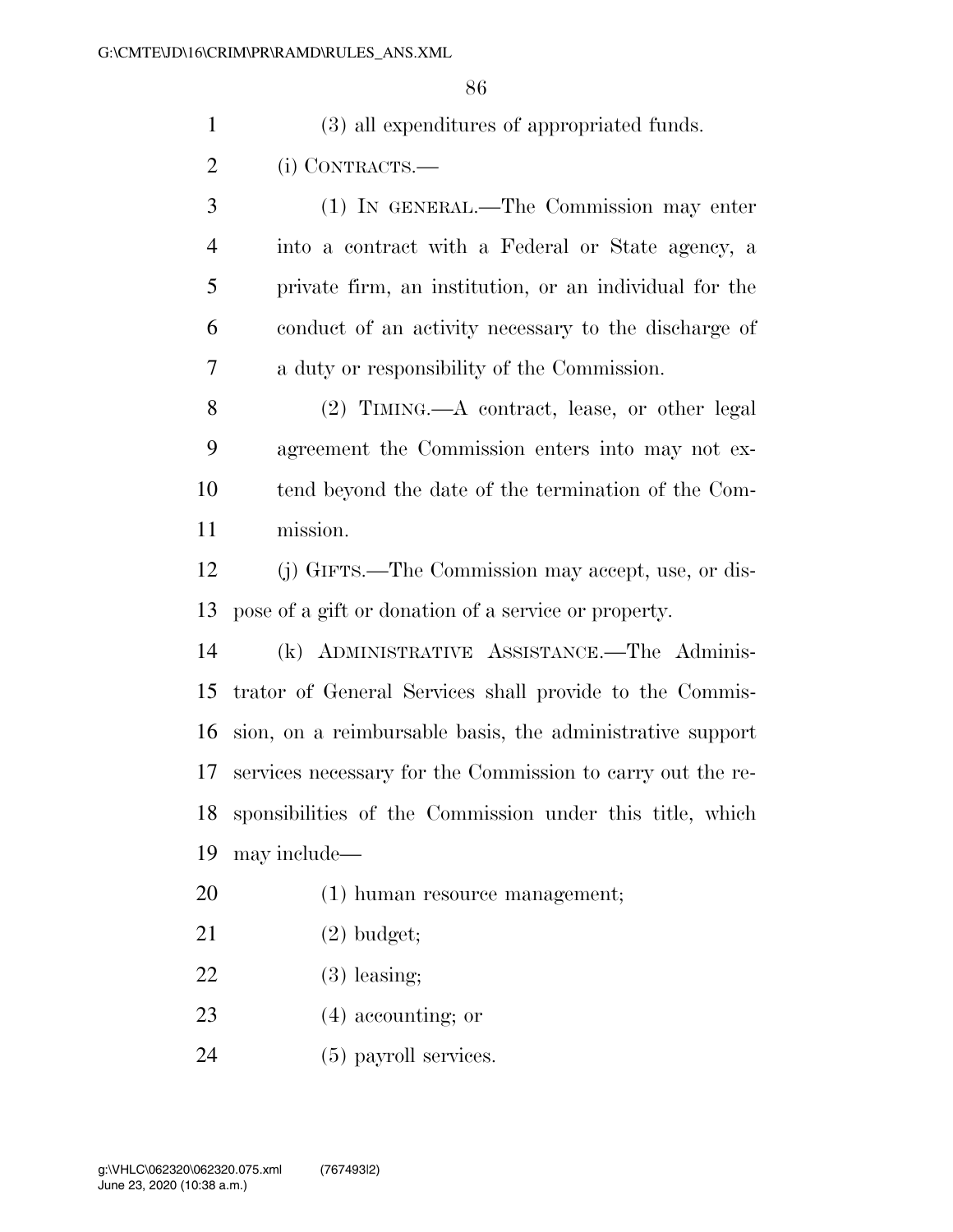| $\mathbf{1}$   | (I) NON-APPLICABILITY OF FACA AND PUBLIC AC-      |
|----------------|---------------------------------------------------|
| $\overline{2}$ | CESS TO MEETINGS AND MINUTES.—                    |
| 3              | (1) IN GENERAL.—The Federal Advisory Com-         |
| $\overline{4}$ | mittee Act (5 U.S.C. App.) shall not apply to the |
| 5              | Commission.                                       |
| 6              | (2) MEETINGS AND MINUTES.-                        |
| 7              | $(A)$ MEETINGS.—                                  |
| 8              | (i) ADMINISTRATION.—Each meeting                  |
| 9              | of the Commission shall be open to the            |
| 10             | public, except that a meeting or any por-         |
| 11             | tion of it may be closed to the public if it      |
| 12             | concerns matters or information described         |
| 13             | in section $552b(c)$ of title 5, United States    |
| 14             | Code.                                             |
| 15             | (ii)<br>INTERESTED INDIVIDUALS.—An                |
| 16             | interested individual may—                        |
| 17             | (I) appear at an open meeting;                    |
| 18             | (II) present an oral or written                   |
| 19             | statement on the subject matter of the            |
| 20             | meeting; and                                      |
| 21             | (III) be administered an oath or                  |
| 22             | affirmation.                                      |
| 23             | (iii) NOTICE.—Each open meeting of                |
| 24             | the Commission shall be preceded by time-         |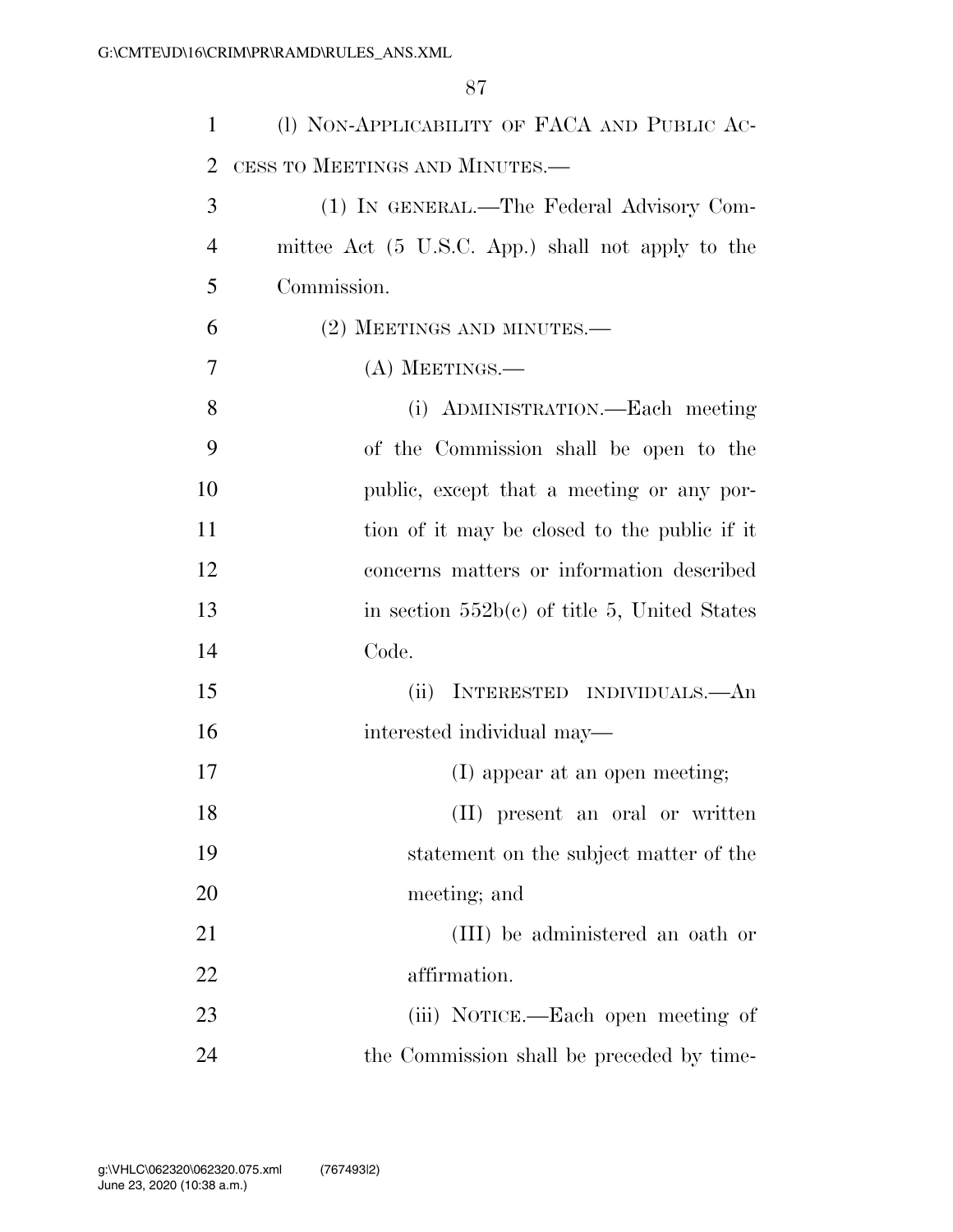| $\mathbf{1}$   | ly public notice in the Federal Register of              |
|----------------|----------------------------------------------------------|
| $\overline{2}$ | the time, place, and subject of the meeting.             |
| 3              | (B) MINUTES AND PUBLIC ACCESS.—                          |
| $\overline{4}$ | (i) MINUTES.—Minutes of each open                        |
| 5              | meeting shall be kept and shall contain a                |
| 6              | record of-                                               |
| 7              | $(I)$ the people present;                                |
| 8              | (II) a description of the discus-                        |
| 9              | sion that occurred; and                                  |
| 10             | (III) a copy of each statement                           |
| 11             | filed.                                                   |
| 12             | (ii) PUBLIC ACCESS.—The minutes                          |
| 13             | and records of each open meeting and                     |
| 14             | other documents that were made available                 |
| 15             | to or prepared for the Commission shall be               |
| 16             | available for public inspection and copying              |
| 17             | at a single location in the offices of the               |
| 18             | Commission.                                              |
| 19             | (m) ARCHIVING.—Not later than the date described         |
| 20             | in section 709, all records and papers of the Commission |
| 21             | shall be delivered to the Archivist of the United States |
| 22             | for deposit in the National Archives.                    |
| 23             | SEC. 708. DIRECT APPROPRIATIONS.                         |
| 24             | (a) IN GENERAL.— For the purpose of carrying out         |

this title, there is authorized to be appropriated, and there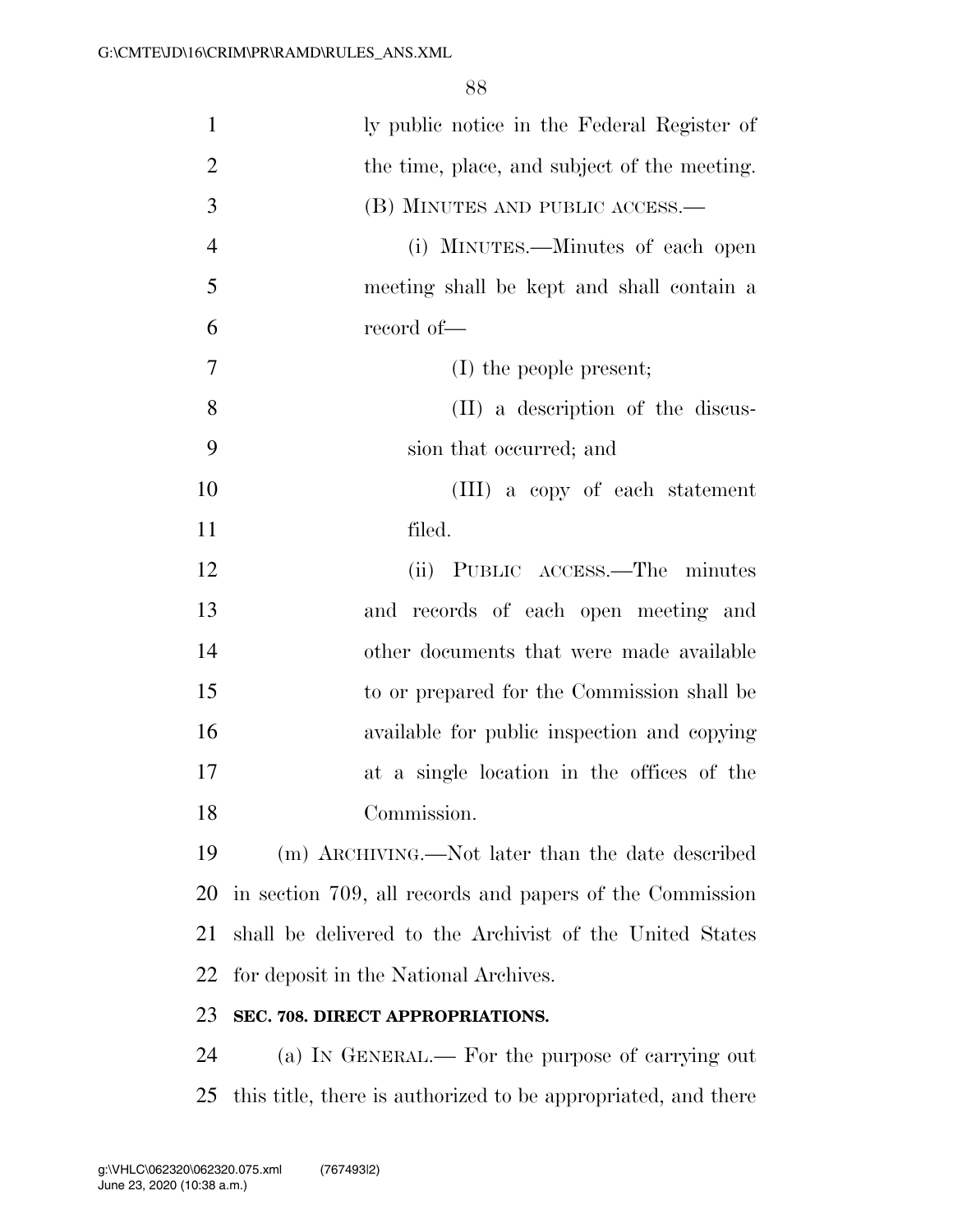is appropriated, out of amounts in the Treasury not other- wise appropriated, for the fiscal year ending September 30, 2020, \$14,000,000, to remain available until ex-pended.

 (b) LIMITATION.—None of the funds provided by this section may be used for international travel.

**SEC. 709. SUNSET.** 

 The Commission shall terminate 60 days after the date on which the Commission submits the report required under section 705(c) to Congress.

### **TITLE VIII—LAW ENFORCEMENT**

## **AGENCY HIRING AND EDU-CATION**

### **Subtitle A—Hiring**

**SEC. 801. LAW ENFORCEMENT AGENCY HIRING.** 

 Section 1701(b) of title I of the Omnibus Crime Con- trol and Safe Streets Act of 1968 (34 U.S.C. 10381(b)) is amended—

 (1) by redesignating paragraphs (22) and (23) as paragraphs (23) and (24), respectively;

 (2) in paragraph (23), as so redesignated, by 22 striking  $(21)$ " and inserting  $(22)$ "; and

 (3) by inserting after paragraph (21) the fol-lowing: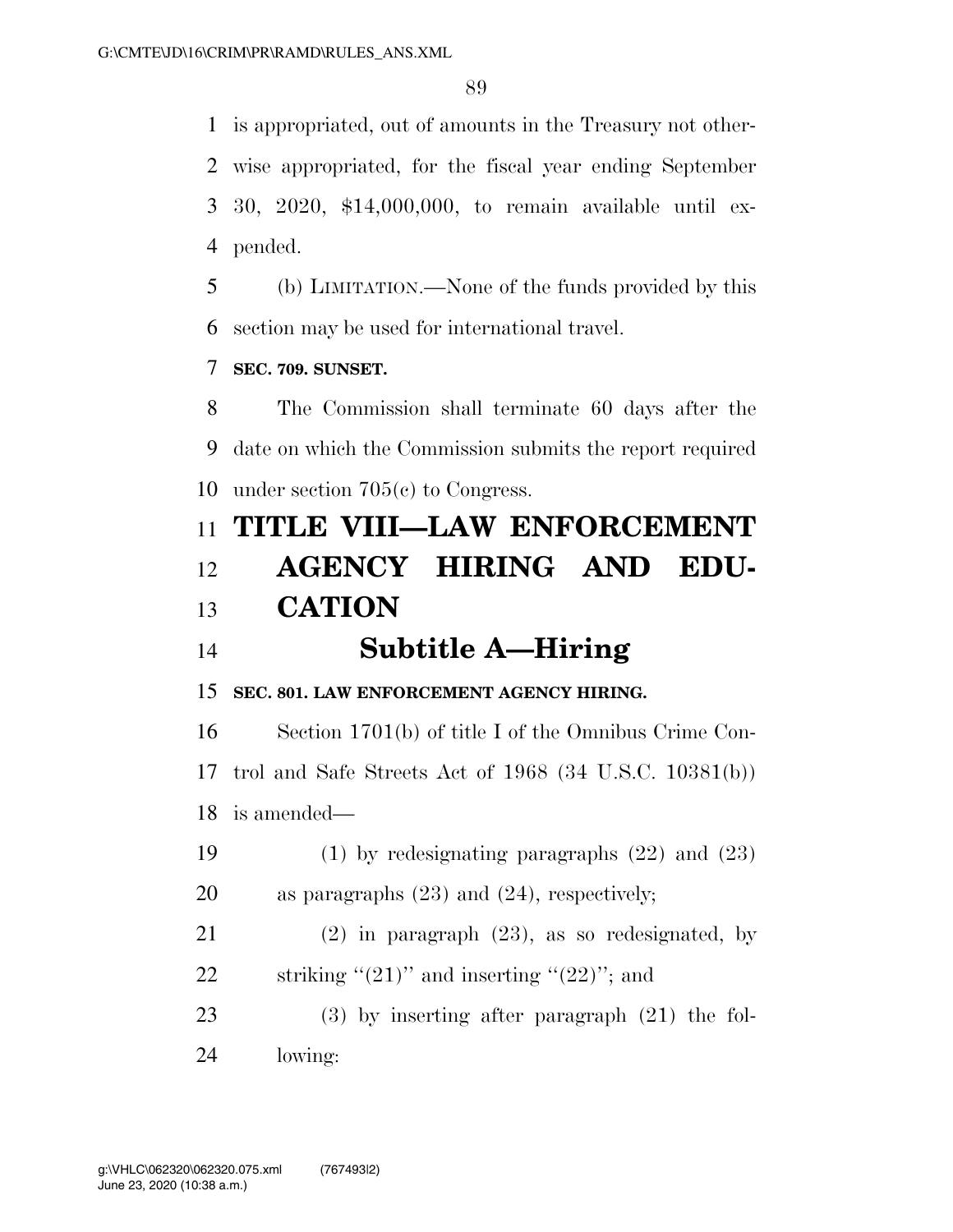$\frac{1}{22}$  for a law enforcement agency that has a substantially different racial and ethnic demographic makeup than the community served by the agency, to hire recruiters and enroll law enforcement officer candidates in law enforcement academies to become career law enforcement officers who have racial and ethnic demographic characteristics similar to the community;''.

### **SEC. 802. REAUTHORIZATION OF LAW ENFORCEMENT GRANT PROGRAMS.**

 (a) EDWARD BYRNE MEMORIAL JUSTICE ASSIST- ANCE GRANT PROGRAM.—Section 511 of title I of the Omnibus Crime Control and Safe Streets Act of 1968 (Public Law 90–351; 82 Stat. 197), as so redesignated by this Act, is amended by striking ''this subpart \$1,095,000,000 for each of the fiscal years 2006 through 2012'' and inserting ''this subpart, including sections 508, 509, and 510, \$800,000,000 for each of fiscal years 2021 through 2025''.

 (b) REAUTHORIZATION OF COPS ON THE BEAT 21 GRANT PROGRAM.—Section  $1001(a)(11)(A)$  of title I of the Omnibus Crime Control and Safe Streets Act of 1968 23 (34 U.S.C.  $10261(a)(11)(A)$ ) is amended by striking "part Q, to remain available until expended \$1,047,119,000 for each of fiscal years 2006 through 2009'' and inserting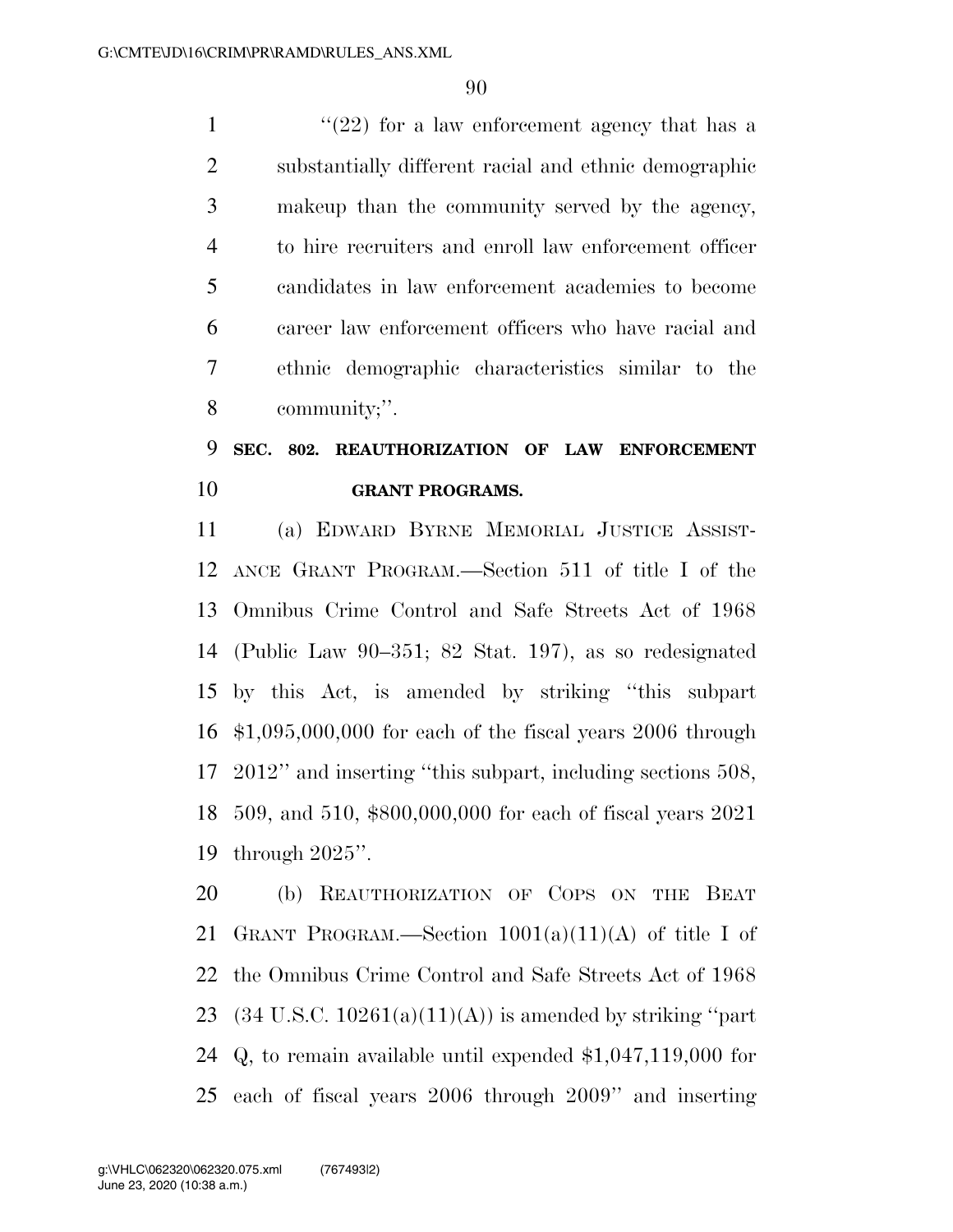''part Q, including section 1701(n), to remain available until expended \$400,000,000 for each of fiscal years 2021 through 2025''.

## **Subtitle B—Training**

### **SEC. 811. DEFINITIONS.**

In this subtitle:

 (1) DIRECTOR.—The term ''Director'' means the Director of the National Museum of African American History and Culture.

 (2) ELIGIBLE PROGRAM PARTICIPANT.—The term ''eligible program participant'' means a Fed- eral, State, or local law enforcement officer or re- cruiter, or a candidate in a law enforcement acad-emy.

### **SEC. 812. PROGRAM AUTHORIZED.**

 (a) DIRECT APPROPRIATIONS.— For the purpose of carrying out this subtitle, there is authorized to be appro- priated, and there is appropriated, out of amounts in the Treasury not otherwise appropriated, for the fiscal year ending September 30, 2020, \$10,000,000, to remain avail-able until expended.

 (b) DONATIONS, GIFTS, BEQUESTS, AND DEVISES OF PROPERTY.—In accordance with chapter 23 of title 36, United States Code, and in furtherance of the purposes of this subtitle, the Director is authorized to solicit, ac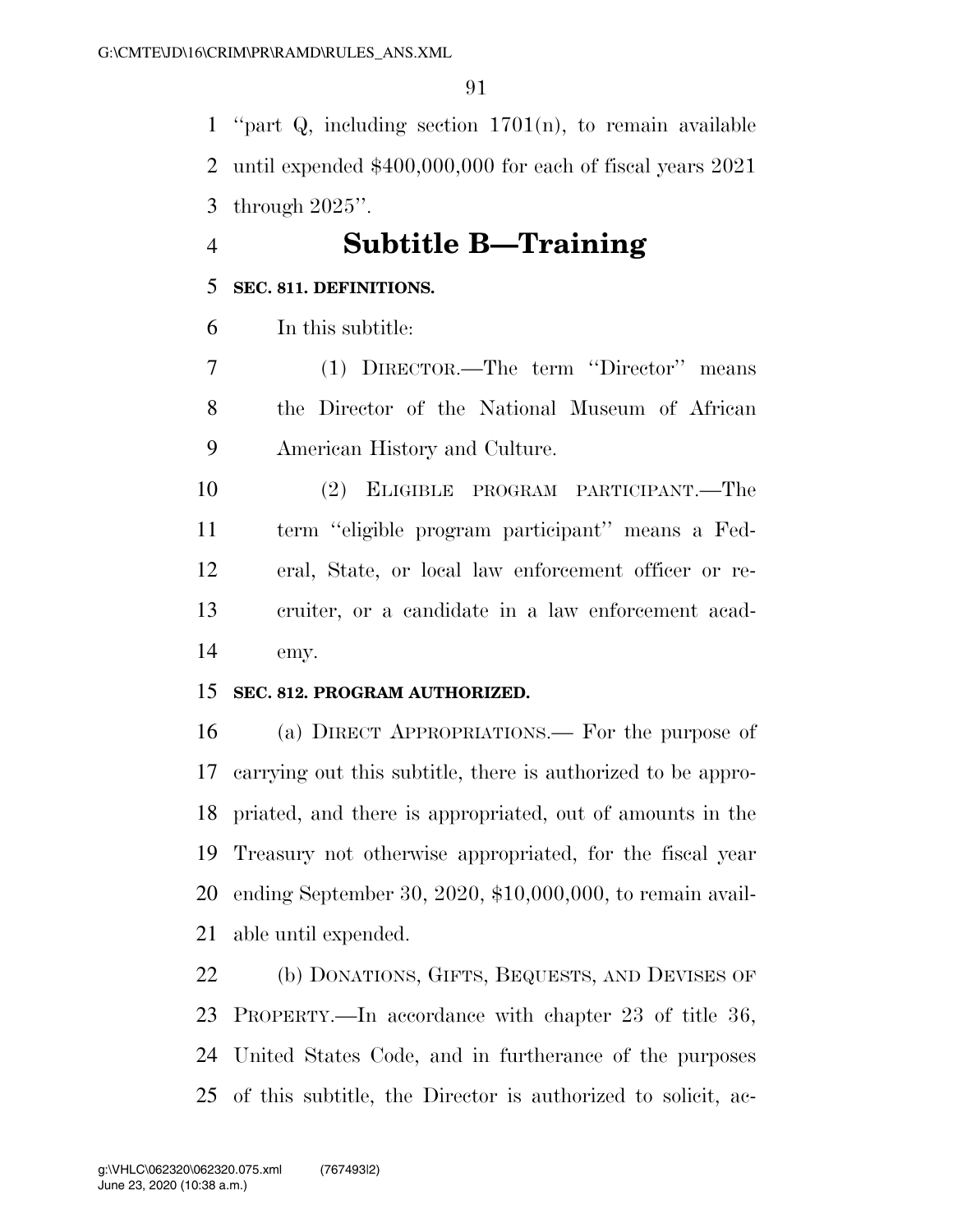cept, hold, administer, invest, and use donated funds and gifts, bequests, and devises of property, both real and per-sonal.

| 4  | (c) USE OF FUNDS.—The Director, using funds ap-             |
|----|-------------------------------------------------------------|
| 5  | propriated under subsection (a) and resources received      |
| 6  | under subsection (b), including through the engagement      |
| 7  | of eligible program participants as appropriate and in con- |
| 8  | sultation with the National Law Enforcement Museum—         |
| 9  | (1) shall develop and nationally disseminate a              |
| 10 | curriculum to educate eligible program participants         |
| 11 | on the history of racism in the United States; and          |
| 12 | (2) shall carry out education program training              |
| 13 | for eligible program participants that focuses on—          |
| 14 | (A) racial reconciliation with the goal of                  |
| 15 | understanding the history of racism in America;             |
| 16 | (B) improving relationships between law                     |
| 17 | enforcement and the communities they serve;                 |
| 18 | and                                                         |
| 19 | (C) training eligible program participants                  |
| 20 | who can effectively train their law enforcement             |
| 21 | peers in their State and communities.                       |
| 22 | (d) APPLICATIONS.—The Director may seek the en-             |
| 23 | gagement of an eligible program participant under sub-      |
| 24 | section (c) by requiring submission of an application to    |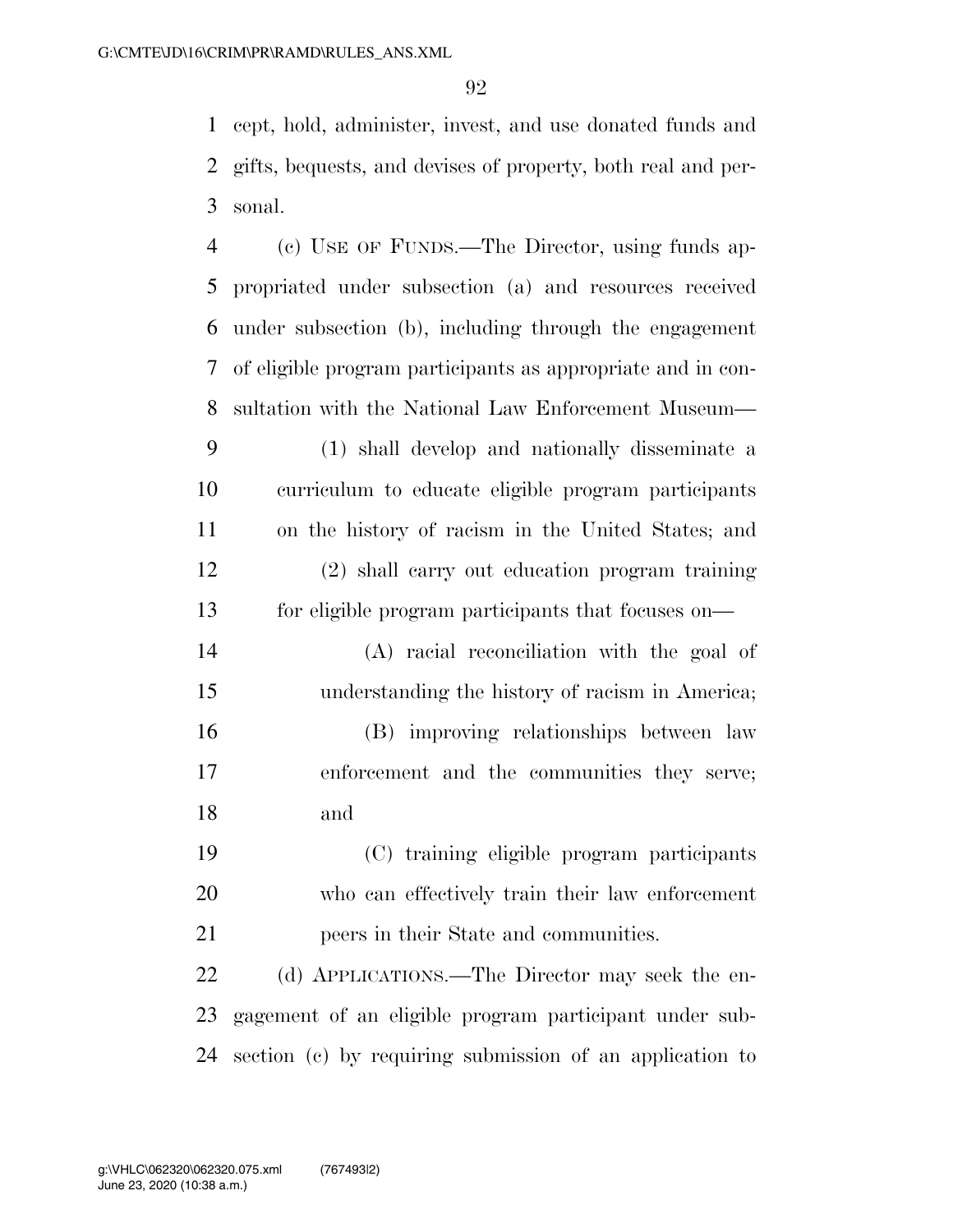the Director at such time, in such manner, and based on such competitive criteria as the Director may require.

#### **SEC. 813. ONLINE EDUCATION RESOURCES.**

 (a) WEBSITE.—The Director shall maintain on the website of the National Museum of African American His- tory and Culture a special section designated for education resources to improve awareness and understanding of the history of racism in the United States and to promote ra- cial reconciliation through best practices to improve rela- tions between law enforcement and the communities they serve. The website and resources shall be made publicly available.

 (b) INFORMATION DISTRIBUTION.—The Director shall distribute information about the activities funded under this subtitle through the website of the National Museum of African American History and Culture, and shall respond to inquiries for supplementary information concerning such activities.

 (c) BEST PRACTICES.—The information distributed by the Director shall include best practices for educators. **SEC. 814. NATIONAL MUSEUM OF AFRICAN AMERICAN HIS-**

**TORY AND CULTURE COUNCIL.** 

 The National Museum of African American History and Culture Council established under section 5 of the Na-tional Museum of African American History and Culture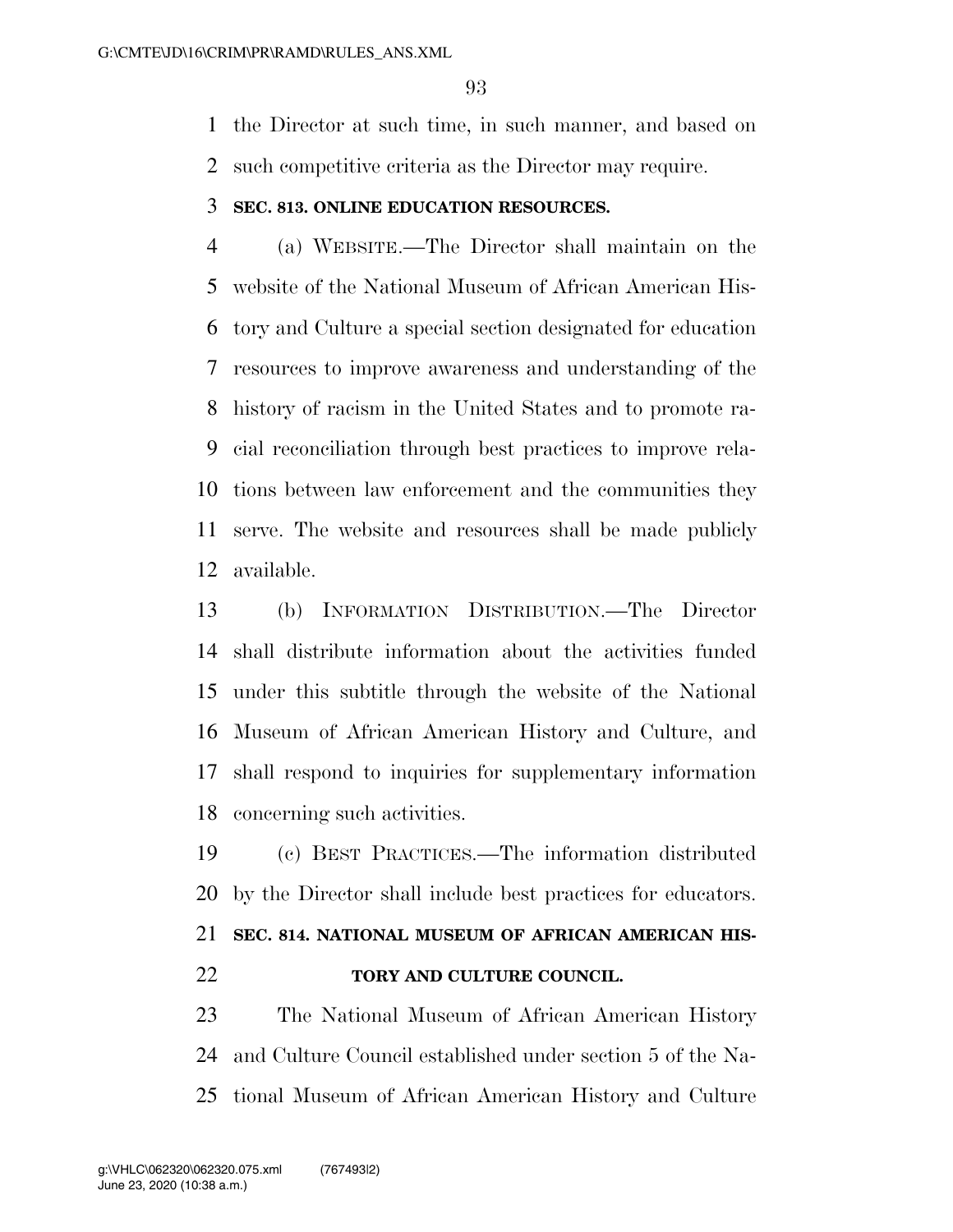Act (20 U.S.C. 80r-3), shall have governance responsi- bility for the programs and activities carried out under this subtitle in accordance with the National Museum of African American History and Culture Act (20 U.S.C. 80r).

### **SEC. 815. ENGAGEMENT OF ELIGIBLE PROGRAM PARTICI-PANTS.**

 (a) IN GENERAL.—An eligible program participant shall be engaged at the discretion of the Director to par- ticipate in education program activities authorized under this subtitle and approved by the Director pursuant to an application described in section 812(d).

 (b) ENGAGEMENT PERIOD.—Engagement of eligible program participants under this subtitle shall be for a pe-riod determined by the Director.

 (c) PRIORITY.—In engaging eligible program partici- pants under section 812, the Director shall give priority to applications from such participants who work for a Federal, State, or local law enforcement agency that does not, at the time application is made, offer any education programming on the history of racism or best practices to improve race relations between law enforcement and the communities they serve.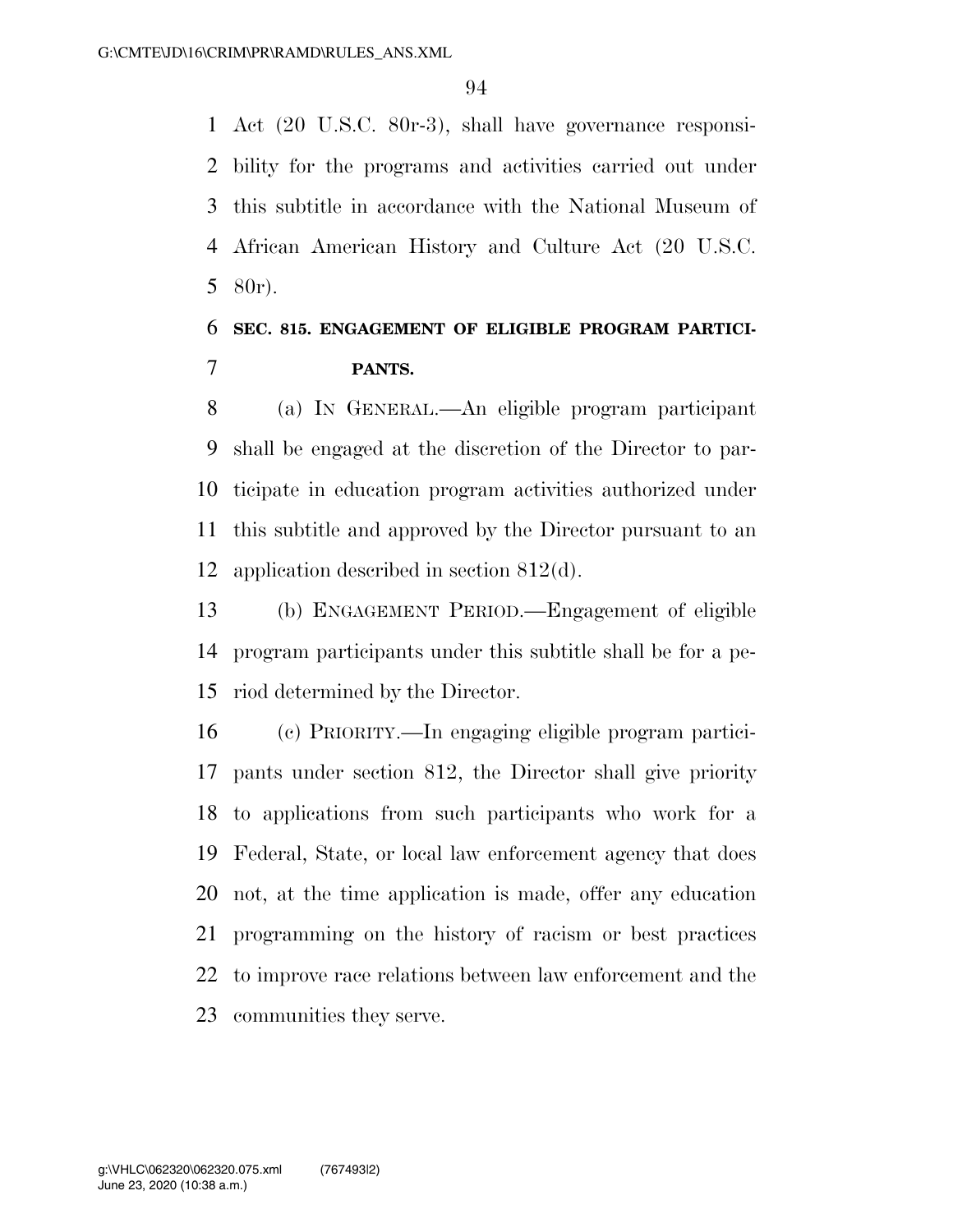### **SEC. 816. ANNUAL REPORT.**

 Not later than February 1 of each year, the Director shall submit to the Congress a report describing the activi-ties carried out under this subtitle.

## **TITLE IX—BEST PRACTICES AND STUDIES**

### **SEC. 901. BEST PRACTICES.**

 (a) IN GENERAL.—The National Criminal Justice Commission established under title VIII (referred to in this title as the ''Commission'') shall—

 (1) develop recommended best practices guide- lines to ensure fair and effective policing tactics and procedures that encourage equitable justice, commu-14 nity trust, and law enforcement officer safety;

 (2) include the recommended best practices de- scribed in paragraph (1) in the recommendations of the Commission required under section 705; and

 (3) best practices for developing standards for law enforcement officer due process.

 (b) REQUIREMENTS.—The best practices required to be developed under subsection (a) shall include—

 (1) best practices for the hiring, firing, suspen- sion, and discipline of law enforcement officers; and (2) best practices for community transparency and optimal administration of a law enforcement agency.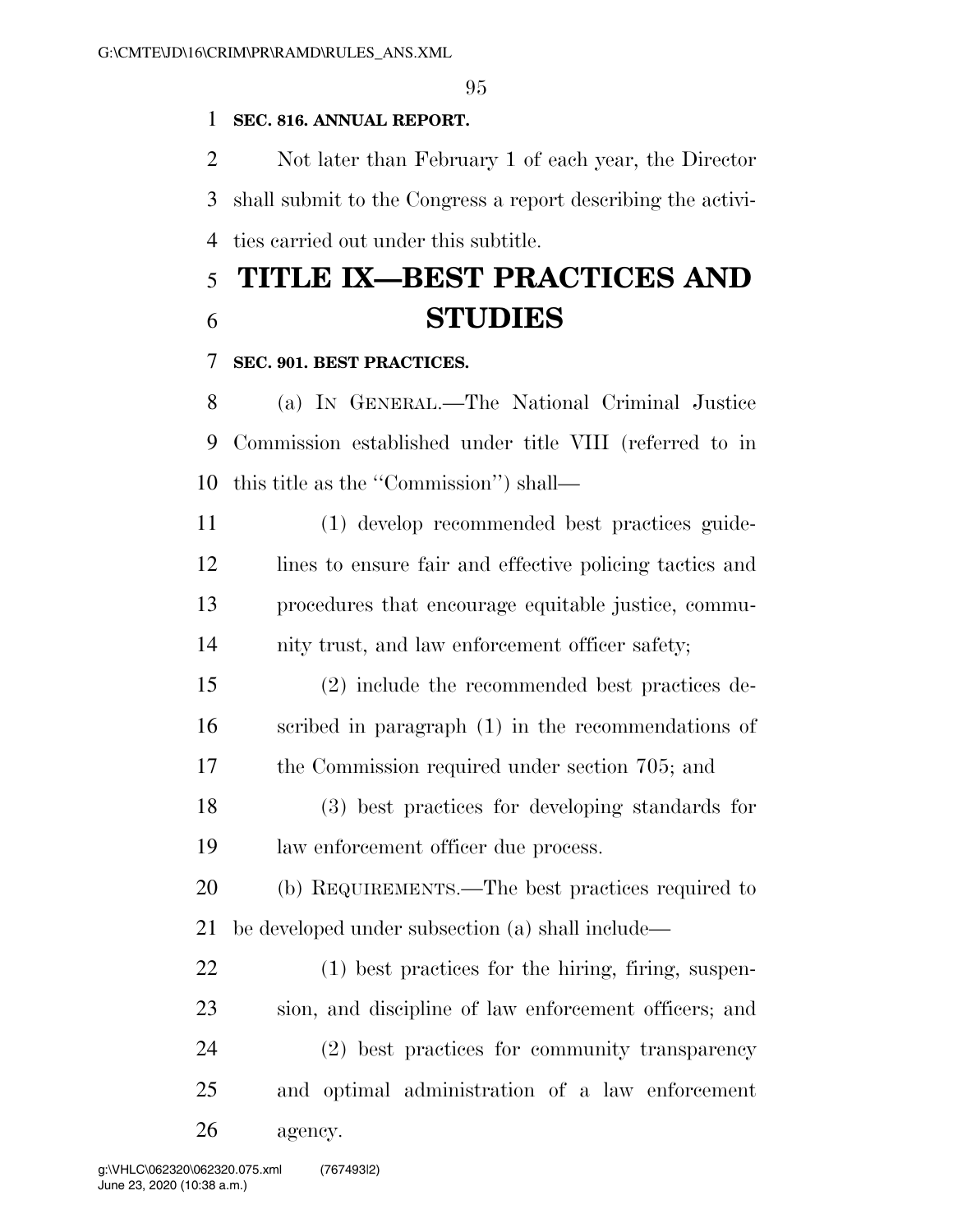#### **SEC. 902. STUDY.**

 (a) IN GENERAL.—The Commission shall conduct a study on the establishment and operation of use of force review boards by States and units of local government, wherein citizens can assist law enforcement agencies in re-viewing use of force incidents.

 (b) INCLUSION IN COMMISSION RECOMMENDA- TIONS.—The Commission shall include a report on the study conducted under subsection (a), which shall include recommendations, if any, for best practices for State and local use of force review boards, as well as best practices for developing standards for law enforcement officer due process, in the recommendations of the Commission re-quired under section 705.

#### **SEC. 903. MENTAL HEALTH STUDY.**

 (a) IN GENERAL.—The Commission shall conduct a study on law enforcement officer training, crisis interven- tion teams, co-responder programs, personnel require- ments, Federal resources, and pilot programs needed to improve nationwide law enforcement officer engagement on issues related to mental health, homelessness, and ad-diction.

 (b) INCLUSION IN COMMISSION RECOMMENDA- TIONS.—The Commission shall include a report on the study conducted under subsection (a), which shall include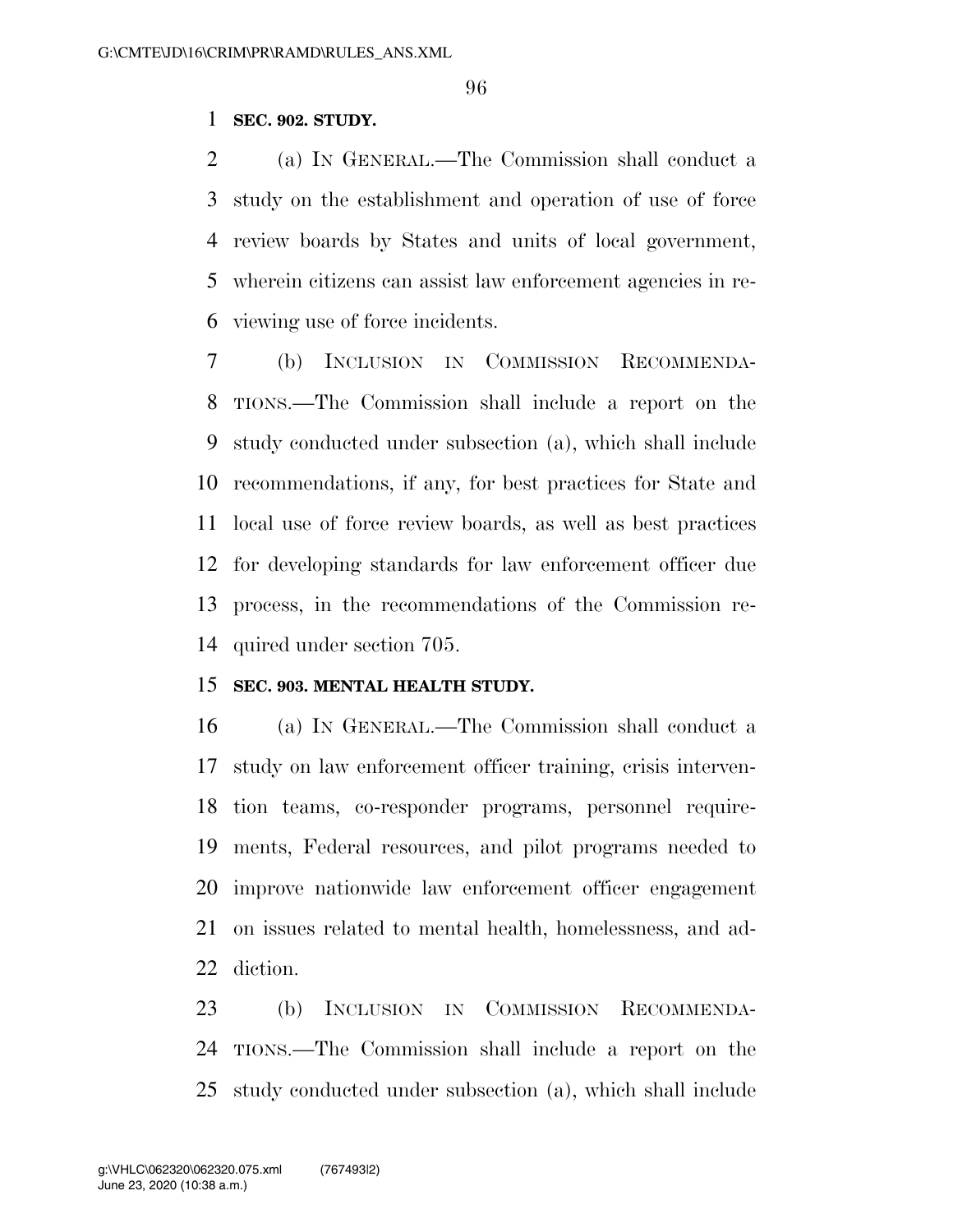recommendations, if any, in the recommendations of the Commission required under section 705. **SEC. 904. STUDY AND PROPOSAL ON IMPROVING ACCOUNT- ABILITY FOR DOJ GRANTS.**  (a) DEFINITIONS.—In this section— (1) the term ''covered grant'' means a grant awarded under a covered grant program; and (2) the term ''covered grant program'' means— (A) the Edward Byrne Memorial Justice Assistance Grant Program under subpart 1 of part E of title I of the Omnibus Crime Control and Safe Streets Act of 1968 (34 U.S.C. 10151 et seq.); (B) the ''Cops on the Beat'' program under part Q of title I of the Omnibus Crime Control and Safe Streets Act of 1968 (34 U.S.C. 10381 et seq.); and (C) any other grant program administered by the Attorney General that provides funds to 20 law enforcement agencies. (b) STUDY AND PROPOSAL.—Not later than 1 year after the date of enactment of this Act, the Attorney Gen- eral shall study, and submit to Congress a proposal re-garding, the possible implementation of a method to im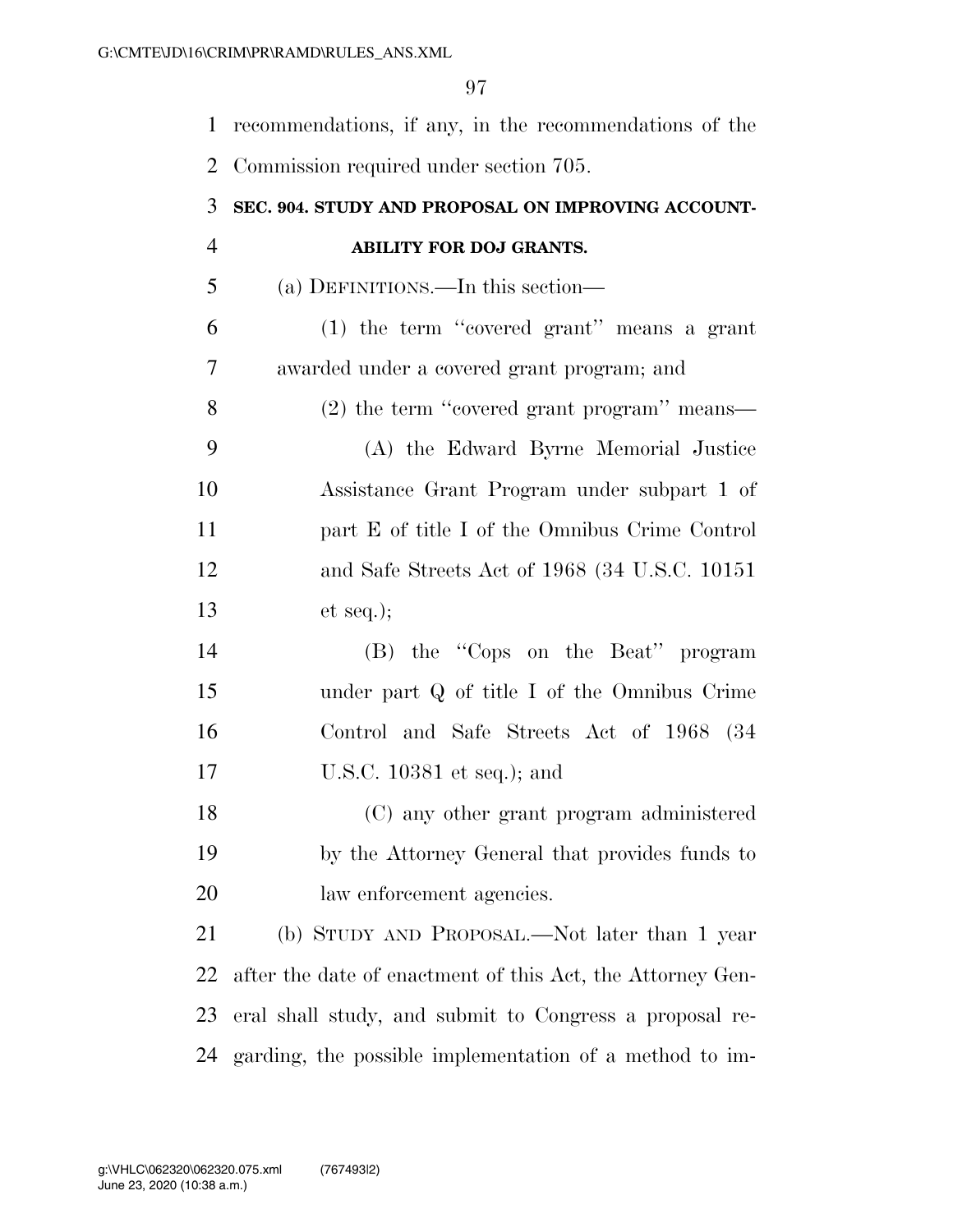prove accountability for law enforcement agencies that re-ceive funds from covered grant programs.

 (c) CONTENTS.—In carrying out subsection (b), the Attorney General shall develop discrete performance metrics for law enforcement agencies that apply for and receive funds from covered grant programs, the param-eters of which shall—

 (1) establish benchmarks of progress, measured on a semiannual or annual basis, as appropriate;

 (2) require annual accounting by a recipient of a covered grant of the progress made toward each benchmark described in paragraph (1); and

(3) provide that—

 (A) the failure to achieve a benchmark de- scribed in paragraph (1) shall constitute a vio-16 lation of the grant agreement;

 (B) if a recipient does not cure a violation by achieving the applicable benchmark not later than 90 days after the date of the violation, the recipient shall return the amounts of the cov-ered grant to the Attorney General; and

 (C) a law enforcement agency that violates a grant agreement may not apply for a covered grant for a period of 1 year.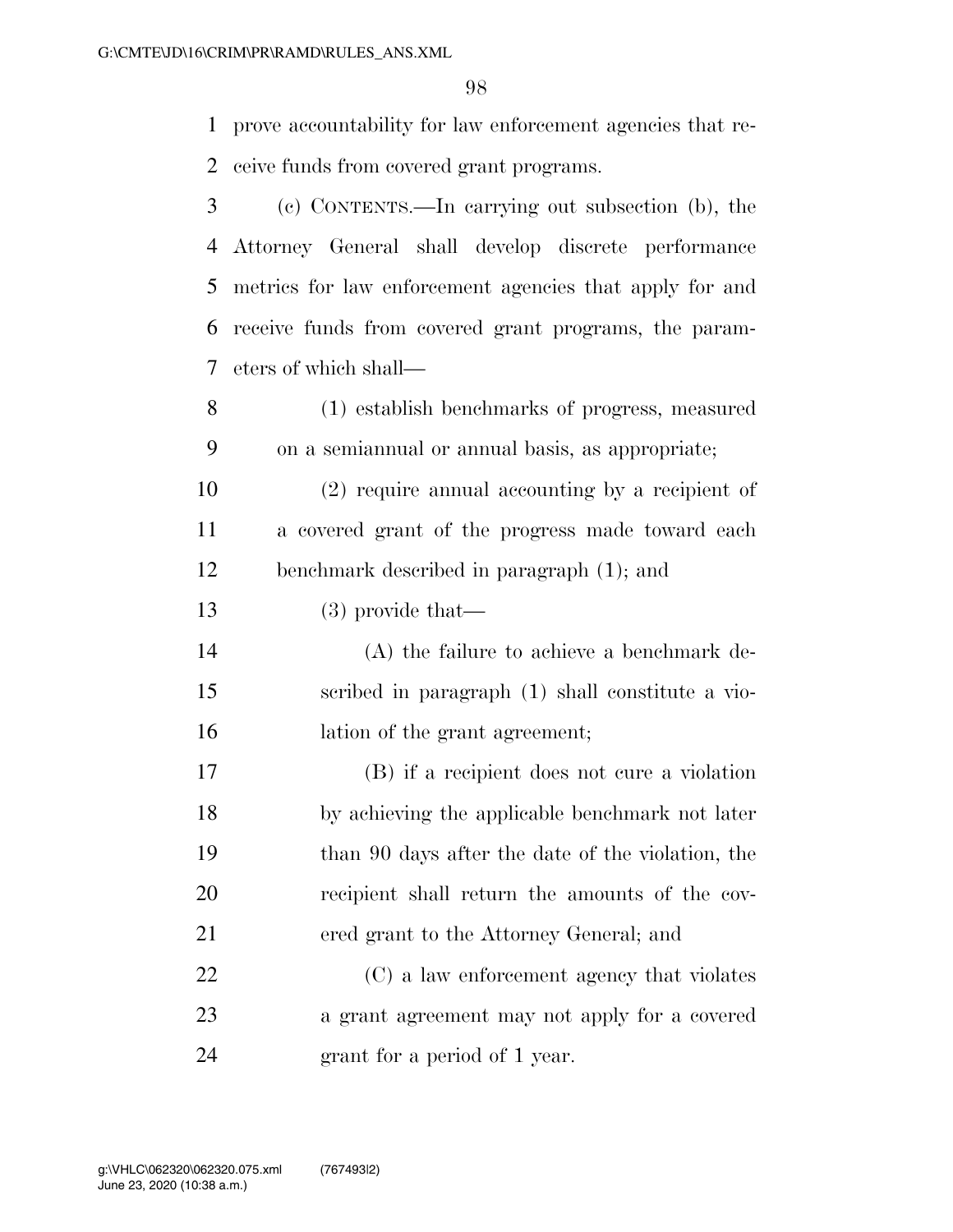# **TITLE X—CLOSING THE LAW EN- FORCEMENT CONSENT LOOP-HOLE ACT**

 **SEC. 1001. PROHIBITION ON ENGAGING IN SEXUAL ACTS WHILE ACTING UNDER COLOR OF LAW.** 

 (a) IN GENERAL.—Section 2243 of title 18, United States Code, is amended—

 (1) in the section heading, by adding at the end the following: ''**or by any person acting under color of law**'';

 (2) by redesignating subsections (c) and (d) as subsections (d) and (e), respectively;

 (3) by inserting after subsection (b) the fol-lowing:

 ''(c) OF AN INDIVIDUAL BY ANY PERSON ACTING UNDER COLOR OF LAW.—

17 <sup>''</sup>(1) In GENERAL.—Whoever, acting under color of law, knowingly engages in a sexual act with an individual who has been arrested by, is detained by, or is in custody of any Federal law enforcement officer, shall be fined under this title, imprisoned not more than 15 years, or both.

23 "(2) DEFINITION.—In this subsection, the term 'sexual act' has the meaning given the term in sec-tion 2246.''; and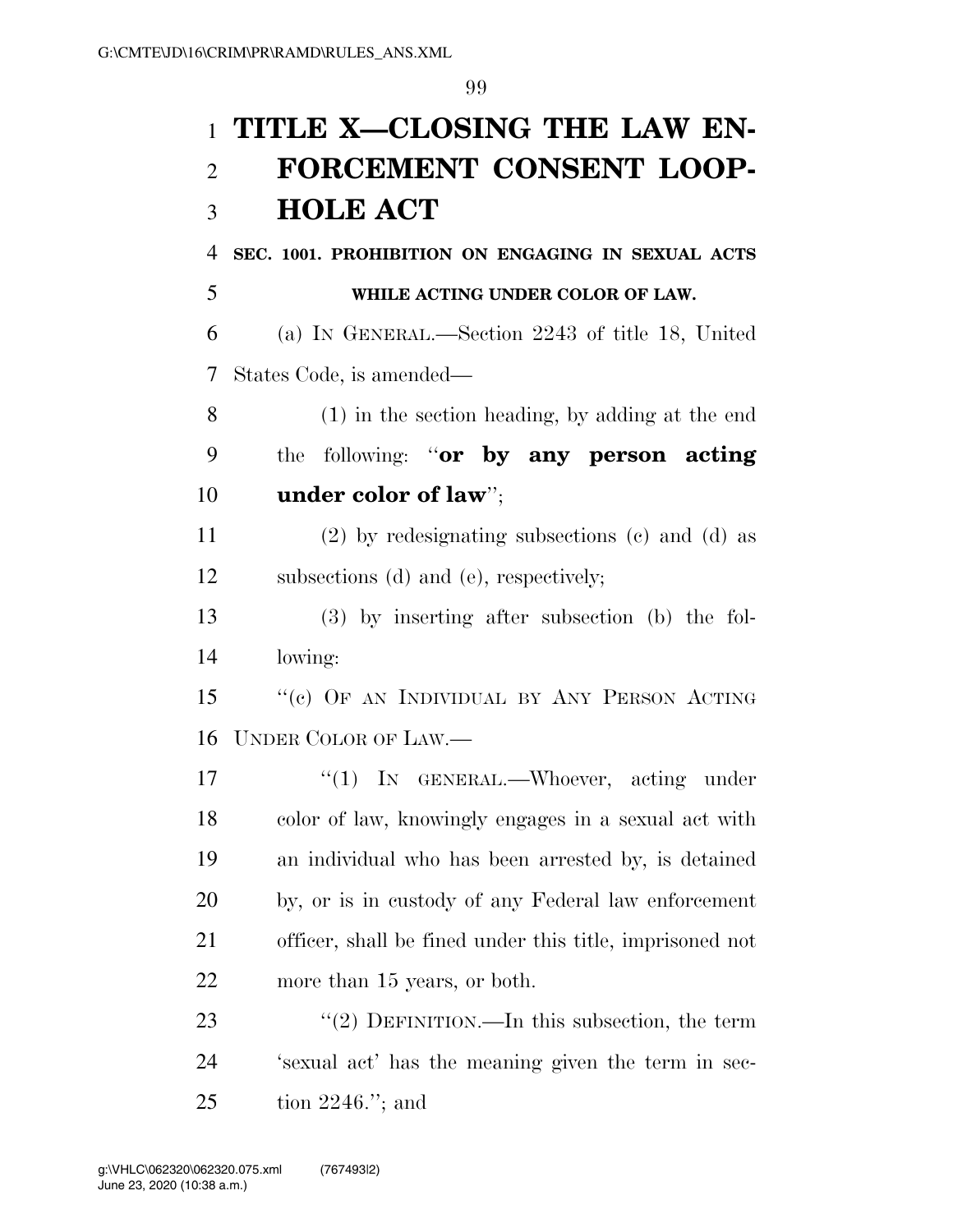| $\mathbf{1}$   | $(4)$ in subsection $(d)$ , as so redesignated, by         |
|----------------|------------------------------------------------------------|
| $\overline{2}$ | adding at the end the following:                           |
| 3              | "(3) In a prosecution under subsection $(c)$ , it is       |
| $\overline{4}$ | not a defense that the other individual consented to       |
| 5              | the sexual act.".                                          |
| 6              | (b) ABUSIVE SEXUAL CONTACT.—Section $2244(a)$ of           |
| 7              | title 18, United States Code, is amended by—               |
| 8              | $(1)$ in paragraph $(4)$ , by striking "or" at the         |
| 9              | end;                                                       |
| 10             | $(2)$ by redesignating paragraph $(5)$ as para-            |
| 11             | $graph(6)$ ; and                                           |
| 12             | $(3)$ by inserting after paragraph $(4)$ the fol-          |
| 13             | lowing:                                                    |
| 14             | $\degree$ (5) subsection (c) of section 2243 of this title |
| 15             | had the sexual contact been a sexual act, shall be         |
| 16             | fined under this title, imprisoned not more than 15        |
| 17             | years, or both; or".                                       |
| 18             | (c) DEFINITION.—Section 2246 of title 18, United           |
| 19             | States Code, is amended—                                   |
| 20             | $(1)$ in paragraph $(5)$ , by striking "and" at the        |
| 21             | end;                                                       |
| 22             | $(2)$ in paragraph $(6)$ , by striking the period at       |
| 23             | the end and inserting "; and"; and                         |
| 24             | $(3)$ by inserting after paragraph $(6)$ the fol-          |
| 25             | lowing:                                                    |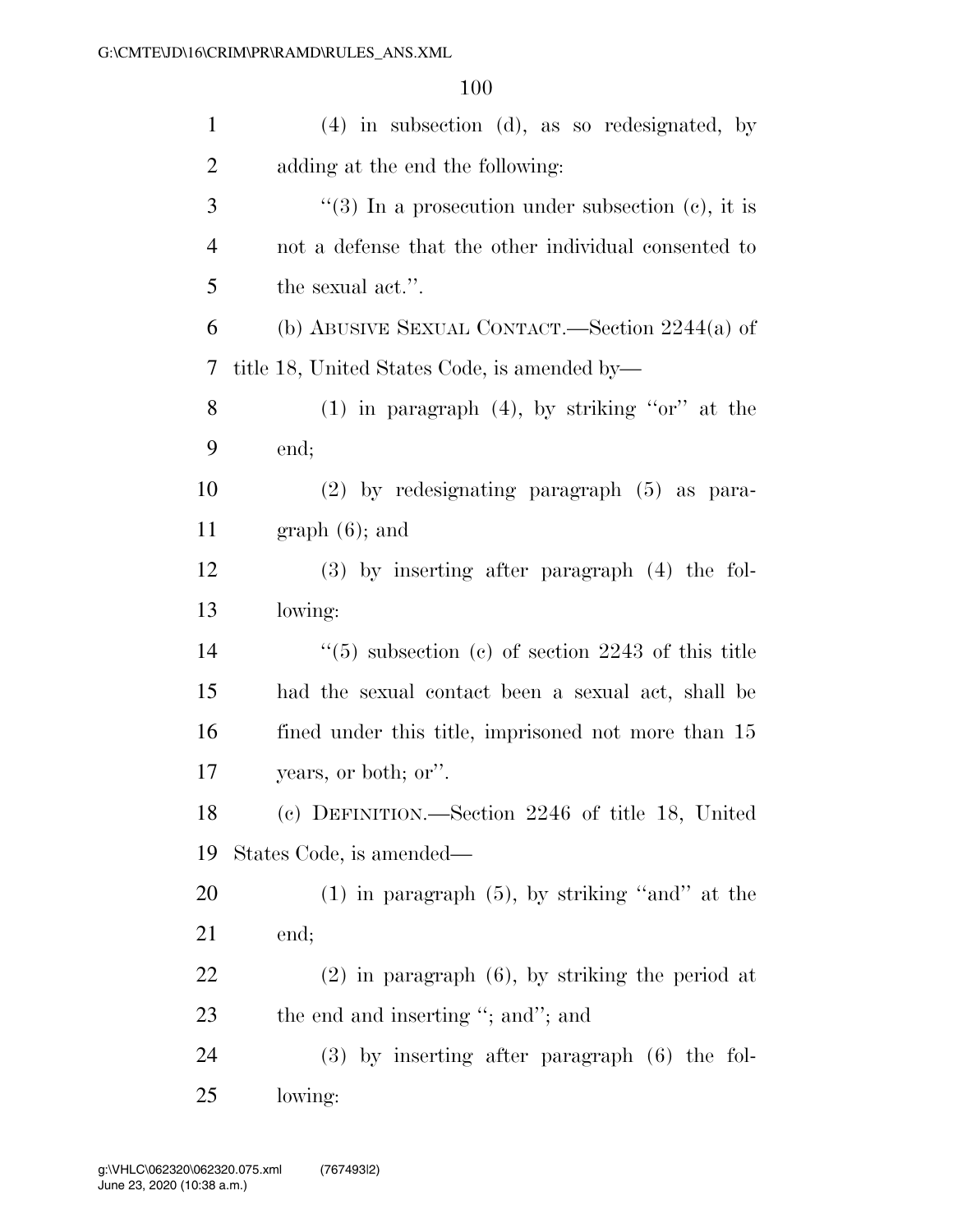$\frac{1}{2}$  (7) the term 'Federal law enforcement officer' has the meaning given the term in section 115.''. (d) CLERICAL AMENDMENT.—The table of sections for chapter 109A of title 18, United States Code, is amended by amending the item related to section 2243 to read as follows:

''2243. Sexual abuse of a minor or ward or by any person acting under color of law.''.

### **SEC. 1002. INCENTIVE FOR STATES.**

 (a) AUTHORITY TO MAKE GRANTS.—The Attorney General is authorized to make grants to States that have in effect a law that—

 (1) makes it a criminal offense for any person acting under color of law of the State to engage in a sexual act (as defined in section 2246 of title 18, United States Code) with an individual who has been arrested by, is detained by, or is in custody of any law enforcement officer; and

 (2) prohibits a person charged with an offense described in paragraph (1) from asserting the con-sent of the other individual as a defense.

 (b) REPORTING REQUIREMENT.—A State that re- ceives a grant under this section shall submit to the Attor-ney General, on an annual basis, information on—

23 (1) the number of reports made to law enforce-ment agencies in that State regarding persons en-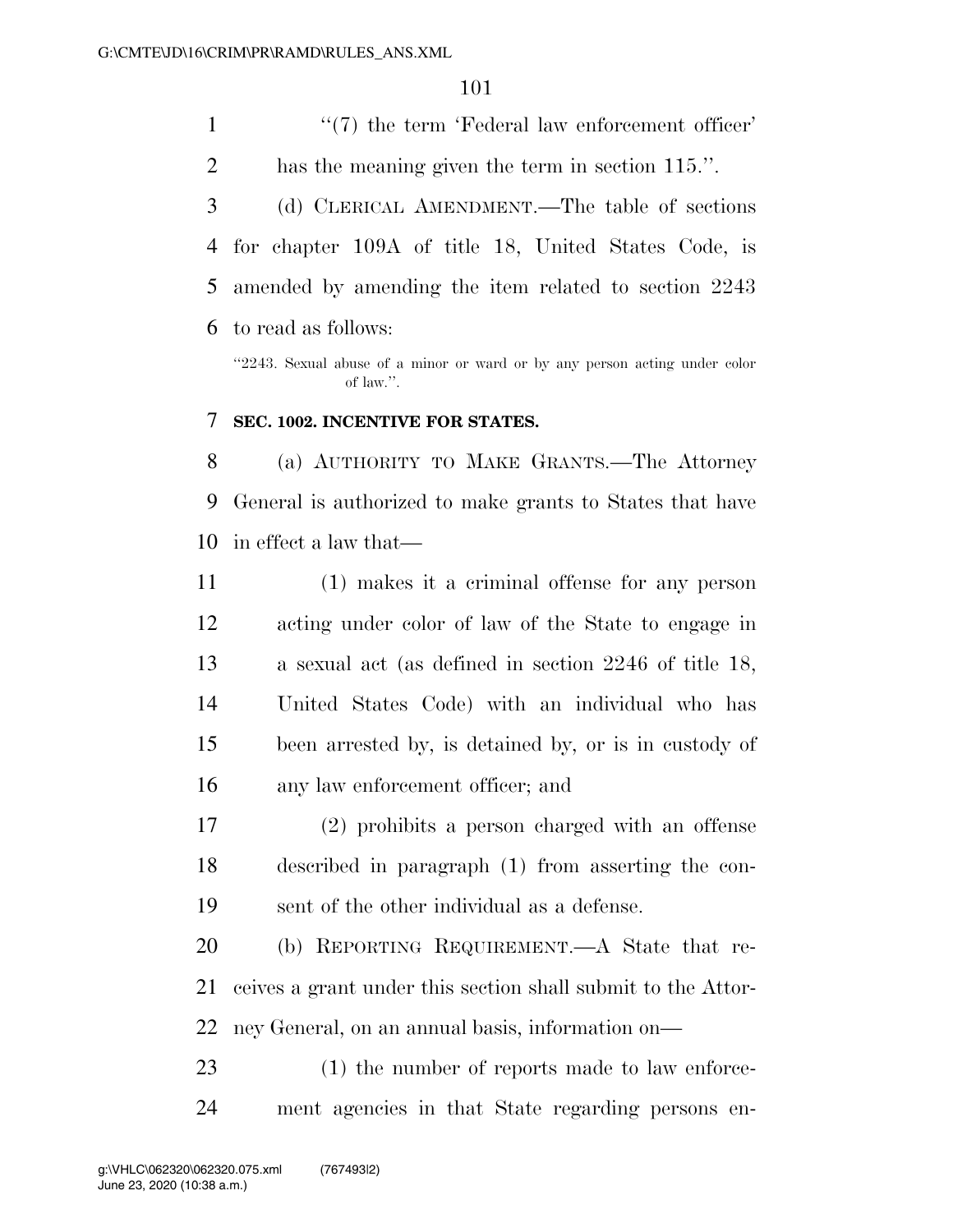gaging in a sexual act (as defined in section 2246 of title 18, United States Code) while acting under color of law during the previous year; and

 (2) the disposition of each case in which sexual misconduct by a person acting under color of law was reported during the previous year.

 (c) APPLICATION.—A State seeking a grant under this section shall submit an application to the Attorney General at such time, in such manner, and containing such information as the Attorney General may reasonably require, including information about the law described in subsection (a).

 (d) GRANT AMOUNT.—The amount of a grant to a State under this section shall be in an amount that is not greater than 10 percent of the average of the total amount of funding of the 3 most recent awards that the State re-ceived under the following grant programs:

 (1) Part T of title I of the Omnibus Crime Con- trol and Safe Streets Act of 1968 (34 U.S.C. 10441 et seq.) (commonly referred to as the ''STOP Vio-lence Against Women Formula Grant Program'').

 (2) Section 41601 of the Violence Against Women Act of 1994 (34 U.S.C. 12511) (commonly referred to as the ''Sexual Assault Services Pro-gram'').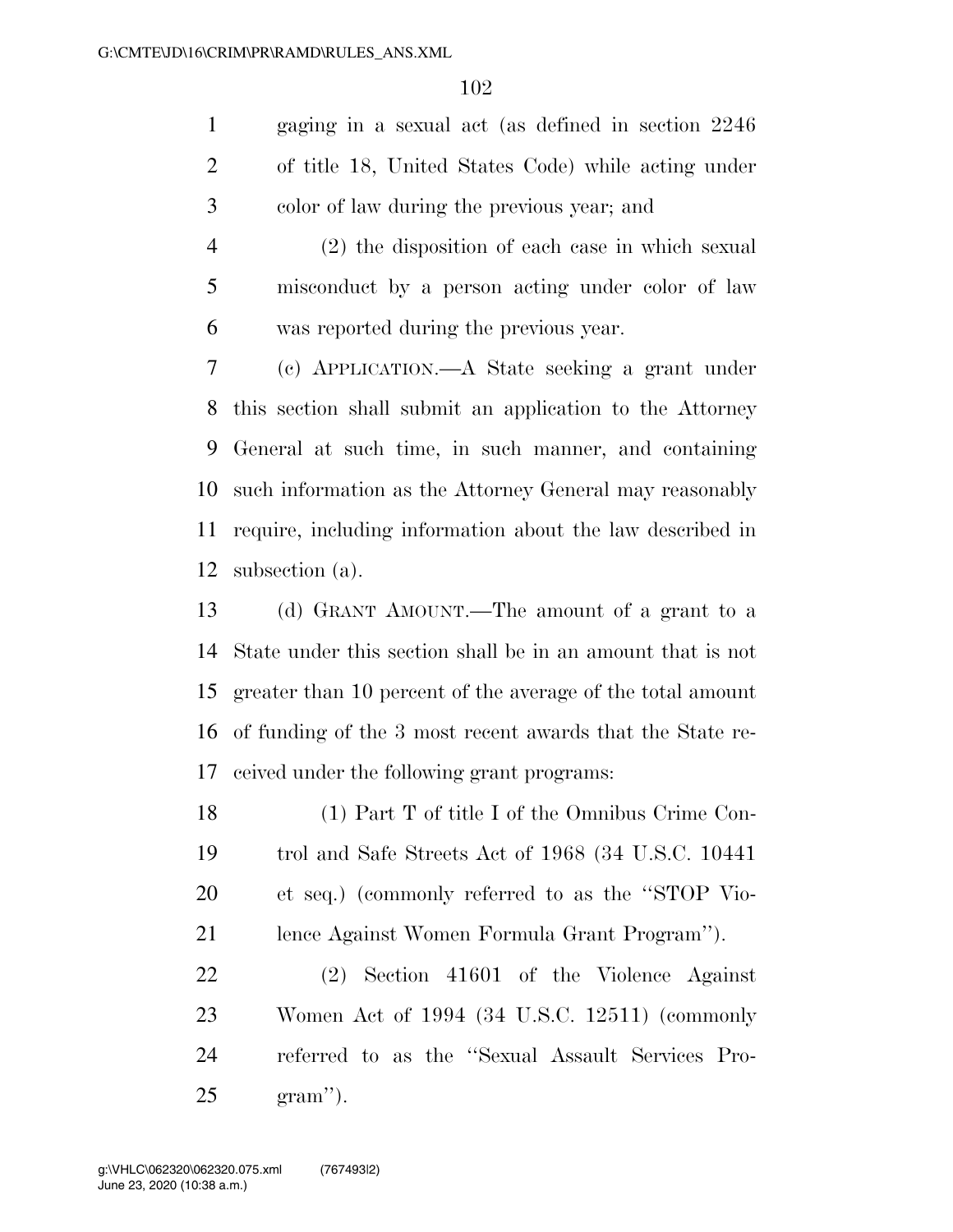(e) GRANT TERM.—

| 2              | (1) IN GENERAL.—The Attorney General shall       |
|----------------|--------------------------------------------------|
| 3 <sup>7</sup> | provide an increase in the amount provided to a  |
| $\overline{4}$ | State under the grant programs described in sub- |
| 5 <sup>5</sup> | section (d) for a 2-year period.                 |

 (2) RENEWAL.—A State that receives a grant under this section may submit an application for a renewal of such grant at such time, in such manner, and containing such information as the Attorney General may reasonably require.

 (3) LIMIT.—A State may not receive a grant under this section for more than 4 years.

 (f) USES OF FUNDS.—A State that receives a grant under this section shall use—

 (1) 25 percent of such funds for any of the per- missible uses of funds under the grant program de-scribed in paragraph (1) of subsection (d); and

 (2) 75 percent of such funds for any of the per- missible uses of funds under the grant program de-scribed in paragraph (2) of subsection (d).

 (g) DIRECT APPROPRIATIONS.—For the purpose of making grants under this section, there is authorized to be appropriated, and there is appropriated, out of amounts in the Treasury not otherwise appropriated, for the fiscal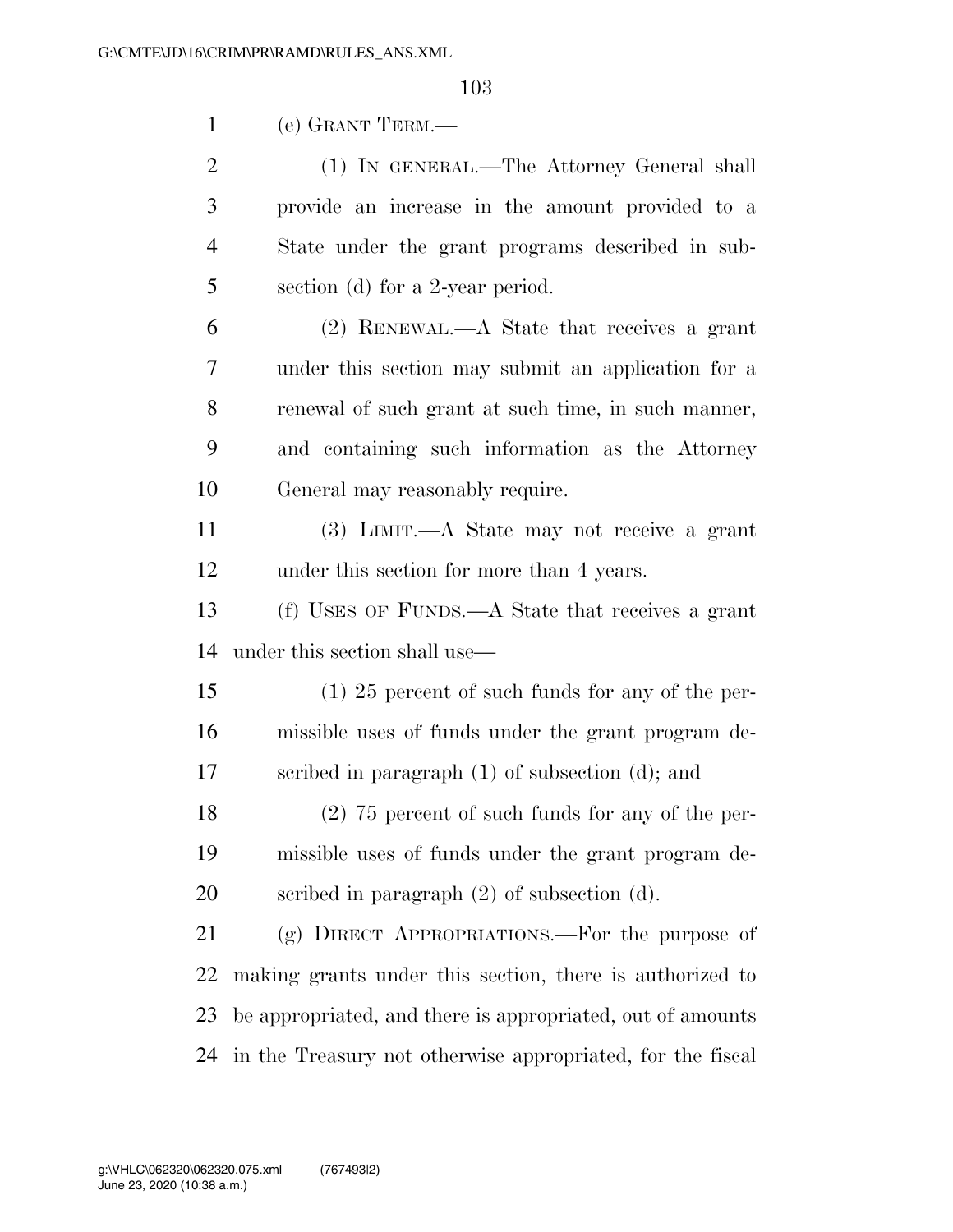year ending September 30, 2020, \$25,000,000, to remain available until expended.

 (h) DEFINITION.—For purposes of this section, the term ''State'' means each of the several States and the District of Columbia, Indian Tribes, and the Common- wealth of Puerto Rico, Guam, American Samoa, the Vir-gin Islands, and the Northern Mariana Islands.

### **SEC. 1003. REPORTS TO CONGRESS.**

 (a) REPORT BY ATTORNEY GENERAL.—Not later than 1 year after the date of enactment of this Act, and each year thereafter, the Attorney General shall submit to Congress a report containing—

 (1) the information required to be reported to the Attorney General under section 1002(b); and

(2) information on—

 (A) the number of reports made, during the previous year, to Federal law enforcement agencies regarding persons engaging in a sexual act (as defined in section 2246 of title 18, United States Code) while acting under color of law; and

 (B) the disposition of each case in which sexual misconduct by a person acting under color of law was reported.